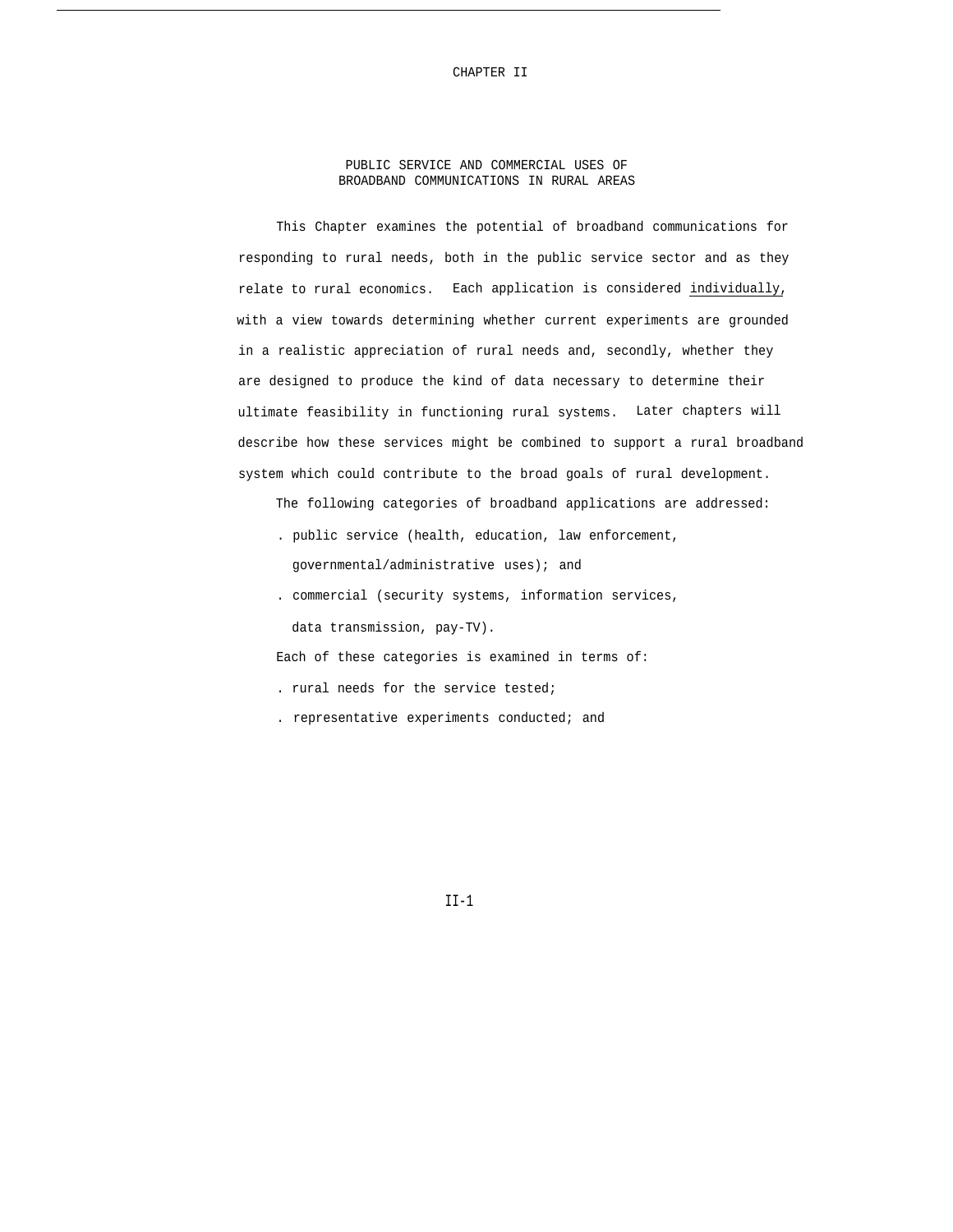. Potential rural applications including the feasibility and value of the service in meeting rural needs.

It should be noted that several recent studies, notably those by Peg Kay, Social Services and Cable TV  $(1)^{1}$ and by the Cablecommunications Resource Center, A Preliminary Review of Current Practices And Trends In Rural Telecommunications Development And Recommendations For Future Development (2), have reviewed experiments for the applications considered in this Chapter. No attempt is made here to duplicate these efforts and the reader is referred to them for additional information.

Public Service Applications

### Health

Major studies analyzing rural health needs and relating these to existing and potential broadband applications have not been done. As part of this study, a preliminary analysis of these needs was attempted and is summarized below. However, the results are not definitive and additional research is required.

Rural needs. Appendix C contains an analysis of health conditions, health manpower and facilities resources, utilization of resources by rural populations and Federal initiatives in delivering rural health needs, The following brief summary is drawn from Appendix C.

<sup>1</sup> References are numbered consecutively in the order of their first appearance in the text. The first number is the reference. The number after the dash is the page number in the reference.

 $II-2$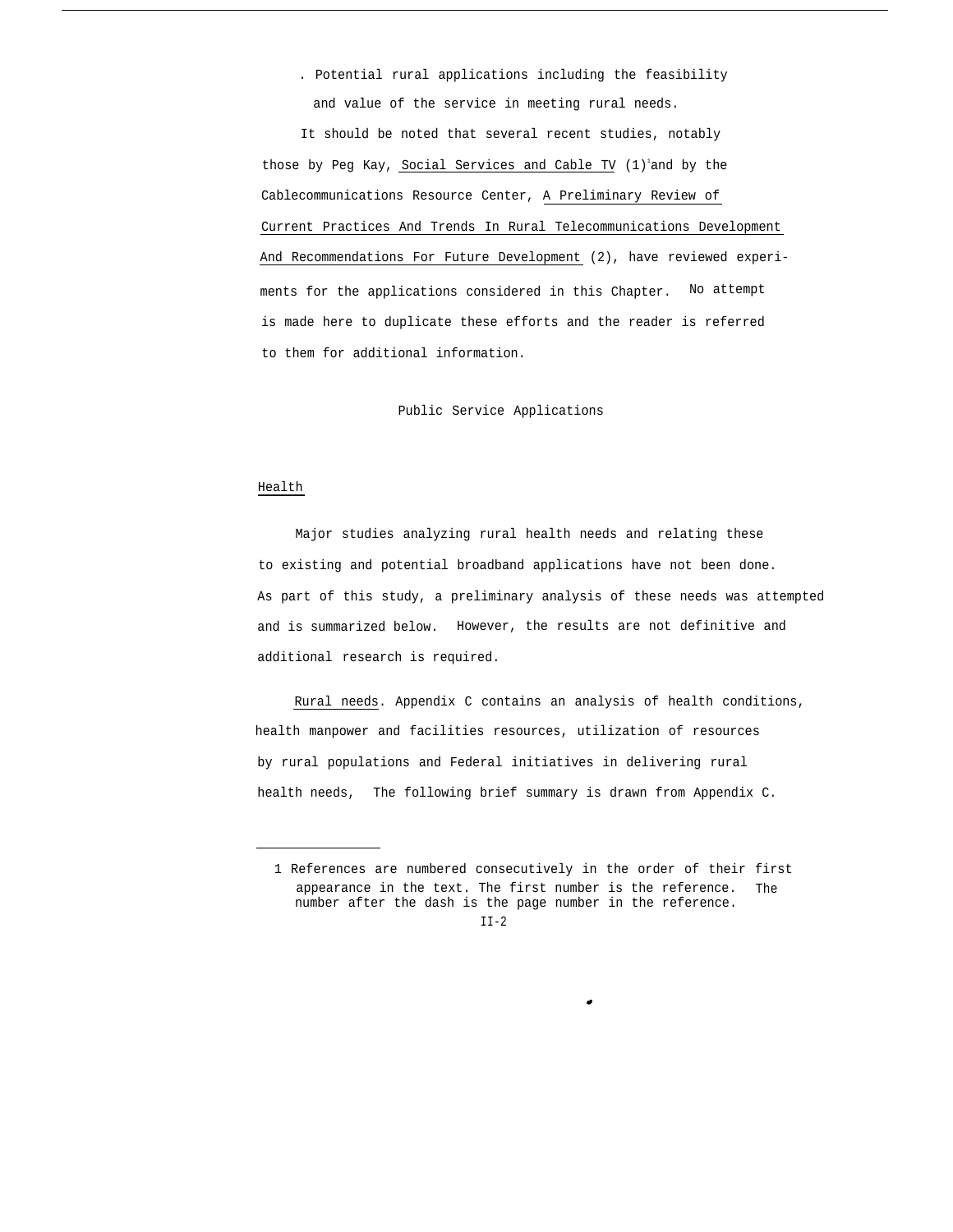Significant health care problems exist in rural populations. Comparative analysis of the health of rural vs. urban populations shows higher infant and maternal mortality rates and greater incidence of chronic illness in rural populations.

Another indicator of rural health is the rejection rate for military service from physical and mental conditions. The rate for rural residents is at least twice that for metro residents and residents of small cities and towns.

As for injuries, rural nonfarm residents show higher injury rates than metro residents. However farm residents show a lower incidence of injuries. Thus, medical care requirements for injuries in rural as compared to urban areas are not clearcut.

There is a shortage of physicians, especially specialists, in rural areas. The combined ratio of general practitioners, specialists and hospital-based physicians per 100,000 population is 69.0 for nonmetro areas and 145.7 for metro areas. For specialists alone per 100,000 population, the ratio is 30.3 for nonmetro areas and 81.5 for metro areas. Dentists, pharmacists and registered nurses are also in very short supply in nonmetro compared to metro areas. Contributing factors to the rural shortage of medical personnel include isolation from peers, and the difficulty in remaining current in professional specialties due to lack of ready access to facilities equipped with the latest instruments and technology, as well as to specialists for referral and consultation. Also of significance is the greater workload associated with attending a larger group of people who are also widely distributed.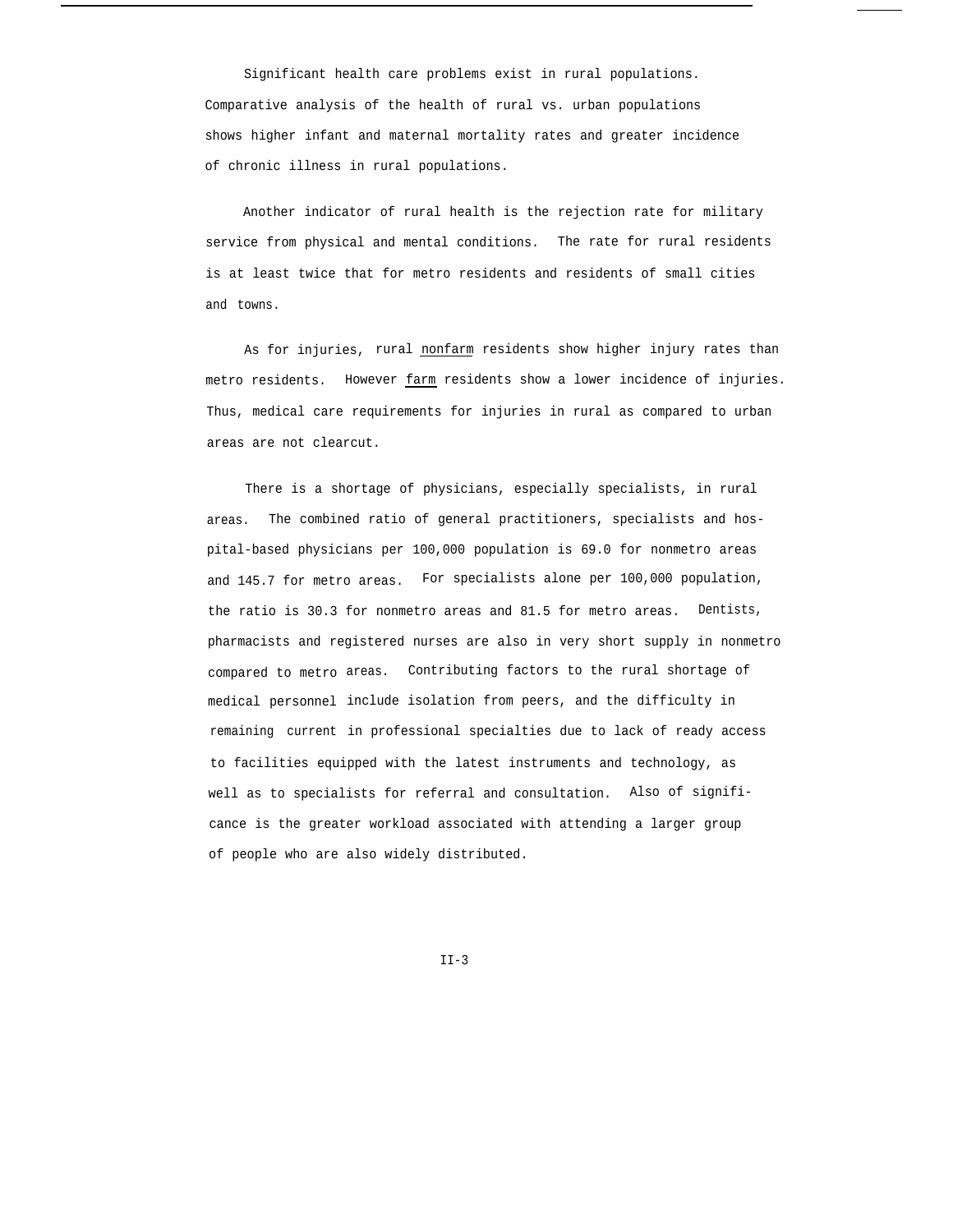As for health facilities, statistics show that there is a greater number of community and psychiatric hospital beds per capita for rural populations compared to urban populations. However, the accessibility of these facilities in terms of location, available transportation systems and costs for utilizing them present severe problems for many individuals residing in rural areas. In addition to having lower income levels, the percentage of persons covered by hospital and surgical insurance is also lower in rural areas than in urban areas.

Studies of the utilization of health services by rural residents show that the latter tend to visit physicians, specialists and dentists with less frequency than urban residents. Because hospitalization rates for rural nonfarm residents and rural farm residents over 65 are proportionately higher than for metropolitan populations, it is unlikely that this lower utilization of health services reflects better health of rural residents but is more likely a function of access and a tendency to allow conditions to become more serious before medical attention is sought.

A related problem is availability of emergency medical services. Difficulties arising from health manpower shortages, distance to health facilities and access to transportation suggest inadequacy of emergency medical services.

In summary, available information on health conditions, resources and services points to inadequacies of health care delivery systems in rural areas. The needs of rural populations in health care delivery systems include: ● need for increased primary health and dental services based on evidence of fewer physicians per capita,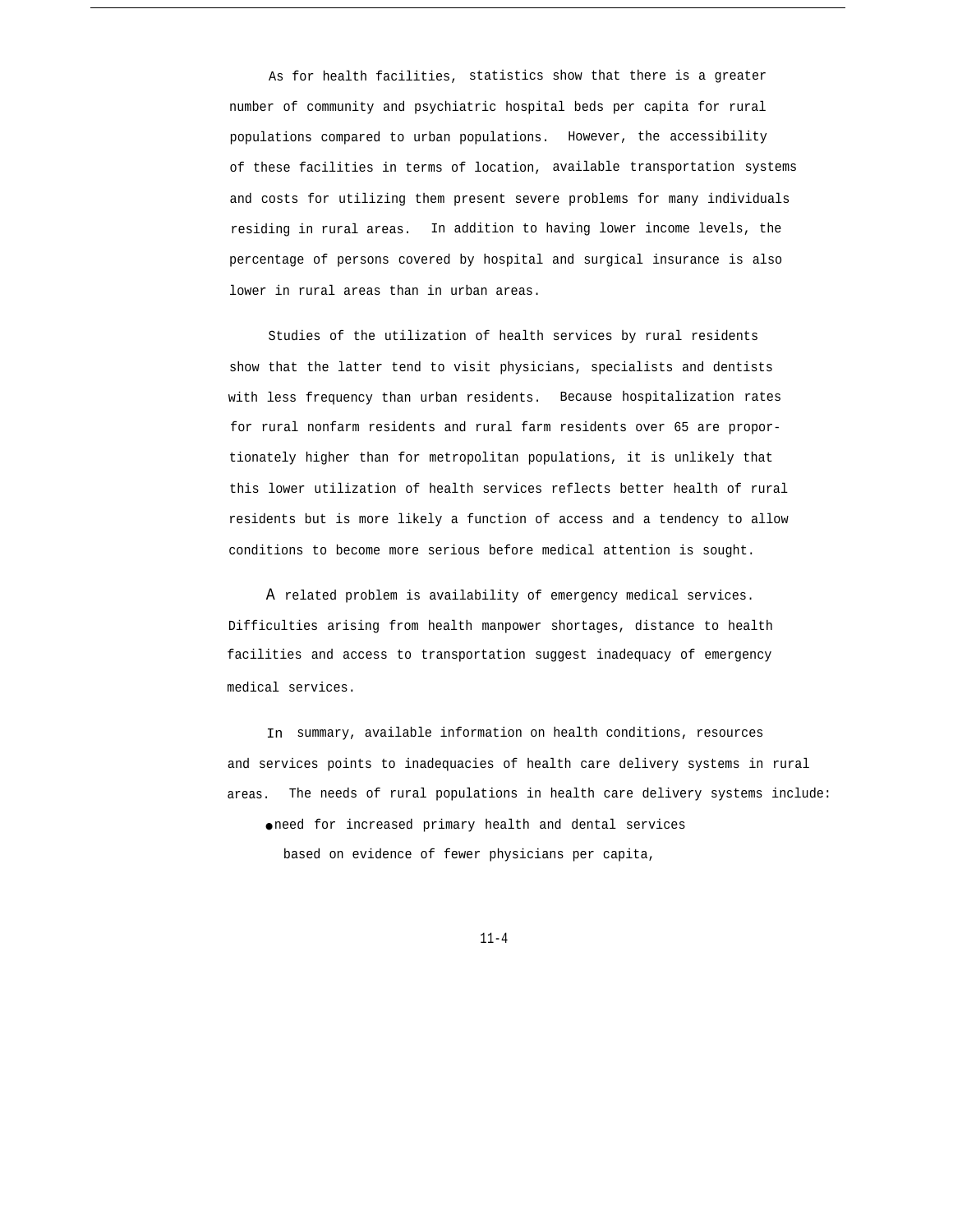higher hospitalization rates, greater incidence of infant and maternal mortality, and higher incidence of medical disqualification for military duty;

- need for less expensive medical care and improved physical accessibility to medical facilities and services due to maldistribution of facilities and physicians, the distances rural people must travel, inadequate transportation services or alternatives, and low membership in health insurance plans as well as relatively lower income levels as compared to urban areas;
- need for emergency medical services due to chronic illness conditions, injury rates, and distances to facilities; and
- need for continuing medical education for physicians, specialists and allied health manpower because of physician isolation, physician (specialist) shortages, and difficulty of access for consultations and referrals.

In light of these needs, it is important to evaluate existing communications experiments as a health service delivery tool for rural populations.

Experiments. Representative telemedicine experiments of likely application in rural areas are listed in Table 1, which summarizes the funding source, location of the project (that is, urban or rural), operational status, technological characteristics and medical services provided in the sixteen telemedicine experiments evaluated.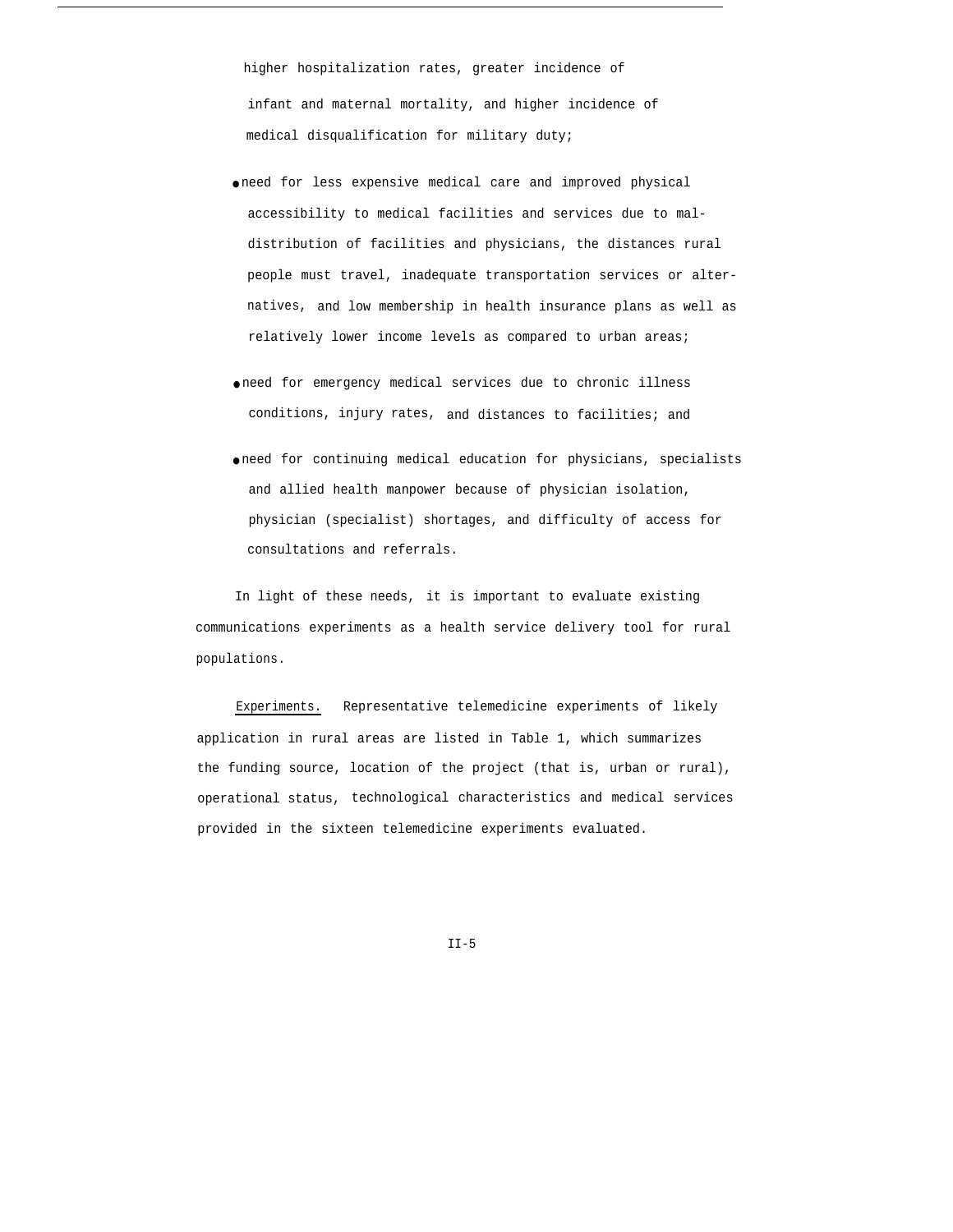As shown in the table, most projects have been supported by the Federal government. The Department of Health, Education and Welfare has been a major supporter of telemedicine projects and NASA and the National Science Foundation have also provided funds. A noteworthy exception is the Blue Hill project (the ninth project in Table 1) which involves a broadband link between a hospital in Blue Hill, Maine, and a nurse practitioner in the isolated community of Deer Isle. This project was originally funded by the Maine Regional Medical Program but increasingly support is being provided by the community of Deer Isle.

Some experiments analyzed are located in urban areas. Although the emphasis in this study is on rural applications, urban experiments have been included to provide a broader data base for assessing the value of telemedicine efforts.

The table also shows that a variety of technologies have been used and combined in various ways. Picturephones have been used. Black and white or color television terminals have been connected by cable and/or microwave and/or satellite. The common denominator of the technologies used is that they have permitted two-way (interactive) exchange of information between sender and receiver, generally in both audio and visual modes.

Of particular interest are the health services provided in the experiments, which are indicated in the last column of the table. Following Rockoff (3-22), these services can be classified in five categories: consultation, supervision, direct patient care, administration and management, and education and training. The table lists services in terms of these five categories. Additional descriptive terms have also been used (such as lab tests, prescription and record transmission, etc.) to provide more detail on the specific services provided. As can be seen,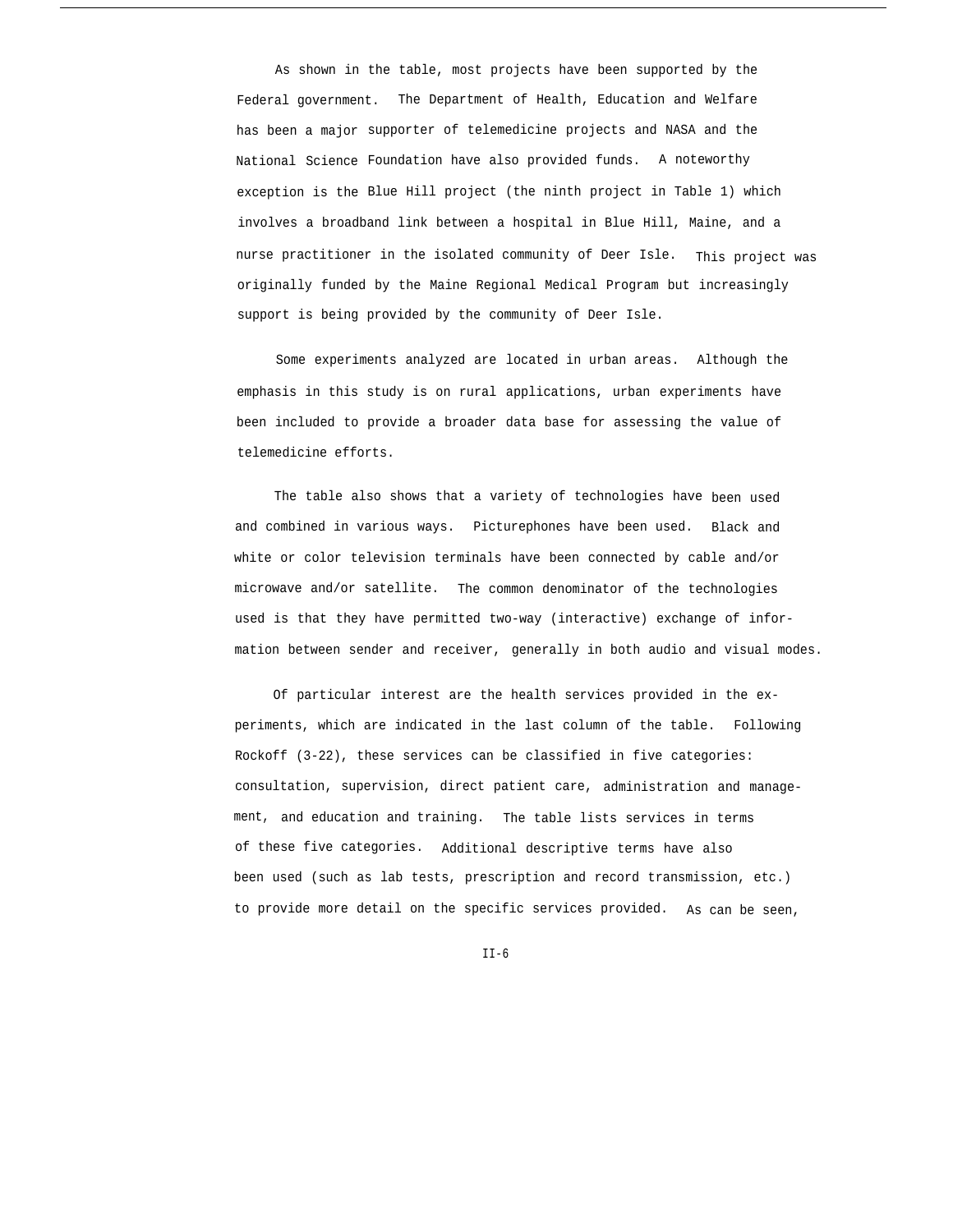|   | Experiments                                                                                         | Funded by                 | Location          | Operational<br>Status                                                       | Technology                                                                                                                                  | Services                                                                                                                                                                                                                                                             |
|---|-----------------------------------------------------------------------------------------------------|---------------------------|-------------------|-----------------------------------------------------------------------------|---------------------------------------------------------------------------------------------------------------------------------------------|----------------------------------------------------------------------------------------------------------------------------------------------------------------------------------------------------------------------------------------------------------------------|
|   | Massachusetts<br>General/Logan<br>Airport/Bedford<br>Veterans Hospital<br>$(4-108ff,$<br>$205ff.$ ) | HEW<br>Veterans<br>Admin. | Urban             | Bedford still<br>operational<br>Logan operational<br>to a minimal<br>extent | Microwave, cable,<br>black and white.<br>telemetry (ECG's,<br>EEG's), lectronic<br>stethoscope, inter-<br>active audio-visual<br>capability | Diagnosis and consultation,<br>therapy, specialists consultation,<br>Lab tests, in-hospital patient<br>observation, prescription and<br>record transmission, administration<br>public health education, continuing<br>medical education, (emergency<br>consultation) |
| 뮤 | Lakeview Clinic HEW<br>$(4-101ff, 220ff.)$<br>$(3-22)$ , $(5-59)$<br>(13)<br>Minnesota              |                           | $Semi -$<br>rural | Not operational                                                             | Cable, portable<br>video-carts, black<br>and white, electronic<br>stethoscope, inter-<br>active audio-visual<br>capability                  | Diagnosis and consultation,<br>therapy, specialist consultation,<br>In-hospital patient monitoring                                                                                                                                                                   |
|   | Mt. Sinai<br>$(4-119ff. )$<br>$(3-22)$ $(5-75ff.)$<br>New York                                      | HEW                       | Urban             | Not operational                                                             | Cable, black and<br>white, electronic<br>stethoscope,<br>interactive audio-<br>visual capability                                            | Diagnosis and consultation,<br>therapy, specialist consultation<br>public health education, medical<br>education                                                                                                                                                     |
|   | Bethany/<br>Garfield<br>$(4-69ff. )$<br>$(3-21)$ $(5-21ff.)$<br>Illinois                            | HEW                       | Urban             | Will be<br>terminated<br>shortly                                            | Picturephone, cable,<br>video-discs, black<br>and white, interactive<br>audio-visual<br>capability                                          | Diagnosis and consultation,<br>therapy, specialist consultation<br>lab tests, prescription and record<br>transmission, supervision of<br>pharmacist technician                                                                                                       |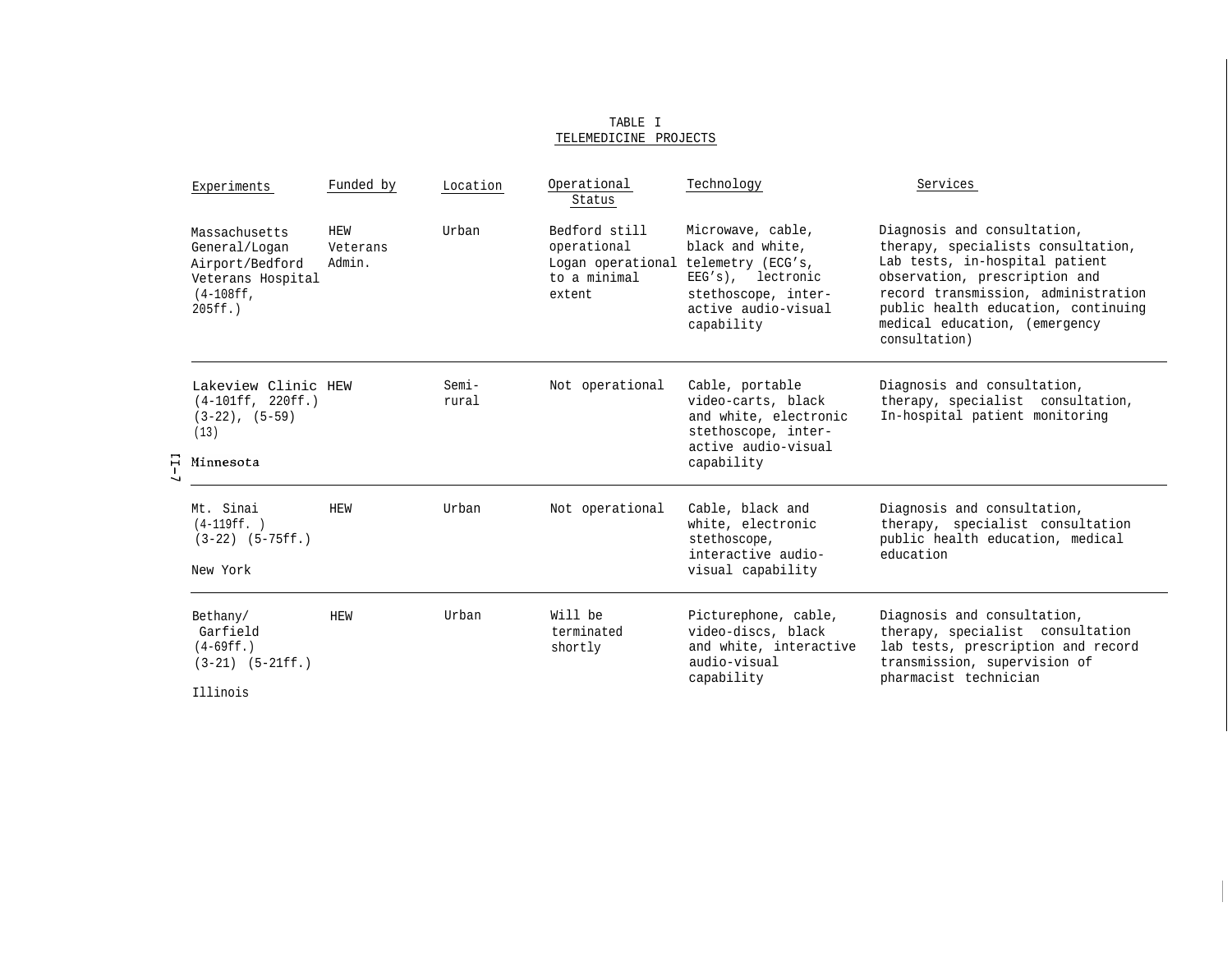| Experiments                                                                                       | Funded by                               | Location | Operational<br>Status | Technology                                                                                                    | Services                                                                                                                                                                          |
|---------------------------------------------------------------------------------------------------|-----------------------------------------|----------|-----------------------|---------------------------------------------------------------------------------------------------------------|-----------------------------------------------------------------------------------------------------------------------------------------------------------------------------------|
| Case Western<br>$(4-69ff.)$ $(3-$<br>$21ff.$ $(5-53ff.)$                                          | <b>HEW</b>                              | Urban    | Operational           | Laser, cable, one-way<br>color, one-way black<br>and white, remote con-<br>trols, interactive<br>audio-visual | Diagnosis and consultation<br>specialist consultation: in-hospital<br>patient monitoring, prescription<br>or record transmission, supervision<br>of nurse anesthetists, intensive |
| Ohio                                                                                              |                                         |          |                       | capability> data<br>transmission                                                                              | care monitoring, newborn nursing<br>observation, (training)                                                                                                                       |
| Illinois Mental<br>Health<br>(4ff, 218ff)<br>$(3-21)$ $(5-53ff.)$                                 | <b>HEW</b>                              | Urban    | Not.<br>Operational   | Picturephone                                                                                                  | Diagnosis and consultation,<br>therapy, administration, medical<br>education                                                                                                      |
| Cambridge<br>$(4-76ff.$<br>$212ff.$ )<br>$(3-21ff. )$<br>$(5-31ff. )$                             | <b>HEW</b>                              | Urban    | Not.<br>Operational   | Microwave, black<br>and white interactive<br>audio-visual capability                                          | Diagnosis and consultation,<br>therapy                                                                                                                                            |
| Vermont/New<br>Hampshire<br>INTERACT<br>$(4-129ff.$<br>$235ff.$ )<br>$(3-21ff. )$<br>$(5-87ff. )$ | <b>HEW</b>                              | Rural    | Operational           | Microwave,<br>telemetry, one way<br>color, one way black<br>audio-visual capability education                 | Diagnosis and consultation<br>therapy, specialist consultation,<br>in-hospital patient observation,<br>and white, interactive public health education, medical                    |
| Blue Hill,<br>Maine (4-73ff.,<br>$211)$ (6)                                                       | Maine<br>Regional<br>Medical<br>Program | Rural    | Operational           | Microwave, black<br>and white, inter-<br>active audio-visual<br>capability                                    | Diagnosis and ${}_{\text{con}}\text{sl}_u\text{lt}_{\text{at}}\text{ti}_{\text{on}}$ ,<br>therapy, administration, public<br>health education, supervision                        |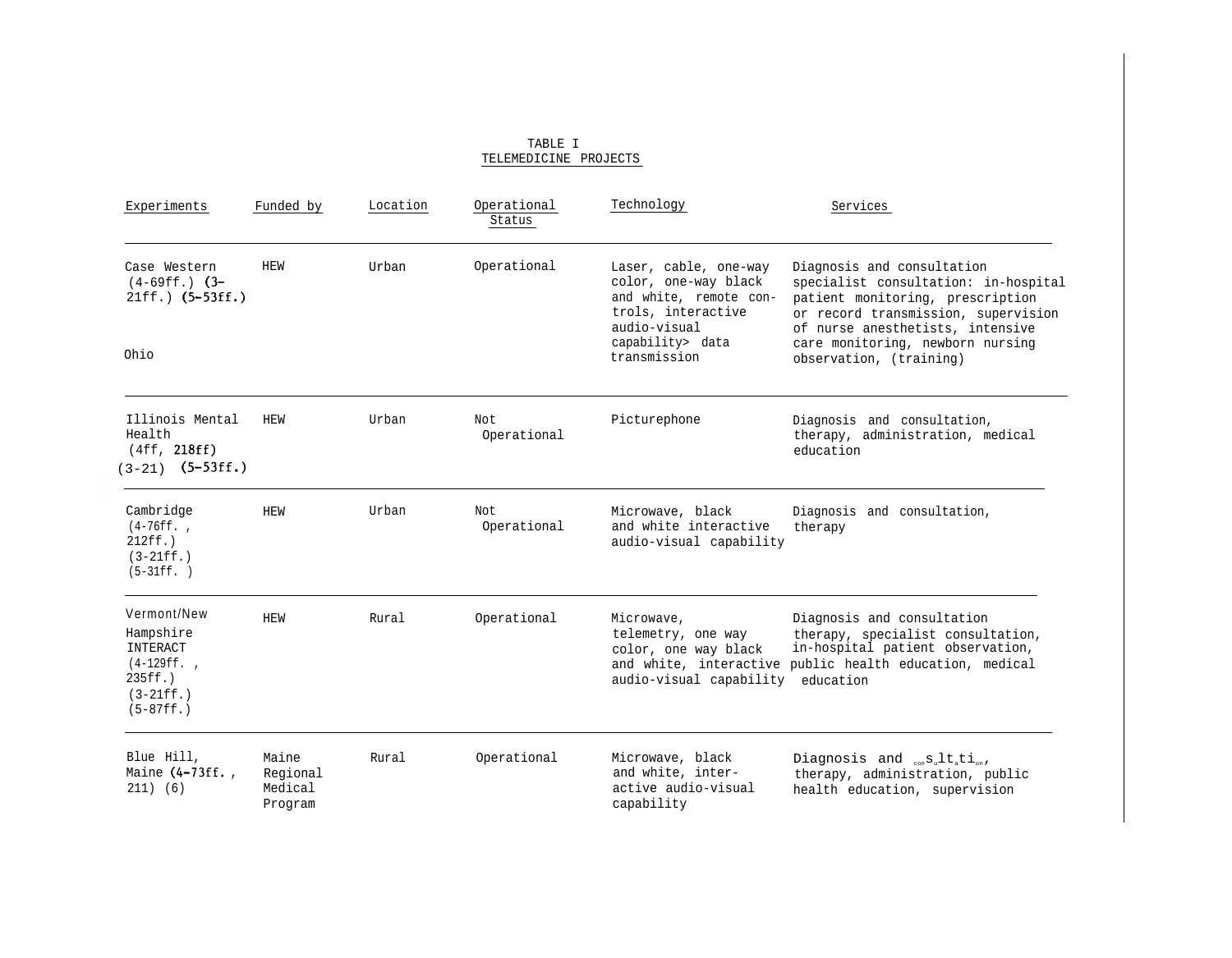| Experiments                                                    | Funded by                             | Location | Operational<br>Status                                                                               | Technology                                                                                                                                     | Services                                                                                                                                                                   |
|----------------------------------------------------------------|---------------------------------------|----------|-----------------------------------------------------------------------------------------------------|------------------------------------------------------------------------------------------------------------------------------------------------|----------------------------------------------------------------------------------------------------------------------------------------------------------------------------|
| Rural Health<br>Associates<br>$(4-135ff.$<br>$240ff.$ (7)<br>м | OEO/HEW                               | Rural    | Operational                                                                                         | Microwave, black<br>and white, inter-<br>active audio-visual<br>capability                                                                     | Diagnosis and consultation,<br>therapy, lab tests, radiology,<br>administration, supervision                                                                               |
| STARPAHC<br>$(4-150- (13))$<br>Arizona                         | <b>NASA</b><br>Lockheed<br><b>HEW</b> | Rural    | Operational                                                                                         | Microwave, land/<br>mobile units, inter-<br>active audio-visual<br>capability, computer<br>data link                                           | Diagnosis and consultation,<br>therapy, specialists consultation,<br>lab tests, radiology, prescription<br>and record transmission, administra-<br>tion, medical education |
| Alaska ATS<br>$(4-149)$ $(10-$<br>$2ff.$ (13)                  | NASA/HEW                              | Rural    | Not.<br>Operational                                                                                 | ATS-6, ATS-1<br>satellites, inter-<br>active audio-visual<br>capability (4 sites),<br>one-way Video/two-way audio<br>(1 site), black and white | Diagnosis and consultation,<br>administration, public health<br>education, medical education,<br>supervision (emergency care)                                              |
| Miami-Dade<br>$(4-144ff.$<br>$(8)$ $(9)$ $(19)$<br>Florida     | <b>NSF</b>                            | Urban    | Not.<br>Operational<br>(Research exper-<br>iments completed)<br>Evaluation still<br>being conducted | Slow-Scan, electronic<br>stethoscope; microwave<br>wave-color; interactive<br>audio-visual capability                                          | Diagnosis and consultation,<br>therapy, prescription and record<br>black and white; micro- transmission supervision                                                        |
| Ohio Valley<br>$(4-145ff.$<br>(14)                             | <b>ARC</b>                            | Rural    | Operational                                                                                         | Microwave, color<br>interactive audio-<br>visual two-way capa-<br>bility (3 sites), audio-<br>visual one-way (1 site)                          | Diagnosis and consultation,<br>education, training, supervision<br>conferences                                                                                             |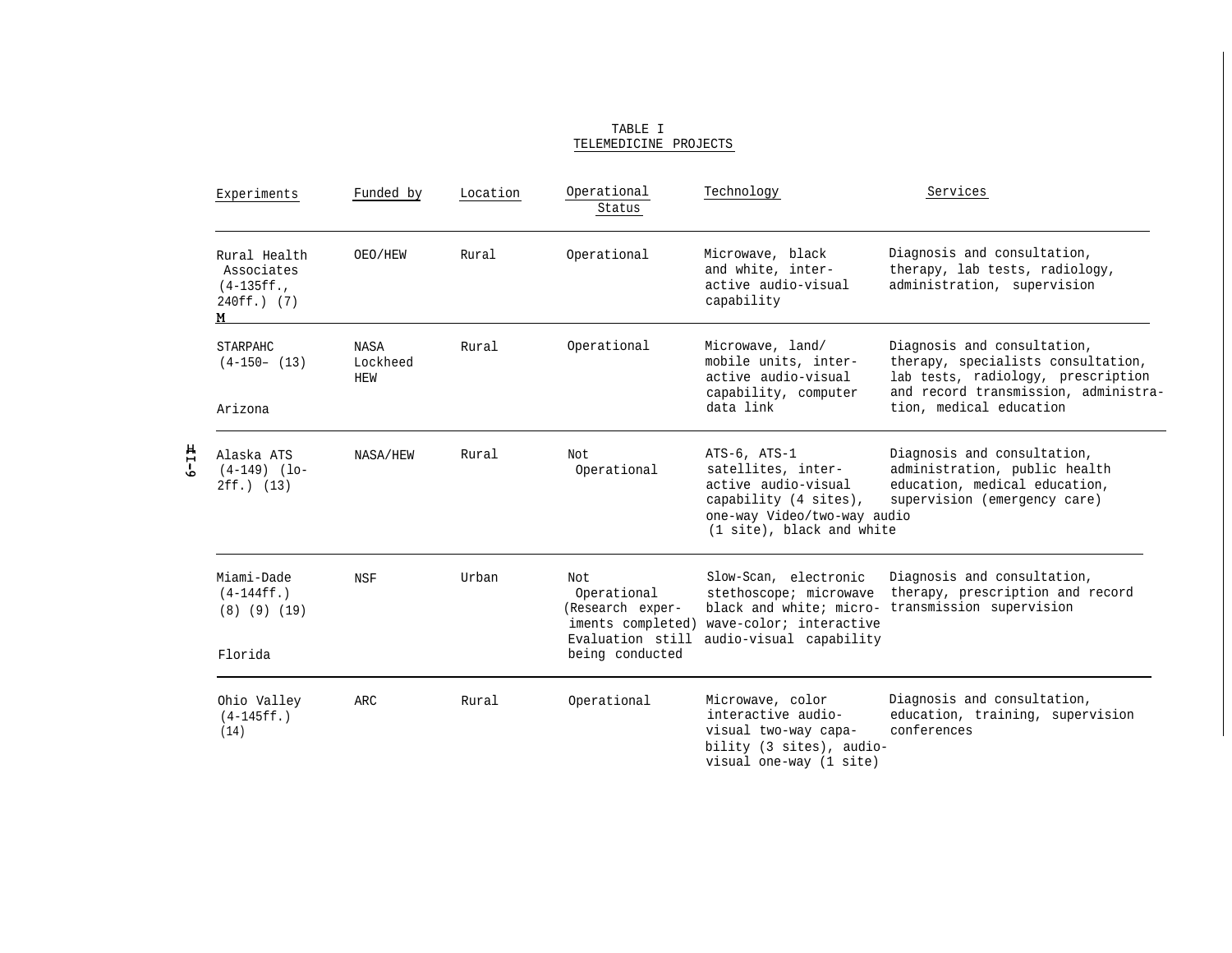| Experiments                                                                          | Funded by | Location | Operational<br>Status | Technology                                                                                                    | Services                                                                                                           |
|--------------------------------------------------------------------------------------|-----------|----------|-----------------------|---------------------------------------------------------------------------------------------------------------|--------------------------------------------------------------------------------------------------------------------|
| Boston City<br>Hospital<br>$(11)$ $(12)$                                             | NSF       | Urban    | Operational           | Narrowband<br>facsmile<br>(augmented)                                                                         | Diagnosis and consultation,<br>administration, specialists<br>consultation, prescription or<br>record transmission |
| Washington,<br>Alaska, Montana,<br>Idaho (WAMI)<br>$(4-149ff.$<br>$(10-2ff.)$ $(13)$ | HEW       | Rural    | Not<br>Operational    | ATS-6, ATS-1,<br>audio-visual<br>capability inter-<br>active (2 sites),<br>one way audio-visual<br>capability | Medical education,<br>diagnosis and consultation                                                                   |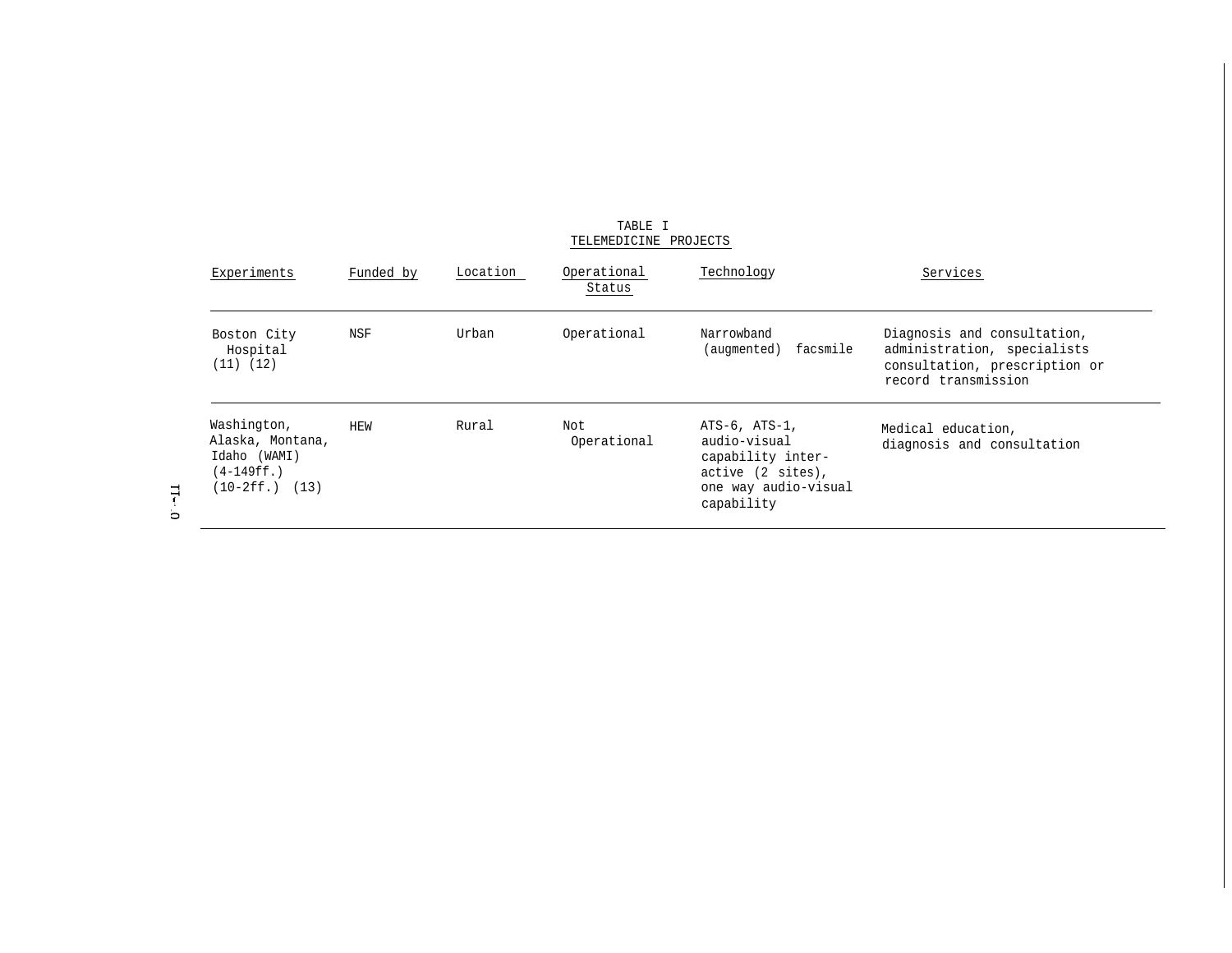the communications systems usually provided more than one of the five types of services and in some cases all five.

For the purposes of this study, there are basically three groups of questions to be answered with regard to the telemedicine experiments which have been conducted. These are:

- Was the technology adequate to provide the service? (Included in this question is the issue of whether the technology used is excessive -- e.g., were both audio and visual interaction necessary or would audio have been sufficient?)
- Were the services provided related to the needs of the population served?
- Were the economics of meeting health care needs by broadband communications considered? (This question includes not only the economic viability of the system but also analysis of the costs and benefits of meeting health care needs by some method other than broadband communications.)

To assist in considering these questions, Table 2 was prepared. It summarizes the objectives and results of the same sixteen experiments described in Table 1. The last column (labelled Comments) provides additional information on the issues raised above.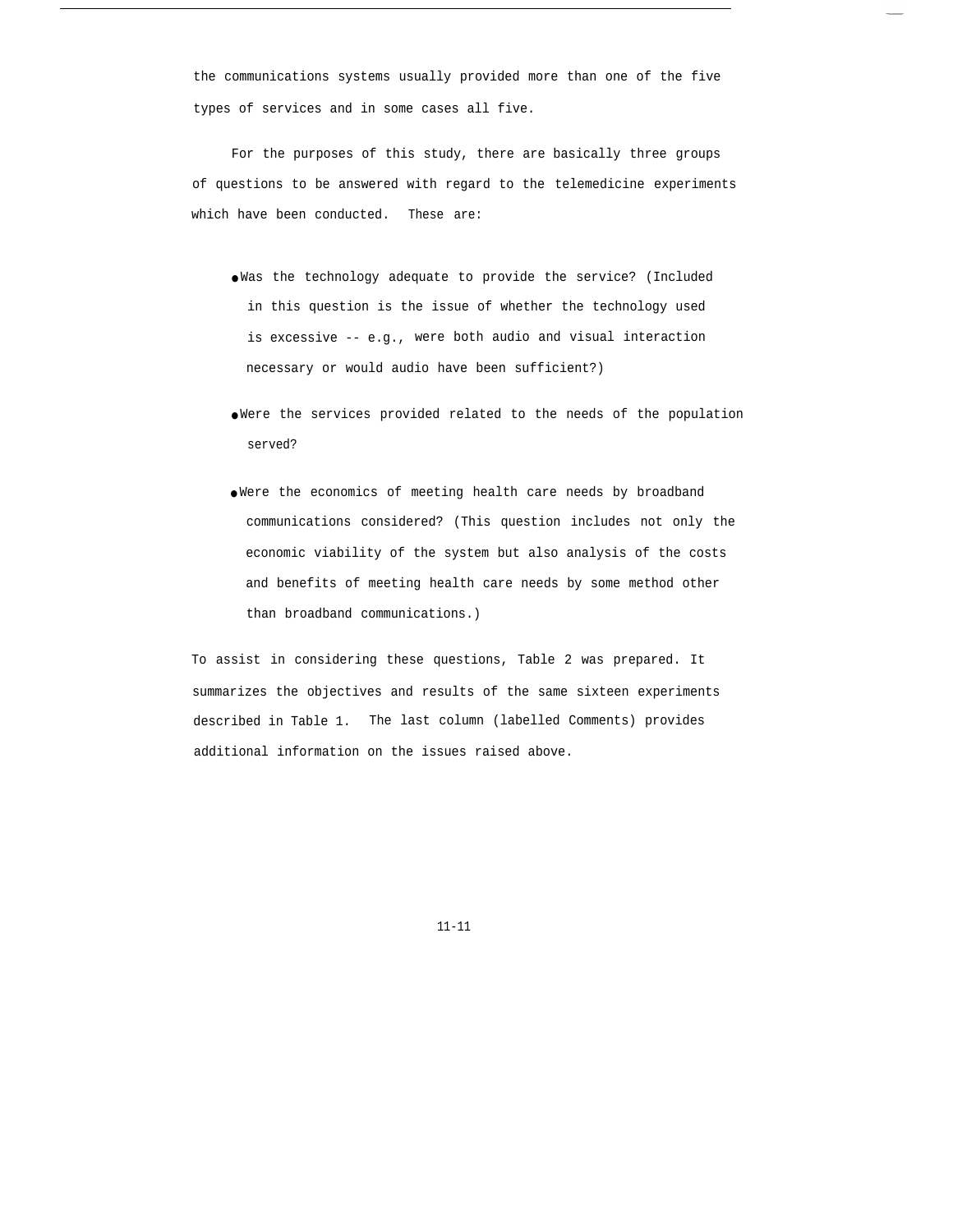TABLE II TELEMEDICINE PROJECTS

| Project                                                                           | Objectives                                                                                                                                                                                                  | Results                                                                                                                                                                                                                                      | Comments                                                                                                                                                                                                                                                                                                                                                                                                                                                                                     |
|-----------------------------------------------------------------------------------|-------------------------------------------------------------------------------------------------------------------------------------------------------------------------------------------------------------|----------------------------------------------------------------------------------------------------------------------------------------------------------------------------------------------------------------------------------------------|----------------------------------------------------------------------------------------------------------------------------------------------------------------------------------------------------------------------------------------------------------------------------------------------------------------------------------------------------------------------------------------------------------------------------------------------------------------------------------------------|
| Massachusetts<br>General, Logan<br>Airport<br>Bedford, Veterans<br>Administration | To determine clinical applications Project proved technical<br>of technologies; to determine<br>manpower/technology combinations;<br>to develop ways in which provider<br>/consumers can adapt to technolo- | feasibility and clinical<br>applications; records showed<br>health care provided was of<br>sufficient quality. System                                                                                                                        | Systems have not been used to a maximum<br>Some problem with technical<br>extent.<br>systems due to atmospheric conditions<br>or human error.                                                                                                                                                                                                                                                                                                                                                |
| Hospital<br>$(4-108ff.)$<br>(205ff.)                                              | gies; to develop cost-effective<br>models.                                                                                                                                                                  | at Logan was not cost-effec-<br>tive partially because of the<br>presence of physicians at<br>Airport site and because<br>system was not fully utilized.<br>High level of patient accep-<br>tance, provider acceptance<br>was also apparent. | *These two projects are placed together<br>because they are connected to a central<br>link (Mass. Gen.). The Logan Airport<br>link originated because the principal<br>investigator initially saw the potential<br>of the technology for providing emergency<br>medical care to accident victims. The<br>Bedford link was initially established<br>to provide specialty consultation<br>(psychiatric and neurological) to Bedford<br>which is a long term health care facility<br>$(4-25ff.$ |

| Lakeview Clinic    | To test clinical applications                                                                                                                                                                                                                                                                         |
|--------------------|-------------------------------------------------------------------------------------------------------------------------------------------------------------------------------------------------------------------------------------------------------------------------------------------------------|
|                    | (4-101ff, 220ff.) of technology in consultation,                                                                                                                                                                                                                                                      |
| $(3-22)(5-59)(13)$ | emergency care, patient<br>monitoring; to determine<br>provider/consumer attitudes;<br>to determine technical<br>benefits (save time, etc.)<br>and feasibility in contrast<br>to telephone; to determine if<br>physician availability is<br>increased; to determine if<br>more personal relationships |
|                    | are established                                                                                                                                                                                                                                                                                       |

available.

Easier access to consulting peak-utilization was less than 2%, system<br>physician; patient anxiety and used to full capacity; legal issues physician; patient anxiety and used to full capacity; legal issues<br>reduced; more continuity aid not arise. Technical problems with did not arise. Technical problems with in care, greater under-<br>availability, set-up time, reliability, standing of diagnosis and<br>operational complexity, and maintenance. standing of diagnosis and operational complexity, and maintenance;<br>treatment. Consumer attitudes No significant economic advantages seen treatment. Consumer attitudes No significant economic advantages seen<br>favorable; technical system for physician. Security and confidential for physician. Security and confidentiality provided versatility; physician of patients did not arise as an issue, practice did not increase; sys- however doctors used telephone for most<br>tern made specialist more<br>confidential situations confidential situations.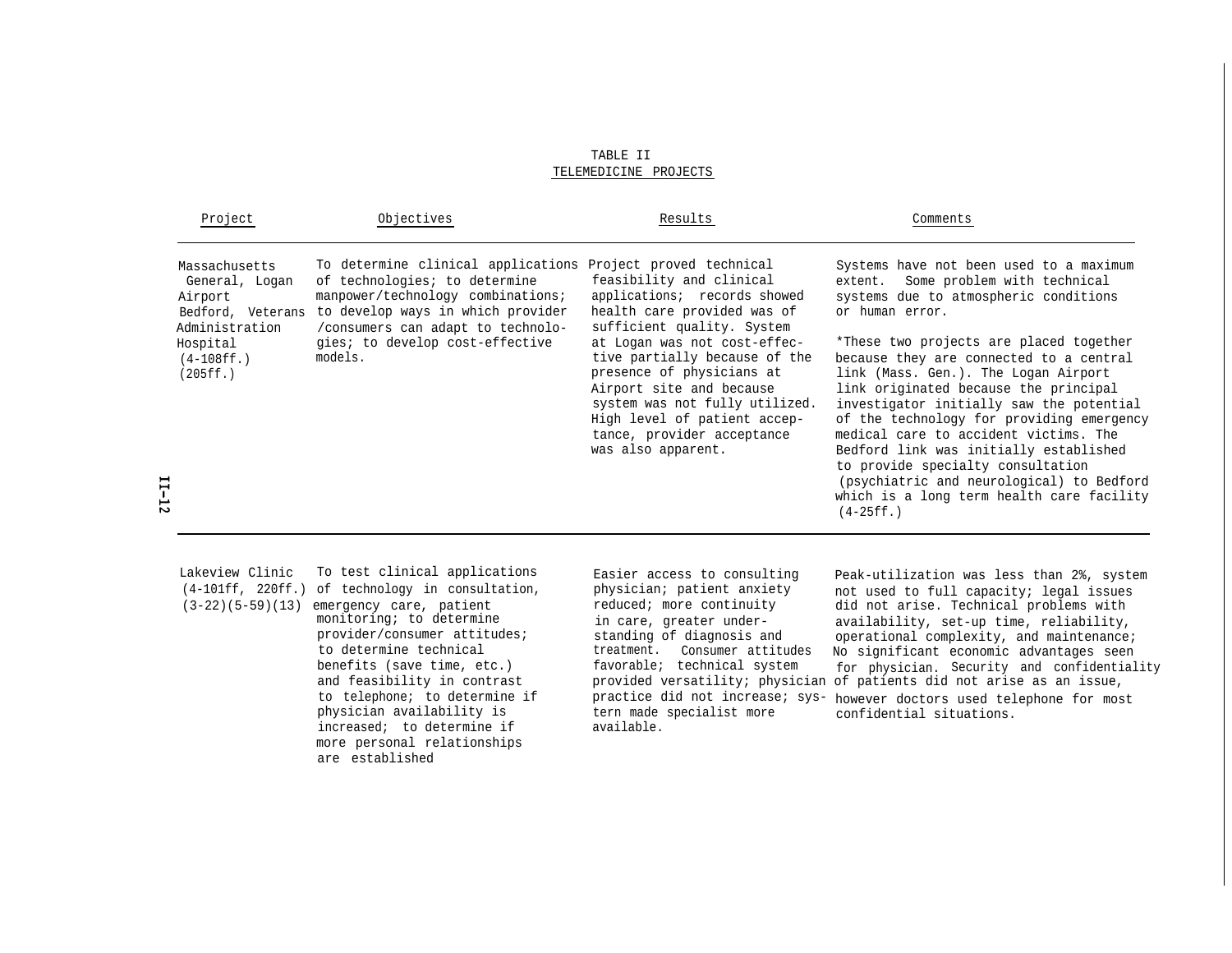| Project                                                               | Objectives                                                                                                                                                                                                                                                                           | Results                                                                                                                                                                                                                                                                                                                                                                                   | Comments                                                                                                                                                                                                                                                                                                                                                                                  |
|-----------------------------------------------------------------------|--------------------------------------------------------------------------------------------------------------------------------------------------------------------------------------------------------------------------------------------------------------------------------------|-------------------------------------------------------------------------------------------------------------------------------------------------------------------------------------------------------------------------------------------------------------------------------------------------------------------------------------------------------------------------------------------|-------------------------------------------------------------------------------------------------------------------------------------------------------------------------------------------------------------------------------------------------------------------------------------------------------------------------------------------------------------------------------------------|
| Mt. Sinai<br>$(4-119ff.$                                              | To determine patient/provider<br>acceptance of technology; to<br>(3-22) (5-75ff.) determine effectiveness of<br>system for health care delivery<br>in lieu of "in-person" contact;<br>to determine cost-benefit.                                                                     | The system allowed for availa-<br>bility of specialists when there<br>had previously been none; ex-<br>panded role of mid-level practi-<br>tioner; allowed for improved<br>emergency care; reduced physician<br>time; cost-effectiveness was<br>identified as slightly lower<br>than direct patient care.                                                                                 | Some technical difficulties with<br>audio-video quality due to poor<br>studio conditions; difficulty with<br>facsimile reproductions; some "down<br>time"; some technical problems due<br>to human error.                                                                                                                                                                                 |
| Bethany/<br>Garfield<br>$\Xi$ (4-69ff.)<br>$-(3-21)$ (5-<br>$21ff.$ ) | To assess impact of tech-<br>nology on basis of<br>contributions to health care<br>and costs.                                                                                                                                                                                        | System demonstrated more rapid<br>access to geographically<br>dispersed internal resources;<br>demonstrated technical<br>feasibility; high acceptance by<br>provider; allowed greater<br>utilization of specialist<br>services; greater use in<br>emergency care.                                                                                                                         | Picturephone designed for face to<br>face communication and proved<br>inadequate for document transmission.<br>Picturephones relocated during<br>project to reflect increased knowledge<br>of developers on need. Project<br>originally used broadband, but was<br>discontinued after brief period.                                                                                       |
| Case Western<br>$(4-69ff.$<br>$(3-21ff. )$<br>$(5-39ff.)$             | To evaluate viability of using<br>two-way broadband audio-visual<br>and data communications to<br>remedy shortage and mal-<br>distribution of anesthesio-<br>logists; to determine<br>manpower/technology combinations;<br>to determine if quality health<br>care could be provided. | Demonstrated effectiveness and<br>viability of using technology for<br>providing improved health service<br>in anesthesiology; demonstrated<br>effectiveness of supervision of<br>mid-level practitioners by<br>specialists; provided better<br>emergency care; provided<br>consultation where it wasn't<br>previously available; provided<br>training; and generated closer<br>teamwork. | Mid-level prefer direct contact;<br>cost systems not identified; some<br>procedural problems such as<br>scheduling and simultaneous<br>monitoring have not been resolved.<br>This system has expanded to include<br>connections with a community-hospital<br>in a low-income area. Changes in<br>the training of personnel for that<br>hospital and the quality of care<br>have resulted. |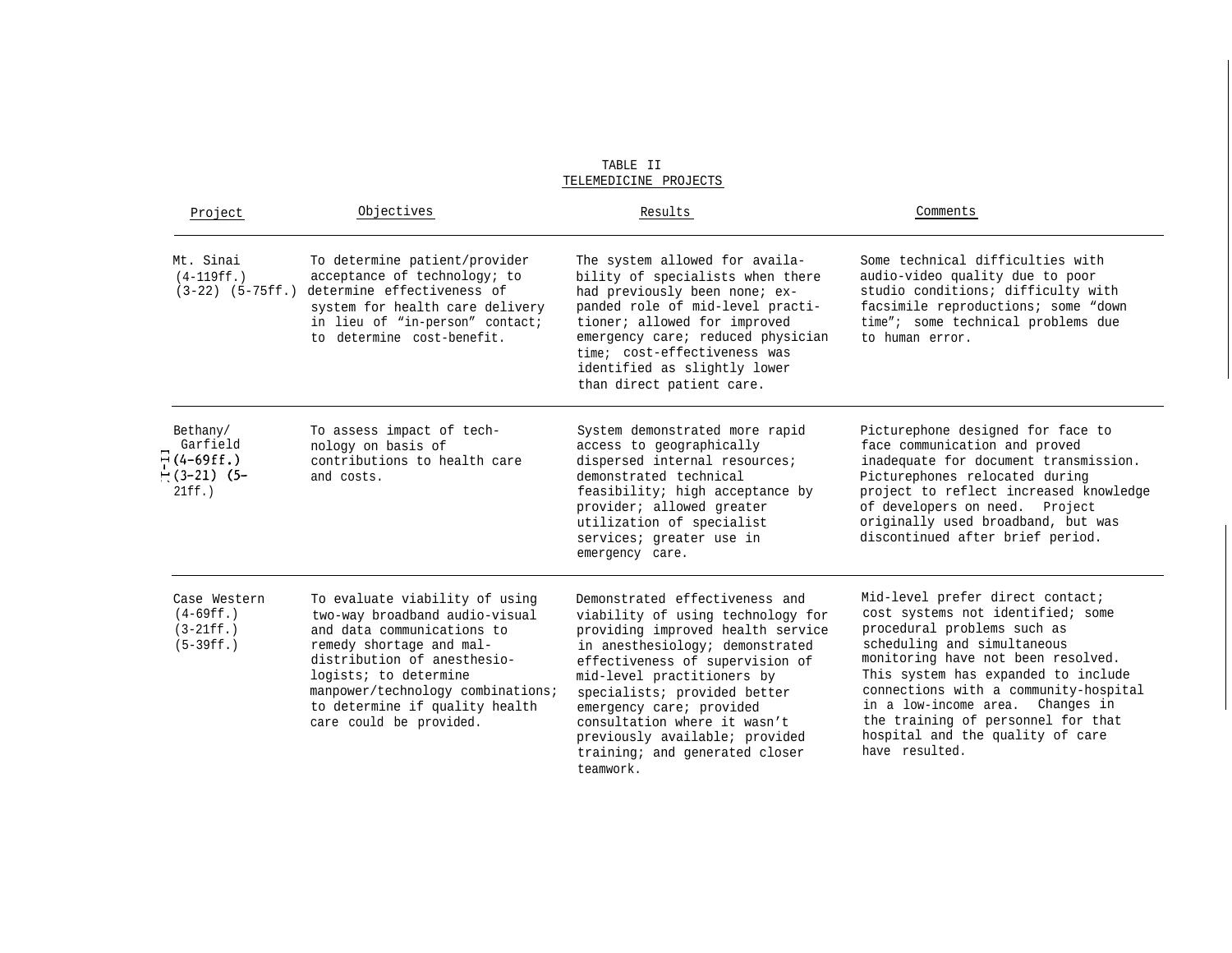| Project                                                                                            | Objectives                                                                                                                                                                                                                                                                                                              | Results                                                                                                                                                                                                                                                                                                                                                                                                                               | Comments                                                                                                                                                                                                                                                                                                           |  |
|----------------------------------------------------------------------------------------------------|-------------------------------------------------------------------------------------------------------------------------------------------------------------------------------------------------------------------------------------------------------------------------------------------------------------------------|---------------------------------------------------------------------------------------------------------------------------------------------------------------------------------------------------------------------------------------------------------------------------------------------------------------------------------------------------------------------------------------------------------------------------------------|--------------------------------------------------------------------------------------------------------------------------------------------------------------------------------------------------------------------------------------------------------------------------------------------------------------------|--|
| Illinois<br>Mental Health<br>$(4-92ff. 218ff.)$<br>$(3-21)$<br>$(5-39ff. )$                        | To determine the extent to<br>which the technology could<br>enhance mental health delivery;<br>to determine specific applica-<br>tions of technology.                                                                                                                                                                   | System increased communication and<br>information exchange of providers;<br>diminished need for patient/<br>provider travel.                                                                                                                                                                                                                                                                                                          | Problem occurred with installing<br>systems in most effective sites;<br>technical deficiency for transmitting<br>financial and medical data. Due to<br>lack of effective planning and<br>subsequent reorganization of tech-<br>nology to better sites, firm<br>conclusions on video benefits<br>could not be made. |  |
| Cambridge<br>$(4-76ff.$<br>$(3-31ff.)$<br>$(5-31ff. )$<br>н                                        | To test manpower/technology<br>212ff.) combinations; to test<br>consultative applications<br>and to determine if there<br>would be reduction of re-<br>ferrals and improvement<br>in quality of treatment;<br>to test consumer/provider<br>acceptance. Project com-<br>pared telephone and<br>television consultations. | Project demonstrated similar<br>referral rates for TV and<br>telephone although consultation<br>time was substantially longer for<br>television, in part, due to set<br>up time and also because TV<br>tended to enrich personal<br>contact; demonstrated good<br>technical quality; increased<br>amount of information available;<br>provided on-going education.<br>Physicians had major problems<br>due to location of technology. | Problems with accessibility of video<br>consulting rooms for physician,<br>rigidity of experimental design.<br>System was not utilized to full<br>extent.                                                                                                                                                          |  |
| Vermont/<br>New Hampshire<br>INTERACT<br>$(4-129ff.$<br>$235ff.$ )<br>$(3-21ff. )$<br>$(5-87ff. )$ | To explore technical<br>feasibility and provider/<br>consumer acceptance of<br>speech therapy and<br>dermatology delivered via<br>technology.                                                                                                                                                                           | Speech therapy was highly ac-<br>cepted by provider and consumer;<br>provided means for training mid-<br>level persons; increased usage of<br>referral services; provided<br>services not otherwise avail-<br>able; promoted inter-staff<br>communications; reduced trans-<br>portation time/costs; use of color                                                                                                                      | Minimal technical problems.<br>Speech<br>therapy now self-supporting.<br>Project<br>personnel are now trying to determine<br>ways to make system cost-effective.                                                                                                                                                   |  |

for dermatology not significant.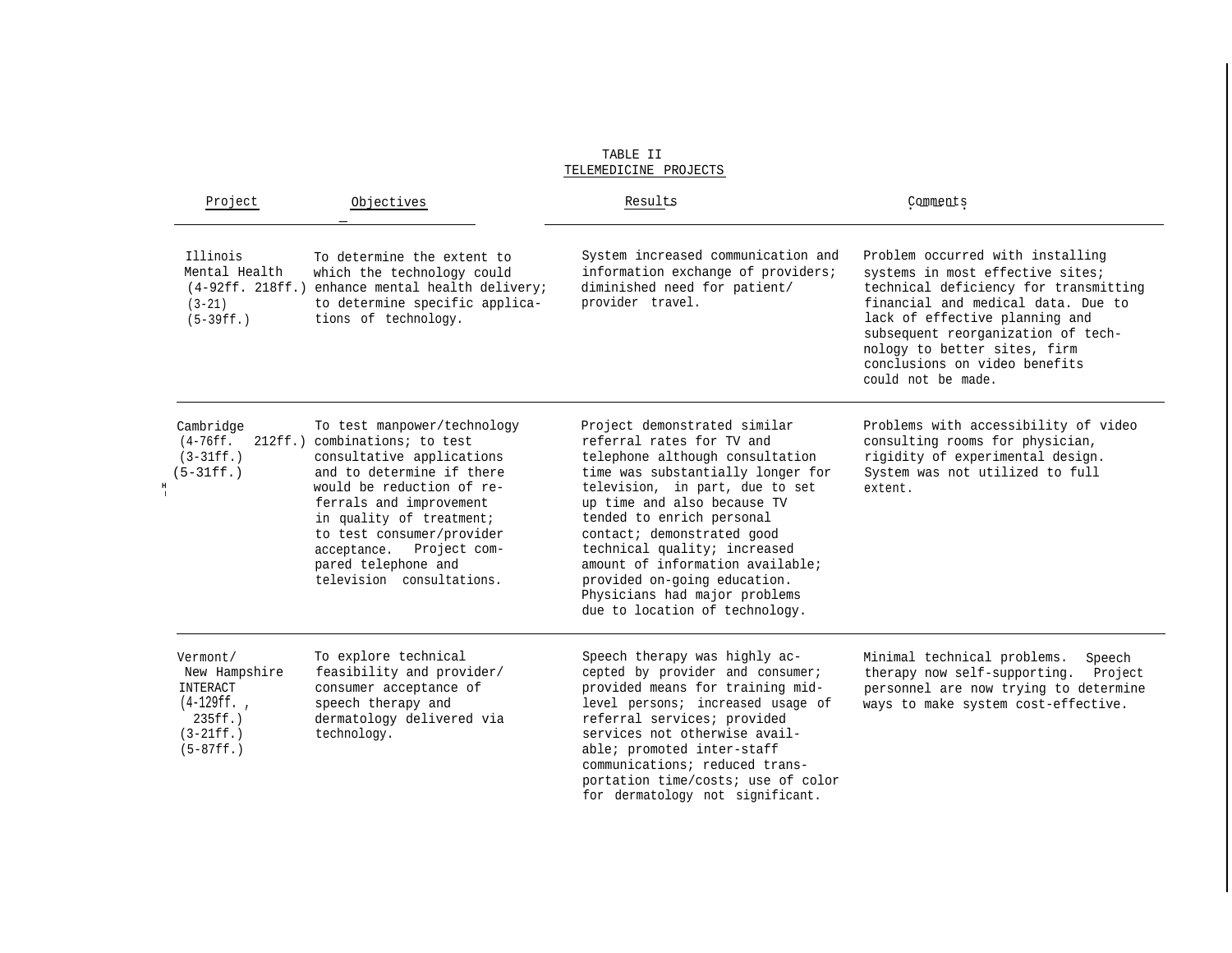| Project                                                                                           | Objectives                                                                                                                                                                                                                                                                                                                                                                                                                            | Results                                                                                                                                                                                                                                                                                                                                                                                                                                                                                                                                                                                                                                                              | Comments                                                                                                                                                                                                                                                                                                                                                                                |
|---------------------------------------------------------------------------------------------------|---------------------------------------------------------------------------------------------------------------------------------------------------------------------------------------------------------------------------------------------------------------------------------------------------------------------------------------------------------------------------------------------------------------------------------------|----------------------------------------------------------------------------------------------------------------------------------------------------------------------------------------------------------------------------------------------------------------------------------------------------------------------------------------------------------------------------------------------------------------------------------------------------------------------------------------------------------------------------------------------------------------------------------------------------------------------------------------------------------------------|-----------------------------------------------------------------------------------------------------------------------------------------------------------------------------------------------------------------------------------------------------------------------------------------------------------------------------------------------------------------------------------------|
| Blue Hill<br>Maine<br>$(4-73ff, 211)$<br>(6)                                                      | To use technology as the<br>mechanism for providing mid-<br>level practitioner with<br>necessary support thereby<br>enabling her to provide<br>primary health care to<br>island population.<br>Based on community needs.                                                                                                                                                                                                              | System gave nurse practitioner<br>assistance in emergency care,<br>consultation over primary health<br>care problems. Showed the<br>validity of using mid-level<br>practitioner to provide primary<br>health care.                                                                                                                                                                                                                                                                                                                                                                                                                                                   | Because the mid-level practitioner was<br>only health care provider on the is-<br>land, system proved useful. The idea<br>of using system originated because<br>island built a clinic but could not<br>keep a physician. The Project Direc-<br>tor stated that the system had to be<br>coordinated with an institution.<br>Community now paying for great portion<br>of system's usage. |
| Rural Health<br>Assoc.<br>$(4-135ff.$<br>240ff.) (7)<br>⊣<br>$\mathbf{H}^{\mathbf{f}}$<br>د.<br>م | To establish a comprehensive<br>health care delivery system<br>to serve West Central Maine<br>by developing a group practice<br>of doctors and mid-level<br>practitioners; to provide and<br>increase health care for a<br>dispersed population; to find<br>payment mechanisms for low-<br>income families and to<br>determine if prepayment for<br>health care in rural areas<br>is a viable mechanism.<br>Based on community needs. | RHA used technology as a<br>mechanism for providing service.<br>Project proved the validity of<br>using mid-level practitioners<br>for health care delivery.<br>Feasibility of using the<br>technical system was demonstrated<br>although questions regarding its<br>necessity remain. Technical sys-<br>tems were exceptional for peer-<br>group interaction among health<br>care providers and for adminis-<br>trative functions. Also the<br>intangible benefits of the<br>doctor-patient/doctor-prac-<br>titioner relationships appear<br>positive, though not adequately<br>evaluated. Satellite clinics<br>have to be partially subsidized<br>by main clinics. | Project based on health needs of<br>community. Technical problems due<br>to poor system planning and in-<br>stallation; some problems also due<br>These were<br>to weather conditions.<br>overcome. The technology was not<br>a primary purpose of the project.                                                                                                                         |

STARPAHC To provide data for developing<br>(4-150) (13) health care for future manned (4-150) (13) health care for future manned<br>(17-3) spacecraft by testing physicial spacecraft by testing physician/ Data has not yet<br>paramedic link; testing technology; been obtained. paramedic link; testing technology; identifying technology advancement needs areas; improving the delivery of health care to remote areas.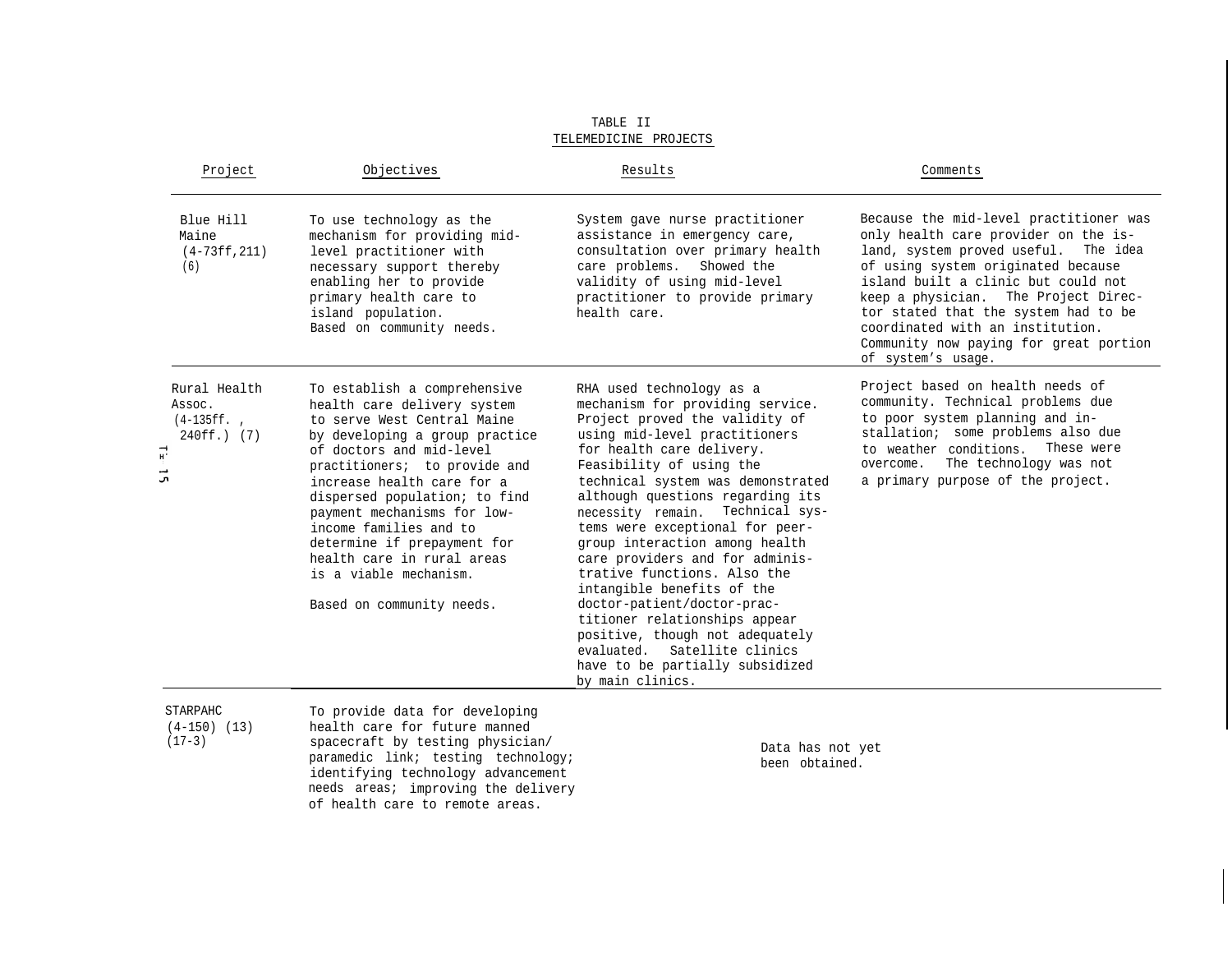| Project                                                 | Objectives                                                                                                                                                                                                                                                                                                                                                     | Results                                                                                                                                                                                                                                                                                                                                                                                                                                                                                                                                                                                                                                                                                                                                                                                                                                                         | Comments                                                                                                                                                                                                                  |
|---------------------------------------------------------|----------------------------------------------------------------------------------------------------------------------------------------------------------------------------------------------------------------------------------------------------------------------------------------------------------------------------------------------------------------|-----------------------------------------------------------------------------------------------------------------------------------------------------------------------------------------------------------------------------------------------------------------------------------------------------------------------------------------------------------------------------------------------------------------------------------------------------------------------------------------------------------------------------------------------------------------------------------------------------------------------------------------------------------------------------------------------------------------------------------------------------------------------------------------------------------------------------------------------------------------|---------------------------------------------------------------------------------------------------------------------------------------------------------------------------------------------------------------------------|
| Alaska ATS-6<br>$(4 - 149)$<br>$(10-2ff. )$<br>(13)(18) | To explore the potential of<br>satellite video consultation to<br>improve health care to a highly<br>remote area, to provide<br>education and training to health<br>care providers to the public;<br>to provide health information<br>system; to determine feasibility<br>of using health care proivders<br>(mid-level) for health<br>delivery to rural areas. | Satellite communication can<br>reliably provide signals of<br>sufficient quality to be useful<br>for health service delivery for<br>rural areas; useful consultations<br>for a variety of medical problems<br>could be conducted; satellite<br>video consultation can be<br>successfully carried out by health<br>care providers at all levels<br>of training; the unique features<br>of video transmission may be<br>critical in 5 to 10% of cases<br>selected for video transmission><br>otherwise there is little<br>measurable difference between<br>audio vs. video consultation;<br>Health care providers involved<br>felt video consultations improved<br>health care system capability,<br>but questioned whether it was<br>worth the costs - providers placed<br>stronger emphasis on audio as man-<br>datory for health care delivery in rural areas. | Experiment designed as a means for<br>potentially reducing rural health<br>delivery problems;-<br>some sites in experiments were almost<br>inaccessible by land, and had no<br>audio communication prior to<br>satellite. |
|                                                         |                                                                                                                                                                                                                                                                                                                                                                |                                                                                                                                                                                                                                                                                                                                                                                                                                                                                                                                                                                                                                                                                                                                                                                                                                                                 |                                                                                                                                                                                                                           |

11-16

zational structure of by on-site physician. delivery systems, manpower possibilities, and technologies as a part of health care delivery systems.]

Miami Dade The objective of the tele- There was no difference in quality Research experiments are completed;  $(8)(9)$  (19- cost/benefits of telemedicine compared to care given over teleme-<br>143ff.) using nurse practitioners; dicine. Nurse primary practitioners to gather data on the relative provided medical care equal to that merits of different types of of physicians. Telemedicine links video communications which can not cost-effective when compared be used in telemedicine systems. to cost of care administered by [The total project (Phase I murse practitioner; telemedicine [The total project (Phase I nurse practitioner; telemedicine<br>and II) looked at organi-<br>was equal in cost to care provide was equal in cost to care provided

(4-144ff.) medicine phase was to determine of care given by on-site physicians evaluation of project is still being<br>(8)(9) (19- cost/benefits of telemedicine compared to care given over teleme- conducted. This experiment w using nurse practitioners; dicine. Nurse primary practitioners conducted in two stages: baseline which<br>to gather data on the relative provided medical care equal to that introduced medical record system and extensive use of nurse practitioners; and telemedicine which introduced technology. Principal investigators have stated that telemedicine may prove cost effective in settings where transportation is a major problem, and where costs of physician time . are equivalent to those of physicians in nonacademic settings. The physicians used in this experiment were from academic environments and as such, have generally lower salaries.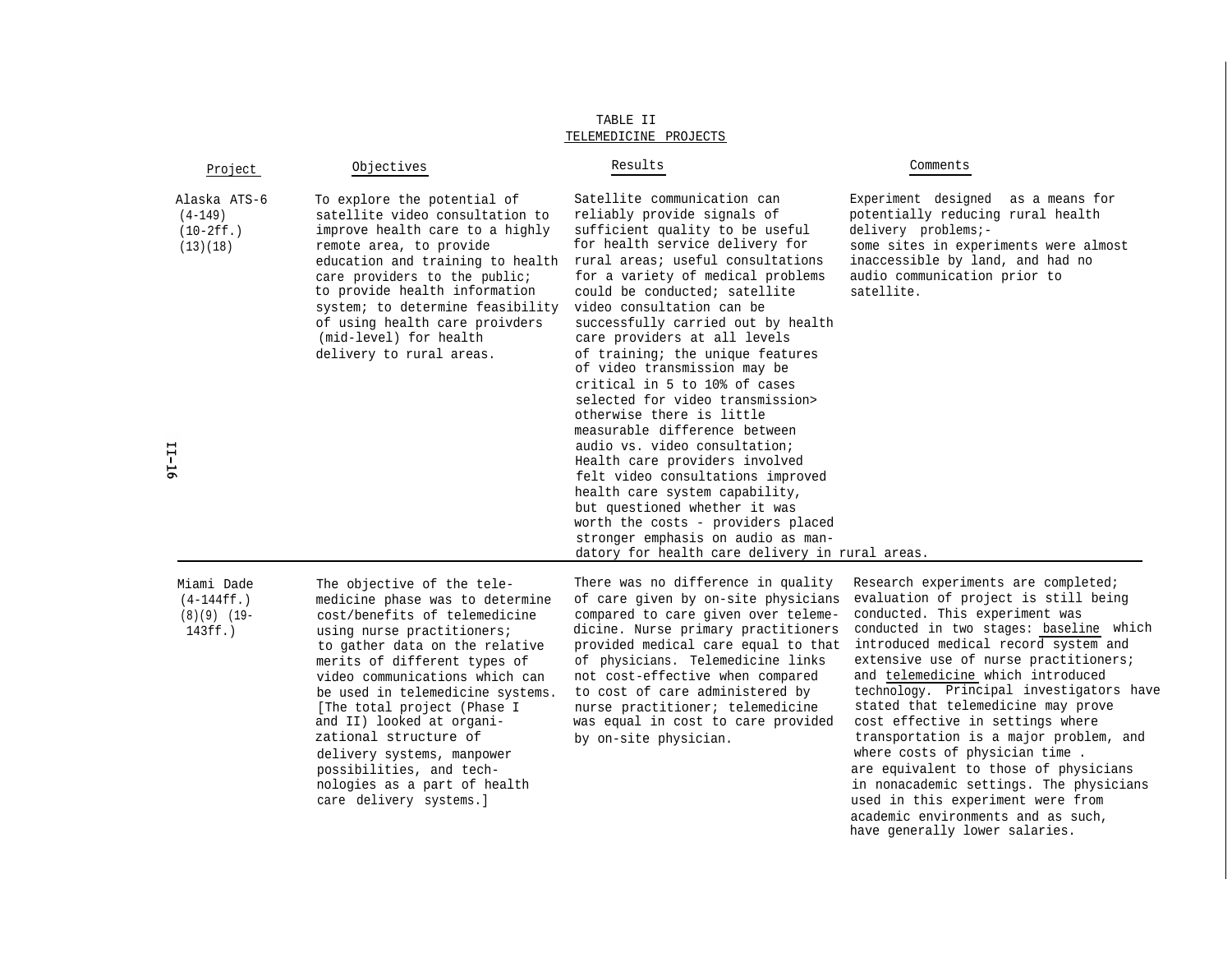TABLE II TELEMEDICINE PROJECTS

| Project                                                                                  | Objectives                                                                                                                                                                                                                                                                                                             | Results                                                                                                                                                                                                                                                           | Comments                                                                                                                                                                                                                                                                                                                                                                                                       |
|------------------------------------------------------------------------------------------|------------------------------------------------------------------------------------------------------------------------------------------------------------------------------------------------------------------------------------------------------------------------------------------------------------------------|-------------------------------------------------------------------------------------------------------------------------------------------------------------------------------------------------------------------------------------------------------------------|----------------------------------------------------------------------------------------------------------------------------------------------------------------------------------------------------------------------------------------------------------------------------------------------------------------------------------------------------------------------------------------------------------------|
| Ohio Valley<br>$(4-145ff.$<br>(14)                                                       | To use technology for<br>providing primary health<br>care and diagnosis.                                                                                                                                                                                                                                               | Evaluation and results not<br>yet available because of<br>relative newness of the system.                                                                                                                                                                         | System became operational in 1975.<br>Project was not developed as intended.<br>System has been used more for edu-<br>cation/grand rounds and medical<br>conferences.                                                                                                                                                                                                                                          |
| Boston City<br>Hospital<br>(11)<br>(12)<br>11-11                                         | To demnostrate and test<br>feasibility of using dis-<br>tributed health and delivery<br>system for nursing home<br>populations by using nurse<br>practitioners; to test<br>quality of care rendered<br>by NP's; and to determine<br>comparative costs, benefits<br>of NP vs. traditional phy-<br>sician visits system. | Use of NP's proved beneficial.<br>80% of NP work did not require<br>physician consult; frequency<br>of care was better than tradi-<br>tional system; quality of care<br>slightly better than traditional<br>system.                                               | Project is being continued. Technology<br>demonstration (telephone and some<br>facsimile equipment) was not a<br>Technologies were chosen<br>purpose.<br>because they were inexpensive and<br>provided necessary backup to NP.<br>Key factor of any health care system<br>using technology is the function and<br>organization of the people. Problem<br>in financing Medicare through NP due<br>to state law. |
| Washington,<br>Alaska, Montana,<br>Idaho (WAMI)<br>$(4-149ff. )$<br>$(10-2ff. )$<br>(13) | To demonstrate feasibility<br>of satellite technology as<br>a support for program in<br>decentralized medical<br>education.                                                                                                                                                                                            | Experiment demonstrated the<br>feasibility of using satellite<br>for teaching, administration,<br>and patient care. Broadened<br>potential of medical education<br>alternatives for relieving mal-<br>distribution and shortage of<br>physicians for rural areas. | This project was originally designed<br>to provide a new system of medical<br>education to three states who did not/<br>could not build a medical school.<br>When satellite became available it<br>was used to increase ability of system<br>to provide educational service.<br>Some malfunctions in technology<br>occurred due to design flaws, ar-                                                           |

rangement of equipment, weather

conditions.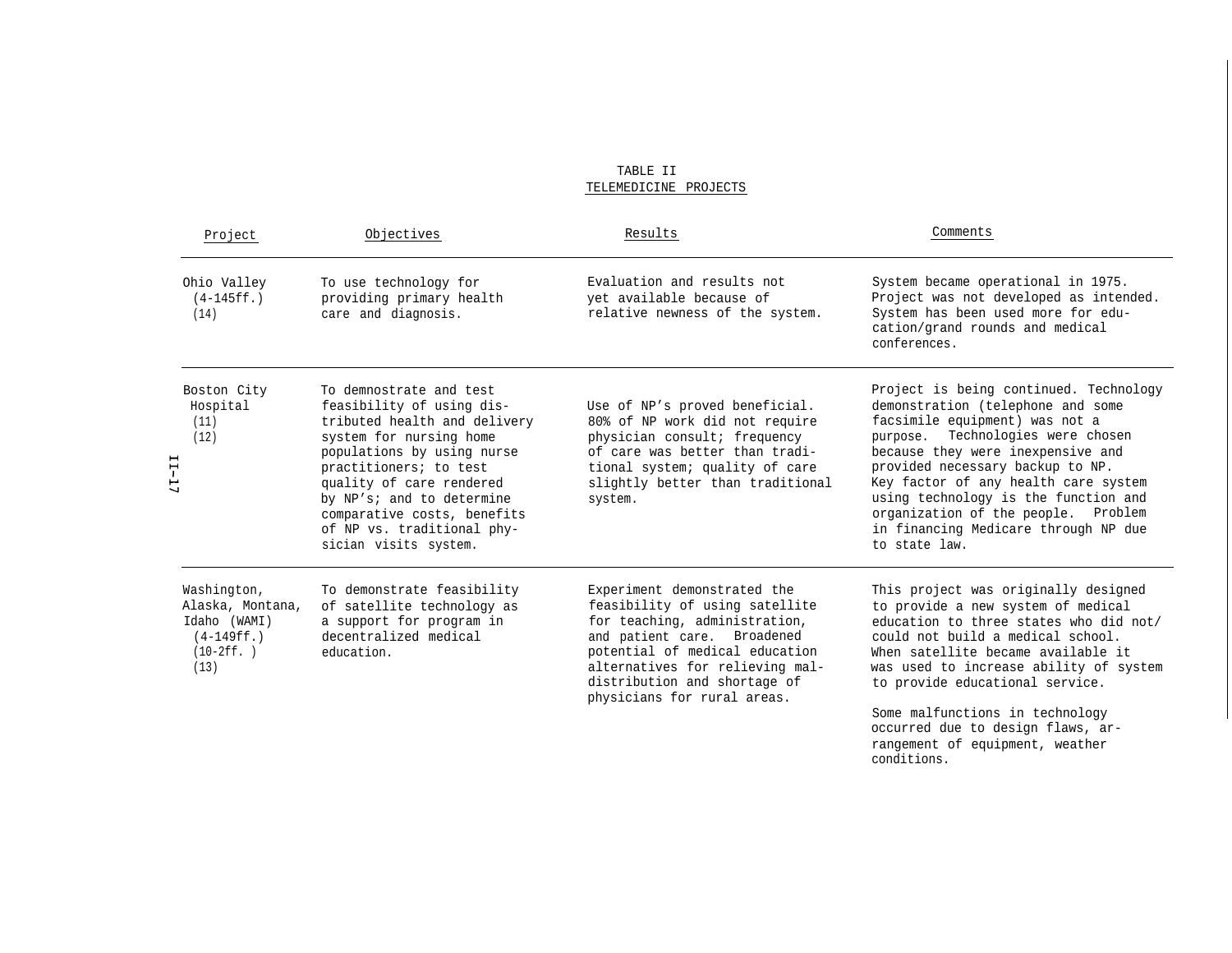*Adequacy of technology.* A useful framework for reviewing developments in telemedicine over the last decade is that proposed by Bashshur.<sup>1</sup>He divides the development of telemedicine in the U.S. into three stages:

- 1964-1969: experimental efforts by independent medical practitioners to test the applicability of the technology to clinical needs. The general objective during this period was testing the feasibility of two-way communications for diagnosis and clinical use (20-6).
- 1969-1973: continuation of the first stage but with Federal support for research and development in telemedicine (20-3). HEW, NSF, OEO and NASA participated in programs to establish the technical capability of communications techniques for various clinical uses (20-6).
- 1973- present: treatment of telemedicine as a method for delivering health care. Program objectives shifted to assessing whether telemedicine could be self-supporting or economically viable and to assessing the quality of care relative to other methods (20-4).

<sup>&</sup>lt;sup>1</sup> Bashshur, Rashid and Armstrong, Patricia. "A Review of Telemedicine as a New Mode for the Delivery of Health Care." (In press: quoted with permission of Inquiry.)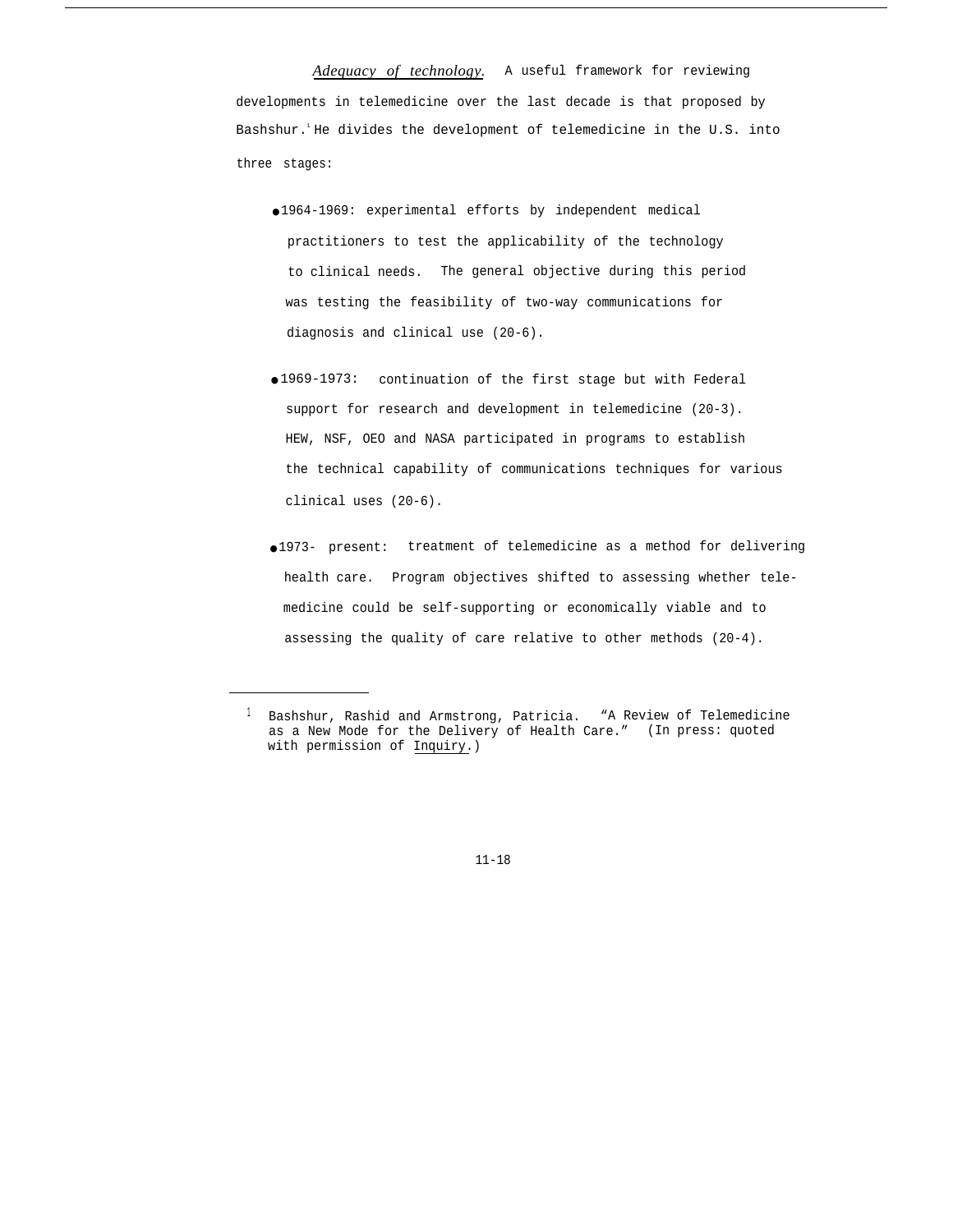As can be seen in Tables I and II, telemedicine experiments have largely been concerned with testing the technology and clinical applications using the technologies. Most experiments were initiated during one or the other of the first two stages. However several experiments implemented during the third stage described by Bashshur, have been designed to address questions of economic viability and the adequacy of health care provided by various technology/manpower combination alternatives (Boston City Hospital and Miami-Dade projects). In addition, subsequent evaluations of several projects conducted in the first and second stages of telemedicine have shown important findings regarding economic viability and alternative technology/manpower combinations.

As is apparent from Table "II, a variety of technical problems were encountered during the telemedicine experiments; however, most of these problems were overcome. Such difficulties included large amounts of "down time" when systems were not operational; noise interference with the use of certain equipment; and difficulties in focusing and placing the cameras. In addition, adverse weather conditions affected the operation of equipment in certain locations, and lack of an adequate power source held up usage in some instances. Nevertheless, most technical difficulties and problems were solved in the course of the experiments. In general, it can be said that (20-11):

"By the end of the second stage, the capabilities of telemedicine equipment had advanced to a level where technological difficulties were no longer an important determinant *in* its effectiveness, and initial observations about the clinical applicability of telecommunications to specified diagnostic problems were made" (20-11).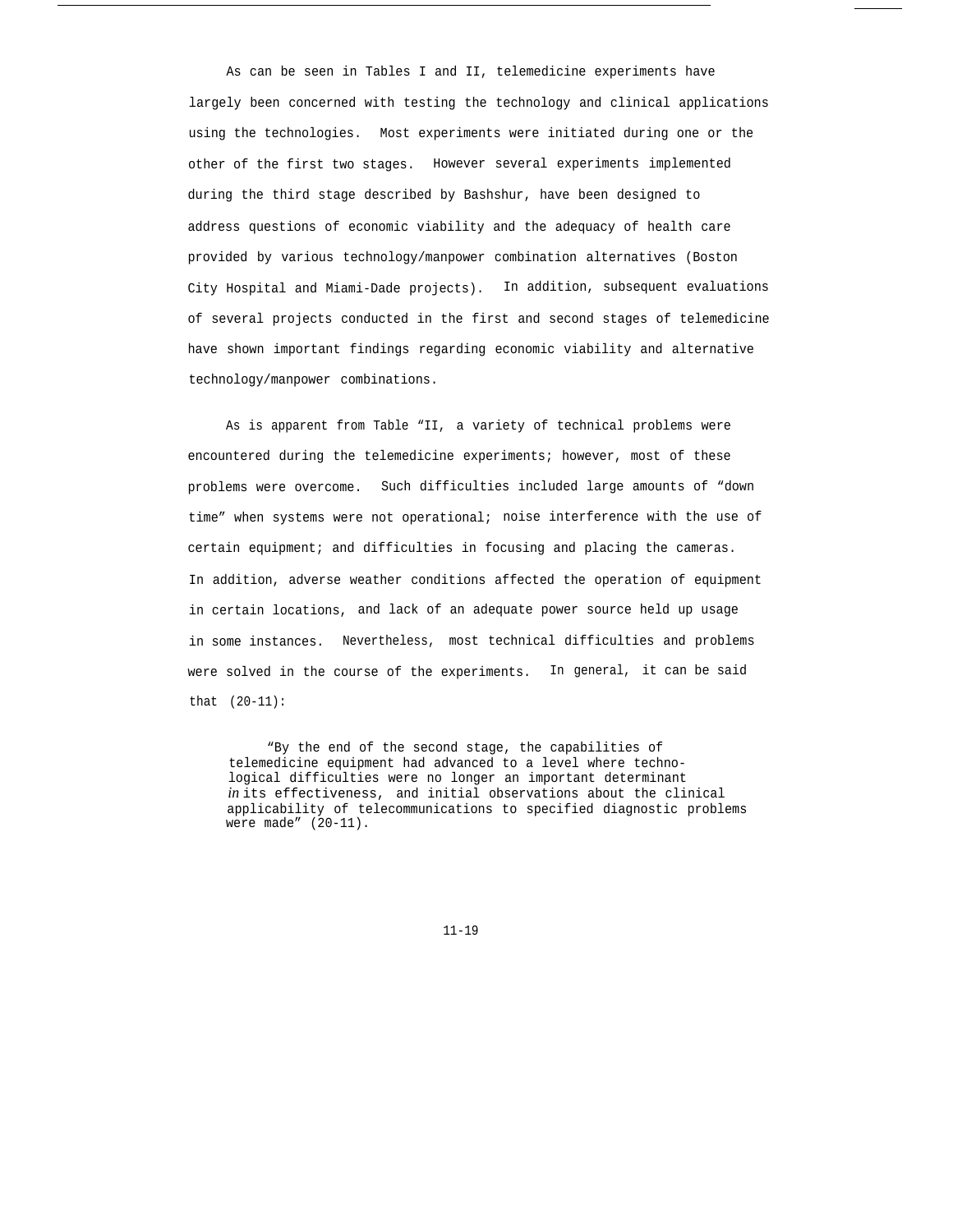Although technical feasibility was demonstrated, an important issue raised by telemedicine experiments is the level of technology necessary to meet health care requirements. In other words, while twoway interaction is clearly required for most functions in health care delivery, are both audio (voice and data) and visual interaction necessary, or is audio sufficient? The question is important because audio-only systems are less expensive and can be served by conventional telephone rather than more expensive technologies.

One study evaluating the manpower/technology combinations for rural health care delivery systems states that an augmented narrow-band network used to link professional with mid-level practitioners is a viable means for providing effective health services to rural populations (74). Concurrently, the Boston City Hospital Nursing Home project also demonstrated the feasibility and value of using augmented narrowband technologies for providing health care.

In contrast, other telemedicine experiments using broadband technologies have shown advantages of the visual modes provided by such technologies. A specific experiment funded by the Department of Health, Education and Welfare (Cambridge Hospital Project) tested two-way audio-visual vs. standard telephone for consultation between three low-income neighborhood health stations and the Cambridge Hospital (5-31 ff.). The health service stations were staffed by nurses who consulted with physicians at the hospital using the two different techniques. It was found that:

<sup>&</sup>lt;sup>1</sup> Considering the increased capability of telephone lines for transmitting data, it has been suggested that more creative use of telephone systems ("augmented narrowband") may be an option for use in health care delivery systems.

<sup>11-20</sup>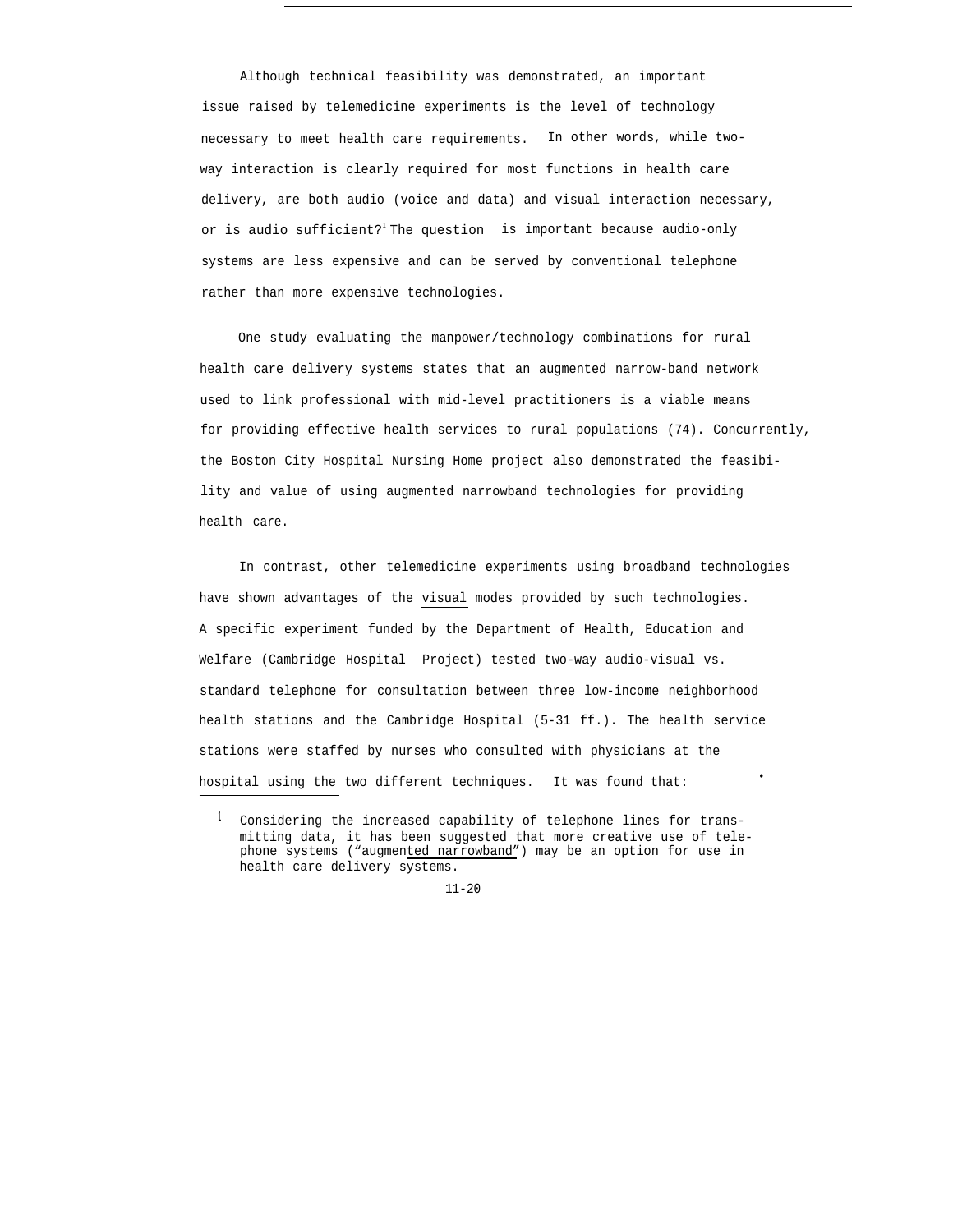"there were significant referral pattern differences between television and telephone. This is of key importance in the rural setting where the economic, physical, and emotional penalty suffered by the consumer may be lessened with the utilization of television. Regarding the desirability of the two, both consumers and providers (physicians and nurse practitioners) expressed a slightly higher degree of satisfaction for television than telephone consultations" (5-32).

Also of significance is the fact that the television consultations took longer than the telephone consultations and that more information was transferred using television. As a result, "more than twice as many telephone consultations resulted in immediate hospital referral than with television. The television made it possible to handle a significantly greater proportion of the referrals to physicians entirely within the neighborhood health center, by reducing the need for immediate referrals to the hospital" (5-37). This is of critical significance to rural applications where access to hospitals may be difficult and the economic penalty of hospitalization tends to be greater than for the average urban resident because of lower average income levels and lower rates of health insurance.

To summarize, the technical feasibility of using broadband or augmented narrowband communications technologies to provide health services has been demonstrated. With the telemedicine experience of the last ten years, technical problems have been resolved. As regards audiovisual vs. voice only, what now needs to be provided is hard and more detailed data on the value of adding the visual mode. Bashshur points out that:

"To obtain quantified answers concerning the visual contribution to specific benefits and problems in terms of the quality of care, access, and cost of health care delivery systems will require additional well-focused research" (5-7).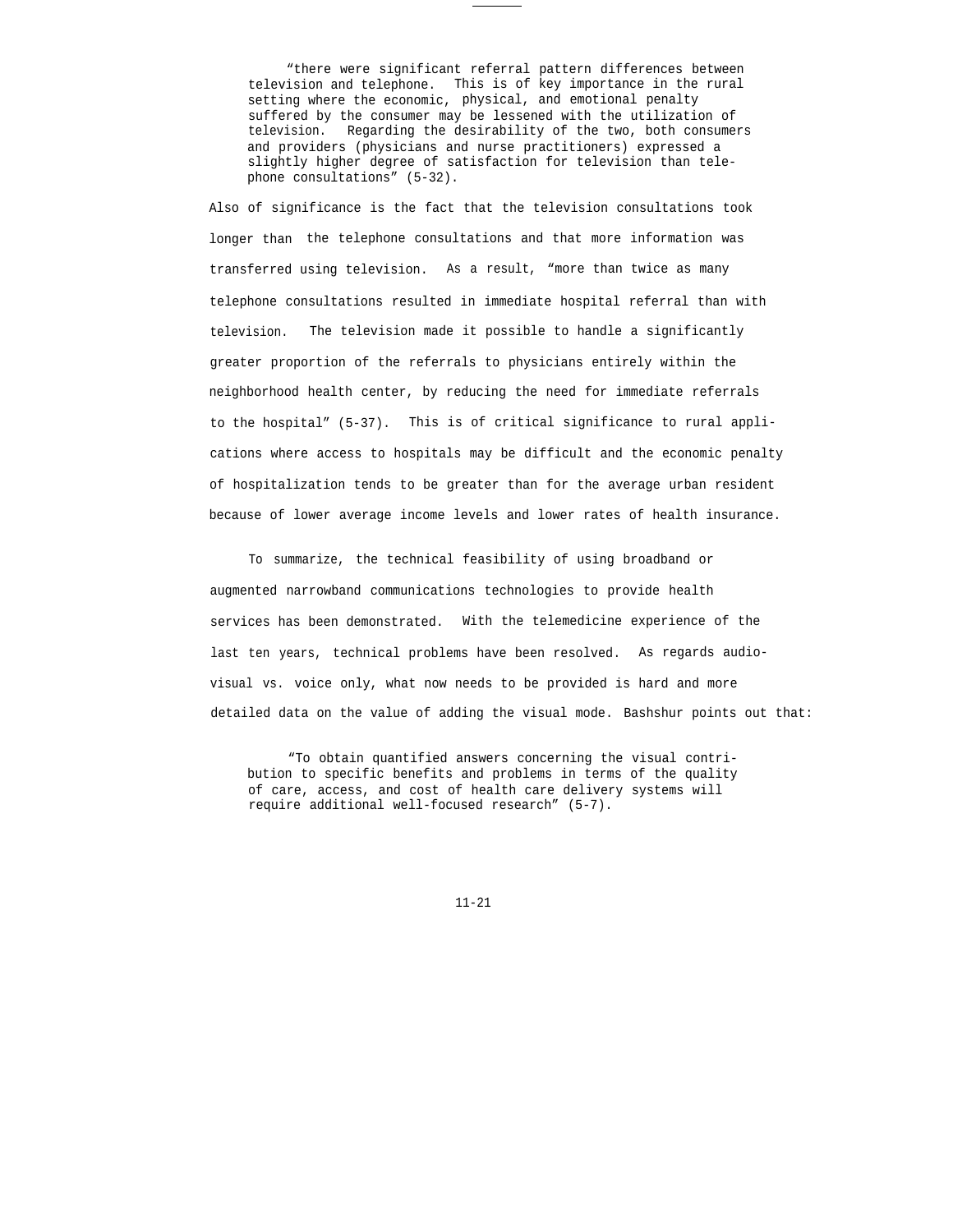## *Relationship between the experiments conducted and rural needs.*

This is the second question raised earlier. There are at least four aspects to be considered. One is the degree to which telemedicine can serve the range of rural health needs identified at the beginning of the Chapter. A second is the adequacy of health care provided. A third is the acceptability of telemedicine to both patient and the health care professionals. Finally, one may ask whether telemedicine experiments have been based upon an analysis of the particular needs of a given rural area which might be best served by telecommunications.

As previously indicated, telemedicine experiments have been successfully conducted in various aspects of each of the five categories of health services identified by Rockoff (3-22). Telemedicine has been successfully used for consultation, supervision, direct patient care, administration and management, and education and training. It appears that telemedicine has the potential for contributing to each of the four areas of specific rural needs identified at the beginning of this Chapter. This is because of the demonstrated feasibility of using midlevel practitioners for primary health care. Thus, by linking a nurse-practitioner or physician-assistant in remote areas to physicians and specialists, telemedicine can help fill the need for increased primary health and specialist care. One exception is that dental service experiments appear not to have been done. (However, it is possible to visualize diagnostic dental service via telemedicine.)

Generally, telemedicine can increase accessibility of rural residents to health care personnel and reduce the need for travel to remote hospitals and clinics unless such travel is necessary. Similarly, telemedicine can increase access to emergency medical services. It can also provide for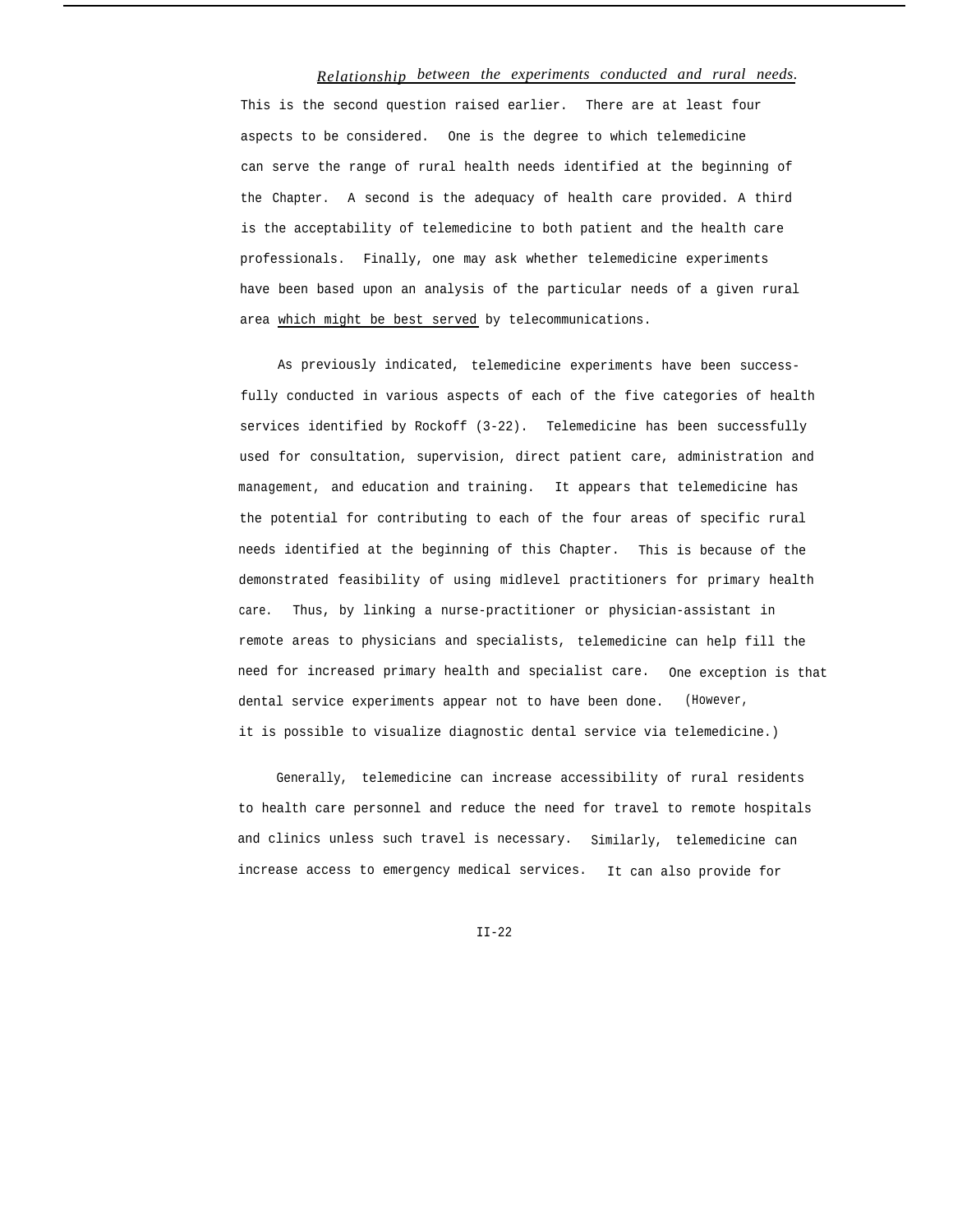continuing education of remote health personnel, reduce feelings of isolation and provide access for medical peer consultation and referrals. Thus, telemedicine could help attract or retain medical personnel in rural areas. Coupled with the stated preference of the majority of the population at large (which presumably includes some medical personnel) for nonurban living as described in Chapter III, telemedicine could be a significant inducement to medical personnel to locate in rural areas. Unfortunately, data from rural telemedicine experiments are not adequate to evaluate this potential.

Experiments have demonstrated that telemedicine can increase the adequacy of health care by providing access to services to underserved populations which were not available before or were only available to a minimal extent. Significant data on this point comes from the seven exploratory two-way audiovisual telemedicine projects supported by the Department of Health, Education, and Welfare beginning in 1972 (these are experiments 2-8 listed in Tables I and II). The projects took place in both rural and urban settings and involved a variety of health care services. As stated in a review of the benefits and problems associated with the seven experiments:

"...New services were provided to the patient by the telemedicine system that were not available before its introduction. Patients accept the recommendations of their doctors and rely on their judgment. As such, no appreciable patient dissatisfaction with telemedicine care was detected or registered. It would appear that from all projects the patient received increased quality of care in one form or another (e.g., received emergency treatment sooner, received physician supervision of non-physician, and received specialist consultation where it wasn't available previously)" (5-19).

Aside from quality of care, acceptability of telemedicine by both patients and health care personnel are important facts to be known. As indicated in the last quote, patients appear to find telemedicine acceptable. There also seems to be a change in attitudes before and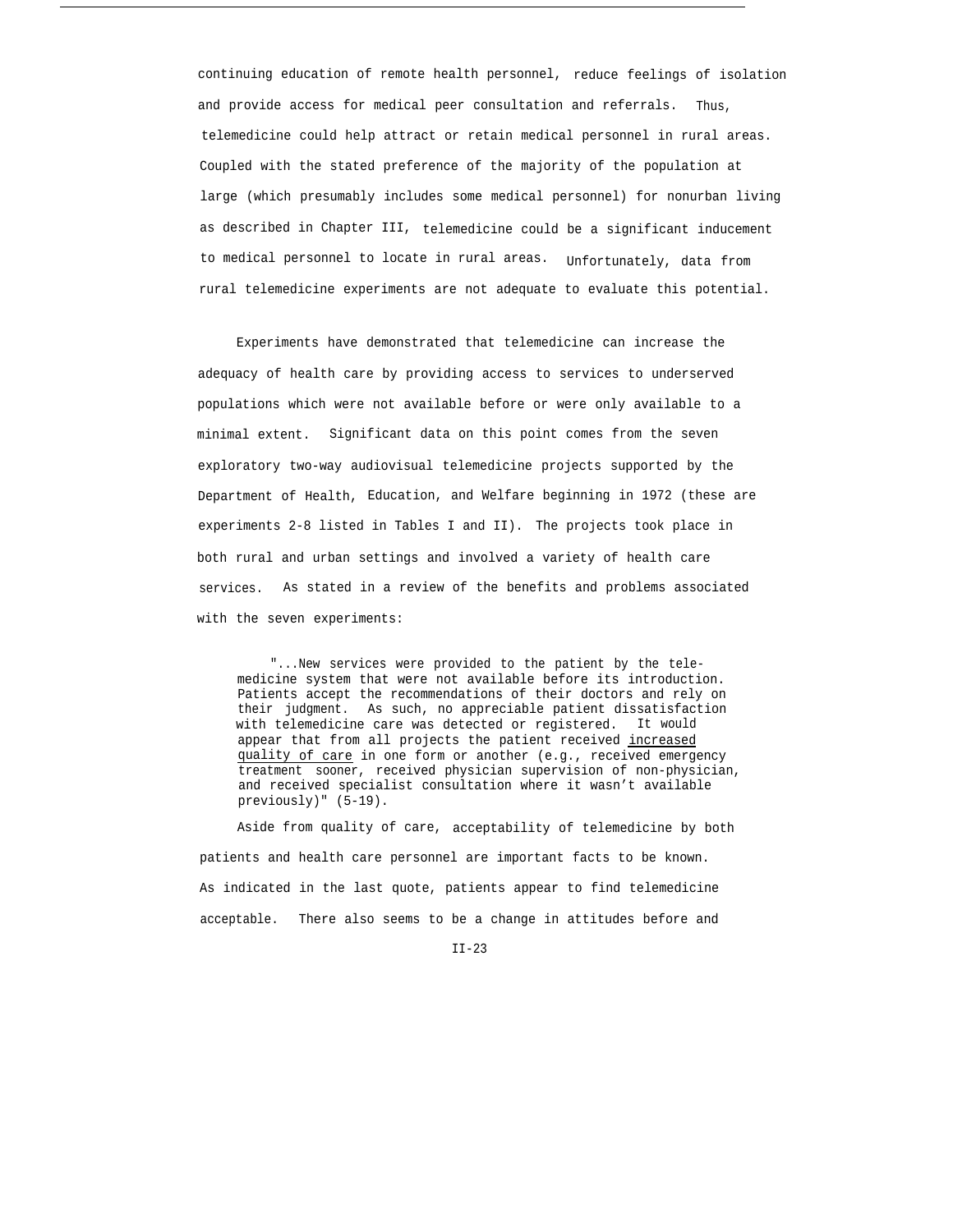after exposure to telemedicine. Just one exposure to telemedicine appears to bring about this change in attitude. Data on this point were collected by survey in the Rural Health Associates project.  $Even$ those exposed to telemedicine for the first time seemed quite satisfied as shown below:

"When asked, 'compared to seeing a doctor in person, how satisfactory did you find seeing a doctor over TV?' about seven in every ten (71%) checked that it was the 'same as seeing a doctor in person'. Only about one in six (16%) thought it less satisfactory than seeing a doctor in his office. It will be remembered that over four out of every five (78%) of the general population , almost all of whom had not received any medical care over TV, felt that seeing a doctor over TV would be less satisfactory than seeing him in person. What is more, although only about a third (32%), of the persons who had not received medical care over TV thought that it would be about as easy or more easy to explain medical problems over TV, about four in every five (79%) of those who had received TV care indicated they found that it was 'no different', that it was about as easy to explain their medical problems over TV as it was in person"  $(21-8)$ .

Patient acceptability of telemedicine is further shown by data from the same project when patients were asked whether they would rather wait to see a doctor in person rather than having more rapid access through TV. Thus:

"The fact that these persons have had pleasant medical experiences over TV probably explains why almost four in every five (75%) felt that they would rather wait only one day for an appointment to see a doctor on TV than to wait either three days to see a doctor in person or two days for an apointment to see a nurse-practitioner or physician-assistant." $(21-10)$ .

The three quotes above suggest that patient acceptability to telemedicine is high and that positive benefits in the way of access to increased health services accrue. In addition, patients appear to have minimal problems with the equipment (5-19).

 $1$  Weeks, H. Ashley, "Changing Attitudes toward' Telemedicine". Preliminary Survey results presented in paper at the Second Telemedicine Workshop, Tucson, Arizona, December 4-6, 1975. (Unpublished, quoted with permission.)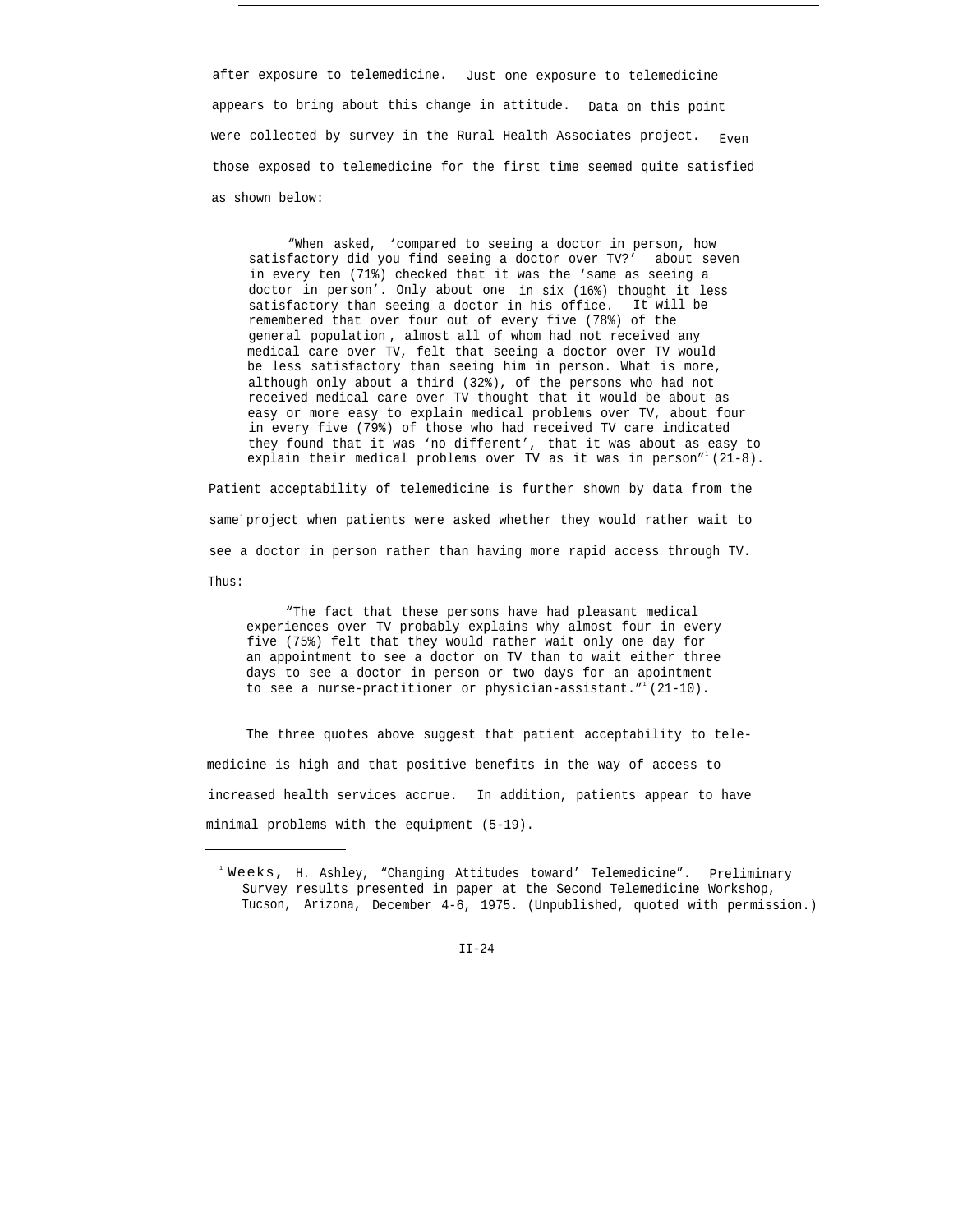While health professional note benefits associated with telemedicine (such as increased access to patients, reduction of the need for their physical presence, consultative support, etc.) they also cite problems. For physicians, privacy, confidentiality and other legal issues were raised in nearly all seven of the HEW project (5-8; 5-18). Ease of access to television facilities is also an important aspect of physician acceptance. For nonphysician medical personnel , many favored direct face-to-face interaction. There is also a "Big Brother" syndrome associated with a physician monitoring a nurse or physician assistant via TV. However, these problems were generally overcome. Proper location of television facilities is also important in facilitating acceptance among nonphysician medical personnel (5-18).

Thus, acceptance of telemedicine on the part of health care personnel is somewhat less than for patients. Another problem relates to the resolution of legal issues. Aside from general issues of privacy and confidentiality, some laws will require change if maximum benefits are to accrue from telemedicine. An example is drawn from the Bethany-Garfield experiment (see Tables 1 and 2):

" ...the State of Illinois requires one pharmacist to personally supervise one pharmacist assistant.When considering the shortage of pharmacists and evening and weekend coverage requirements, the one-to-one state requirement and personal supervision are formidable obstacles in a community hospital complex such as Bethany-Garfield, which would like to use its Picturephone system to supervise apprentices by remote control" (5-8).

A second legal issue arises from Medicaid reimbursement. As far as is known, it has not been established that reimbursement can be made under the circumstances surrounding health care provided by telemedicine. Also to be considered uncertain and open to further analysis is the degree to which the experiments have been based upon actual needs analysis and detailed attention to those needs which could be best met by tele-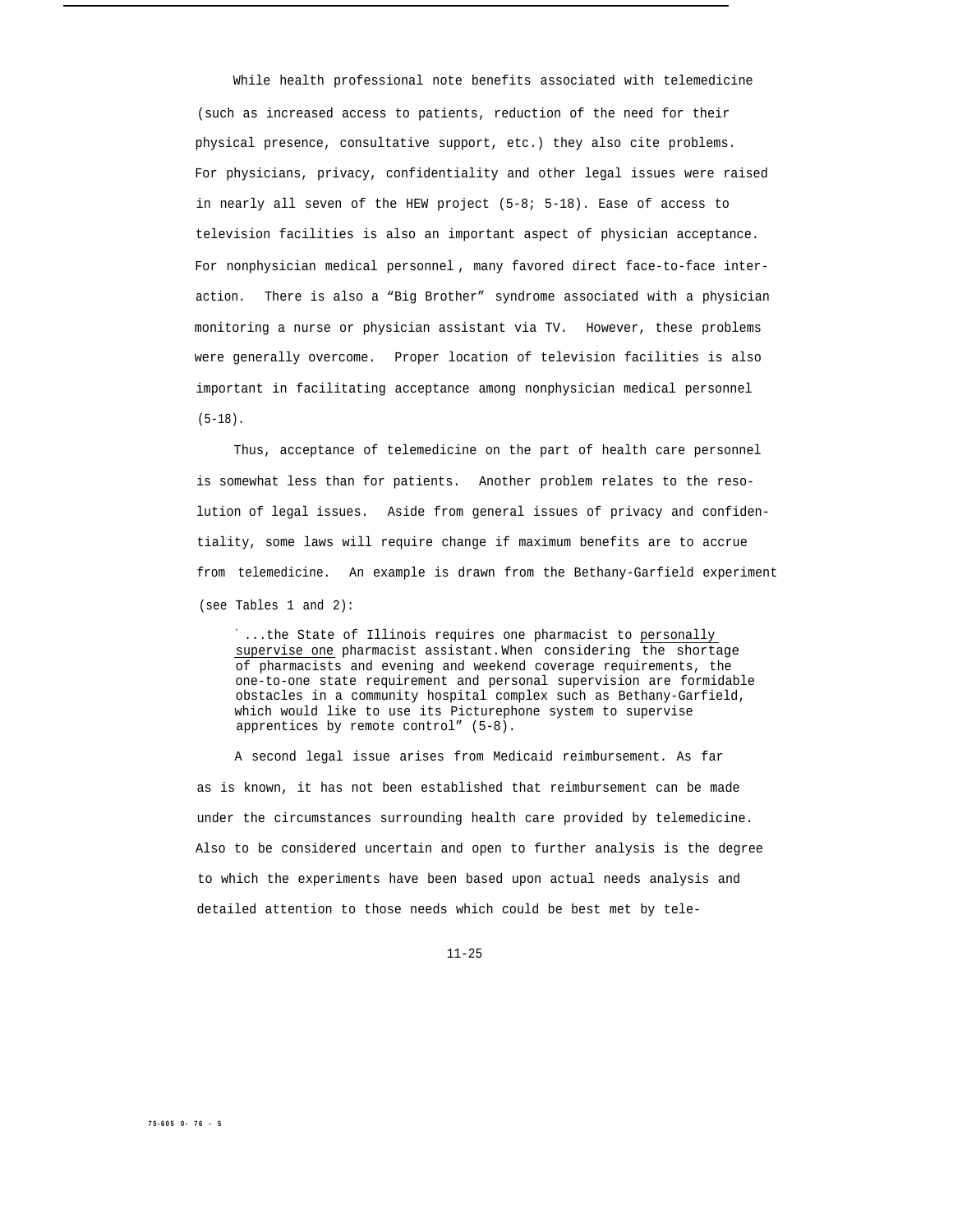communicant ions. In general, this level of sophistication of application is only beginning to be addressed. However, in both the Blue Hill and Rural Health Associates projects, the central purpose of the experiments was providing care to meet the health needs of the communities served.

*Economic considerations.* Turning to the economics of meeting health care needs by broadband communications, two aspects must be considered: 1) the economic viability of the service; and 2) the costs and benefits associated with use of telemedicine vs. some other method. These are issues which fall into Bashshur's third stage in the development of telemedicine; concern with questions of this sort date from about 1973. Several recent evaluations of telemedicine experiments have been designed to determine the costs and benefits of using different technologies and manpower combinations. One cost analysis study suggested that field trials should be directed to use voice and data transmission without video. However, it should be noted that the authors of that study also state that "consideration of alternative technologies from the standpoint of the patient may point to broadband" (i.e., video as well as voice) (22-87). Several studies which have evaluated costs of telemedicine have generally found that the costs of using such systems with mid-level practitioners are marginally lower than the costs of having a physicians services (Miami-Dade and Mt. Sinai projects). However, others feel that the case for telemedicine has yet to be proved in view of the short periods of time over which most research and demonstration programs are conducted. Thus, "none of the programs operated optimally at peak patient loads to warrant a true test of cost effectiveness (20-11).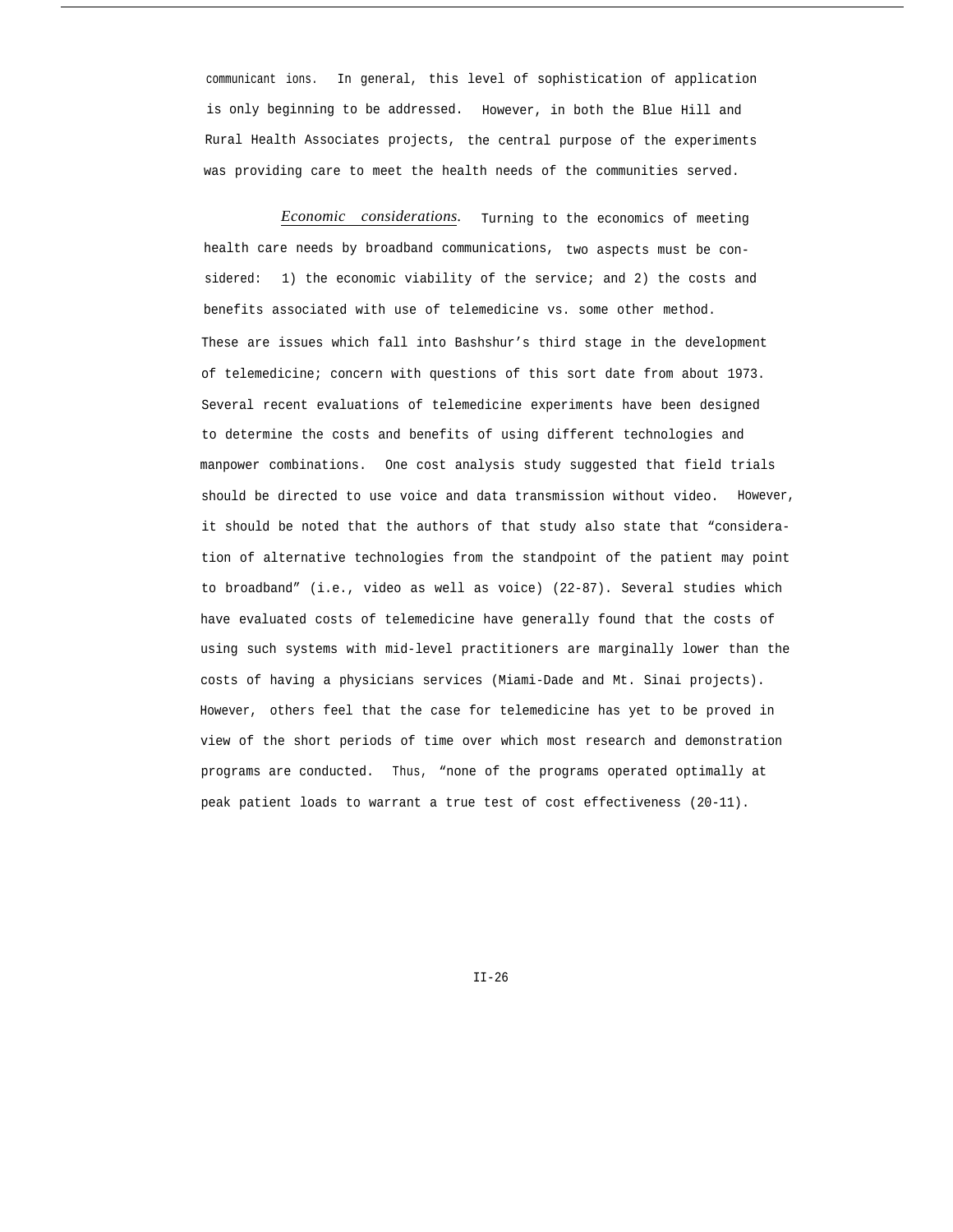The difficulty of drawing conclusions from government field trials conducted to date has been considered by Elton. As summarized by Bashshur (20-ll) , Elton, identified two major problems:

"(l) the length of time involved in these projects and (2) the problem of uncertainty. Field trials are conducted for a specified period of time-- usually one to two years. Hence, the time constraints tend to influence the course of the trial, that is, the results may or may not occur when the time constraint is absent. A program could be termed unsuccessful when the actual problem may have been lack of an appropriate time period to develop the program. Field trials are set up to reduce uncertainty by developing and conducting a Program and then evaluating it. The problem is that the evaluation is tacked onto the trial rather than included as an intregral stage during the process of the trial. Thus, the issues to be evaluated are not clearly separated, and it is difficult to determine exactly what issues are being effected, and in turn are effecting the outcomes. The trial often is not successful in reducing uncertainty, or does so only partially. Elton suggested that the field trial is a necessary form of research, but, to be meaningful, the evaluation process must be clearly defined for the field trial."

Rockoff clearly states the need for additional data:

"Although the exploratory experiments have yielded 'clinical impressions' about areas where this technology (i.e. , visual telecommunications) is likely to be quite beneficial, such as scheduled specialty teleclinics, careful research and experimentation will be required to clarify and quantify the benefits and the associate costs in order for health-care system planners to have the information they need to decide on visual telecommunication in the face of the other options available" (3-28).

Potential rural applications. A review of the experience with telemedicine has shown that meeting many rural health needs by broadband communications is technically feasible. In addition, patient acceptance of telemedicine is high and the potential of broadband communications to improve quality of care by increasing patient access to services previousl, unavailable to them has been demonstrated. While ensuring privacy and confidentiality remain problems for physicians, these have not prevented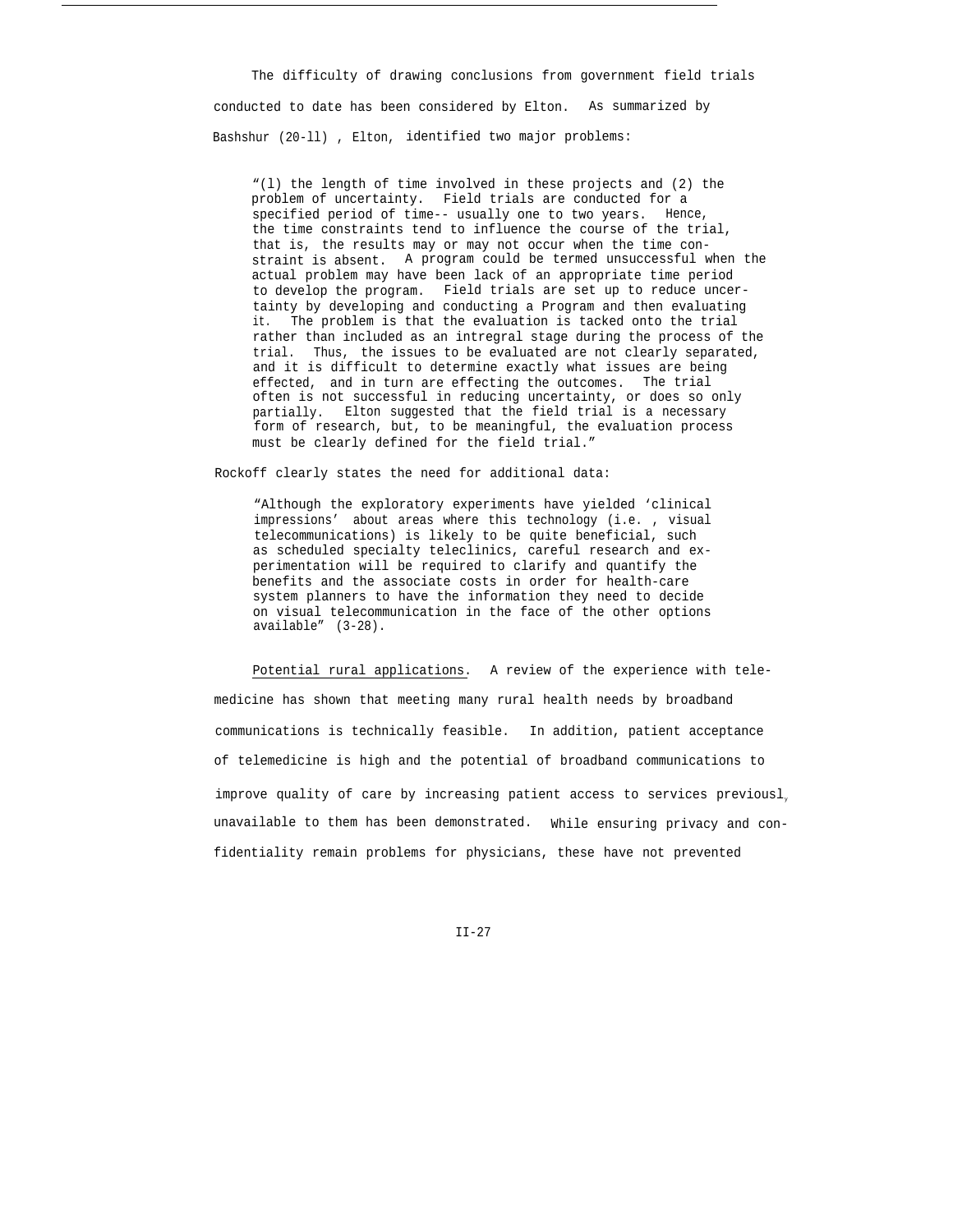application of telemedicine so far. However, broader application will probably require resolution of these issues. In addition, some laws constrain reaching the full potential of broadband communications for improving health care. As for nurse-practitioners and physician assistants, benefits in terms of access of consultation have been demonstrated but there have been some problems such as a feeling of too close supervision. These have generally been overcome.

While the use of telemedicine has been demonstrated in a number of experiments, many demonstrations have not been economically viable and have been discontinued when Federal funds were no longer available. In part, this may be based on lack of adequate needs analysis of the particular community before the project was undertaken. An interesting exception is the Blue Hill project, which was specifically oriented to meeting health care needs of the community. The isolated community of Deer Isle first attempted to attract and retain a doctor with a community clinic. When this failed, attention was turned to telemedicine with a midlevel practitioner and microwave connection to the Blue Hill Memorial Hospital. This proved successful. While the project has been supported by the Maine Regional Medical Program, community support is now the primary financial base for the system (6).

While telemedicine appears to be a feasible way to bring health care to rural areas, data are inadequate to assess its value and benefits in cost-effectiveness terms. However, for rural applications in particular, cost-effectiveness may not be the only criterion. This is because alternatives to telemedicine are limited or perhaps even nonexistent in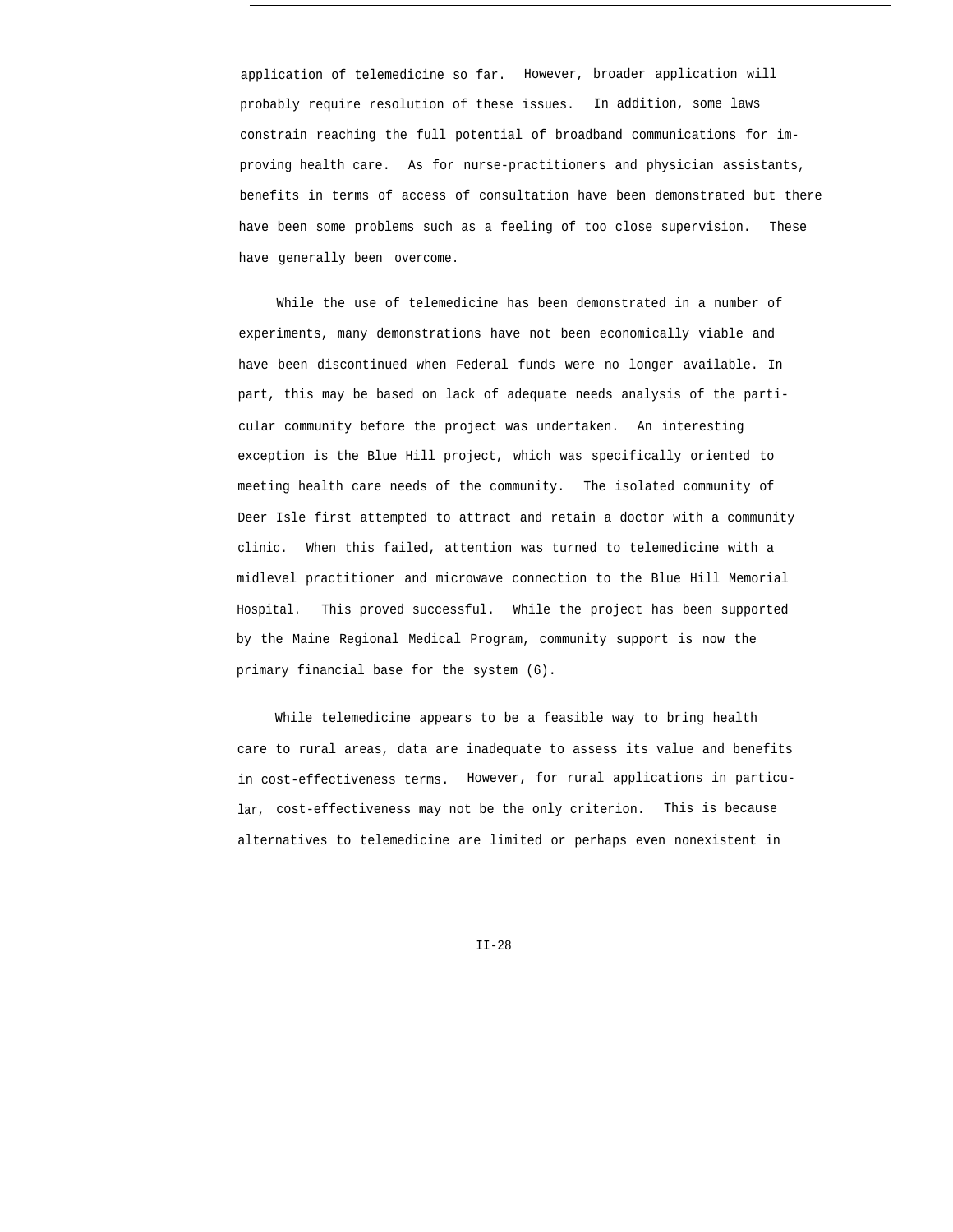some rural areas. For example, one alternative is to build more hospitals. However, this alternative has already tried and rejected. "Small hospitals of 50 beds of less were built in rural areas under the Hill-Burton Program to provide specialized services to rural physicians. However, this program has been discontinued because the facilities have proven to be uneconomical in operation and the volume of work has not permitted adequate quality control of professional activities or laboratory studies" (Harrell in 23-14). As another example, if physicians find remote areas unattractive, the alternative of improving health care by increasing the health manpower in the area is not likely to be successful. Thus, telemedicine could be the only alternative for improving health care in some areas. Paradoxically, by enabling physicians to consult with their peers, have access to specialists, and continue their education, telemedicine could also remove many of the reasons physicians do not locate in rural areas. Thus, a redistribution of health manpower could occur just because of the solution imposed to meet a manpower shortage. This, however, remains speculative at the present time.

As a further note on costs, it seems unrealistic to suggest that a broadband system would be built solely for its use in providing health services. Others have noted that to encourage telemedicine system to become "self-supporting", sharing of communications links with other social services should be considered (20-17) and some calculations have even been made on the effects of cost-sharing in which *50%* of broadband system costs are picked up by other services (23-16). However, if a broadband system is viewed as a means for making a variety of services, including subscriber-supported entertainment, available to a community, telemedicine might be required to support considerably less than 50% of system cost. This approach is pursued further in Chapter IV.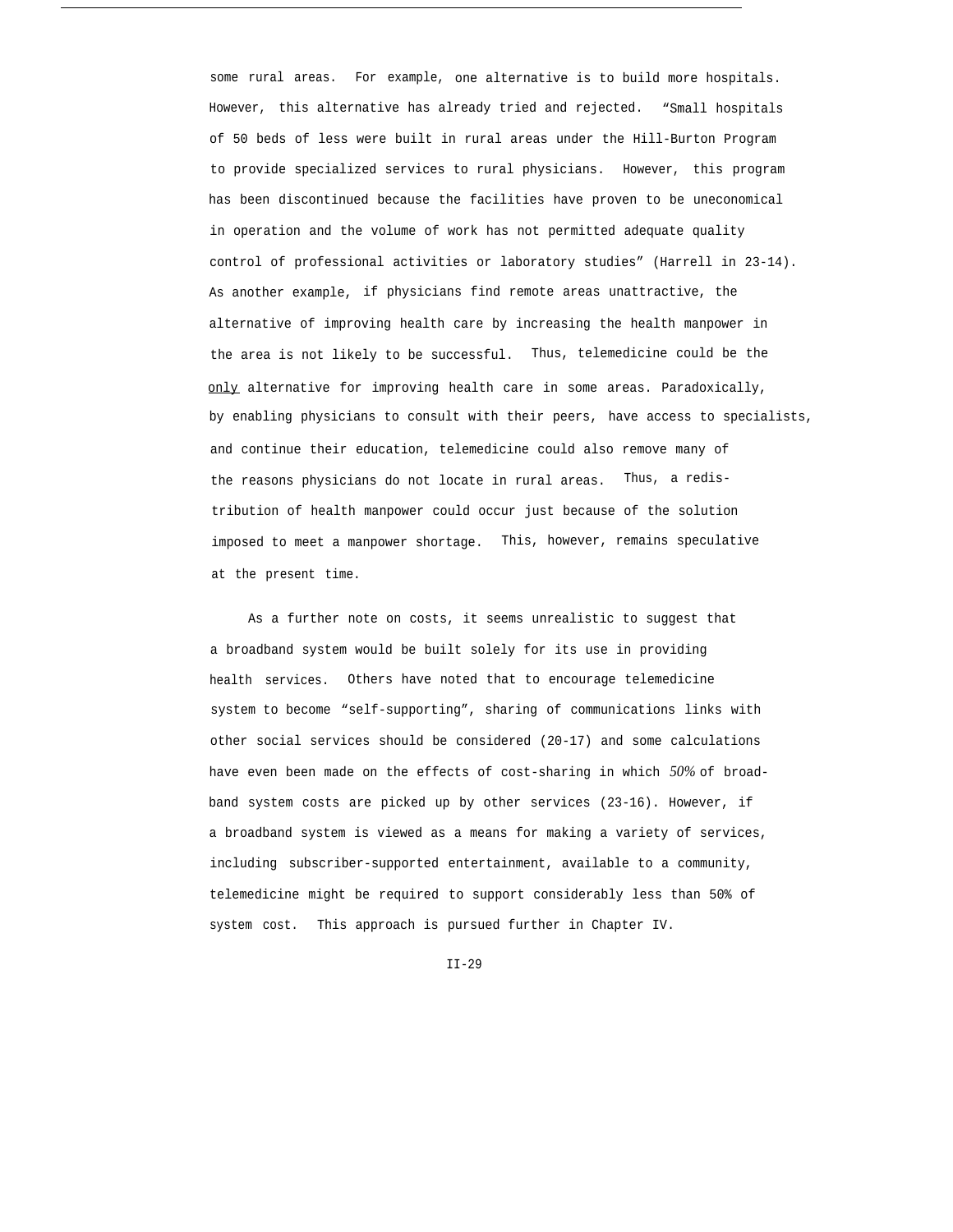In summary, it appears that there is considerable potential for telemedicine to contribute to rural health needs. Lack of adequate data on value and costs suggests the need for further study. However, it is suggested that the keynote for such study should be evaluation of economic viability. An approach is outlined in Chapter IV of this report.

### Education

Equal access to education has been a goal in the United States for the past two decades. However, statistics on educational resources and grades of education completed suggest that rural residents are at a disadvantage with regard to educational opportunities compared to their urban counterparts. This section examines rural education needs, experimental efforts to provide education via broadband communications and the potential of broadband communications to supply educational services to rural areas.

Rural needs. Opportunity for education depends upon adequacy of educational resources and services at each level of education sought (primary school through adult education), and accessibility to these services by students. Unfortunately, lack of data limits the following analysis to a description of general differences in nonmetro as compared to metro areas. Further, as discussed in the next Chapter, rural areas differ significantly from each other in population and socioeconomic characteristics. Thus, while some aggregate differences between metro and non-metro areas can be shown, the characteristics of particular rural areas may differ from the general description provided here.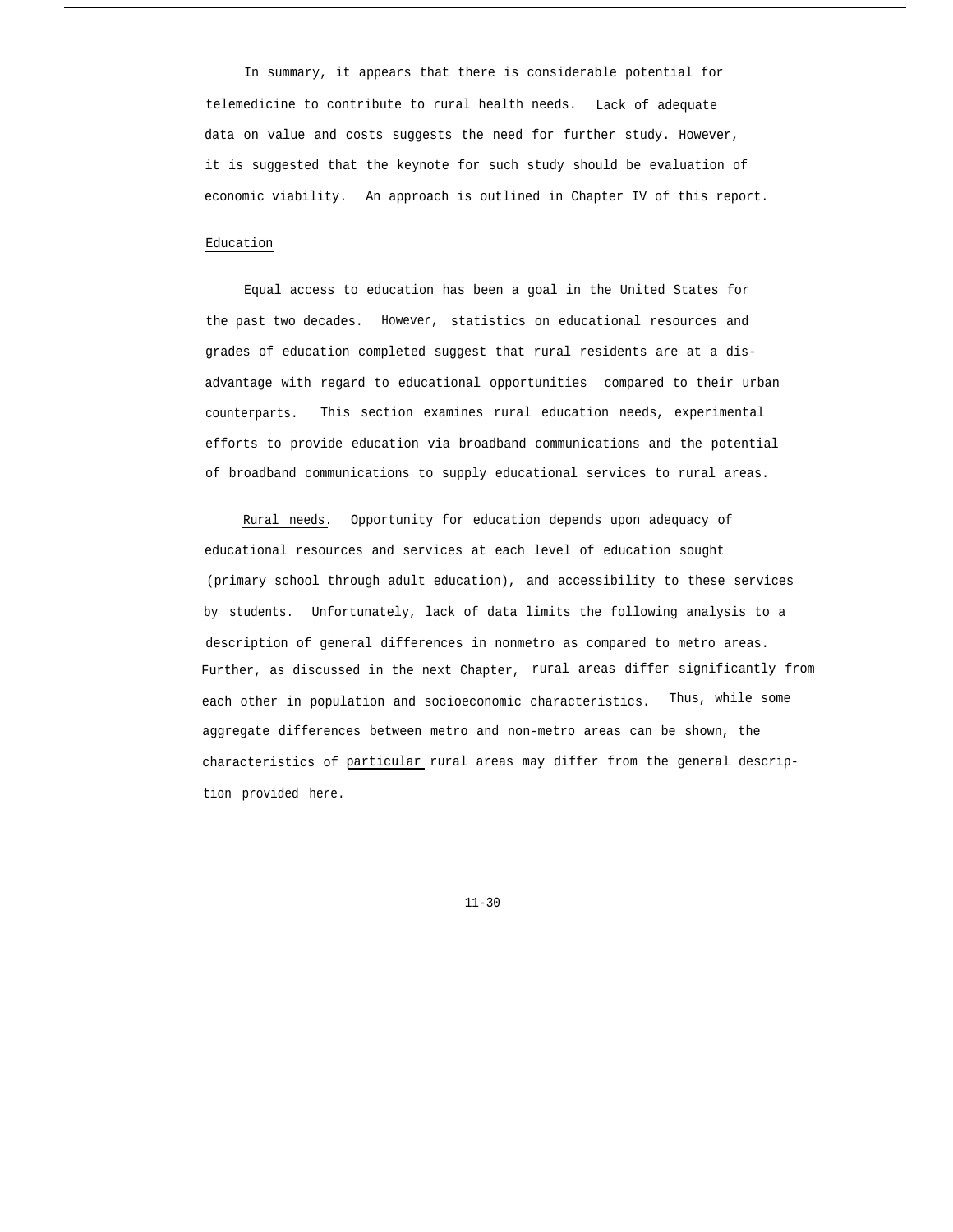Major factors which influence quality and access to rural education are:

● economic characteristics of the community; and

● organizational structure of educational systems.

The importance of economic characteristics lies in the fact that major financial support for education comes from the local community. In 1971-1972, on a national basis, financial support for public elementary and secondary schools were derived from the following sources (24-47) :

● *53%* from local funds;

● *38%* from state funds; and,

● *9%* from Federal funds.

Analysis of financial resources for rural areas showed that, in 1973, 45% of the revenue for local school systems in nonmetropolitan areas was from property taxes (25).

Concerning the availability of financial resources, rural communities generally are found to have lower per capita income and a greater percentage of people living below the poverty level. In 1974, the Census Bureau reported that the median income for metropolitan residents was \$12,844 compared to \$10,327 for nonmetropolitan residents (26-98). In addition, 9.7% of metropolitan populations were below the poverty level compared to 14% of nonmetroplitan populations (26-16). Although the median income and poverty level of nonmetropolitan areas varies greatly among states, the statistics indicate that rural populations generally have a smaller economic base for tax revenues. The significance of the reduced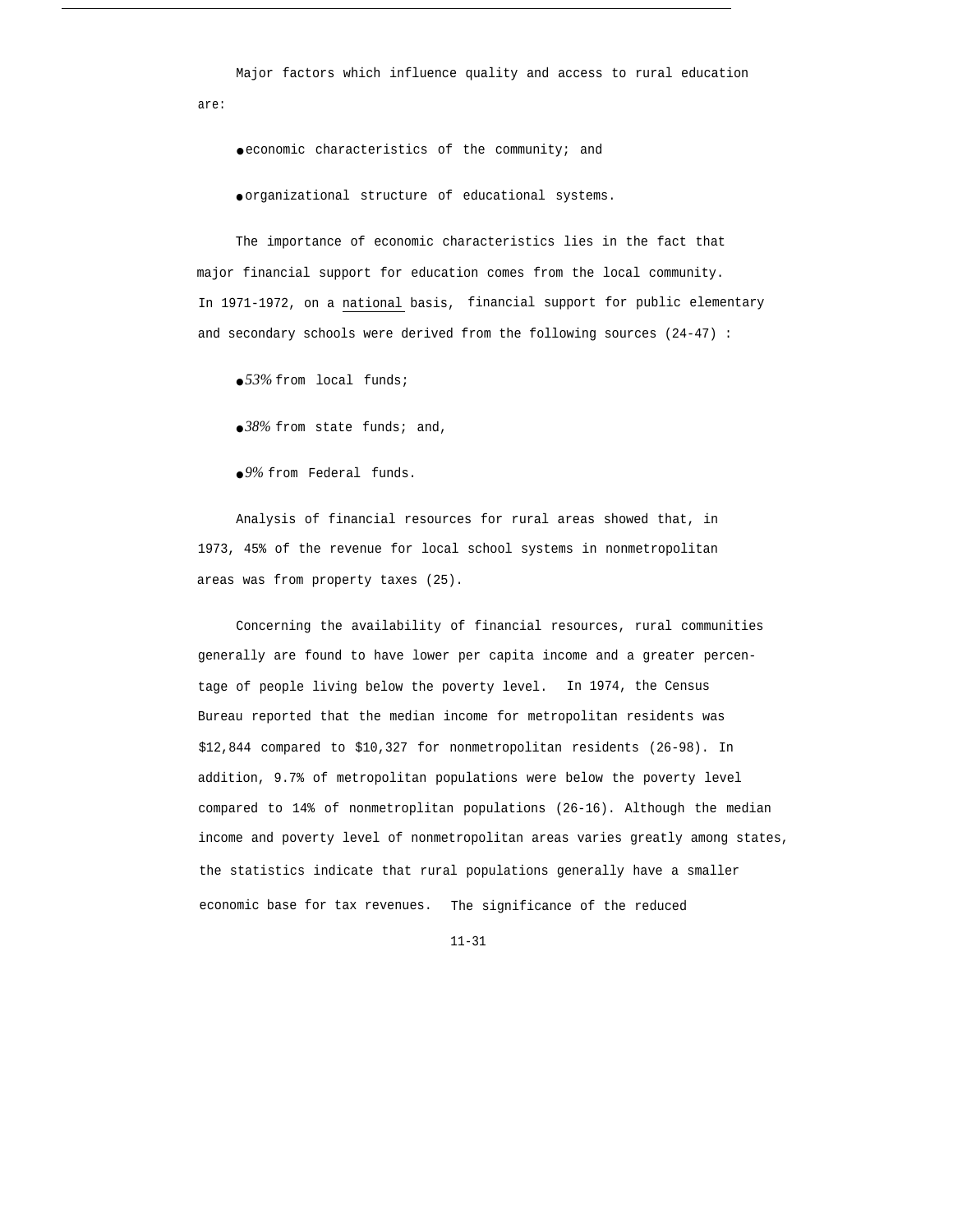economic base for nonmetro areas is that educational resources are likely to suffer. Educational programs will be more limited, facilities and equipment will be reduced and teachers will receive lower salaries and possibly have lower qualifications than in urban areas.

In addition to the funds available for rural education, the organizational structure of educational systems also influences the quality and accessibility of rural education. By organizational structure is meant the degree to which schools are consolidated , which is reflected in the number of one-teacher schools and the number of pupils enrolled in each school. Previously many rural populations had one-teacher schools as the main education resource in the community. In 1960 there were 40,500 school districts and 20,000 one-teacher schools within those school districts. Considerable consolidation occurred in subsequent years and in 1974 there were approximately 16,700 school districts and 1,365 one-teacher schools. Of the 16,700 school districts, 16,300 were operating schools within their districts and the other 300 were providing for their students by other means, i.e., transferring them to nearby operating districts (27-6; 28-53). Consolidation increases the enrollment in each school which in turn influences the services and resources for a given school system. However, 4,723 school systems in this country (28.9% of the total) have enrollments of fewer than 300 students (24-55). These may be compared to a HEW Report which concluded that "a system should serve at least 500 students in order to offer what is now considered a full program" (24-55).

In considering the densities and distribution of rural populations, it appears that many of the schools with fewer than 300 pupils are located in rural areas. Consolidation of school systems can increase the diversity of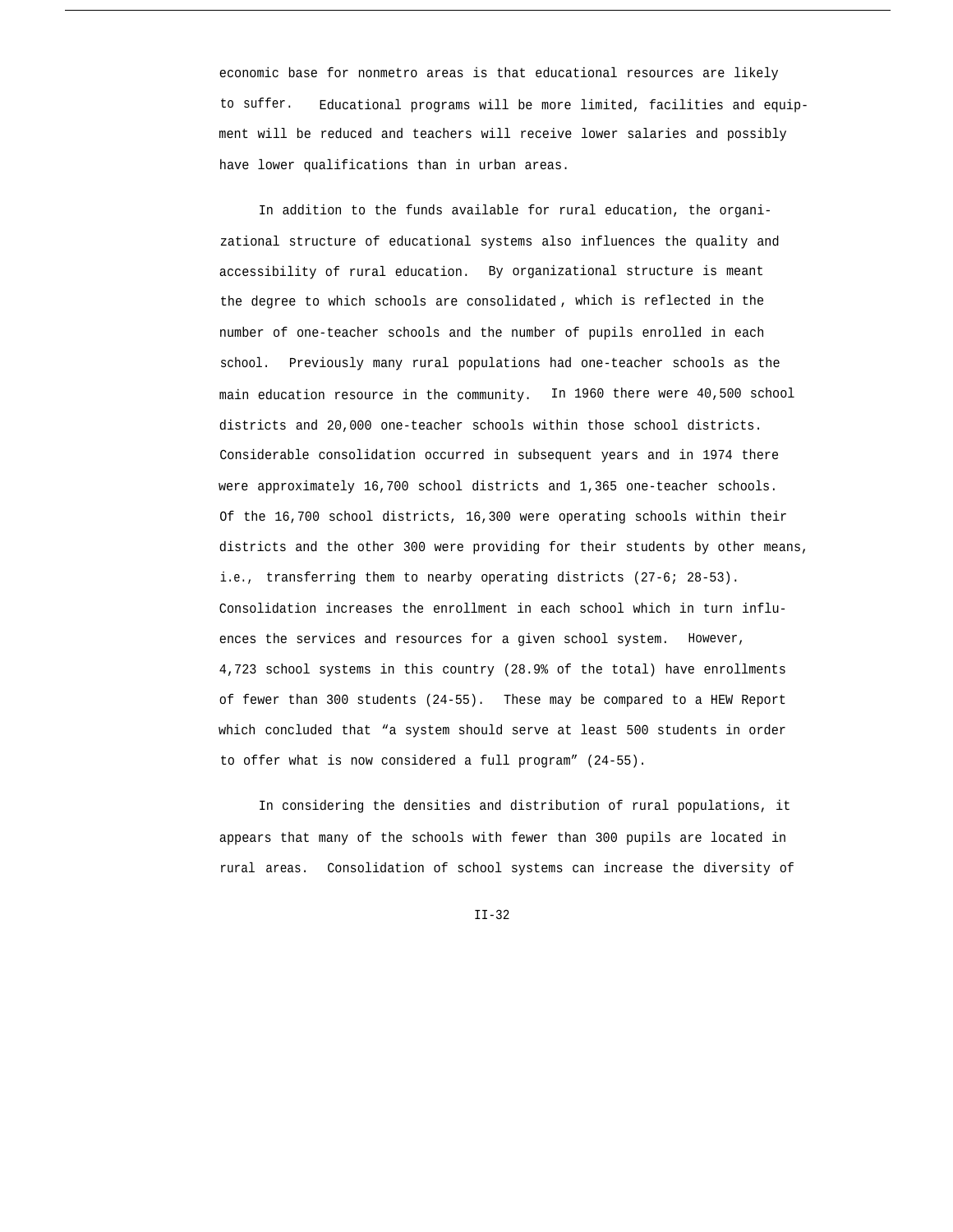educational programs by reducing per pupil costs. According to one report "the most important single factor causing high per pupil costs in rural schools is a relatively high ratio of professionals to students" (29-2).

While consolidation of schools has aided in alleviating costs incurred by high teacher-student ratios, in some rural areas it may have increased the financial burden of transporting students greater distances. According to Thomas, "on the average, school districts in rural areas pay high per pupil costs for transportation. A large proportion of pupils in rural areas are transported, and costs per pupil mile are also relatively high... where state aid does not cover the full costs of transportation, rural school districts must pay the difference in costs from funds that would otherwise be available for instruction" (29-6).

In light of the population density and distribution, the economics of rural populations, the financial resources for rural education and the organizational structure of school systems, it appears that many rural communities have fewer economic resources available to finance their educational systems, reduced accessibility of schools to students and teachers, and a need for a wider array of educational services than are presently provided. While consolidation and financial reform in education may be steps toward resolving the problem or providing equal educational opportunity, the economic and demographic characteristics of rural areas today still hinder the abililty of rural communities to deliver quality education which is both accessible and cost-effective.

Another indication of equality of educational opportunity is the enrollment of students at different levels of education. Relevant data are: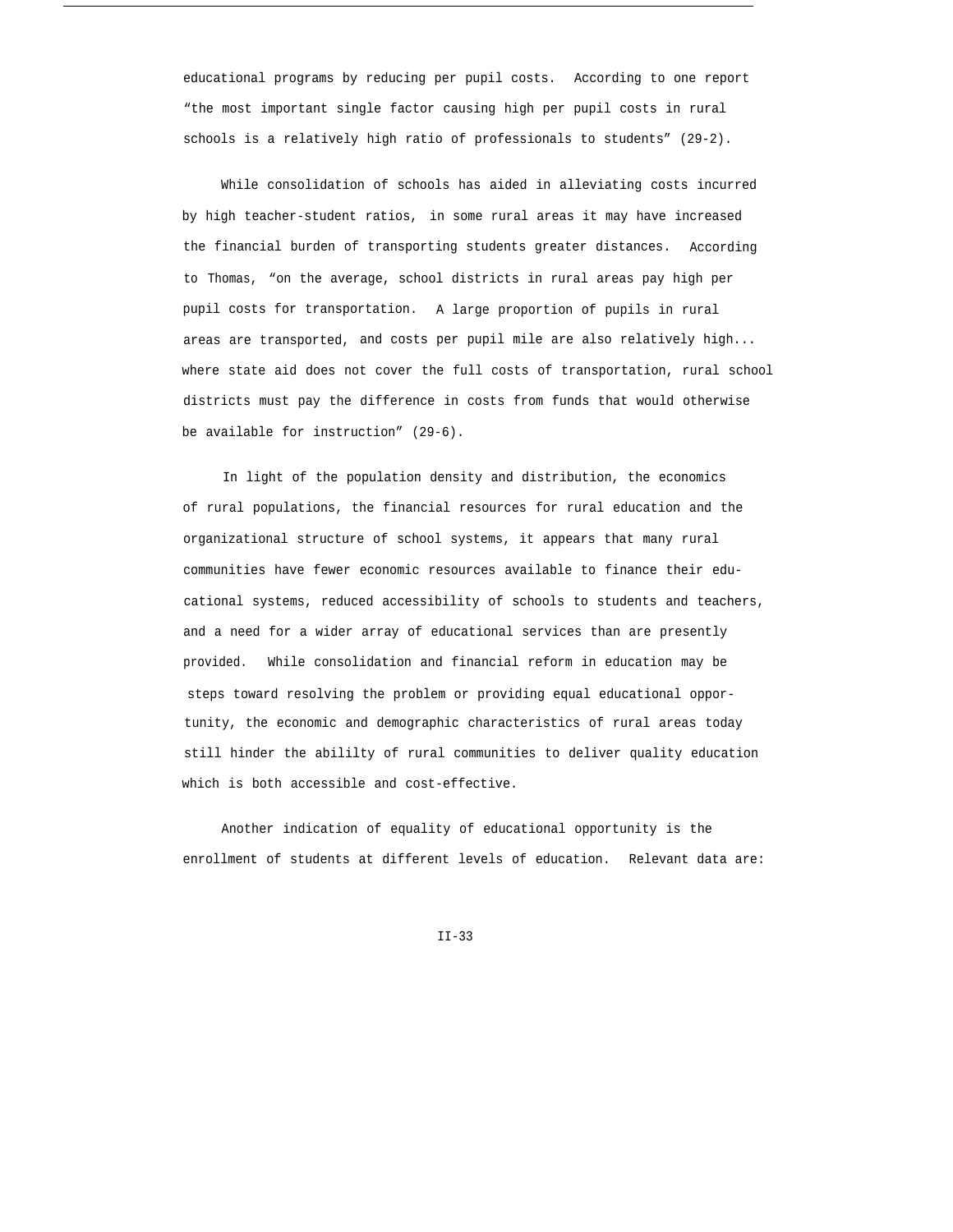- proportionately fewer nonmetro residents attend institutions for higher learning. For those 18 to 34 years old, 17% of metro residents were enrolled in colleges compared to 11% for nonmetro residents
- the Department of Health, Education and Welfare estimates that about 54 million adults have not received a high school diploma (33). Of adults over age 25, 13.9% from nonmetro areas received no more than an eighth grade education compared to 10.1% from metro areas (26-10).
- particularly startling are the differences in participation in adult education courses. Of the 822,000 participants in federally sponsored adult education courses, only 13% of those enrolled lived in nonmetro areas (31-7).

The above data indicate that nonmetro residents receive less education than their metro counterparts. Exact reasons are unclear. On the one hand, it may be hypothesized that educational opportunities are there but simply are not used. On the other hand, it may be hypothesized that the lower quality of and/or reduced access to educational resources accounts for the lower educational levels achieved by rural residents. Support for the latter hypothesis is provided by a 1969 survey of 32,000 Appalachian teachers. This survey of a predominantly rural area indicated that teachers in locations with few inhabitants generally had less opportunity for in-service training, received smaller salaries and were teaching in schools with less than adequate facilities (32).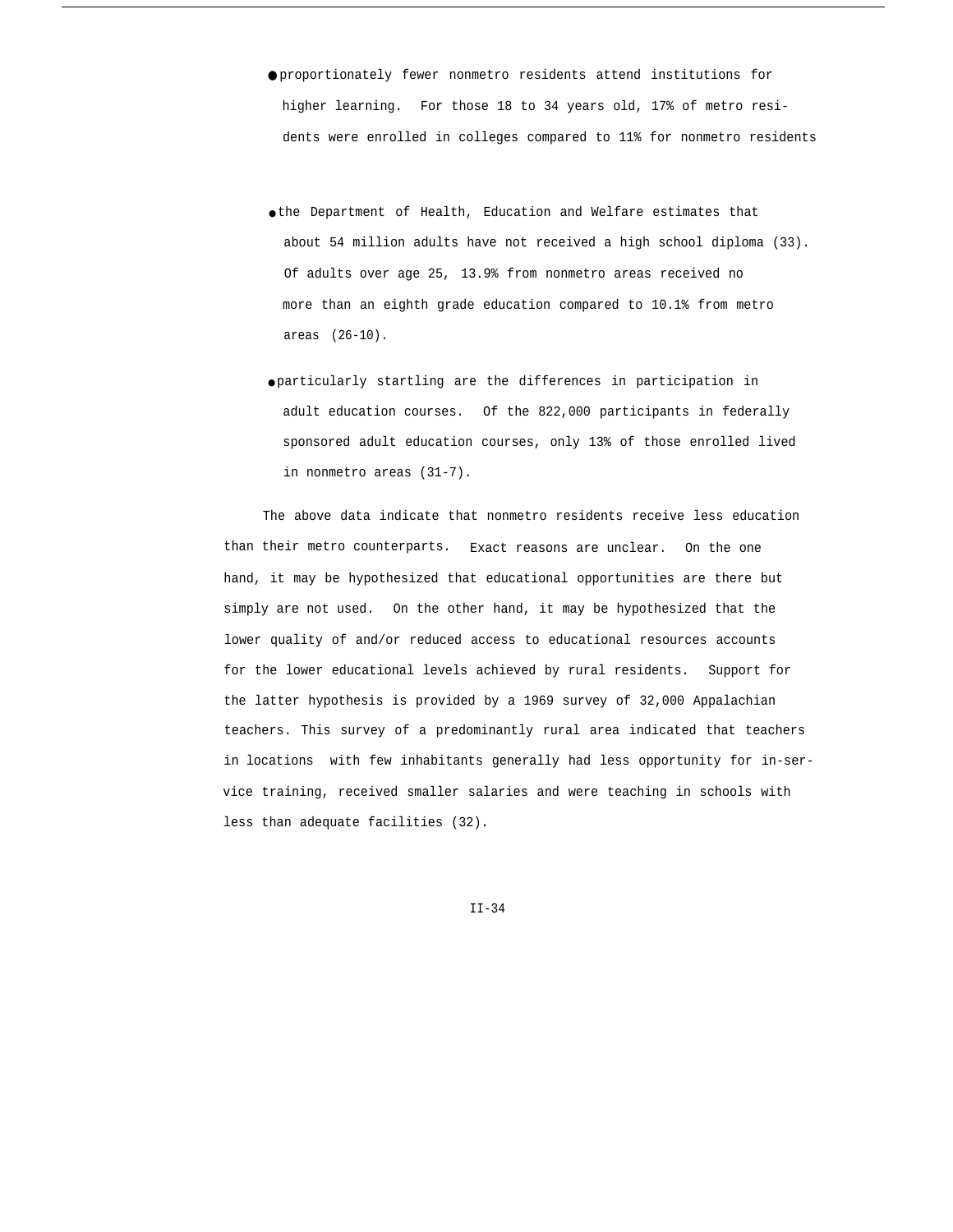In summary, although direct data are sparse, it appears that rural areas are not equal to metro areas in educational opportunity. The following appear to be the major areas of need:

- greater diversity of educational programs including improved resources and services;
- increased accessibility to education;
- increased opportunities for adult education; and
- increased opportunities for continuing education of rural teachers.

The following discussion covers communications experiments in education and the potential for broadband communications to meet rural education needs.

Experiments. Table 3 summarizes ten experiments using two-way communications techniques for educational purposes. (It should be noted that there have been many one-way applications, including conventional educational television. These are not considered here.) The funding sources, location of the experiment (urban or rural), operational status, technology used and services provided are indicated.

Several comparisons can be made between the education experiments and those which have been conducted in health (Table 1). As in health, the major funding source for education experiments has been the Department of Health, Education and Welfare. Fewer experiments have been conducted in education than in health. Only one semirural and three rural education applications were found. The technology used in the educational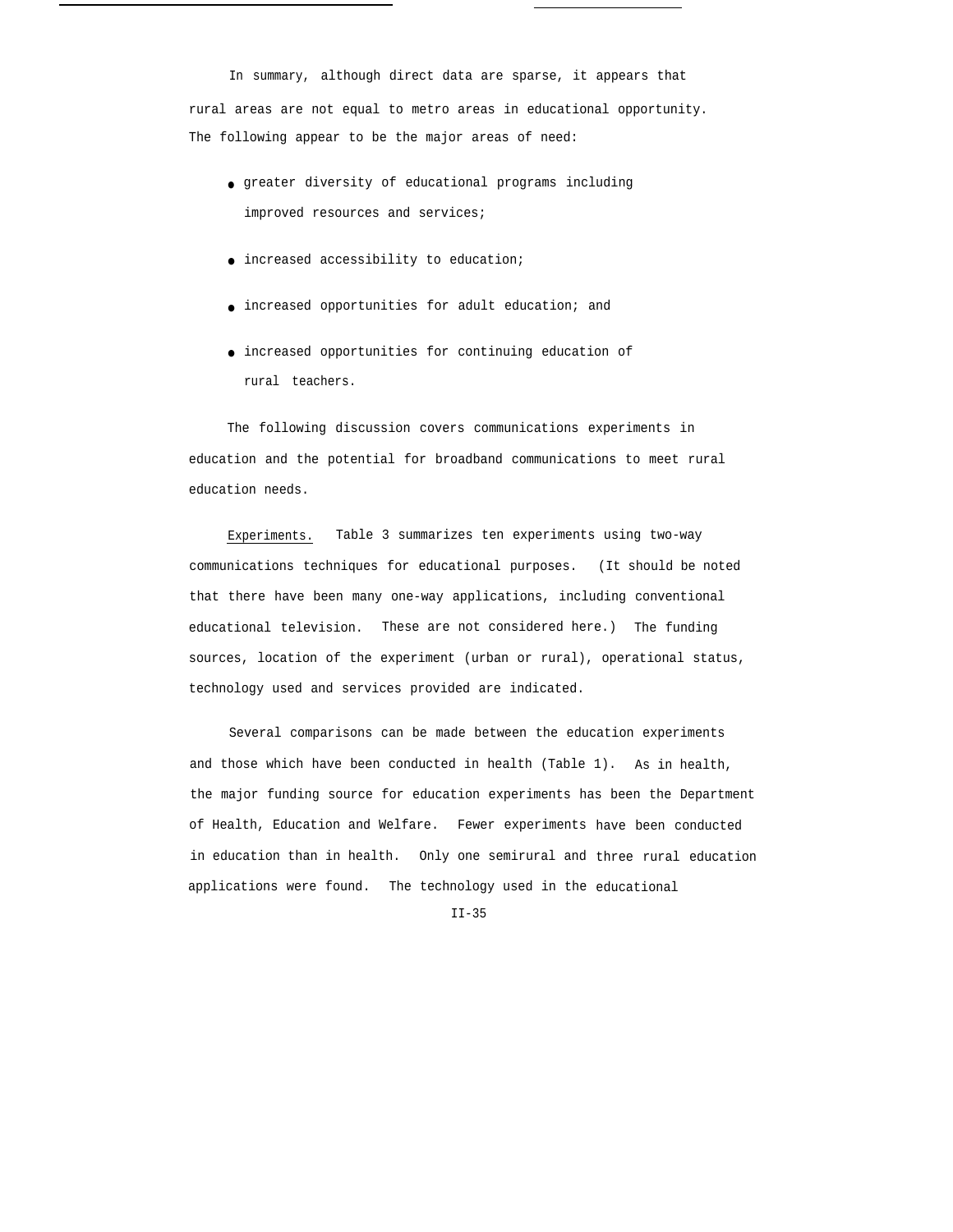## TABLE 111

# EDUCATION PROJECTS

| Experiments                                                        | Funded By                       | Location | Operational<br>Status | Technology                                                                                                                                                                                                                       | Services                                                                                                                                                                                                                                                                                                                            |
|--------------------------------------------------------------------|---------------------------------|----------|-----------------------|----------------------------------------------------------------------------------------------------------------------------------------------------------------------------------------------------------------------------------|-------------------------------------------------------------------------------------------------------------------------------------------------------------------------------------------------------------------------------------------------------------------------------------------------------------------------------------|
| "Cable Tele-<br>vision Project"<br>Tulsa School<br>Systems<br>(34) | Tulsa School<br>System          | Urban    | Operational           | Cable; color<br>one-way audio-visual<br>capability, one-way<br>visual with two-way<br>audio-capability;<br>two-way audio-visual.<br>System interconnects<br>four schools with Ed-<br>ucational Center at<br>school system admin- | Provided a number of courses<br>to elementary and secondary<br>students, some of which were not<br>previously available. Provided<br>teachers and students with oppor-<br>tunity to plan and produce educa-<br>tional programs. Provided in-ser-<br>vice training and conferences<br>between school administrators<br>and teachers. |
| Oklahoma                                                           |                                 |          |                       | istration offices.                                                                                                                                                                                                               |                                                                                                                                                                                                                                                                                                                                     |
| ት                                                                  |                                 |          |                       |                                                                                                                                                                                                                                  |                                                                                                                                                                                                                                                                                                                                     |
|                                                                    |                                 |          |                       |                                                                                                                                                                                                                                  |                                                                                                                                                                                                                                                                                                                                     |
| Program for<br>Homebound                                           | Bureau of<br>Education for      | Urban    | Operational           | Cable used to transmit<br>time-shared, interactive                                                                                                                                                                               | Currently provides 26 homebound<br>students with individualized                                                                                                                                                                                                                                                                     |
| Handicapped                                                        | the Handicap-<br>ped (funding   |          |                       | computer controlled in-<br>formation television                                                                                                                                                                                  | instruction.<br>Scheduled to<br>serve up to 100 students. System                                                                                                                                                                                                                                                                    |
| Amherst, N.Y.                                                      | for two years<br>at totals      |          |                       | $(TICCIT)$ ; - the TICCIT                                                                                                                                                                                                        | provides for library requests.                                                                                                                                                                                                                                                                                                      |
| $(35)$ $(36)$ $(40)$                                               | \$738,404)<br>Expected to       |          |                       | systems modifies material<br>for television format.<br>Interactive digital re-                                                                                                                                                   |                                                                                                                                                                                                                                                                                                                                     |
|                                                                    | secure funds<br>from other      |          |                       | sponse unit.                                                                                                                                                                                                                     |                                                                                                                                                                                                                                                                                                                                     |
|                                                                    | sources once<br>BEH grants      |          |                       |                                                                                                                                                                                                                                  |                                                                                                                                                                                                                                                                                                                                     |
|                                                                    | have expired                    |          |                       |                                                                                                                                                                                                                                  |                                                                                                                                                                                                                                                                                                                                     |
|                                                                    | However, Fede-<br>ral funds end |          |                       |                                                                                                                                                                                                                                  |                                                                                                                                                                                                                                                                                                                                     |
|                                                                    | in FY 75.                       |          |                       |                                                                                                                                                                                                                                  |                                                                                                                                                                                                                                                                                                                                     |
|                                                                    | Whether other                   |          |                       |                                                                                                                                                                                                                                  |                                                                                                                                                                                                                                                                                                                                     |
|                                                                    | sources will be                 |          |                       |                                                                                                                                                                                                                                  |                                                                                                                                                                                                                                                                                                                                     |

found is questionable.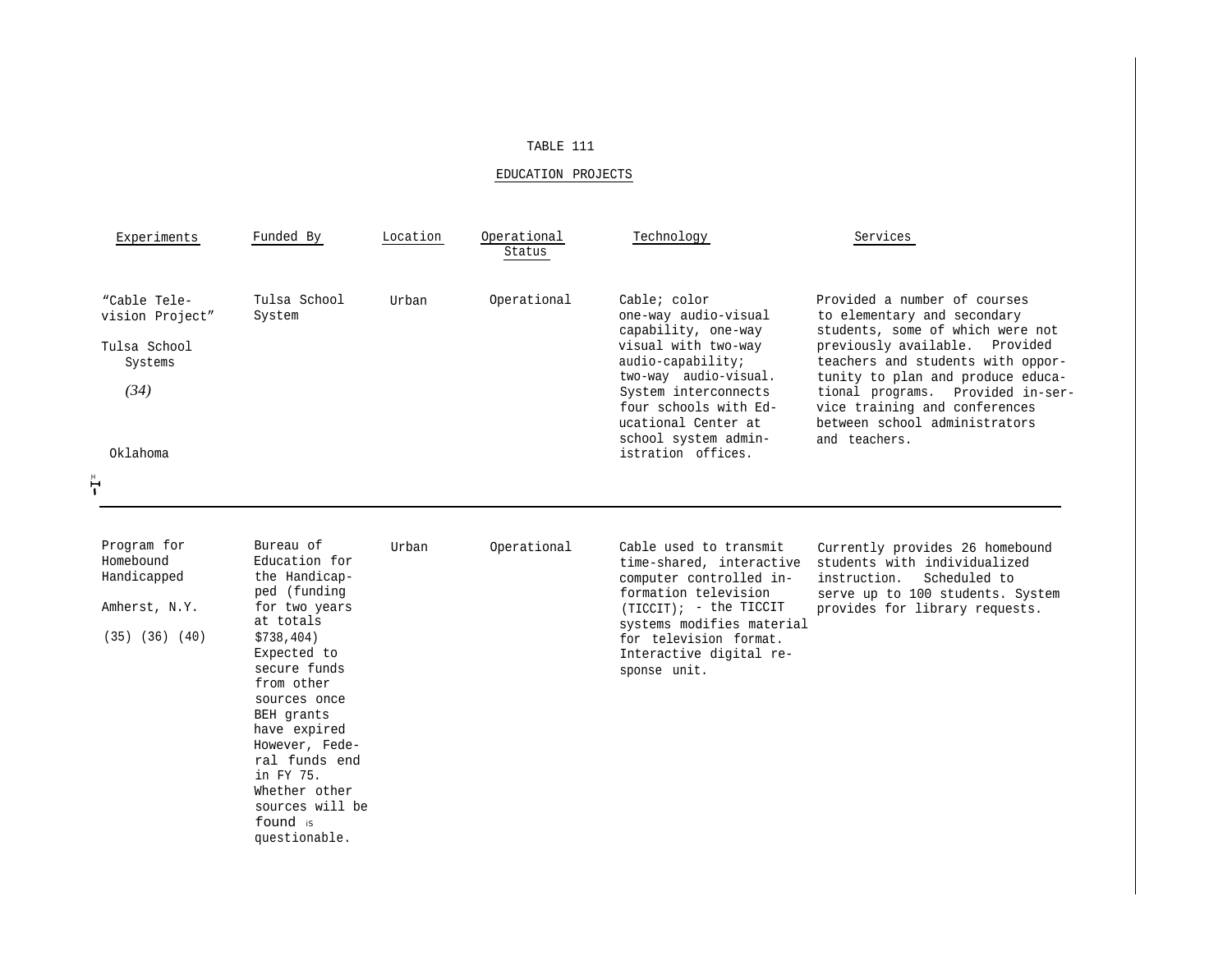## TABLE III

# EDUCATION PROJECTS

| Experiments                                                        | Funded By                                                                                             | Location                                                                                                                                   | Operational<br>Status | Technology                                                                                                                                                                                                                                                               | Services                                                                                                                                                                                                                                                                                                                                         |
|--------------------------------------------------------------------|-------------------------------------------------------------------------------------------------------|--------------------------------------------------------------------------------------------------------------------------------------------|-----------------------|--------------------------------------------------------------------------------------------------------------------------------------------------------------------------------------------------------------------------------------------------------------------------|--------------------------------------------------------------------------------------------------------------------------------------------------------------------------------------------------------------------------------------------------------------------------------------------------------------------------------------------------|
| Handicapped<br>Project<br>University of                            | Bureau of<br>Education for<br>the Handicapped                                                         | Urban                                                                                                                                      | Operational           | Telephone lines used<br>to send computer signals<br>to homes with individua-<br>lized teaching units;                                                                                                                                                                    | Provide specialized/individual<br>education to 18 homebound men-<br>tally retarded children (0-6<br>years old) with zero behavior                                                                                                                                                                                                                |
| Kentucky<br>$(35)$ $(38)$                                          | funding for two<br>years, total =<br>\$286,965                                                        | All BEH projects<br>funds from other<br>sources once                                                                                       | expected to secure    | two-way audio; tactile<br>response capability                                                                                                                                                                                                                            | skills                                                                                                                                                                                                                                                                                                                                           |
| Handicapped<br>Project<br>$1 - 3$<br>New York<br>$(35)$ $(38)$     | Bureau of<br>Education for<br>the Handicapped<br>funded for two<br>years Total =<br>\$598,240         | BEH grants<br>have expired<br>However, Fed-<br>eral funds end<br>in N 75.<br>Whether other<br>sources will be<br>found is<br>-questionable |                       | Cable television used to<br>transmit instructional<br>programming, video-taped<br>programs and computerized<br>programs; digital response<br>unit.                                                                                                                       | Provides specialized instruction<br>for handicapped students at<br>five community centers.                                                                                                                                                                                                                                                       |
|                                                                    |                                                                                                       | Urban                                                                                                                                      | Operational           |                                                                                                                                                                                                                                                                          |                                                                                                                                                                                                                                                                                                                                                  |
| Appalachian<br>Education<br>Satellite<br>Project<br>$(41-106$ ff.) | HEW<br>HEW funded<br>programs NASA<br>satellite<br>Satellite in<br>India; no<br>money to<br>continue. | Rural                                                                                                                                      | Not<br>Operational    | ATS-6, ATS-3 satellites<br>black and white, ground<br>receiving units-tele-<br>phone transmission for<br>some ground functions;<br>one-way audio-visual<br>capability, two-way<br>audio capability Also<br>used computers for in-<br>formation storage and<br>retrieval. | Provided graduate (continuing<br>education) courses during summer<br>in career education and elemen-<br>tary reading for rural teachers;<br>provided in-service training in<br>career education and reading<br>during academic year; produced<br>video software for programs which<br>can be reused elsewhere; serve<br>1200 teachers initially. |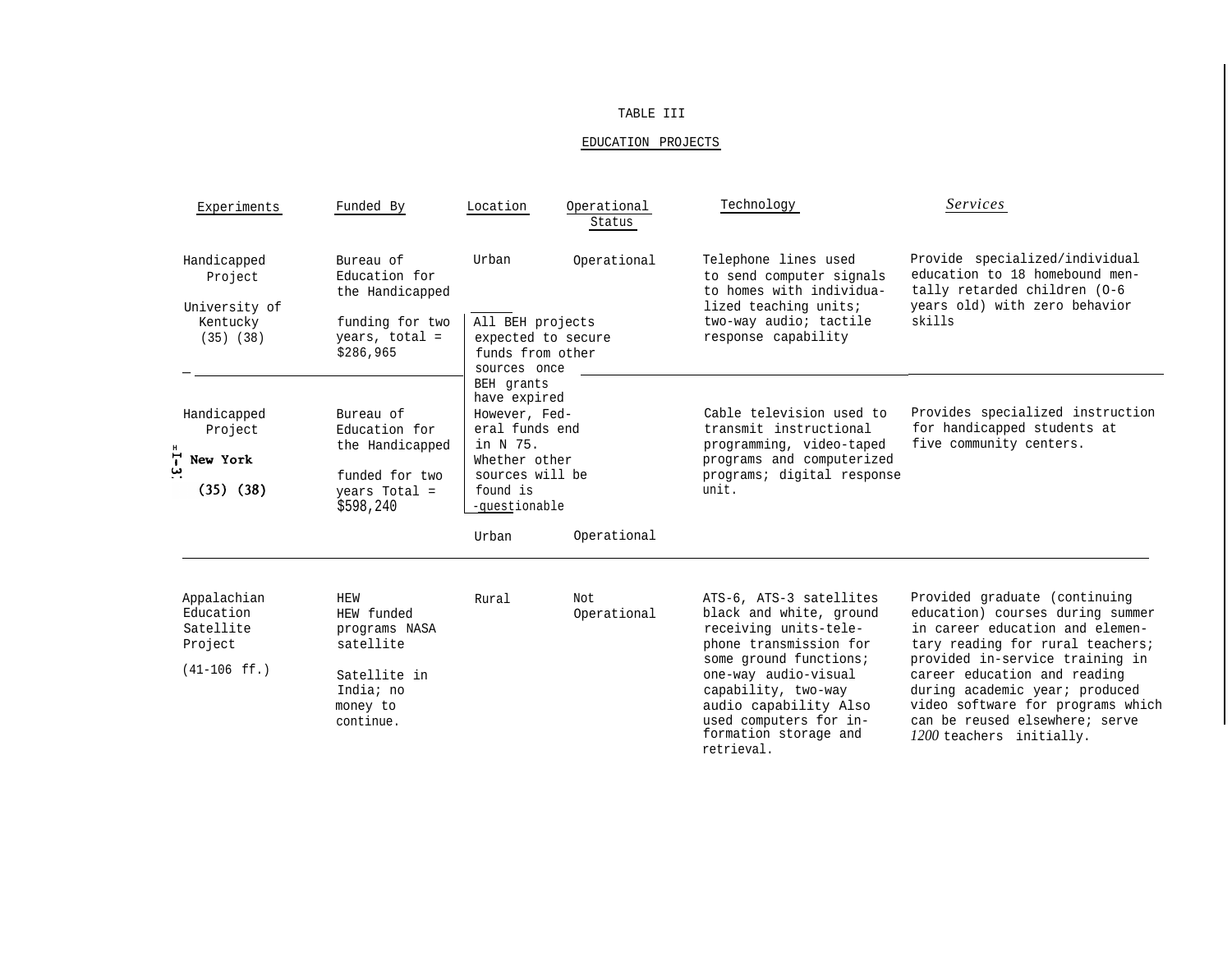### TABLE III

### EDUCATION PROJECTS

| Experiments                                                                                      | Funded By                                                                                                                                                                                                   | Location | Operational<br>Status | Technology                                                                         | Services                                                                                                                                                                                                                                                                                                                      |
|--------------------------------------------------------------------------------------------------|-------------------------------------------------------------------------------------------------------------------------------------------------------------------------------------------------------------|----------|-----------------------|------------------------------------------------------------------------------------|-------------------------------------------------------------------------------------------------------------------------------------------------------------------------------------------------------------------------------------------------------------------------------------------------------------------------------|
| Federation<br>of Rocky<br>Mountain<br>States<br>Satellite<br>$(40-100 \text{ ff.})$<br>$(43-21)$ | HEW (Educa-<br>tional Pro-<br>gramming<br>portion)<br>NASA (satellite)<br>$$11,000,000$ rough<br>cost to HEW: \$11<br>million                                                                               | Rural    | Not.<br>Operational   | ATS-6, ATS-3, one-<br>way video; two-way<br>audio capability<br>cable, translators | Provided career education<br>courses to junior high students<br>in 56 rural communities; pro-<br>vided materials distribution<br>systems for teachers; provided<br>continuing education courses<br>for adults on topics such as<br>health care, problems of aging,<br>land use, etc. Provided teacher<br>in-service training. |
| Tager System<br>$(2-43)$<br>$2.5 - 1.5$<br>(42)<br>Texas                                         | Private phil-<br>anthropy pro-<br>vialed some<br>original<br>funding for<br>technology.<br>Annual oper-<br>ating budget<br>$$225,000$ schools<br>and institutions<br>support system<br>through enrollments. | Urban    | Operational           | Microwave; one way<br>video, two-way audio<br>capability; black<br>and white.      | Provides 70-80 three credit<br>hour graduate and undergraduate<br>courses to students at nine<br>universities and eight in-<br>dustrial firms.                                                                                                                                                                                |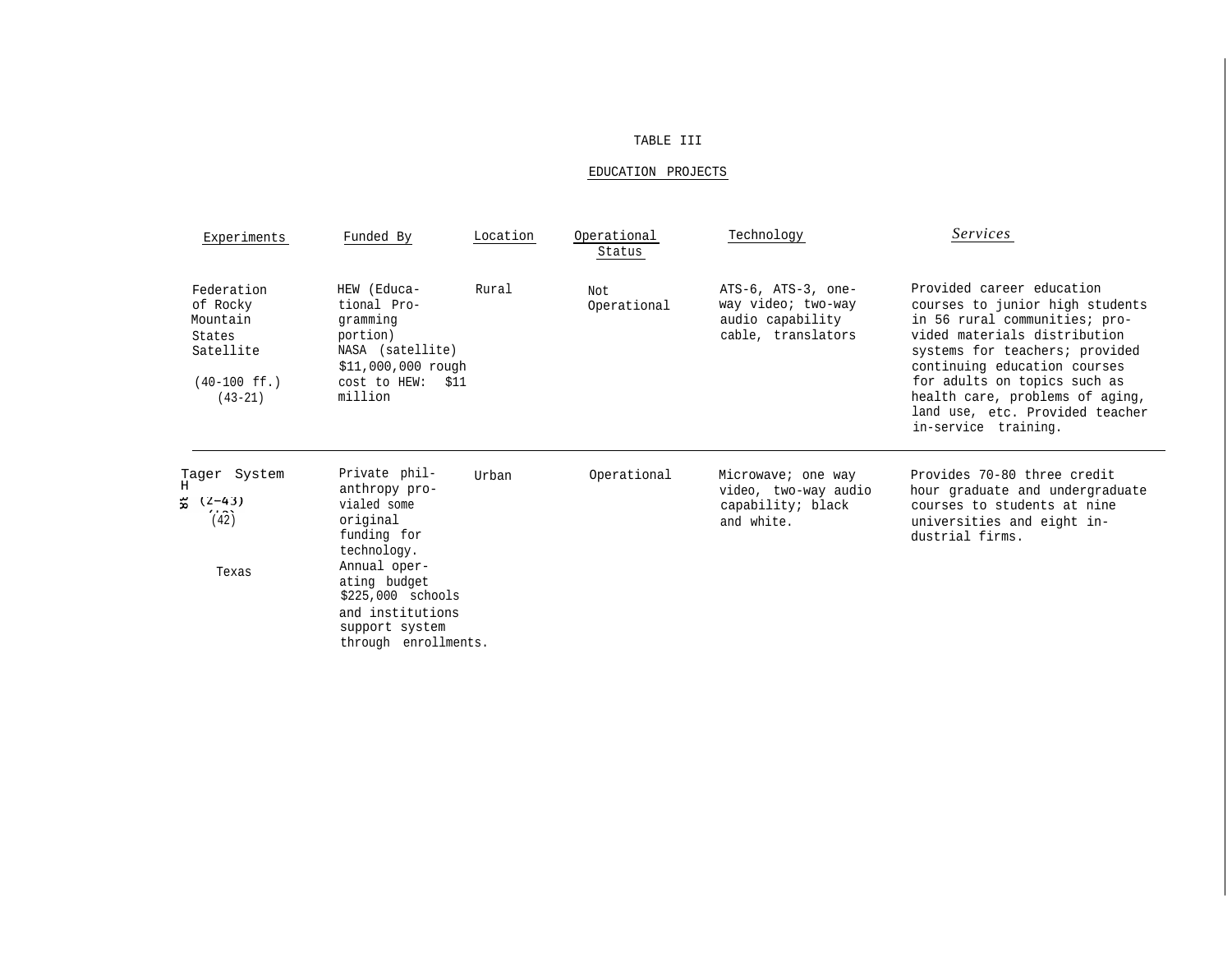## TABLE 111

# EDUCATION PROJECTS

| Experiments                                                                                                          | Funded By                                                                                    | Location | Operational<br>Status | Technology                                                                                  | Services                                                                                                                                                                                    |
|----------------------------------------------------------------------------------------------------------------------|----------------------------------------------------------------------------------------------|----------|-----------------------|---------------------------------------------------------------------------------------------|---------------------------------------------------------------------------------------------------------------------------------------------------------------------------------------------|
| Northern<br>Virginia<br>Community<br>College and<br>Manicopa<br>Count y<br>Community<br>College<br>(Phoenix)<br>(40) | <b>NSF</b>                                                                                   | Urban    | Operational           | TICCIT (Time shared,<br>Interactive Computer-<br>Controlled Information<br>Television)      | Provides courses in English<br>composition and mathematics<br>to community college students.                                                                                                |
| $\mathbf{I}$<br>$\frac{\omega}{\Omega}$<br>Spartanburg,<br>South Carolina<br>(44, 45, 46,<br>47, 48)                 | <b>NSF</b><br>( \$1, 106, 566)                                                               | Urban    | Operational           | Cable. Adult education;<br>one-way video with push-<br>education: two-way audio-<br>visual. | Adult education.<br>Training of<br>daycare personnel. (Also other<br>button response. Daycare noneducational services.)                                                                     |
| Alaska ATS<br>Experiment                                                                                             | HEW:<br><i>(education)</i><br>programs)<br>and receiving<br>stations<br>NASA:<br>(Satellite) | Rural    | Not<br>Operational    | ATS-6, ATS-1; two-way<br>audio, one-way video                                               | Programs broadcast to 17 remote<br>communities in instruction of<br>basic oral language development,<br>health, education, and in-<br>service training; community<br>information broadcasts |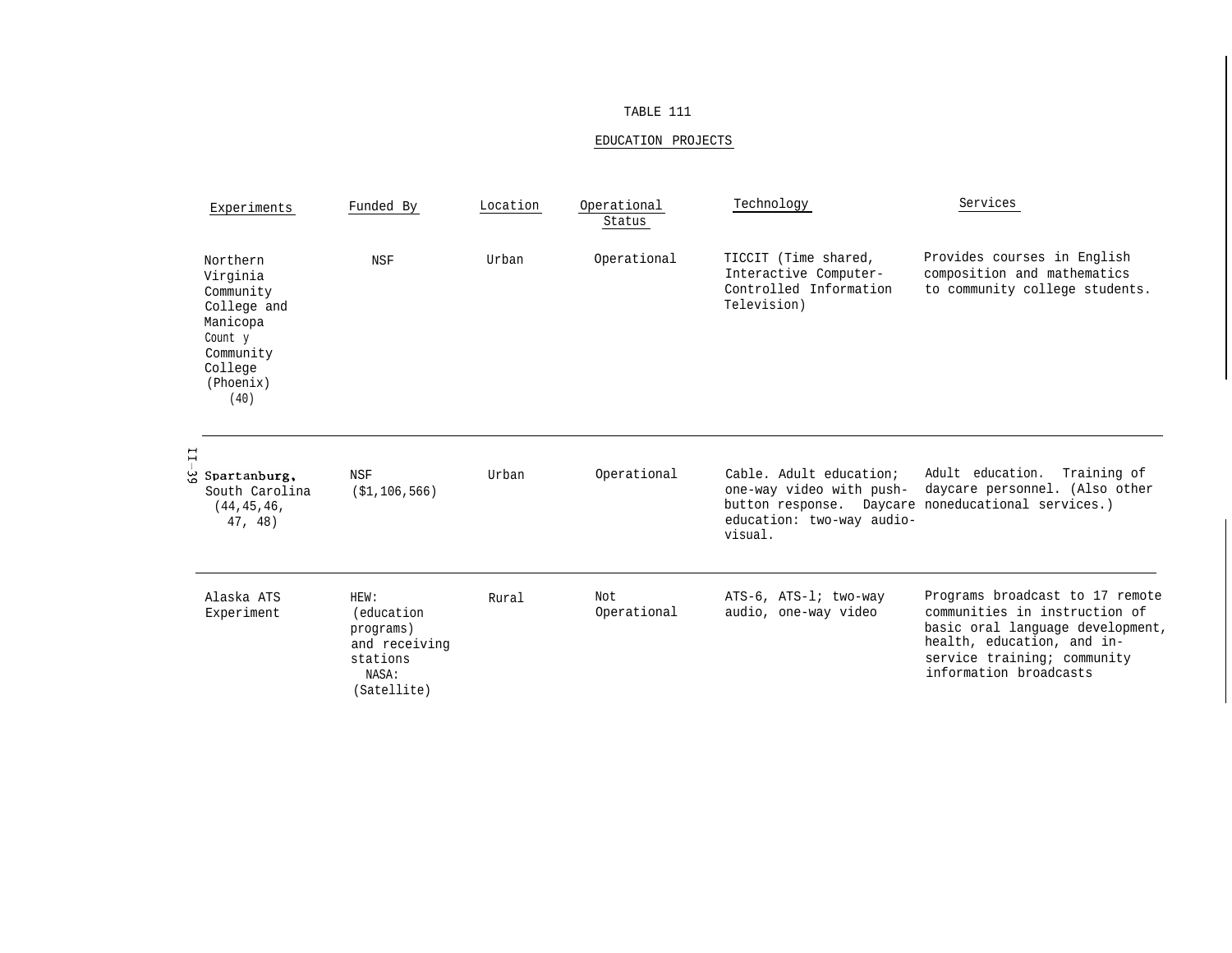applications was more diverse with various combinations of cable, translators, satellite, microwave and computers. It will be noted that two-way capability was generally more limited than in the health applications discussed earlier (where both audio and visual modes were typically available in both directions). In the education experiments, transmission typically involved both audio and visual, but response was generally limited to voice and/or data (e.g., digital response by pushbutton). This difference in response mode derives from the nature of the use made of communications for education: typically teaching of courses to a group of students. Whether such teaching is done by a teacher or by a computer, the responses required can be accomplished with voice or pushbuttons. For some purposes, pushbutton responses are more useful than voice. This is because digital responses can be analyzed for a group of students as they occur permitting the teacher to keep track of student understanding as material is presented.

A further difference between health and education is that more progress has been made in applying communication technologies to health needs than to educational needs. As has been shown the technical feasibility of using communications to meet a variety of health care needs has been demonstrated and experimental efforts are now moving into such areas as the best ways of combining manpower and technology into total health care delivery systems, with increasing emphasis being laid on cost-effectiveness studies.

By comparison, educational efforts appear to be less well-organized, with less clearcut objectives and with more work needed on how best to use available technology for educational purposes. However, there does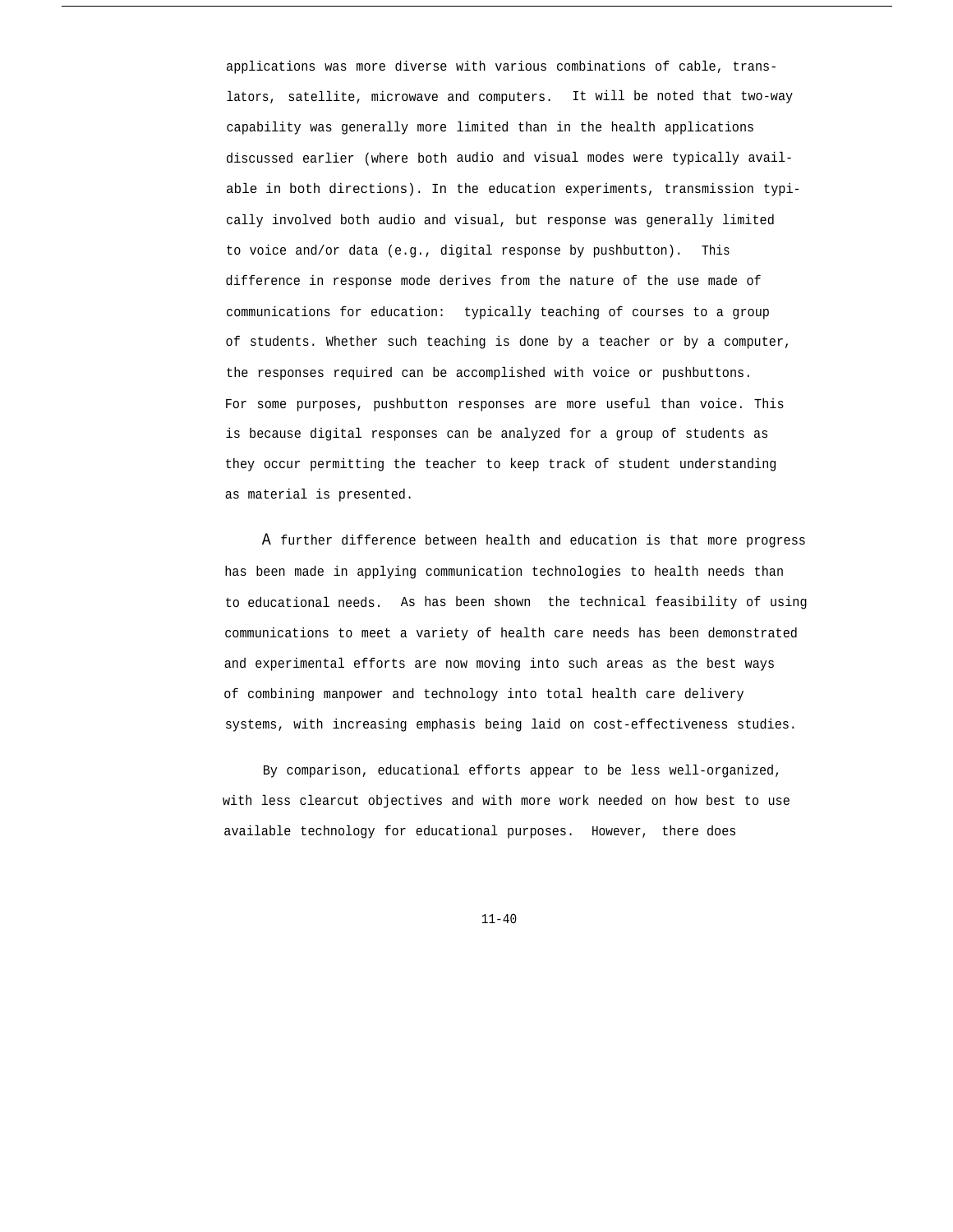seem to be increasing recognition of these deficiencies and efforts are underway to remedy them. Noteworthy in this connection are the plans and studies of the Rehabilitation Services Administration (RSA) of the Department of Health, Education and Welfare, which should go far to consolidate findings and provide a structure for vocational rehabilitation and education uses of communications. Current RSA efforts include assessment of available software and hardware; assessment of legislative, regulatory and attitudinal aspects of using communications technology for education; and methods for coordinating programs between RSA agencies (49).

Potential rural applications. To assist in considering potential rural applications Table 4 was prepared. It summarizes the objectives and results of the educational experiments listed in Table 3.

Though some problems have occurred (such as adverse effects from weather conditions in the Alaskan satellite experiment), the technical feasibility of using broadband communications to meet rural education needs has been demonstrated. Thus, the ATS satellite experiments have demonstrated that broadband communications can be used to increase the diversity of and access to educational programs, increase opportunities for adult/ community education and provide in-service teacher training. However, a number of areas require further work.

First, the effectiveness of the technology as a tool for improving the quality of education remains to be demonstrated. It is unclear whether students learn as much over television with response capabilities as they do in a classroom, and the way to maximize the effectiveness of communications techniques for education remains to be worked out. Evaluation programs should be an integral part of future experimental efforts.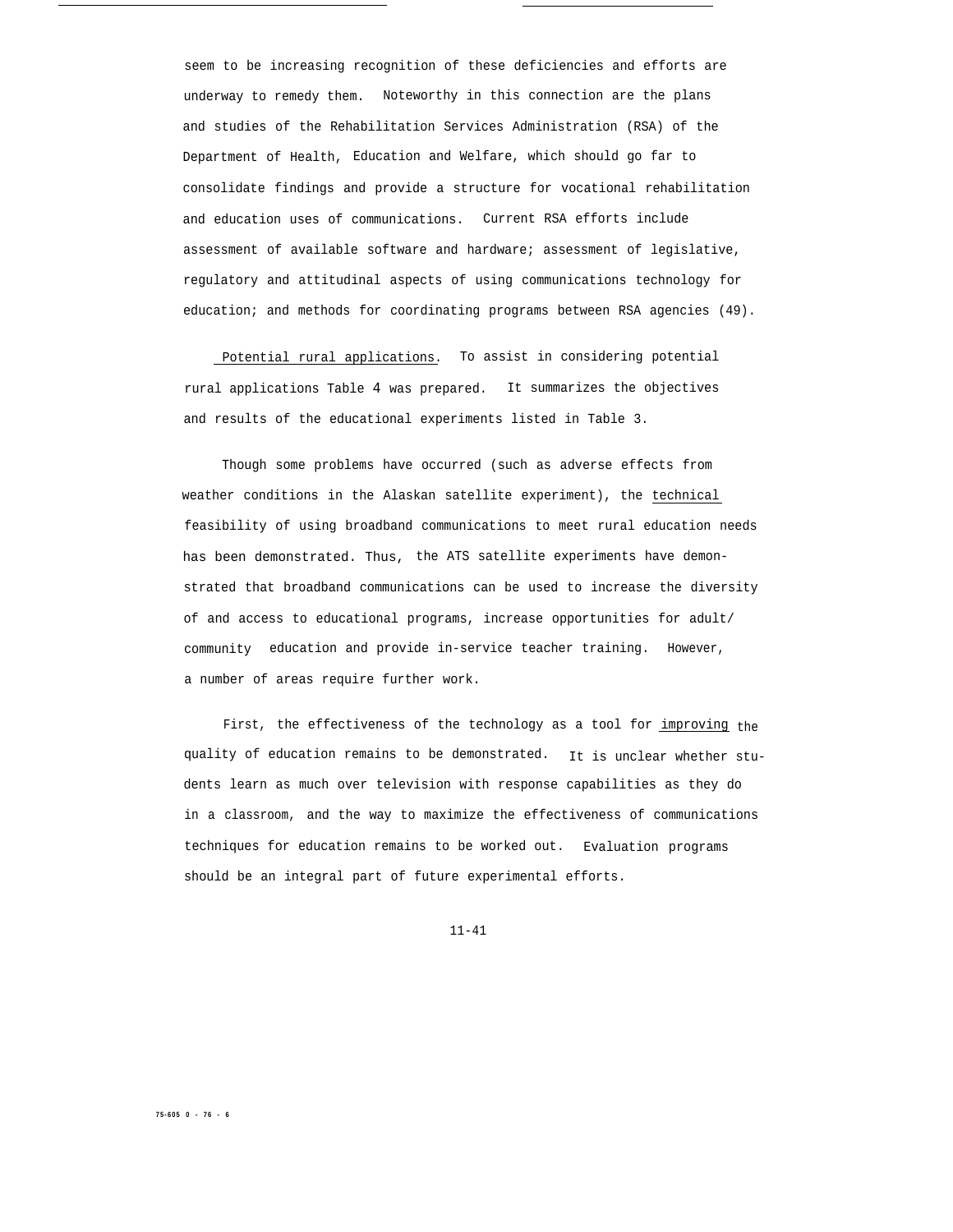|                            | Project                               | Objectives                                                                                                                                                                                                                                                                                                                                                                                                                             | Results                                                                                                                                                                                                                                                                                                                                                                                       | Comments                                                                                                                                                                                                                                                                                                                                                                                                                                                                                                                                                                     |
|----------------------------|---------------------------------------|----------------------------------------------------------------------------------------------------------------------------------------------------------------------------------------------------------------------------------------------------------------------------------------------------------------------------------------------------------------------------------------------------------------------------------------|-----------------------------------------------------------------------------------------------------------------------------------------------------------------------------------------------------------------------------------------------------------------------------------------------------------------------------------------------------------------------------------------------|------------------------------------------------------------------------------------------------------------------------------------------------------------------------------------------------------------------------------------------------------------------------------------------------------------------------------------------------------------------------------------------------------------------------------------------------------------------------------------------------------------------------------------------------------------------------------|
|                            | Tulsa School<br>Systems<br>(34)       | Phase I & II designed to demon-<br>strate feasibility of<br>using technical systems<br>with different capabilities;<br>to determine educational<br>applications and student<br>reaction; to learn whether<br>students would interact<br>over systems; to demon-<br>strate that supplementary<br>enrichment, not previously<br>available, could be provided;<br>to test feasibility of ex-<br>panding computer-assisted<br>instruction. | Feasibility of technology was<br>adequately demonstrated, but<br>some problems still need<br>correction. New courses were<br>provided, two-way interactive<br>transmissions were generally<br>preferred. Other potential<br>uses for system were recognized<br>particularly administrative,<br>community outreach, adult edu-<br>cation, special education, se-<br>curity, staff development. | Project has been conducted in differ-<br>ent phases with different objectives.<br>It was designed to be used contin-<br>uously. Technical problems with<br>visual imagery and sound occurred.<br>Idea for project originated in Tulsa;<br>channels donated by Tulsa cable tele-<br>vision as a part of fulfilling FCC<br>regulations. Project originally<br>planned to also aid in improving race/<br>relations and was a part of Tulsa's<br>school integration plan. Services<br>cannot be expanded to other schools<br>due to lack of funds for equipment<br>installation. |
| 片上<br>$\ddot{\phantom{0}}$ | Amherst,<br>New York<br>(35, 36, 40)  | To demonstrate the effec-<br>tiveness of computer-based<br>instruction delivered via<br>closed-circuit television<br>to severely multi-handi-<br>capped students, to demon-<br>strate use in metropolitan<br>areas with already estab-<br>lished cable television<br>capabilities.                                                                                                                                                     | Evaluation and results are not<br>yet available, however results<br>will be based on frequency<br>of use. System appears to have<br>a positive impact on families<br>as well as students.                                                                                                                                                                                                     | Project now operational. Technical<br>problems have occured. System has<br>not yet been used to full capacity<br>although it has component to deter-<br>mine the extent to which it will<br>be used. No cost analysis written<br>into original plans, although project<br>personnel are working on it. Planning<br>involved agency and hospital refer-<br>rals of students.                                                                                                                                                                                                  |
|                            | University<br>of Kentucky<br>(35, 37) | To develop an electronically<br>programmed environment for<br>preschool children with severe<br>mental retardation and atten-<br>dant multiple handicaps.                                                                                                                                                                                                                                                                              | Evaluation and results are not<br>yet available since project is<br>still in operational phase.                                                                                                                                                                                                                                                                                               | Project now operational. Computer<br>system is a modified version of the<br>clinical physiology. System allows<br>for highly individualized instruction,<br>as well as analysis of responses at<br>the end of each teaching session.<br>No cost analysis included.                                                                                                                                                                                                                                                                                                           |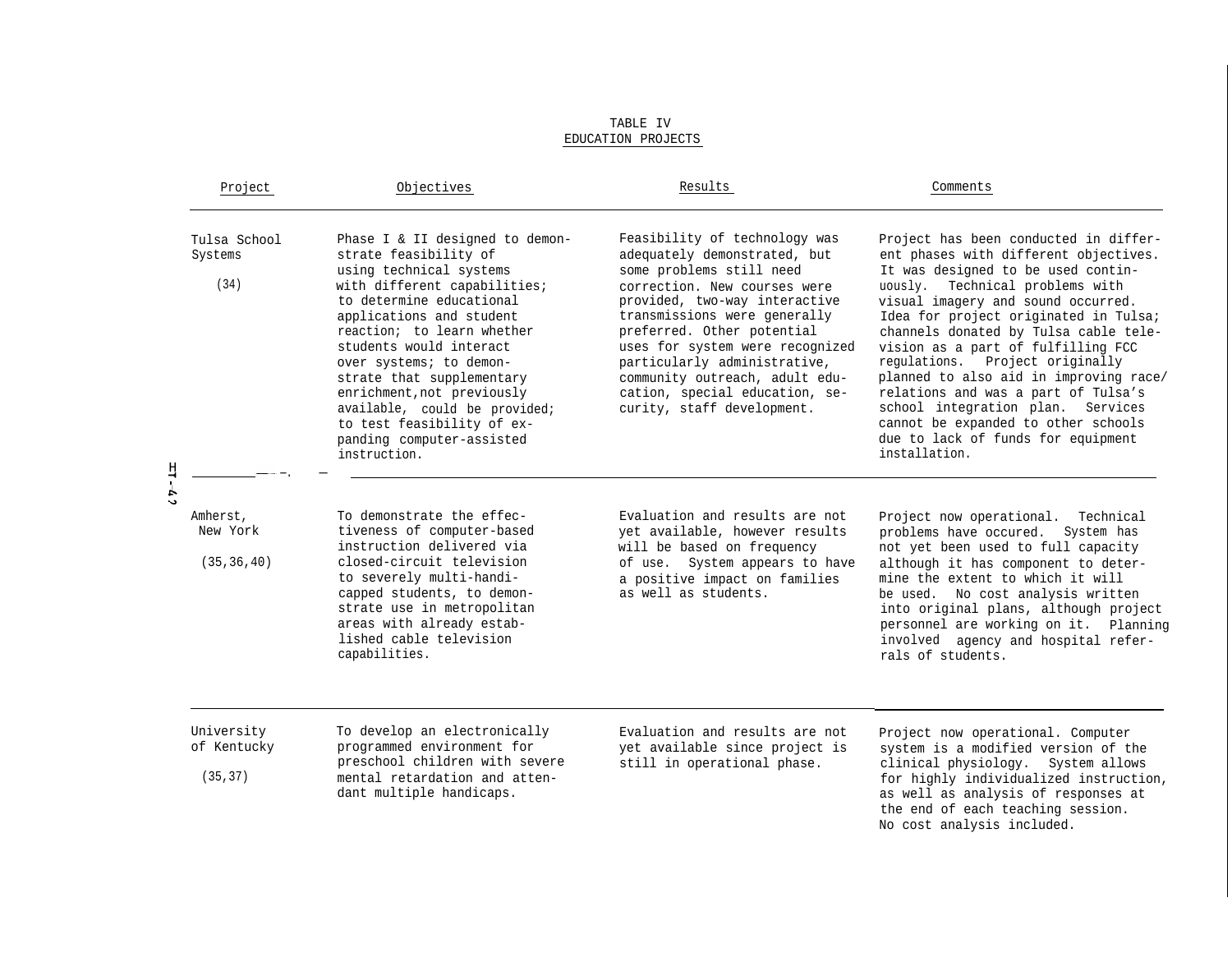| Project                                                                  | Objectives                                                                                                                                                                                                           | Results                                                                                                                                                                                                                                                                                                                                                                                                                                                                  | Comments                                                                                                                                                                                                                                                                                                        |
|--------------------------------------------------------------------------|----------------------------------------------------------------------------------------------------------------------------------------------------------------------------------------------------------------------|--------------------------------------------------------------------------------------------------------------------------------------------------------------------------------------------------------------------------------------------------------------------------------------------------------------------------------------------------------------------------------------------------------------------------------------------------------------------------|-----------------------------------------------------------------------------------------------------------------------------------------------------------------------------------------------------------------------------------------------------------------------------------------------------------------|
| New York City<br>(35, 38)                                                | To determine how and the extent<br>to which telecommunications can<br>aid in the development of<br>severely emotionally disturbed<br>children; to develop learning<br>modules and to test technology<br>feasibility. | Evaluation of results not<br>currently available because pro-<br>gram is still operational.<br>One major thrust of the program<br>has been to develop the software<br>(educational) programs for handi-<br>Evaluation will look at<br>capped.<br>student progress.                                                                                                                                                                                                       | Some technical problems have<br>occurred (i.e., digital<br>response units not strong<br>enough to handle students with<br>major motor skills handicaps).<br>Cost analysis was not included<br>in project.                                                                                                       |
| Appalachian<br>Education<br>Satellite<br>Project<br>$(39, 41 - 106$ ff.) | The educational objectives were<br>to improve the effectiveness of<br>classroom teacher by upgrading<br>skills in career education and<br>reading.                                                                   | Generally viewed as successful<br>project. Explored and demonstra-<br>ted feasibility of using satel-<br>lites to link up with terrestrial<br>sites to provide educational pro-<br>grams; demonstrated positive<br>response of participants; used<br>trans-state structure to deliver<br>educational services; developed<br>procedures for software develop-<br>ment; demonstrated feasibility<br>of central computer system for in-<br>formation delivery via satellite | Conducted needs analysis in<br>planning phase in order to deter-<br>mine greatest needs; technical<br>problems were minimal. Delivery<br>of courses via satellite excluding<br>satellite costs, appears to be poten-<br>tially cost effective; greater<br>understanding of rural education<br>problems evolved. |
| Satellite<br>Project                                                     | To demonstrate feasibility<br>of using satellite techno-                                                                                                                                                             |                                                                                                                                                                                                                                                                                                                                                                                                                                                                          | Minimal technical problems. Project<br>covered four year period including                                                                                                                                                                                                                                       |

(43-21)

 $11-43$ 

Federation of logy for delivery of edu-Rocky Moun- cational services to rural tain States areas; to test and evaluate user acceptance and the cost (41-100 ff.) of various delivery modes.

covered four year period including planning implementation, evaluation from 1971-1975. Based on needs of system's potential users. There were numerous problems with conflicts in federal, regional, state and local objectives.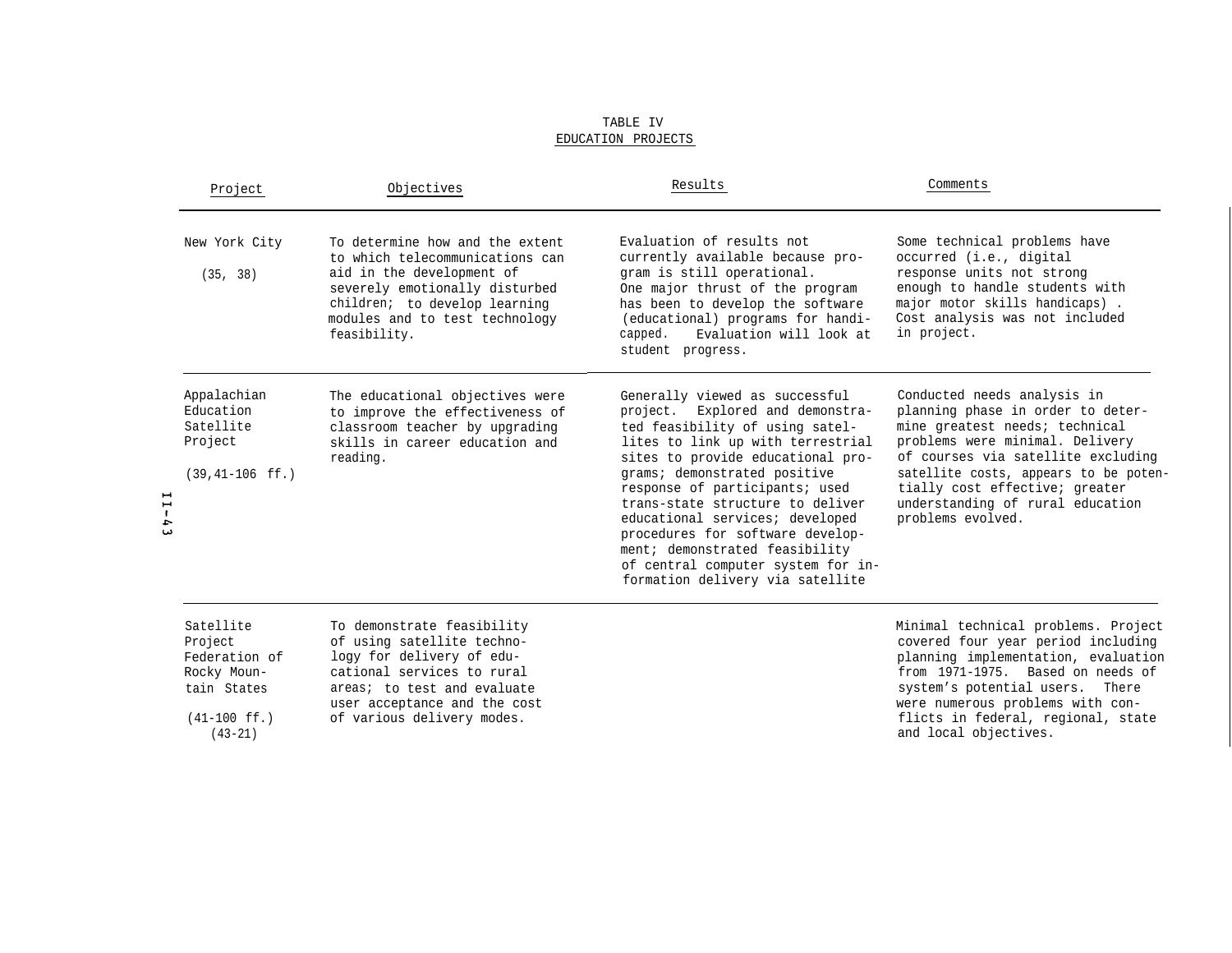|                                       | Project                                                                                                             | Objectives                                                                                                                                                                                                             | Results                                                                                                                                                                                                  | Comments                                                                                                                                                                                                                                                                                                                                                                                                                                                                         |
|---------------------------------------|---------------------------------------------------------------------------------------------------------------------|------------------------------------------------------------------------------------------------------------------------------------------------------------------------------------------------------------------------|----------------------------------------------------------------------------------------------------------------------------------------------------------------------------------------------------------|----------------------------------------------------------------------------------------------------------------------------------------------------------------------------------------------------------------------------------------------------------------------------------------------------------------------------------------------------------------------------------------------------------------------------------------------------------------------------------|
|                                       | Tager System<br>(2, 42)                                                                                             | To provide courses needed<br>by educational institutions<br>and industry by sharing<br>resources and using tech-<br>nology.                                                                                            | Highly successful; technology<br>used extensively; students<br>do not hesitate to use inter-<br>active audio capability; 99%<br>efficiency in the technology<br>(Industry does not originate<br>courses) | System has been operational<br>since 1966.<br>TAGER was originally<br>established as interconnection<br>and sharing of resources among<br>institutions.<br>Sponsoring parti-<br>cipants realized that technology<br>could save time and make courses<br>more accessible; system is now<br>self-supporting, flexible and<br>allows versatility and freedom<br>in educational policy for parti-<br>cipating schools and industries;<br>System designed to be used<br>continuously. |
| $\blacksquare$<br>$\blacksquare$<br>÷ | Northern<br>Virginia<br>community<br>College and<br>Maricopa<br>County<br>Community<br>College<br>(Phoenix)<br>(40) | To determine if<br>computer assisted<br>instruction (CAI)<br>could be made a more<br>viable, cost-effec-<br>tive method of<br>instruction to test<br>the value of in-<br>struction provided<br>by computer technology. | Evaluation not yet<br>available.                                                                                                                                                                         | Prior to TICCIT, computer assisted<br>instruction had been used as an<br>adjunct to traditional classroom<br>instruction. This project is<br>aimed at determining the effec-<br>tiveness of using computers as<br>the main form of, instruction with<br>proctor and/or teacher support.<br>The technology systems has proved<br>99% reliability. Acceptance<br>has generally been good although<br>evaluations are still underway.                                               |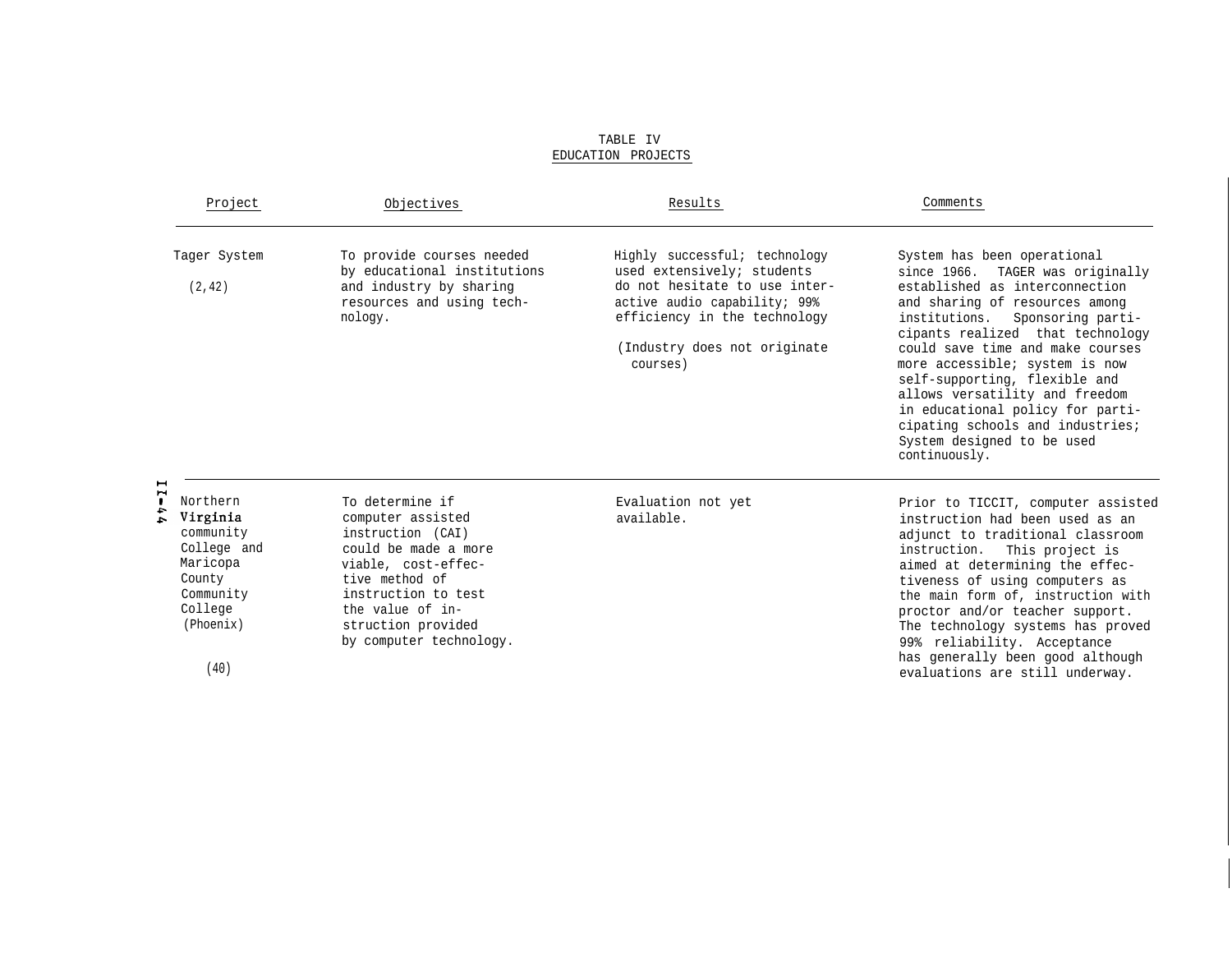| Project                                                                                   | Objectives                                                                                                                                                                                                                                                  | Results           | Comments                                                                                                                                                                                                              |
|-------------------------------------------------------------------------------------------|-------------------------------------------------------------------------------------------------------------------------------------------------------------------------------------------------------------------------------------------------------------|-------------------|-----------------------------------------------------------------------------------------------------------------------------------------------------------------------------------------------------------------------|
| Spartanburg,<br>South Carolina<br>(44, 45, 46, 47, 48)                                    | To test the use of broadband<br>communications to provide<br>adult education, training<br>of day care personnel and<br>other noneducational public<br>services; careful evalu-<br>ation of broadband compared<br>to alternatives; cost-benefit<br>analyses. | Not yet available | Selection of public services for<br>the experiments was based on a<br>careful analysis of community needs<br>and consideration of how broadband<br>communications could help meet these<br>needs.                     |
| Alaska ATS<br>Experiment<br>(41)<br>∽<br>$\blacksquare$<br>$\mathbf{1}$<br>4<br><b>Un</b> | To explore uses of technology<br>for providing educational in-<br>struction to highly remote pop-<br>ulations of Eskimos, Indians,<br>etc. to assess program ef-<br>festiveness and acceptance; and,<br>to determine the value of<br>operational techniques |                   | Based on need, Services were provided<br>to teachers, citizens and students<br>in very remote regions which are often<br>inaccessible; language barriers pre-<br>sent problems to students, teachers<br>are isolated. |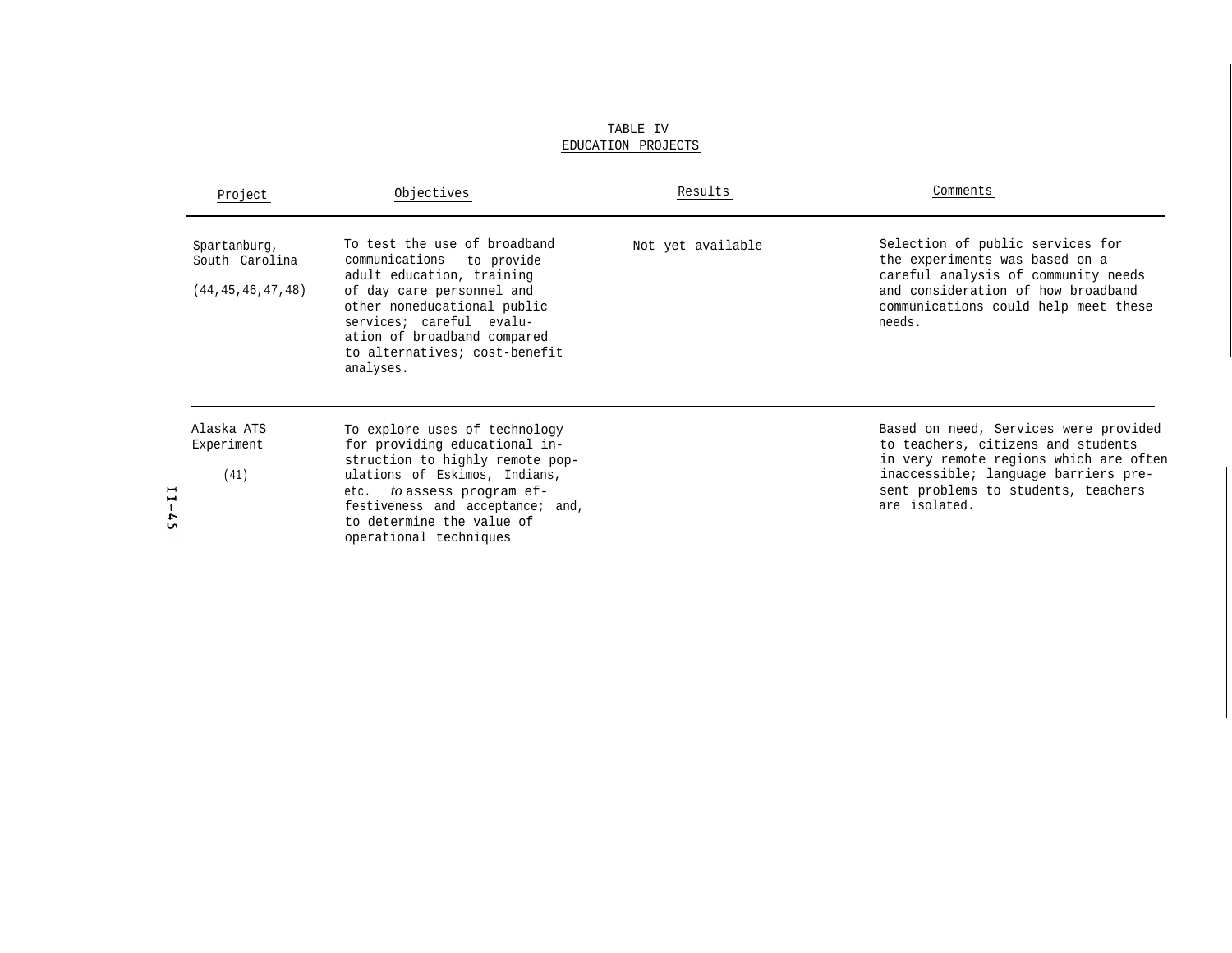A related problem is the need for a data bank on educational programs or at least guidelines on how to effectively use interactive communications techniques for educational purposes. This would assist rural communities wishing to use broadband techniques for educational purposes to make effective use of them.

A third area of concern is the need for cost-effectiveness data. Some cost data were developed for the Appalachian experiments. Additional analyses are anticipated from the Spartanburg experiments (see also Chapter IV for discussion of the Spartanburg project). However, the Spartanburg project is located in an urban setting.

Overall, it seems that inadequate consideration has been given to the economic viability of education uses of broadband communications. Further attention is given to this topic in Chapter IV.

#### Law Enforcement

Rural needs. Rural area law enforcement authorities face similar problems and utilize similar operating procedures to those found in large municipalities. Many of the same administrative procedures are in use. Police officers attend roll calls and training sessions, and receive much of the same kind of administrative information, including wanted and missing persons circulars. They are also expected to prepare, submit and receive similar forms and reports.<sup>1</sup>

 $1$  Interviews with Captain William McCaa, Communications Department, Boulder County Sheriff's Department, Boulder, Colorado, and A. J. Anderson, Division of Communications, State of Colorado, Denver, Colorado. Although the analysis in this section is based upon rural law enforcement operations in the State of Colorado, these operations vary sufficiently in different parts of Colorado as to provide a broad sampling of conditions of operation.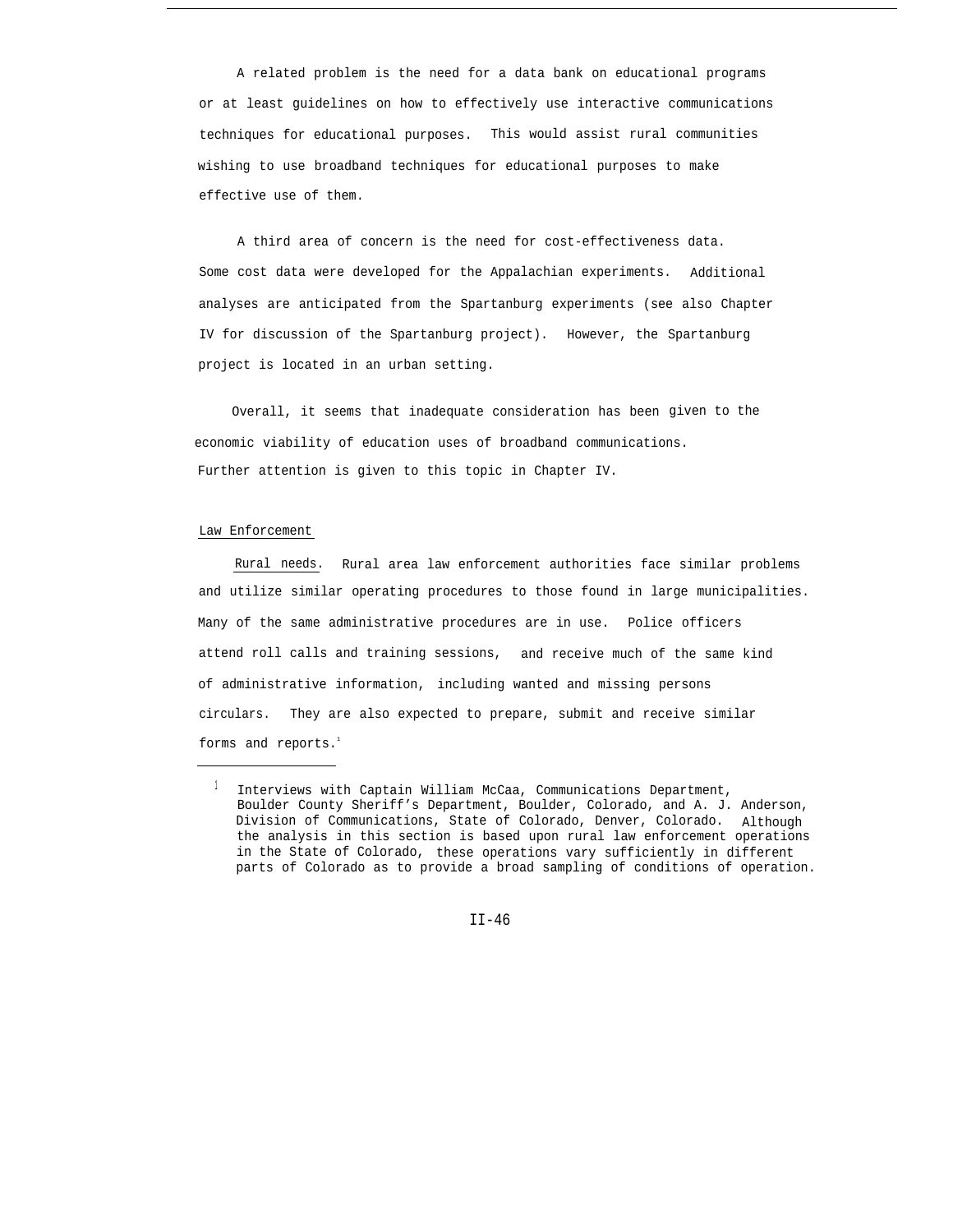A major difference between rural and urban law enforcement officers is the distance separating the officer from the central station. The rural officer must travel long distances just to interact with fellow officers, attend training sessions, and/or process arrested persons, As *a* result, he is away from his patrol area for long periods of time. It has been reported that in one area of Colorado, police officers typically spent up to one– quarter of their working time traveling to and from the central station.

The larger distances in rural areas have forced law enforcement officers *to* rely more heavily on telecommunications. Present day telecommunication networks in county sheriff departments now range from complex integrated systems employing leased telephone lines, multi-channel radio and microwave links down to simple single channel radio systems. These networks provide communications with the central station, sub-stations, vehicles, and individual officers at home or in the field. They further provide intercommunication, through the central station , with city police in counties with large municipalities, with state police and investigative agencies, and with fire and medical units.

Concerning the needs of rural law enforcement authorities, it is clear that communications are already being used extensively to overcome problems caused by distance. The issue thus seems to be whether cable might be a lower cost alternative to such means as microwave and leased telephone lines, or whether cable might offer features not now available that could further reduce unproductive travel time.

As one example, it has been estimated that the use of cable is generally less costly than microwave for distances up to 10 miles (50-95). Over 10 miles,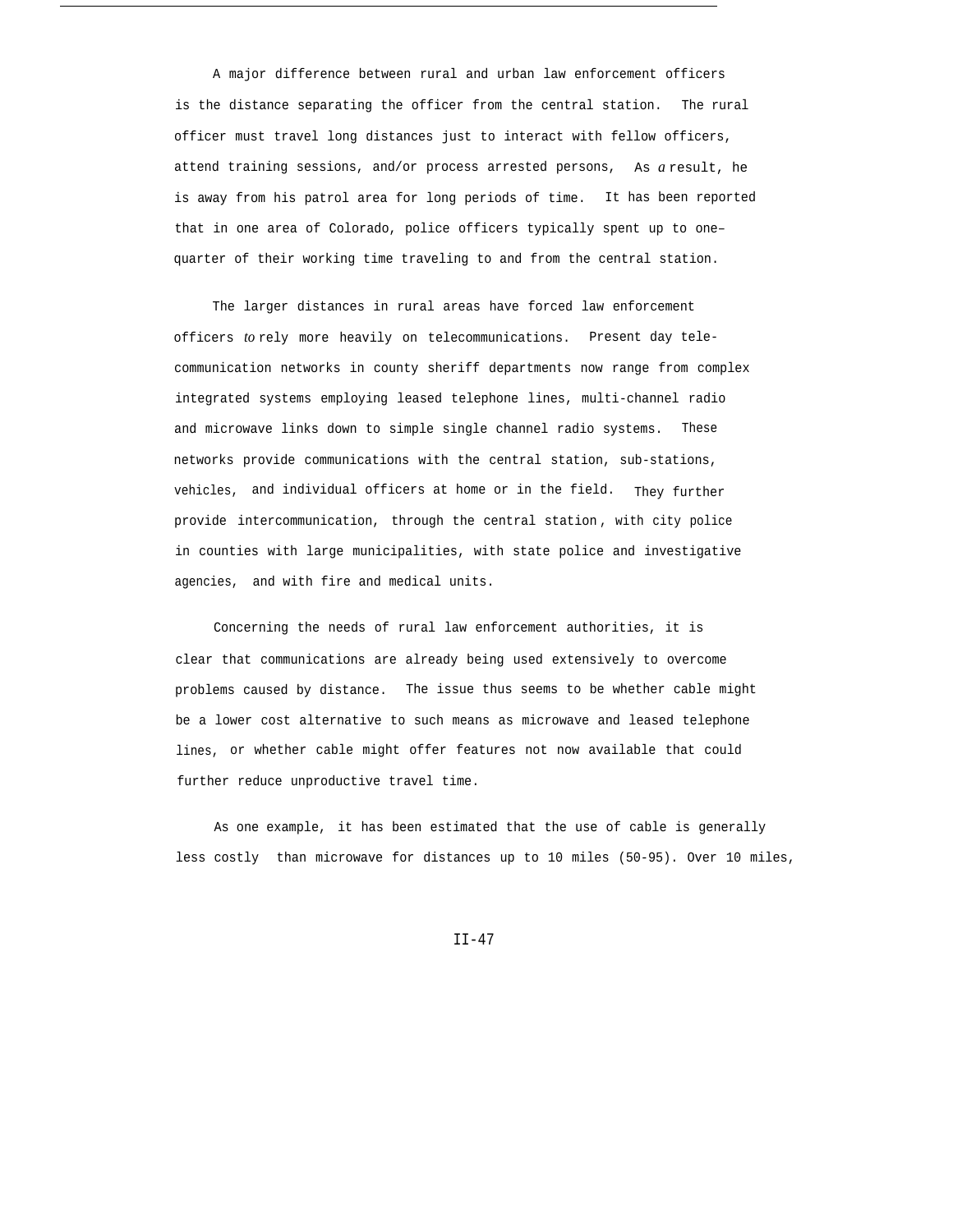it might be possible in some instances for law enforcement departments to install dedicated microwave links or share existing microwave links between town clusters in rural broadband systems.

Anticipating the next section's discussion of the Philadelphia Police Department's use of broadband communications, it has been demonstrated that broadband can be effectively used for televising roll calls and briefing sessions, transmitting fingerprints and other related documents and conducting administrative pre-trial arraignments. Whether volume or present travel costs might make the widespread provision of those services by broadband economically attractive will depend upon the characteristics of the individual rural area in question.

Experiments. In the terminology used in this Chapter, home burglar alarm services -- on the assumption that they are not likely to be paid for by the local government -- are included in a later section under commercial applications. Because programs designed to educate the public in such subjects as self defense and crime prevention are not revenue-generating, they also are not covered.

According to a recent NSF survey, only three tests of law enforcement broadband applications have been conducted in recent years. None could be classified as experiments in the conventional sense, and two of these, now discontinued, involved only the use of closed circuit for simple surveillance purposes (l-33).

The third of these, involving the conversion to broadband delivery of a number of important functions at a major U.S. police department (Philadelphia, Pennsylvania), stands alone in terms of magnitude and significance.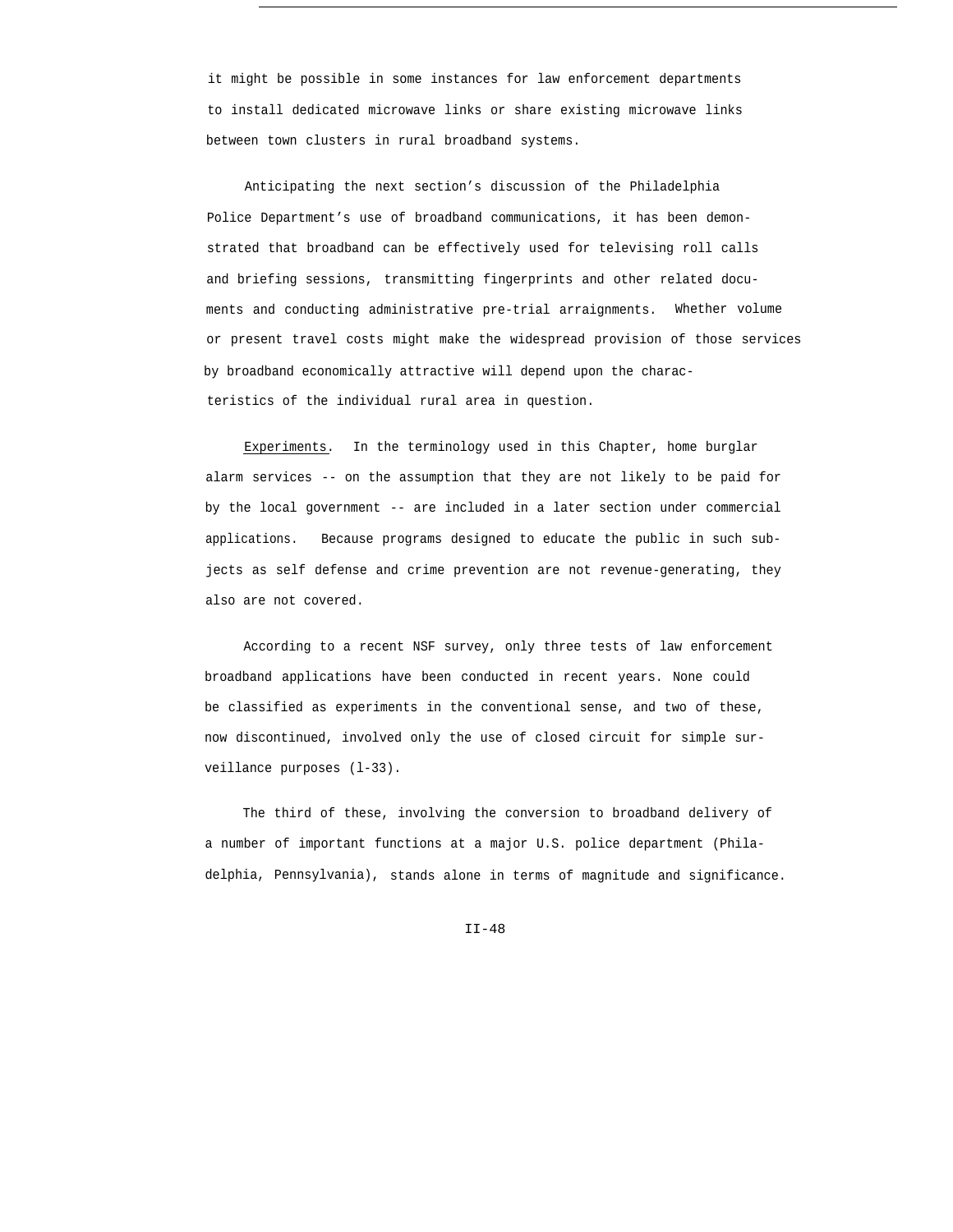The Philadelphia system is comprised of two coaxial cables each with a capacity of 64 channels. One cable is being used for downstream service, the other for upstream. When the system is completed in the spring of 1976, it will connect the city hall, main police headquarters, nine division headquarters, and 22 district stations at an overall estimated cost of approximately \$3.5 million (51).

The project began in 1969 with a study conducted by the Franklin Institute Research Laboratories. The objectives were to:

- 1) determine what police communications functions could be better and more economically performed on closed circuit television;
- 2) establish an appropriate systems configuration; and
- 3) develop and install a pilot system to demonstrate the capabilities of cable television to perform the tasks assigned (51).

The Franklin Institute study not only determined that existing communications functions could be done more economically, it also identified a number of new procedures which are now in the process of being implemented. The functions involved, together with the benefits anticipated through the use of broadband, are as follows:

#### FUNCTION

#### BENEFIT

|    | Video conference calls between<br>high-level police personnel.                    | Elimination of travel time to some<br>meetings, more frequent and effective<br>communication resulting in better<br>understanding, unity, and smoother<br>operation. |
|----|-----------------------------------------------------------------------------------|----------------------------------------------------------------------------------------------------------------------------------------------------------------------|
| 2. | Television addresses to policemen<br>at roll call by top command.                 | Better understandin of policies and<br>situations at all levels, improved<br>morale.                                                                                 |
|    | 3. Dissemination of television<br>training material to the divi-<br>sions served. | Reminders to policemen of safety,<br>legal and administrative procedures,<br>etc.                                                                                    |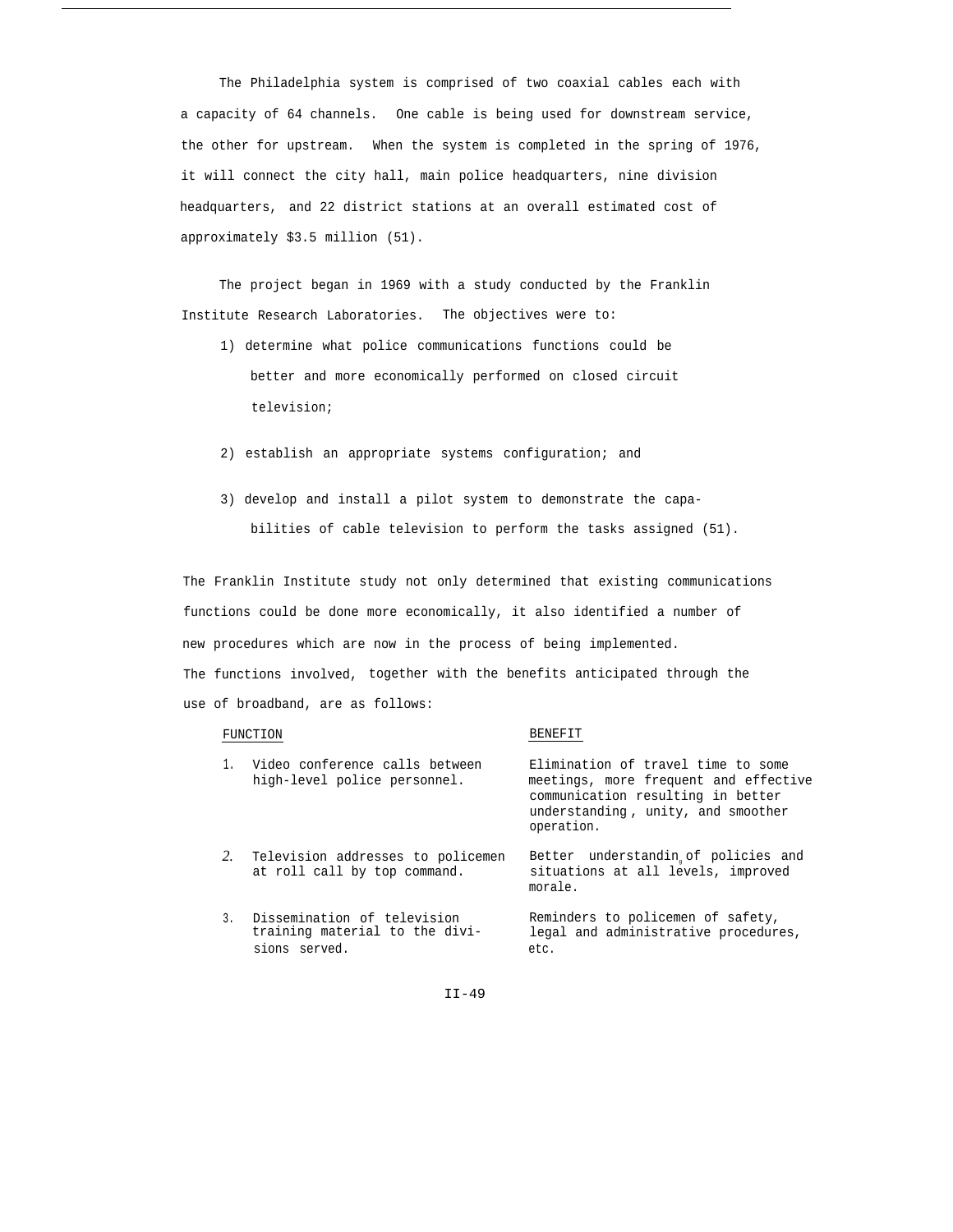- 4. Facsimile transmission of messages Faster and more economical disseminand bulletins between the Police Administration Building (PAB) and divisions served.
- 5. Van mobile unit with microwave permitting recording and monitoring special events throughout the City.
- 6. Decentralized photographing and fingerprinting of arrestees with transmission of fingerprint images by high-resolution facsimile.
- 7. Release-on-own-recognizance arraignments conducted over time and money and reducing the divisions and PAB. The time an arrestee is detained

ation of written and photographic material.

Provides concrete evidence of events for police or court review and a limited means for police to centrally monitor live certain events of a highly critical nature.

Expedite the identification process, reduce crowding at the PAB.

Eliminate the need to transport interviews and preliminary prisoners to the PAB (thereby saving closed circuit television between chance of prisoner escape) and reduce unless he is committed to jail.

Other future possible functions for the system, listed briefly, include videotaping and transmitting lineups, regular live monitoring of special events throughout the City, monitoring traffic, surveillance of potential trouble spots (business districts and stores), and making videotapes of arrestees for an identification record (52-7).

The major monetary savings estimated at this time are related to the elimination of the need for transporting arrestees from the nine division headquarters to the main headquarters for fingerprinting and preliminary arraignment procedures.<sup>1</sup> At the present time, that step, which requires one

<sup>1</sup> These procedures have raised legal and other objections. The public defender originally contended that the required "in-person appearance before a judge" was not being met by the use of cable TV (51). The promise of a reduction in process time helped to overcome this objection. The use of a telephone overcame the second objection of not being able to talk to the defendant in person privately. The other objection from the public defender's office dealt with the less personal nature of television. Civil rights group have objected to the use of TV for surveillance, citing possible invasion of privaty.<br>Problems dealing with bail, e.g., the desirability of having the divisional or district police stations collecting money, have been resolved by allowing persons paying bail to pay at police headquarters, following which release documents are transmitted to the division stations by facsimile (56).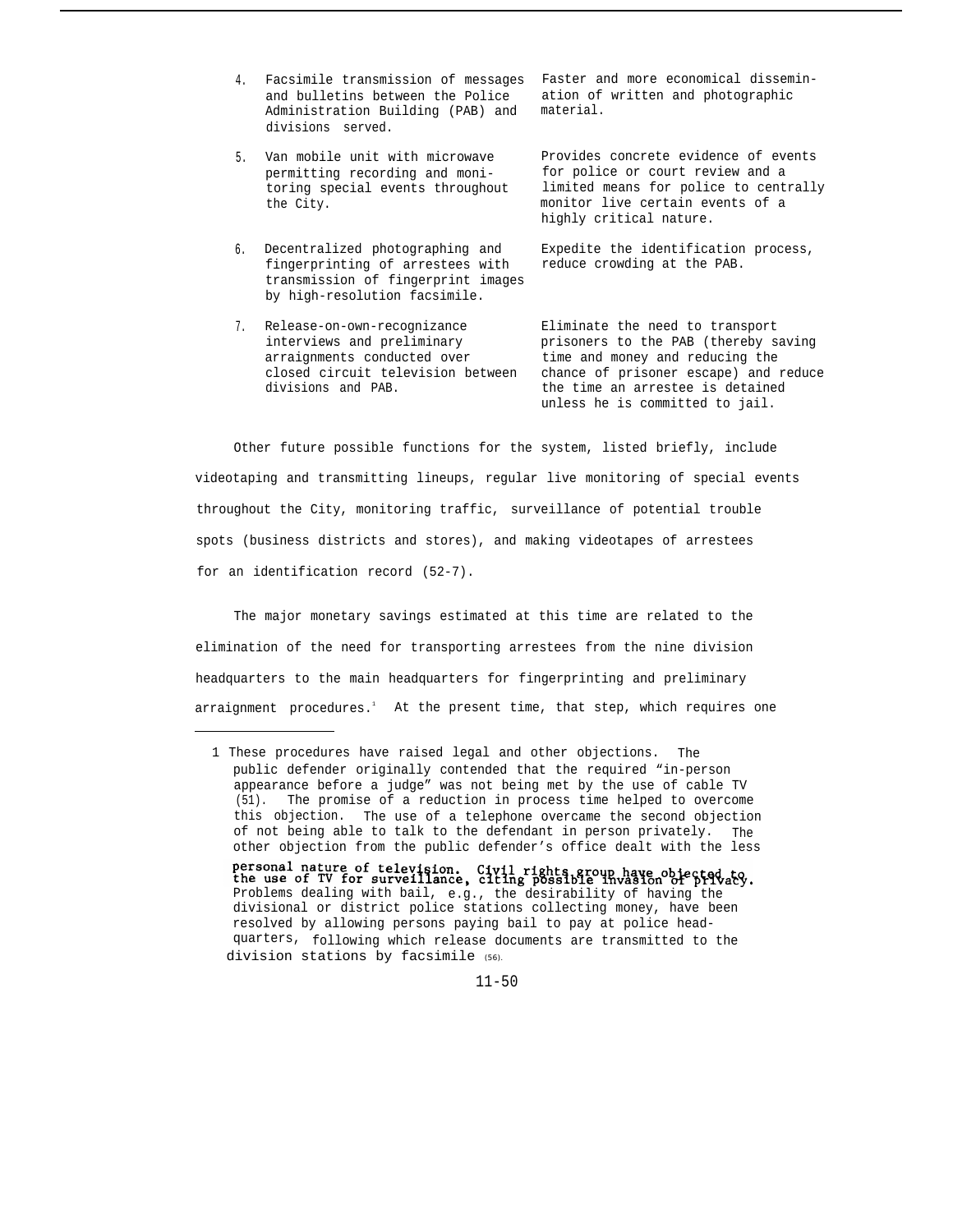wagon and two officers in each instance, is estimated to cost \$750,000 a year, Other advantages anticipated are: decentralization of the arresting process and allowing the person to be arraigned in his own neighborhood; reduction in backlog; and freeing-up of police officers for other duties (53-4).

Potential rural applications. At the time of this writing, no funding source had been located by the Philadelphia Police Department to conduct a cost-effectiveness study of the conversion of the described functions to broadband delivery (53). This is especially regrettable because this law enforcement application is the only one of its kind and conceivably might have a major effect in streamlining procedures and saving money in urban as well as rural departments. Without a cost-effectiveness study, there is no way of determining the net savings resulting from the use of the system or arrestee processing and pre-trial arraignment procedures; all that is known is that the previous procedures cost the Police Department \$750,000 annually, There is also no hard data on the net savings that have resulted from the use of the system for training, teleconferencing, roll calls, facsimile transmission, and other functions described earlier. It might be noted that the Federal government, through the Law Enforcement Assistance Administration grant, already has a sizable stake in this project. The additional observation might be made that funding of a cost-effectiveness follow-up study could be relatively inexpensive compared to its potential worth in assessing the value of this unique effort and its possible use elsewhere.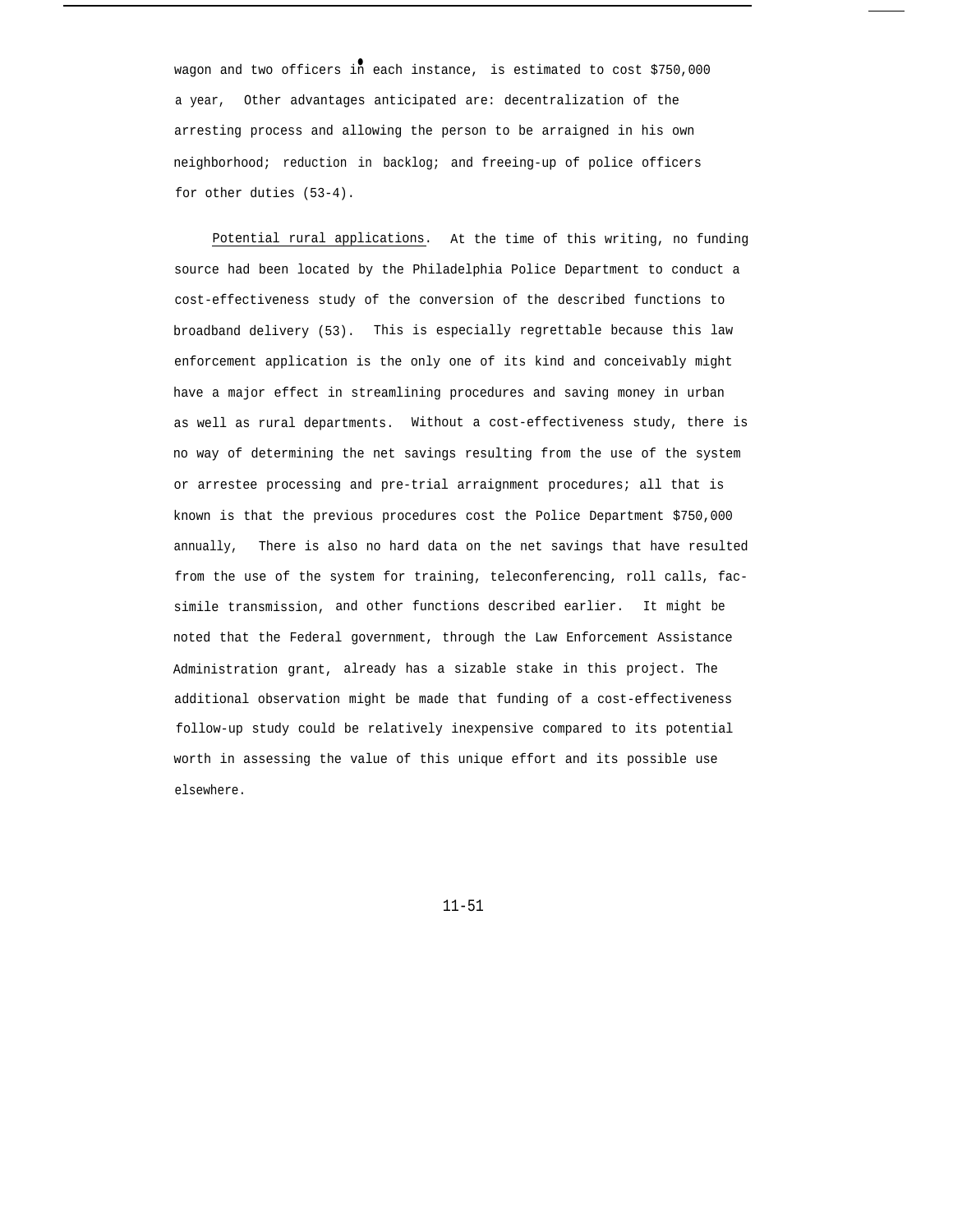Pending the availability of such information, this use of broadband can only be considered of potential application in rural areas. From what is known about the project generally, however, it might be one which could be profitably explored in connection with the suggested system demonstration program described in Chapter IV.

### Governmental/Administrative Uses

One likely application of broadband systems is use by government in processing citizen claims and applications when more than one agency and more than one location is involved. Especially when the poor are involved, as in welfare applications, the costs to the government for transportation between agencies can be substantial. One experiment bearing upon this use of broadband communications was identified during the course of this survey. That experiment, involving inter-agency processing in Spartanburg, South Carolina, is discussed in Chapter IV.

#### Commercial Applications

There are four broad classes of auxiliary services which could utilize the capabilities of broadband communications systems and which have profitmaking or commercial potential. These four classes are identified and briefly described below.

1) Security Systems. Included in this group are: 24-hour smoke and fire surveillance, intrusion surveillance, police call, medical request, and emergency alert services. These services are generally paid for by the home or business subscriber as part of, or in addition to, their standard cable television service.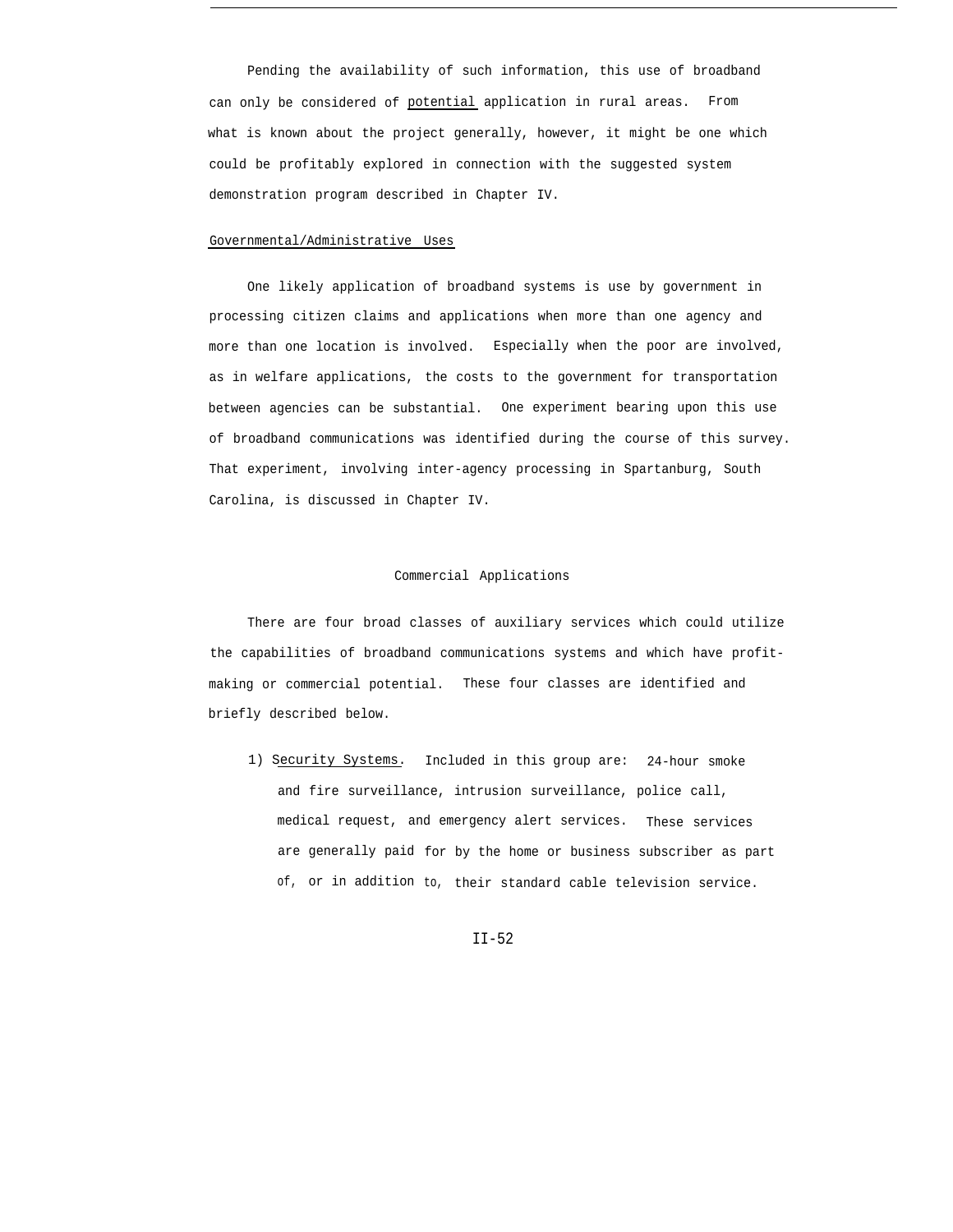- 2) Information Services. By information services is meant updated information-on-demand such as stock and commodity market reports, sports information, and educational information. A fee is charged for these services and paid by a home or business subscriber.
- 3) Data Transmission Services. These services are used where large amounts of information must be transferred among various offices. Potential users are banks, government agencies, and public utility companies. Dedicated channels leased by a business subscriber for computer-to-computer, computer-to-terminal or terminal-tocomputer data communications are used to provide these services.
- 4) Pay-Television. Pay-TV provides entertainment services which subscribers are willing to pay for beyond the traditional network programming supplied to all subscribers. Services include: first run and other current movies, live sports events, live theatre, and other special events.

Each of the above classes of commercial and business services will be examined to give some insight into their current status and applicability to rural applications. As will be subsequently discussed in Chapter IV, these services are important in that they can be a source of revenue that can help defray the installation and operating costs of broadband systems. It is important to note that some of these types of service require that the system have bidirectional capability. This may rule out consideration of such services for the older established one-way systems generally found in rural towns. As a further note, since research in each of these areas is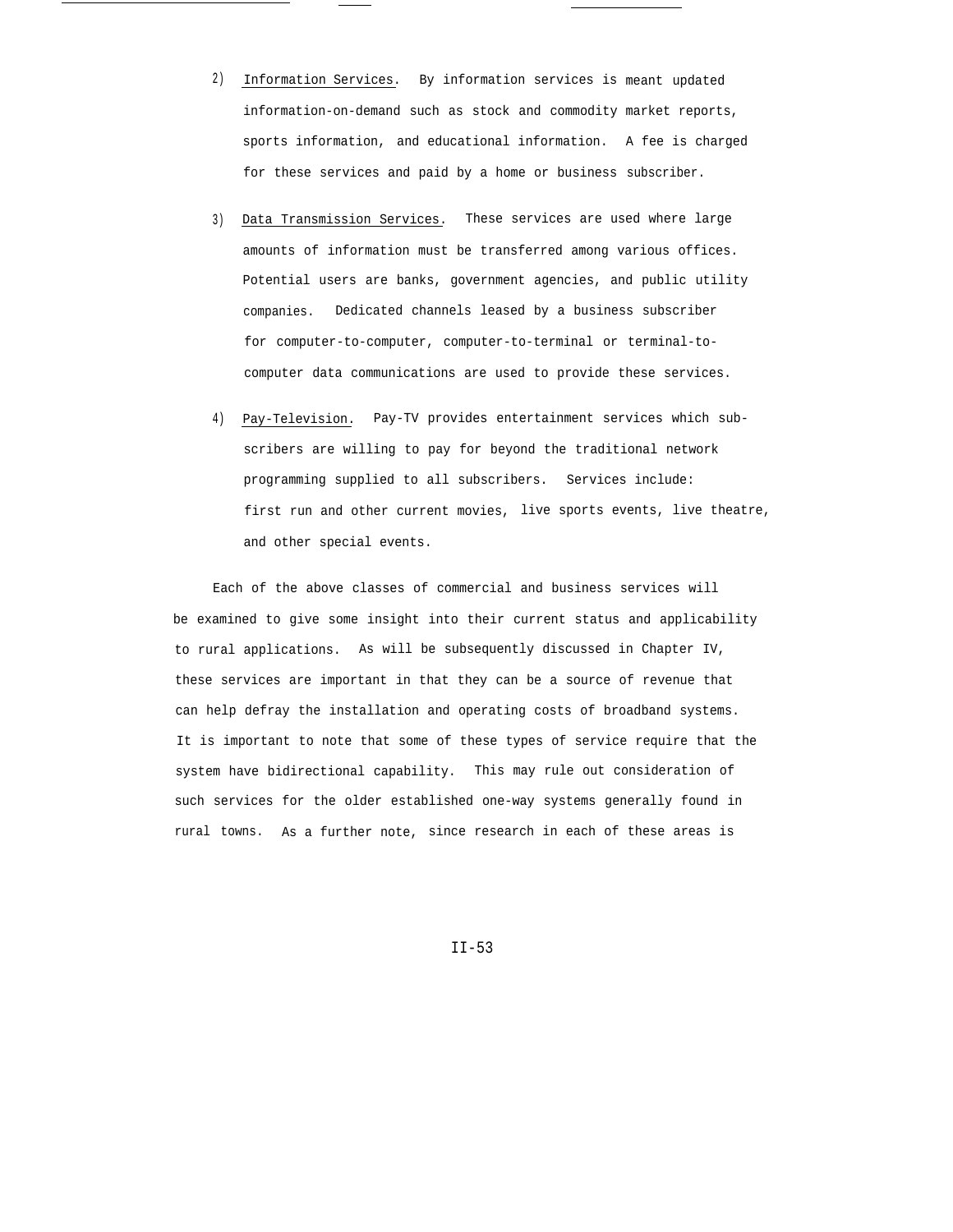privately funded, it can be anticipated that in the future detailed cost and revenue information might not be available for competitive reasons. This could make it difficult to forecast their application in rural areas with any degree of precision.

#### Security Services

Financial losses from fires on farms rank with those from weather, plant and animal disease, and insects. In addition, recent crime statistics indicate that the unlawful entry in rural areas is increasing rapidly. This section provides some background on rural needs dealing with fire and crime problems, discusses how telecommunications systems are being used for fire and smoke detection and crime surveillance and outlines how such systems may be applicable to rural and farm communities.

Rural needs. Fire and lightning strike about two of every 100 farms each year. According to the Insurance Information Institute, fire losses on the nation's farms in 1970 were \$242 million almost twice the \$131 million loss estimated for 1950 (54). Losses are increasing at a rate of 10-12 percent per year. In 1971 the insurance premiums paid by farmers to cover fire and wind damage totaled \$441 million (55). When fire occurs on rural property, damage is typically three to six times greater than on properties located in urban areas (56). Factors contributing to higher rural damages include the high value of major farms, isolation, lack of firefighting facilities and less rigid wiring, heating, and construction standards.

Up to now, minimizing losses from fires in rural communities where households are isolated from modern fire departments have depended on the following traditional approaches: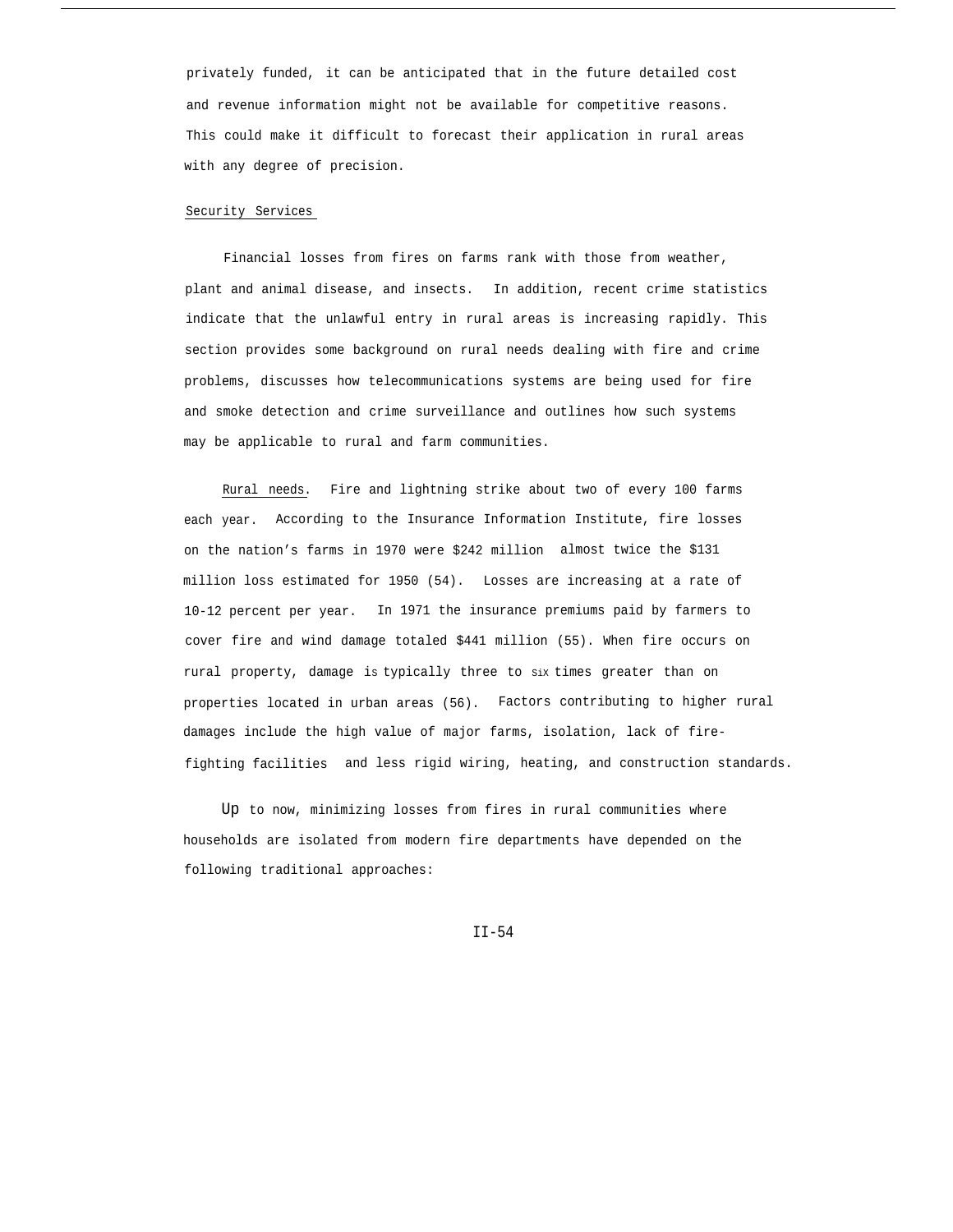- 1) Preventing the fire in the first place by learning to recognize and correct potential fire hazards.
- 2) Constructing buildings so as to reduce the chances of a fire starting and spreading.
- 3) Training residents in fire fighting techniques to prevent the spread of fires once started.

Schools, fire departments and insurance companies are continually disseminating information to aid in identifying fire hazards. Newer rural buildings are being constructed to minimize fire hazards. Metal or as bestos roofing materials are being used instead of wood shingles; approved central heating systems are being installed in place of kerosene space heaters; and approved permanent electric wiring is being used instead of temporary, easily overloaded extensions. In open areas, farm buildings are being equipped with lightning rods to minimize lightning-caused fires. Fire extinguishers are now standard equipment in many rural homes and some homes are being equipped with smoke detectors. Volunteer fire departments are also better equipped and better trained. In spite of these efforts, however, fire is still a major concern in isolated rural areas, especially in older structures, and especially when the residents are away from their homes.

Concerning crime, one category in particular -- unlawful entry -- has been increasing in rural areas at a rate nearly double that in cities and four times that in Standard Metropolitan Statistical Areas.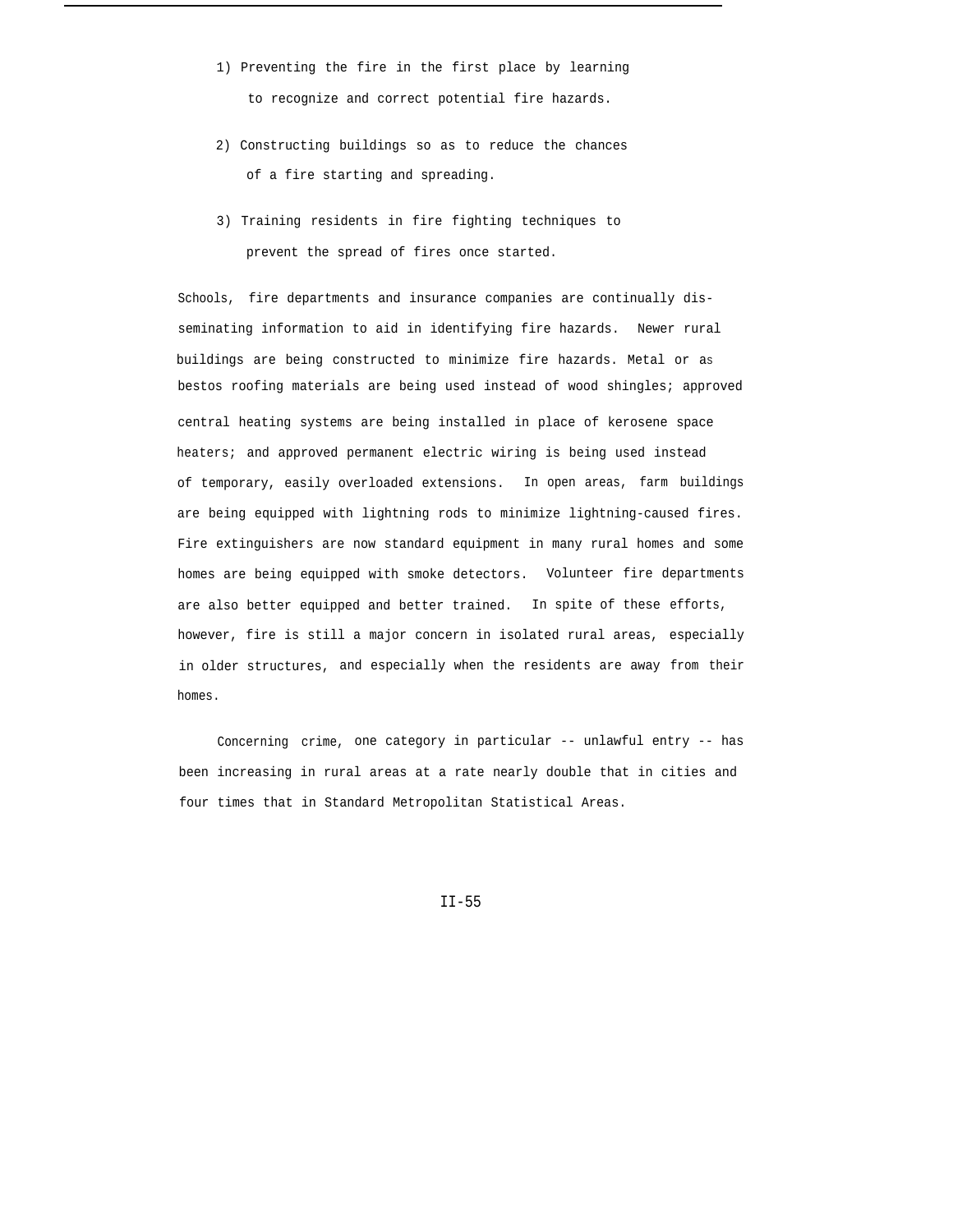### Unlawful Entry Crime Rate (per 100,000 population)

|                                                           | SMSA* | Other Cities | Rural |
|-----------------------------------------------------------|-------|--------------|-------|
| 1970                                                      | 1311  | 730          | 437   |
| 1973                                                      | 1411  | 842          | 564   |
| % Average Increase<br>per year '70-'73                    | 2.5   | 5.1          | 9.7   |
| SMSA - Standard Metropolitan Statistical Areas<br>$\star$ |       |              | (54)  |

As to action being taken to combat crime, rural departments in recent years have received better equipment and training. In the section on public services the telecommunications capabilities of rural police authorities were discussed. Nonetheless, one of the weakest links in these systems continues to be the inability of the law officer to provide surveillance of isolated properties at sufficiently frequent intervals to deter unlawful entry.

Technologies presently exist which allow continuous monitoring of isolated buildings from central locations for both fire and crime detection. These technologies and their principal uses to date are described below.

Remote security monitoring. The burglar alarm industry has foreseen the need for providing continuous 24 hour security service. However, manual on-site surveillance costs have restricted the market to larger commercial and industrial clients.

It is now possible to provide security surveillance service over existing telephone lines, or through special leased lines which will function even if normal telephone service is interrupted. Installation charges using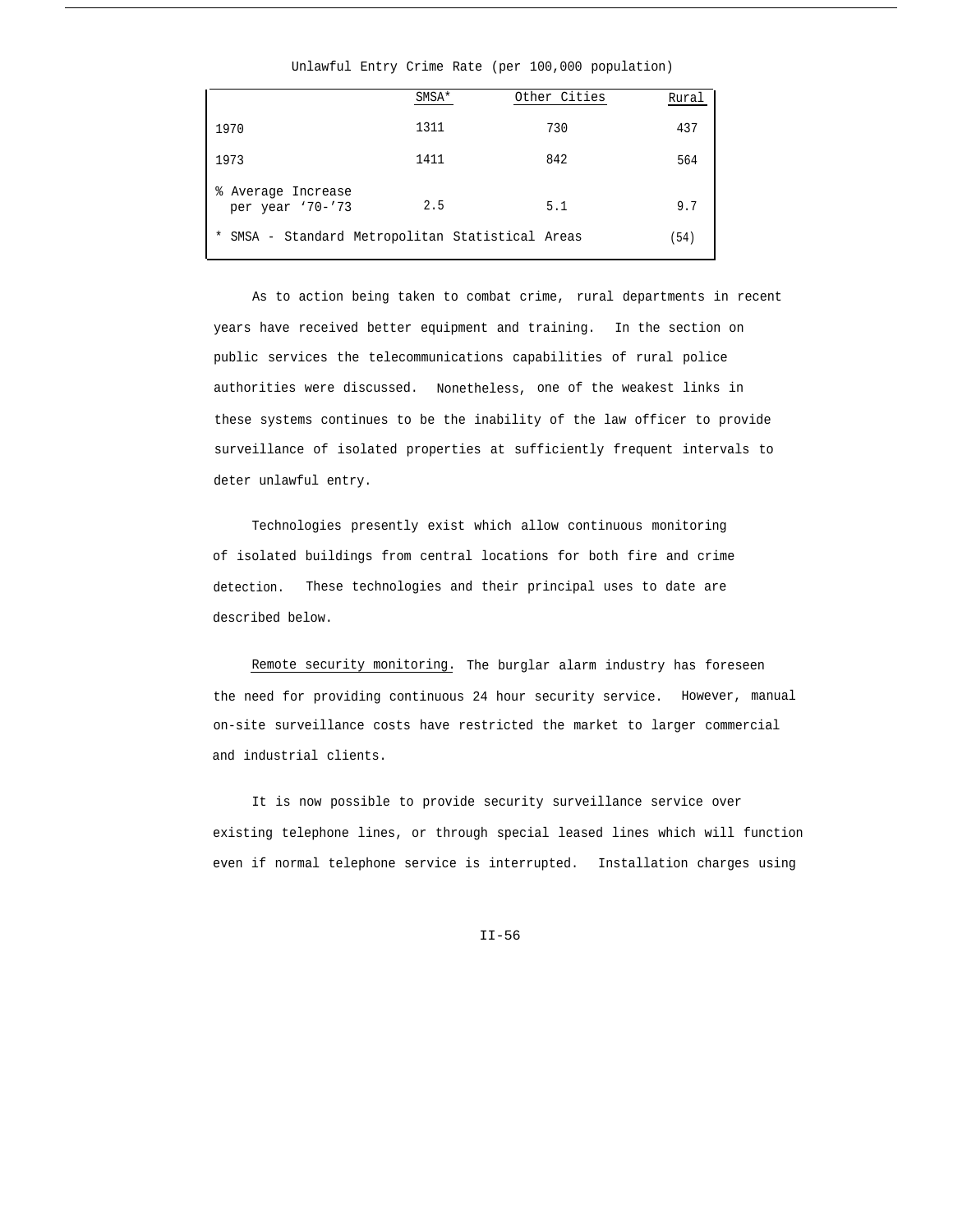the existing telephone system are approximately \$30 with a \$2 per month charge for the required protective coupler. Special leased lines typically cost \$6 per mile installed. Installation costs to residential subscribers are typically \$300-500 for fire detection systems and \$500 and higher for burglar alarm systems. Monthly fees are approximately \$20-60 for each service (57). Household or business establishments can be surveyed from a central private station or from the local fire and/or police station. Systems are computerized and can provide an immediate printout of the location and time a problem has been detected.

At the beginning of this decade, many within the cable television industry actively considered using their systems for security services. It was anticipated that these services might have high potential for generating additional revenues. Services most discussed were home protection services such as smoke detection, heat sensing and intrusion (unlawful entry) detection. The systems were conceived as having a centrally located computer and a switching system capable of "polling" sensors in the subscriber households at regular intervals, usually in a matter of seconds.

In spite of this widespread industry interest, there apparently are only two firms active in the area of security services: TOCOM and Intech Laboratories. TOCOM, Inc., of Irving, Texas, has developed working and commercially available security systems. The firm is prepared to supply, operate, and maintain a complete system which is comprised of the following: central interrogator, memory bank, complete cable system, subscriber converters, subscriber-identified digital transmitters, smoke and fire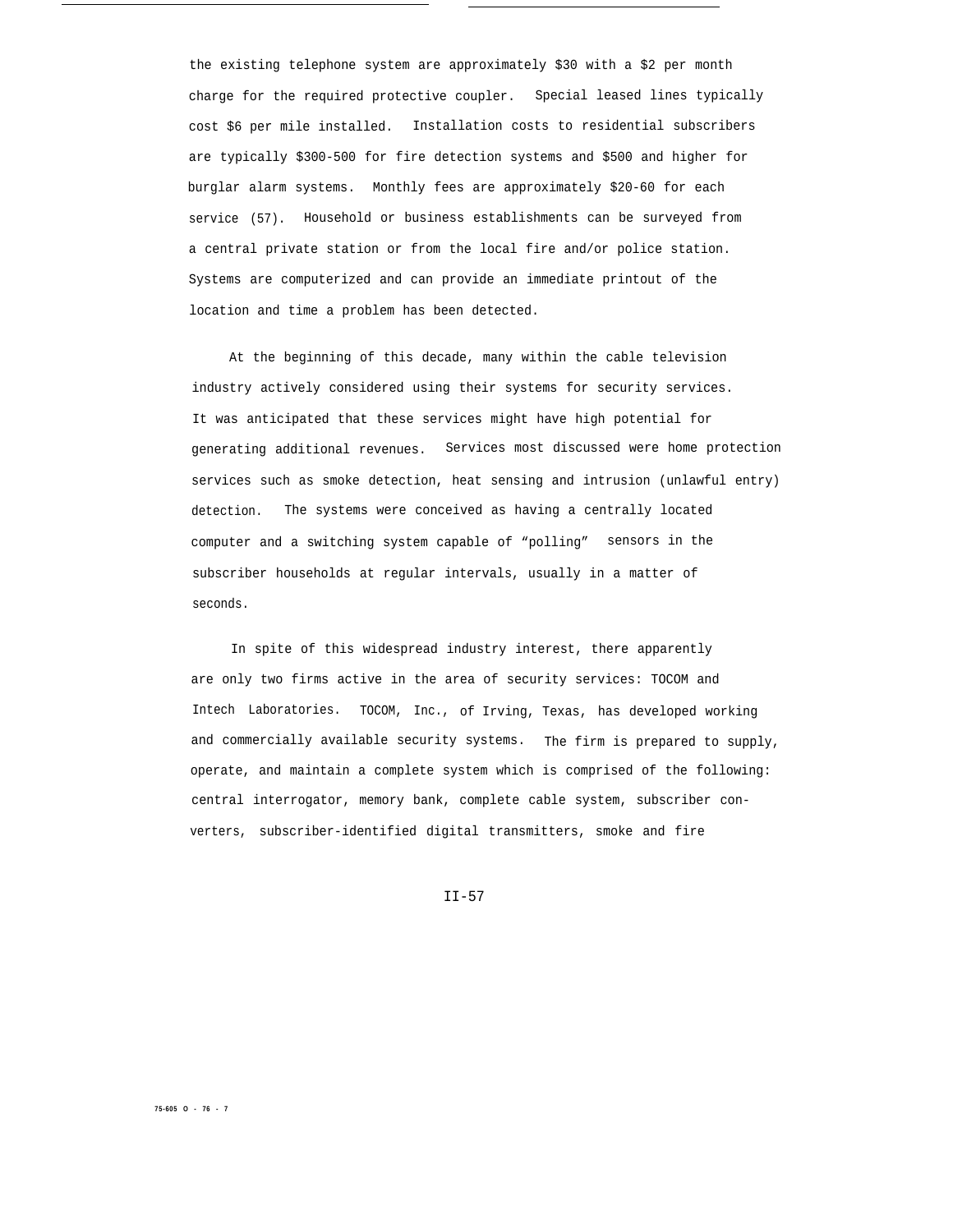detectors, and manually operated police and/or medical call stations. The TOCOM systems also have the capacity to provide such optional services as perimeter intrusion detection (e.g., wired windows), pay television, opinion polling, and meter reading. The TOCOM system is made up to two sub-systems -- a central data system and a remote transceiver which is located at each of the subscriber households. The central data system controls the whole system, supervises overall communications and interprets information.  $1$ The remote transceiver performs the function of decoding communications information intended for that transceiver and executing subsequent commands as instructed by the central data system. The central data system and the transceivers are interconnected with a bidirectional cable network (58).

TOCOM's primary markets have been new communities where systems are installed during the construction phase. At the present time TOCOM is working with six communities, the largest being a projected 50,000 unit community called "The Woodlands" located 25 miles north of Houston. The company installs, operates, and maintains all parts of the cable system. Woodland CATV, Inc., a subsidiary of TOCOM, is paying for the cable distribution plant and the home builders are paying for the home wiring, including the installation of the security devices. Plant construction and wiring are both component costs at the Woodlands development. According to TOCOM officials, these costs are similar for all TOCOM systems (58).

<sup>&</sup>lt;sup>1</sup> Remote monitoring raises issues of privacy and confidentiality. For a discussion of these issues the reader is referred to Kay, Peg. Social Services and Cable TV. Final report submitted by the Cable Television Information Center to the National Science Foundation under contract No. APR 75-18714, February 1976.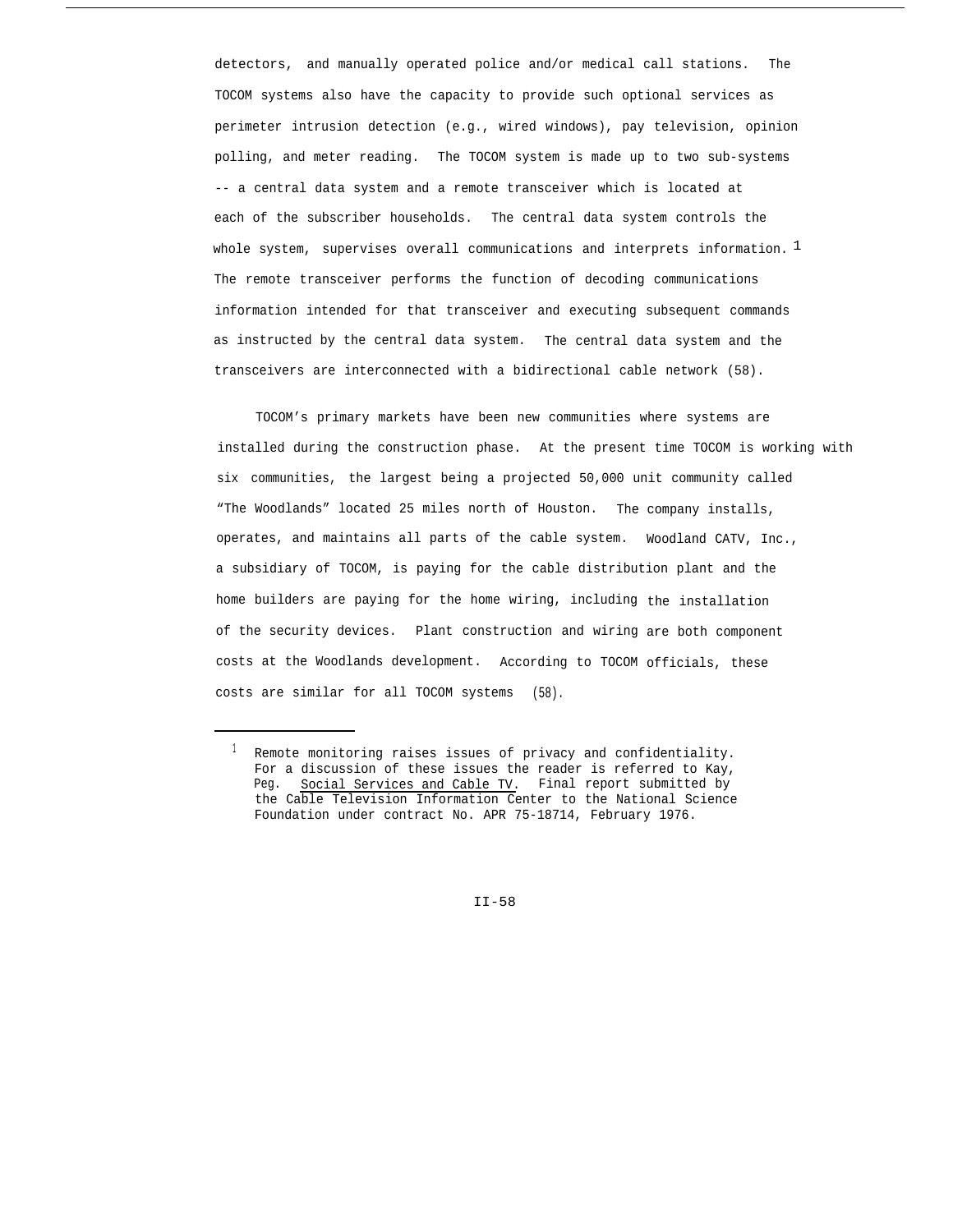| Cable Distribution System                       |                      |
|-------------------------------------------------|----------------------|
|                                                 |                      |
| Head-end plus central data system               | $$150.000 - 175.000$ |
|                                                 |                      |
| Distribution system per mile of cable           | $$5,000-10,000$      |
|                                                 |                      |
| Subscriber Location Costs                       |                      |
|                                                 |                      |
| Wiring (usually paid by builder)                | $$400 - 600$         |
|                                                 |                      |
| Two-way terminal (transceiver)                  | \$250                |
|                                                 |                      |
| optional intrusion system (wired windows, etc.) | \$150                |
|                                                 |                      |
| Monthly Subscriber Fees                         |                      |
|                                                 |                      |
| CATV only                                       | \$7                  |
|                                                 |                      |
| CATV plus basic security services               | \$12                 |
|                                                 |                      |

TOCOM Systems Component Costs (in dollars)

To date 97.7 percent of the 500 occupied homes in the Woodlands complex have elected to subscribe to the combined CATV/Security service. As an added incentive to encourage the *homeowner* to purchase the security services, a homeowner insurance policy premium discount of almost 20 percent is available to the two-way subscribers having a fire detector and a manually operated police call system. This discount, applied to the homeowner policy on a \$30,000 frame home, is about five dollars per month; applied to a \$65,000 brick veneer home, it is about nine dollars per month. An additional 10 percent discount, beyond the 20 percent described above, is provided to those homeowners who have the perimeter intrusion system. The system discussed has already demonstrated its effectiveness by averting actual fire damage in the home of one of the subscribers in the Woodlands area (58).

The other company which is currently active in the security systems field is Intech Laboratories, Inc., located in Ronkonkoma, New York. Intech is presently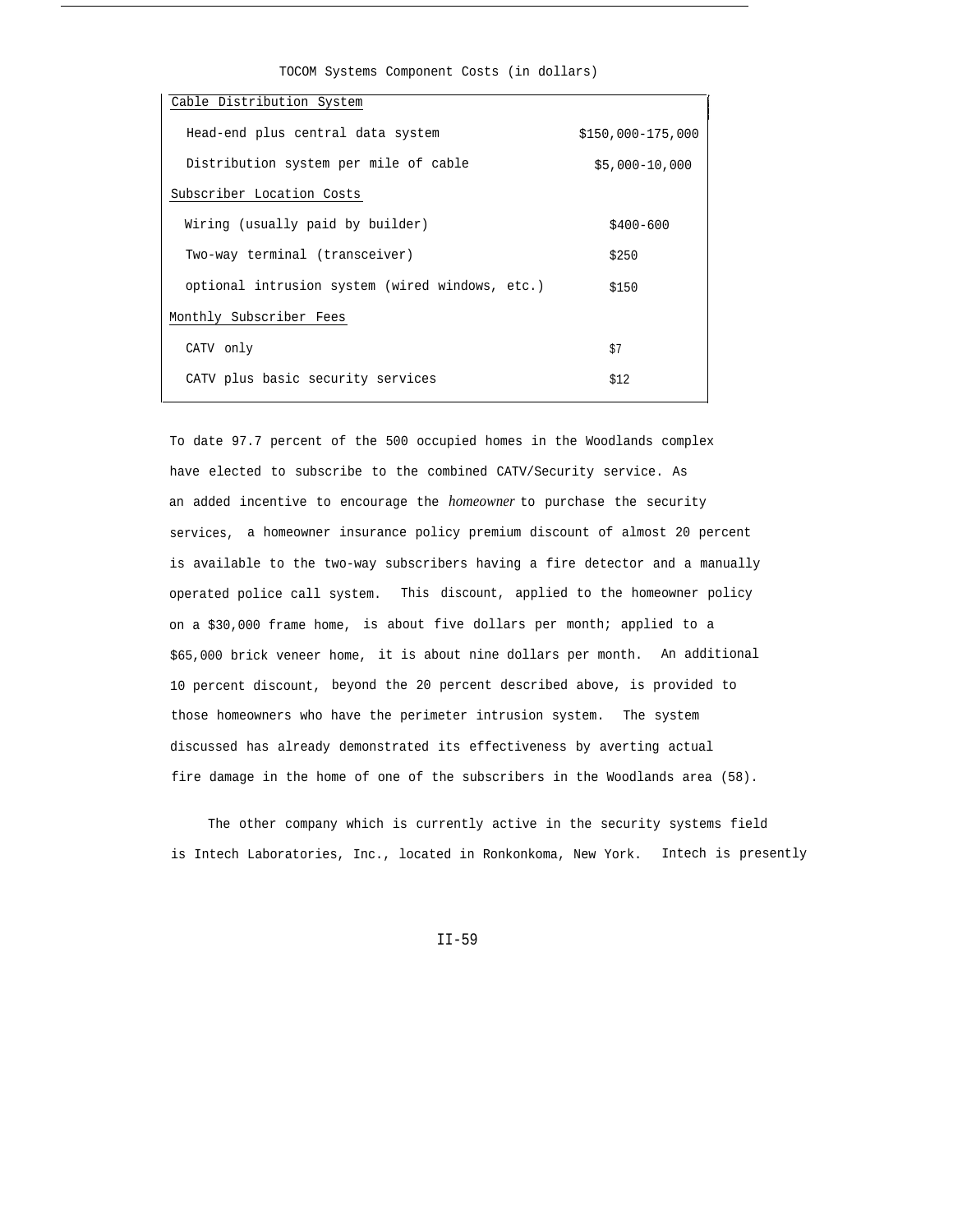developing a system under contract to Manhattan Cable to be used in the Roosevelt Island Project in Manhattan. The system being developed will be a modification of their automatic multipoint CATV analyzer/monitor subsystem. The central processing unit will be capable of addressing and reading four sensors in each of 1000 apartments every second. The location of a trouble signal, along with any special instructions regarding the specific resident, will be printed out on a cathode ray tube terminal at a central guard station.

The cost to wire each apartment in the Roosevelt Island project will be approximately \$150. The central processing unit is expected to cost \$20,000. Manhattan Cable is installing the cable network during construction of the buildings.

Rural applications. Both telephone and cable television systems could be used for monitoring buildings in rural areas for fire and unlawful entry. Each system uses techniques and system components with basically similar functions. Each, however, has its own advantages or disadvantages depending on the characteristics of the specific area in which it is to be employed. Hybrid systems consisting of both telephone lines and cable are conceivable for servicin<sup>g</sup> communities where households are separated by distances too great to justify a cable-only system.

Probably the greatest merit of remote surveillance of isolated rural buildings is that such surveillance can be done even while the residents are not on location. A second advantage is that non-residential buildings, such as barns, can be monitored even while the owners are asleep in their homes. An immediate phone call to a sleeping owner could be sufficient to prevent a fire from getting out of control.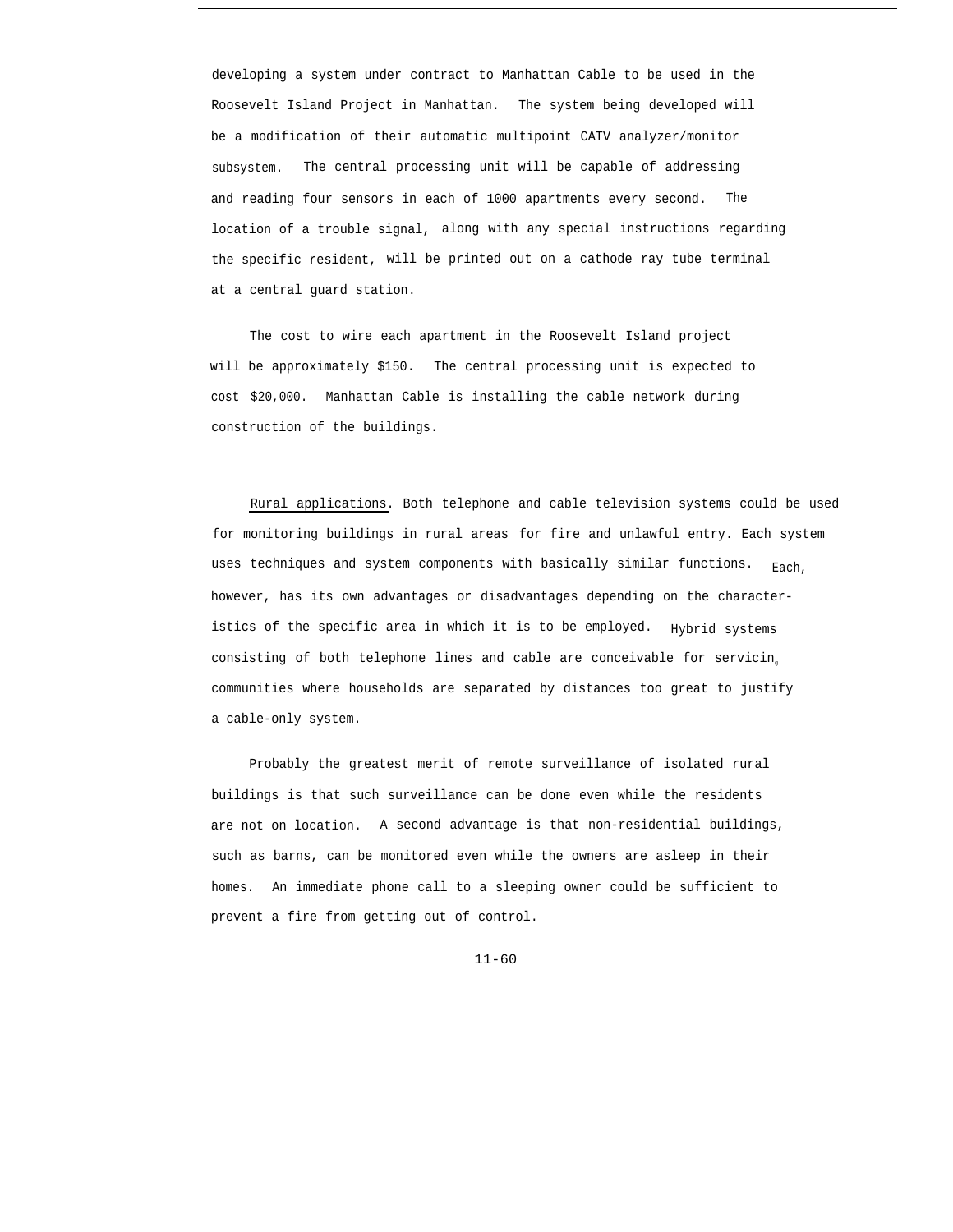While home terminal and operating costs for supplying security services would likely be paid for by the individual subscriber through monthly fees, it is possible that the central processing console and installation costs might be paid for in part by local law enforcement and fire fighting agencies. In light of the precedent set by the insurance company serving the Woodlands project discussed above, it should be noted that lower insurance premiums might offset a large part of the costs to the subscribers.

Concerning the economic feasibility of these services as provided by means of a rural broadband system, it is important to recognize that Woodland's costs to subscribers assume that the substantial costs entailed in wiring the homes (\$400-600) are paid for by the builder. Whether these services might pay their own way and yield some net revenue to a broadband system in rural areas will depend upon this and many other variables which are beyond the purview of this study.

#### Information Services

Rural needs. Newspapers, news letters, business periodicals, and radio have long been used by rural residents to keep abreast of day-to-day fluctuations in the stock markets and commodities exchanges, as well as for business and other professional information. The paper media, although ' not suitable for constant updating of information, have had the advantage of being able to provide such information in very detailed form. The much faster broadcast media, in turn, have the disadvantage of not being able to provide more than a superficial review of happenings in the marketplace. In short, for both rural and urban residents, there has existed a need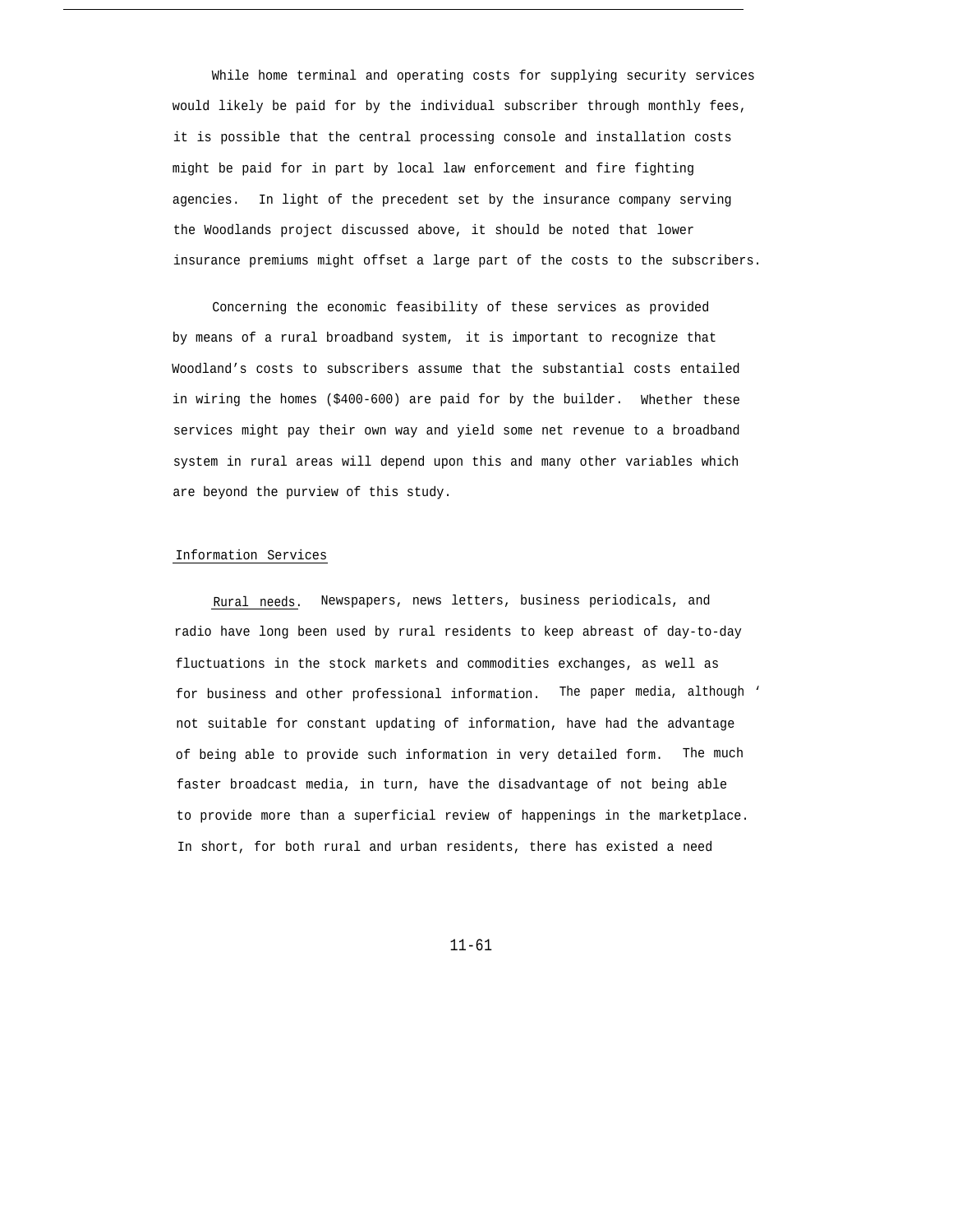for a service with the capability of conveying as much business information as cost effectively as the newspaper at the speeds one takes for granted with the broadcast media.

In this instance, it does not appear that the needs of the rural businessman are greater than those of his urban counterpart, except that to the extent that improved information services are available in urban areas, he might suffer in competitive terms. Ultimately, with the advent of extremely high volume technologies such as fiber optics, the ability to "call up" business documents and correspondence might enable increasing numbers of people to work at home or in remote areas, thereby contributing to the trend of business decentralization to the countryside. For the moment, however, the kind of information services described below, while useful and representing a possible source of revenue to rural broadband systems, will not have revolutionary effects.

News wire services. Reuters, Ltd., the international news wire service, now provides a major information service available for transmission via cable television. Reuters' primary product for cable television is a two-channel package called "News-View" which supplies general news around-the-clock, financial news during the day and sports news at night. Until now, because of a lack of a reliable filter, or trap, to prevent non-paying viewers from using the service, cable television operators have been generally providing the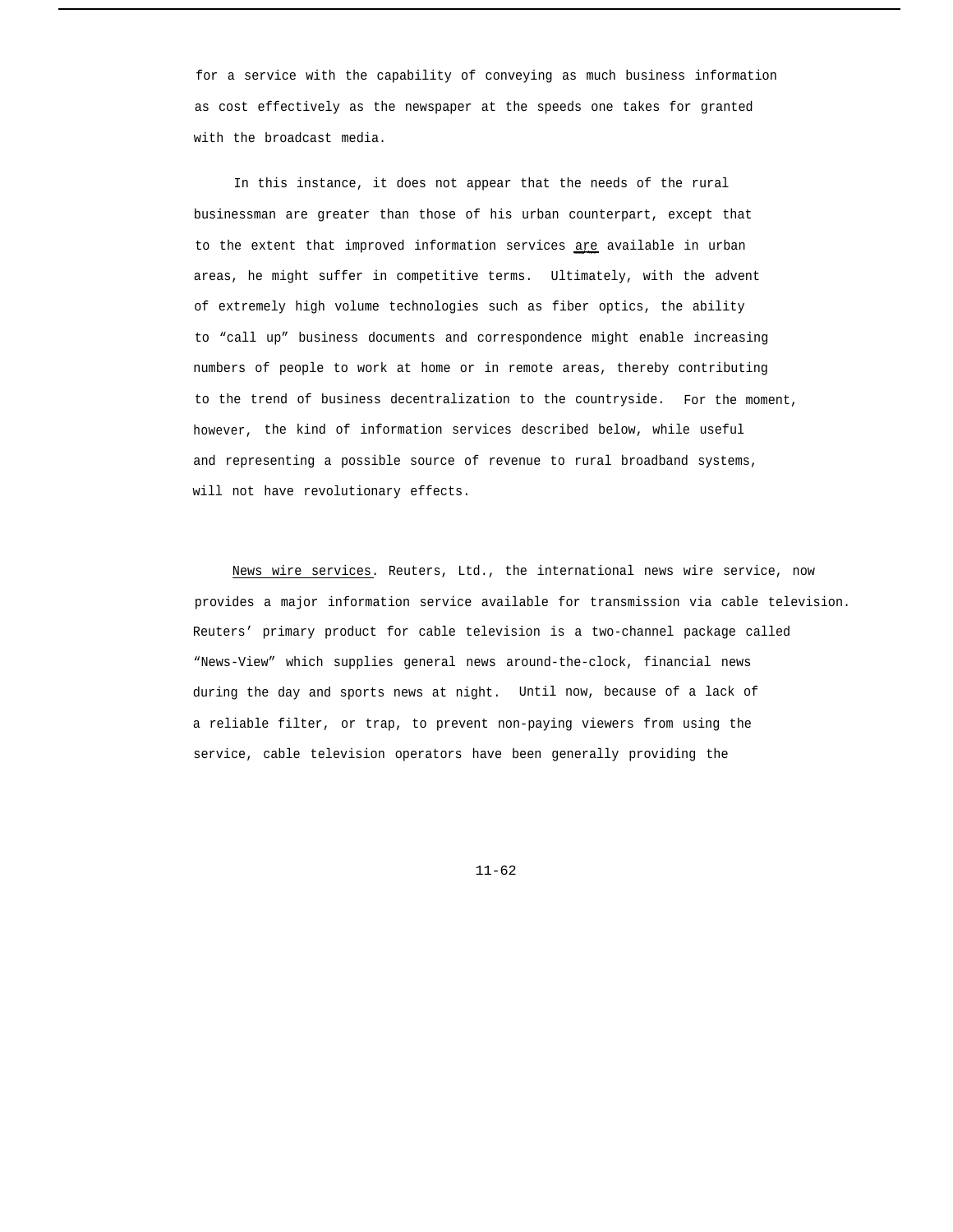Reuters' service free of charge. Recently, however, the Long Island Cable Communications Development Corporation installed a microwave receiver at their cable system head-end, located on the roof of the Nassau County Medical Center, to receive such Reuters' *services* as updated stock market prices and race results. The added subscriber's fee for receiving this information is \$3 per month (59).

 $\pmb{\ast}$ 

To be able to offer this service, the cable operator must buy or lease a character generator from Reuters and then pay a monthly, or weekly, fee for the updated information. Reuters News-View rates are displayed in the following table:

| News Fee Schedule                                                                                                                                   |            |                                                    |
|-----------------------------------------------------------------------------------------------------------------------------------------------------|------------|----------------------------------------------------|
| Size of System<br>Number of Subscribers                                                                                                             |            | Rate per Week                                      |
| Under 1,500<br>$1,500-3,500$<br>$3,500 - 6,000$<br>$6,000 - 10,000$<br>$10,000 - 20,000$<br>$20,000 - 30,000$<br>$30,000 - 40,000$<br>40,000-50,000 |            | \$50<br>60<br>75<br>90<br>110<br>125<br>150<br>175 |
| 50,000 and more subscribers shall be at the rate of four cents per<br>month for each subscriber in excess of that number.                           |            |                                                    |
| Equipment Costs                                                                                                                                     |            |                                                    |
| Type of Equipment                                                                                                                                   | Sale Price | Lease Price                                        |
| Black and White<br>Character Generator                                                                                                              | \$1,500    | \$95 per month                                     |
| Color Character<br>Generator                                                                                                                        | 5,000      | 55 per week                                        |
| Multi-Signal Input<br>Character Generator                                                                                                           | 9,300      | 75 per week                                        |
| Local Crawl Input                                                                                                                                   | 2,400      | 25 per week                                        |

Reuters-News-View Rates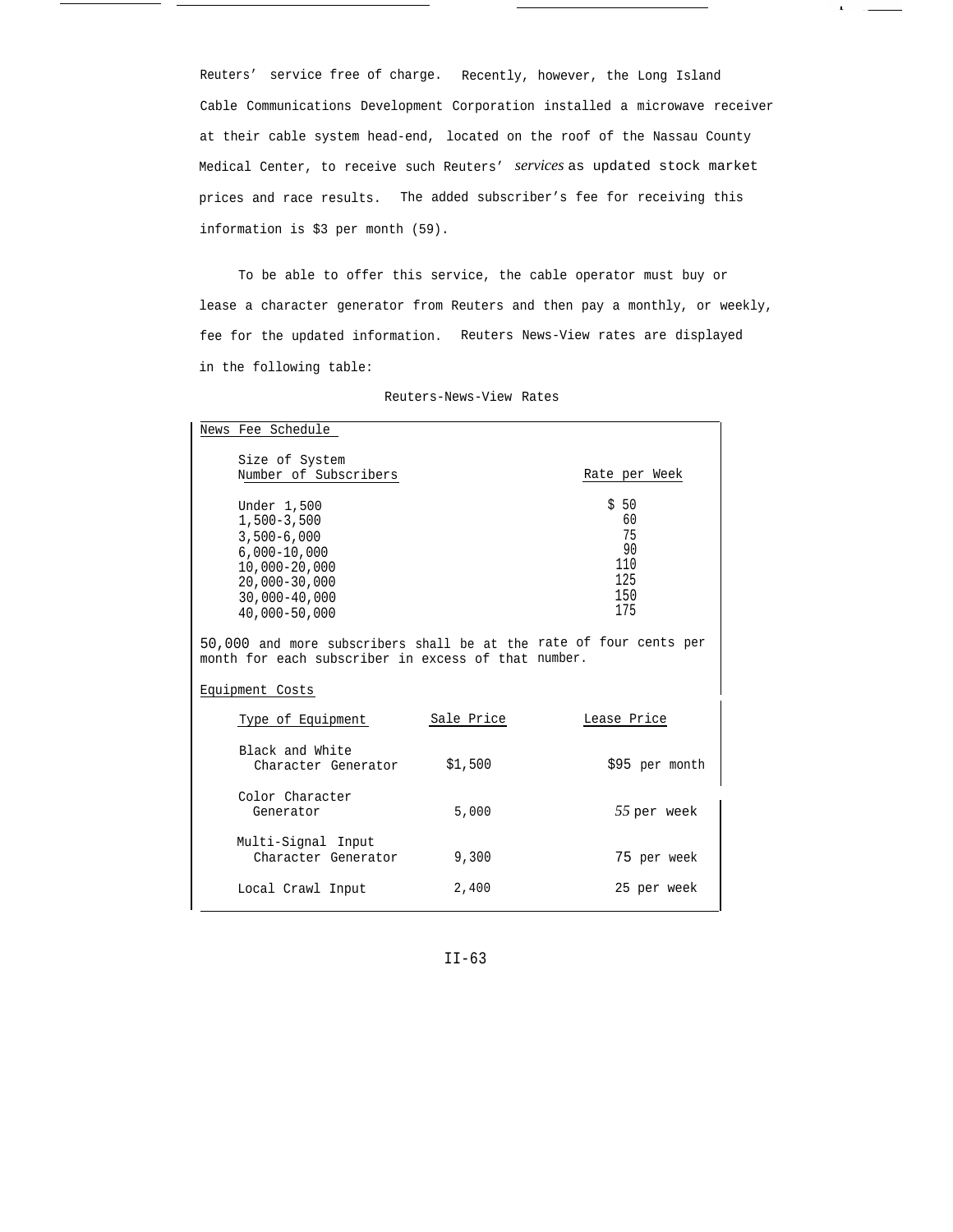Reuters transmits and updates the information provided to cable operators over leased common-carrier microwave channels. The service can also be provided with an optional "crawl" feature which allows the cable operator to insert locally generated information such as agricultural commodities data.

In addition to its News-View service, Reuters also supplies specialized information to professional clients such as commodities dealers, stock brokers, and bankers. Reuters calls this service "The Reuter Monitor" and clients can obtain such information categories as:

- Grains/Oilseeds Index
- Livestock Index
- Coffee/Cocoa/Sugar Index
- Financial Index
- Metals Index

In these cases the client has a terminal by which he can select desired "pages" of information. In New York these services are transmitted via Manhattan Cable's CATV system. The fees for the Reuters professional services will range from \$300 to \$1500 per month, depending on the type of service purchased.

Late in 1976, Reuters plans to distribute the professional and "News-View" service to cable operators throughout the United States by satellite. Traps, now being used by the cable industry for entertainment pay-TV service, can make it possible to restrict these services to paying clients.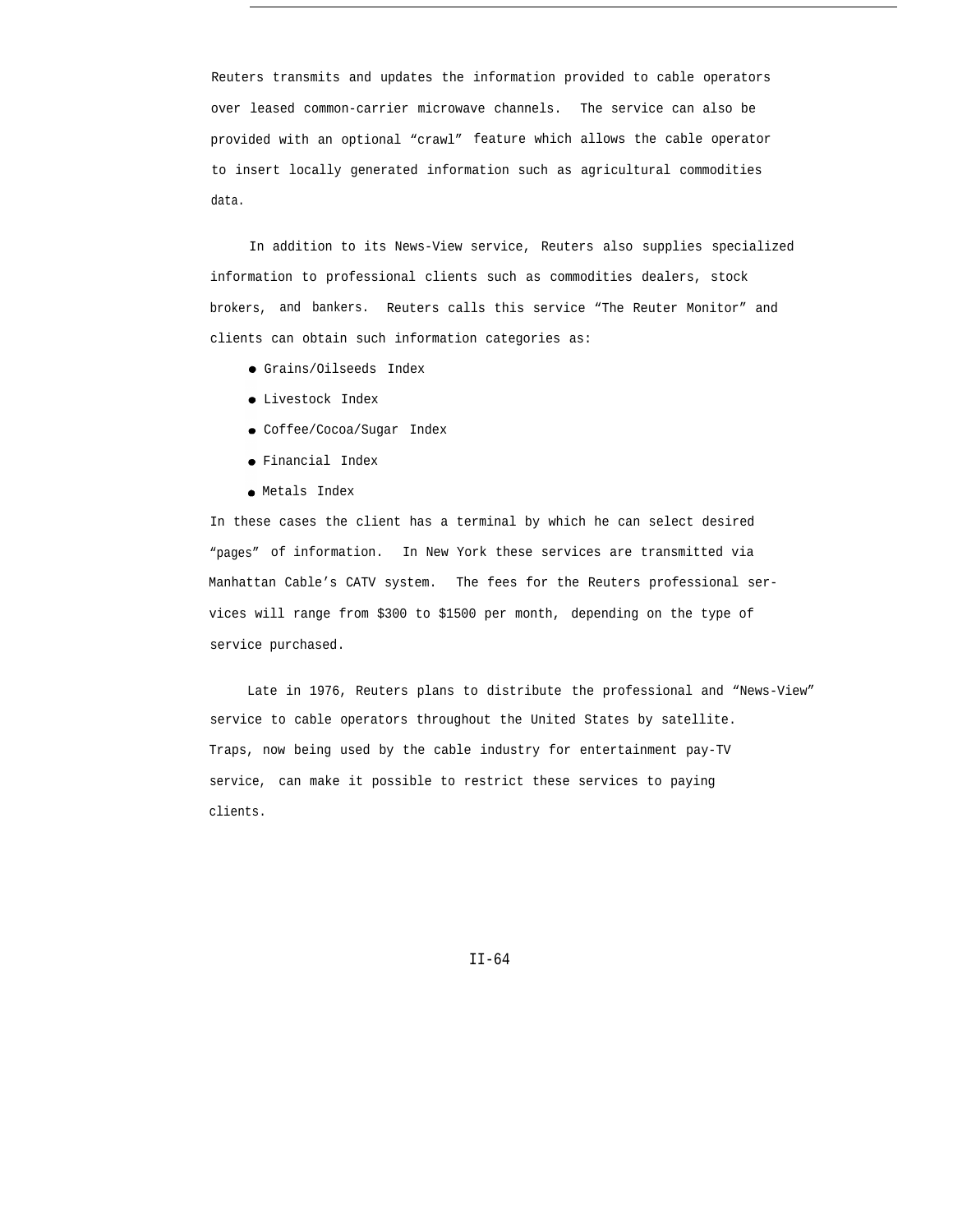Reuters estimates annual growth revenues for these services to be in the \$20 to \$40 million range within five years. Half of the revenue is expected from sales of their professional services, the other half from their News-View services.

Over-the-air information services. Systems are now being tested in Great Britain which are capable of supplying information, similar to that being supplied by Reuters, by broadcast. Encoded signals, sent during the vertical blanking interval (the interval when the television beam returns to the top of the screen to begin a new trace), are decoded and printed out on the subscriber's television screen (60). Neither of the "Teletext" systems will have the page capacity of the Reuters service. They will however, offer an over-the-air alternative to cable television delivered information systems.

Rural applications. In contrast to the public and commercial services considered thus far, the above applications do not require two-way broadband capability for their operation and could be used, if profitable, on any cable system with unused channel capacity. Together with pay television to be considered later in this Chapter, these services exist in a "canned" form and thus do not differ in kind from the news and entertainment services offered on conventional cable systems. Beyond the necessity that they be geared to generate sufficient revenue in the market served, no particular effort, as contrasted to the other services considered in this Chapter, has to be taken to develop or tailor the content of the services to be offered to the specific audience and set of institutions to be served.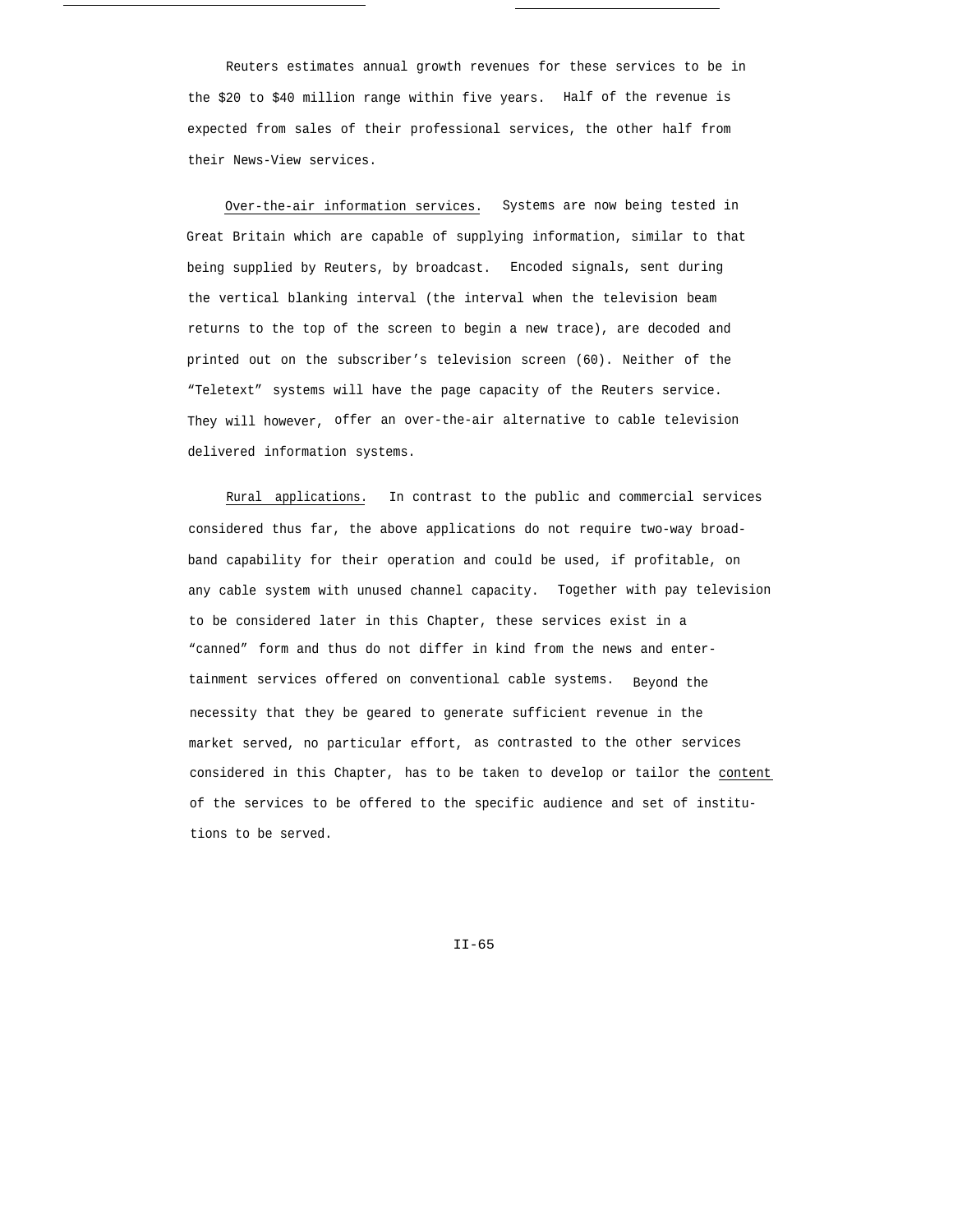#### Data Transmission

Rural needs. According to a recent NSF study, much of the research on business uses of telecommunications (especially as they might serve as a substitute for travel) has concentrated on the conduct of management operations (61-32).

While such research is essential, it seems likely that decentralization to rural areas of the so-called "information industry" (insurance companies and the like) is not going to occur until the capabilities for, and economic advantages of, the use of telecommunications by clerical and middle management workers have been demonstrated. Involved in the latter would be high-speed, high volume -- and routin<sub>e --</sub> handling of great quantities of information.

Because a great deal of literature already exists on "teleconferencing" similar broadband services appropriate to the needs of management personnel (61-17 ff.), no attempt will be made here to duplicate such analyses. Instead, this section will be limited to a state-of-the-art survey of high-volume data transmission technologies, and their use in two-way cable systems, and will conclude with a description of the only known application to date in which an operating broadband system is being used for these purposes by a major commercial institution (Bankers Trust Company of New York). A section on automatic meter reading will also be added in view of the potential this service offers for providing revenues and helping to underwrite the costs of broadband systems in low density rural areas.

Data transmission services. Until a decade ago , most remote data processing could be handled by low-speed teletype circuits. While technological advance in the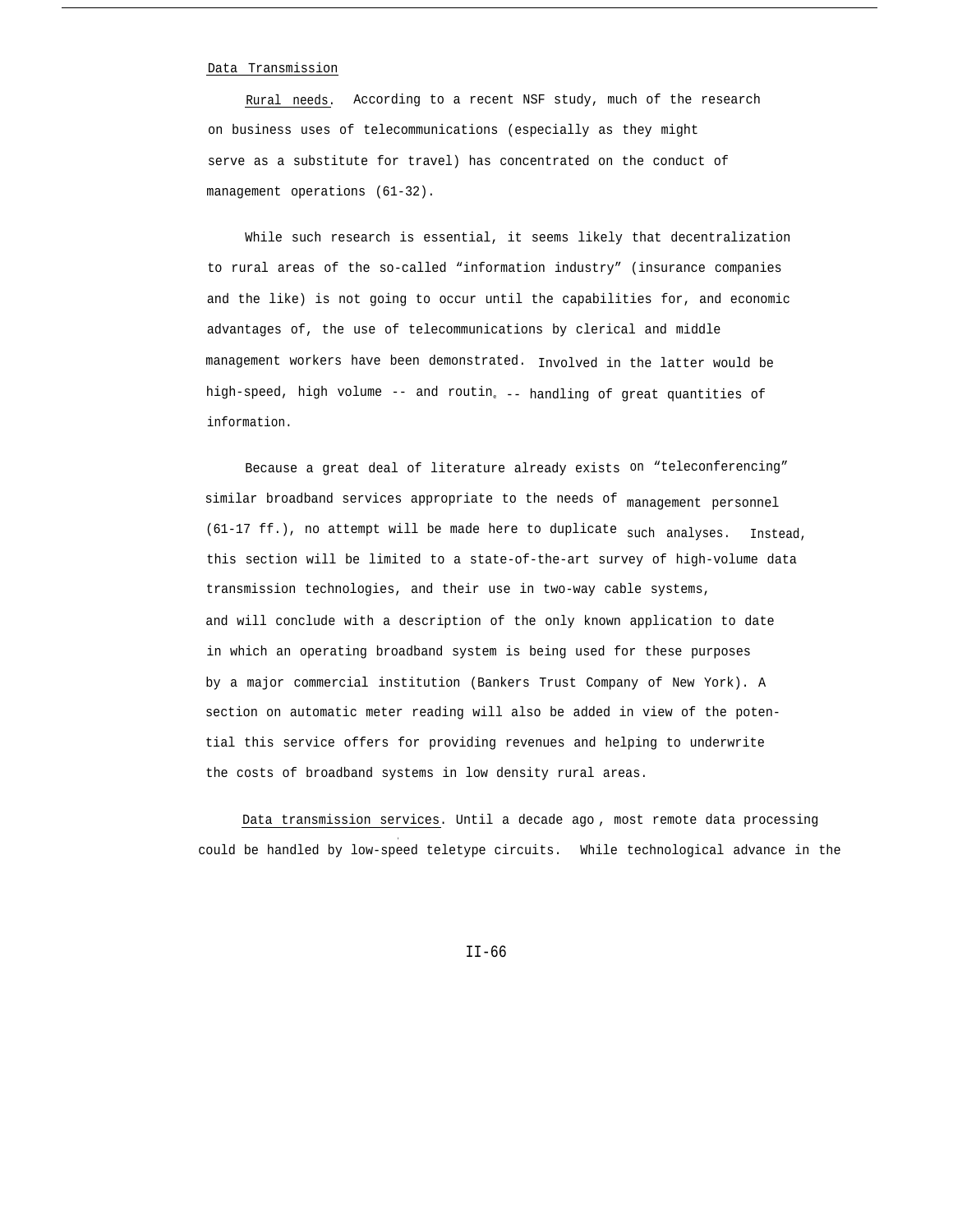computer industry have kept pace with the enormous growth that has taken place in the demand for data and information, the traditional telephone network, in spite of significant improvements in its data handling capability, has been hard-pressed to keep pace. While it is now possible to achieve processing rates of 9600 bits per second (bps) on leased telephone lines, throughput capabilities of the data processing equipment that originate the information to be transmitted have achieved levels of a million bits per second.

Thus, alternatives modes of data transmission are under study. The Bell System has been investigating developments in fiber optics where cables assembled with thousands of hair-sized "light pipes" will be used to carry voice and data communications (62). Throughput capacities will be orders of magnitude greater than any other system in use today. Another approach has been to set up a separate network, using microwave paths as the transmission media , which are dedicated exclusively the data transmission in digital form. Such systems provide up to *48,000* bps transmission rate. Still another approach has been to use coaxial cables. By using cable, it is conceivable that immediate and near-future data transmission demands could be met. A single half-inch diameter cable, for example, has a throughput capacity equivalent to 30,000 full duplex telephone wire pairs.

There are a number of large industrial activities presently using two-way cable networks for internal communications. These include plants of General Motors, American Motors, Dow Chemical, and Kellog Cereal.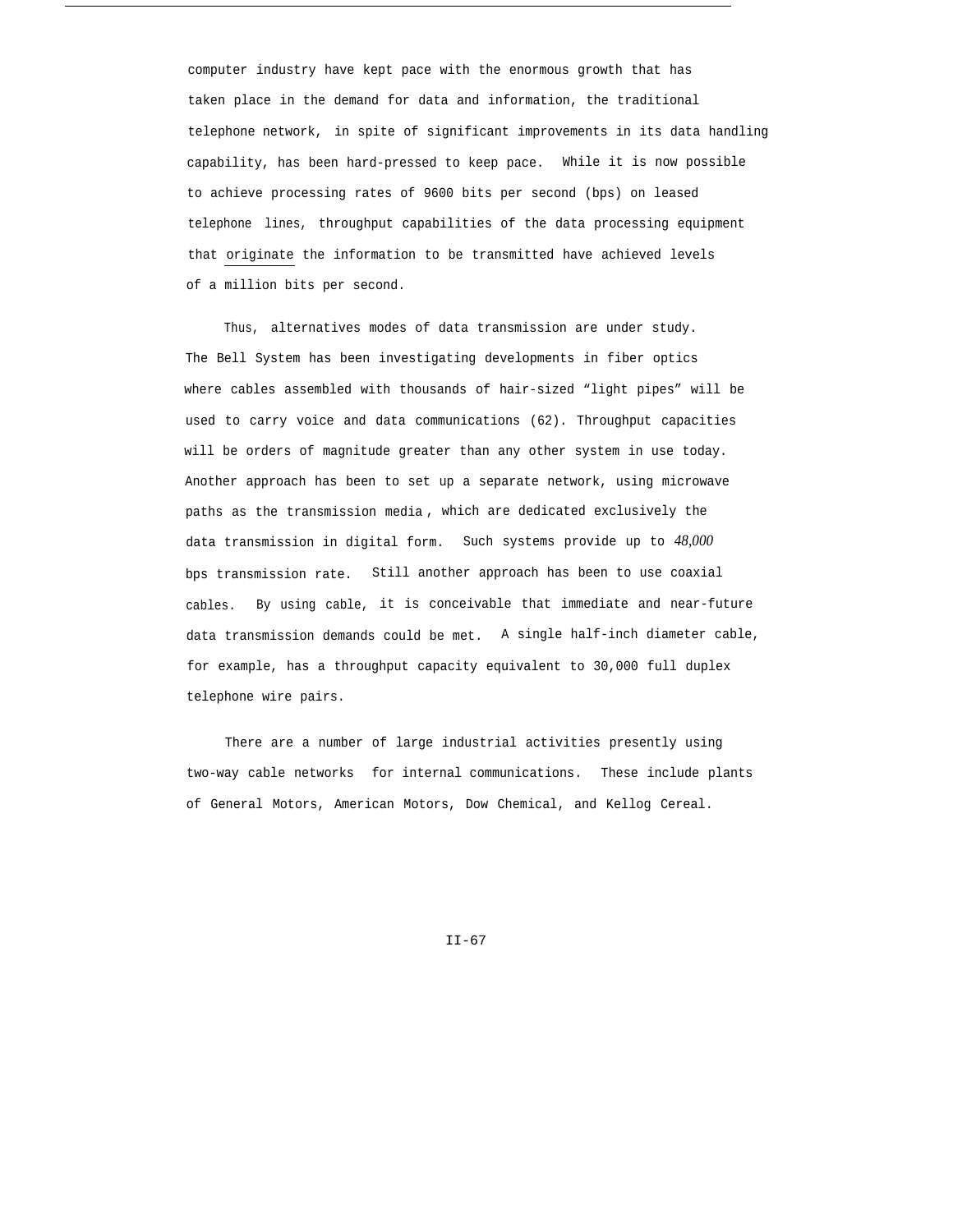The systems are used to carry multi-channel closed-circuit-television, digital data and voice communications.

Recently , the Bankers Trust Company of New York began using the excess capacity of a cable television system operated by Manhattan Cable Television. The bank found the cable system to be a practical medium for transmitting the massive amounts of data that must be interchanged between their central office and their many branch offices.

Both the Chase Manhattan Bank and the First National City Bank in New York also are seriously exploring the Manhattan Cable network for transmitting data. To date, however, Bankers Trust appears to be the only business activity using an existing cable television network for data transmission. It is being used to update savings, demand-deposit and installment loan accounts; transmit data between the data center and the operations center; and transmit documents via high-speed facsimile equipment. Manhattan Cable has arranged a fee schedule for this service which is dependent on the amount of data that is transmitted rather than the the distance over which it is transmitted.

Rural applications. Rural banks must also convey large volumes of information to their branches and to other banks. Thus, this application is potentially attractive in rural areas. In addition, it should be noted that the **approach** reflected in the Bankers Trust application, that is using the full capabilities of a system to generate revenue, is precisely what is needed if broadband systems are to be economically feasible in low density rural areas. As with some of the other services discussed earlier, this application may be a good candidate for consideration in the system approach described in Chapter IV.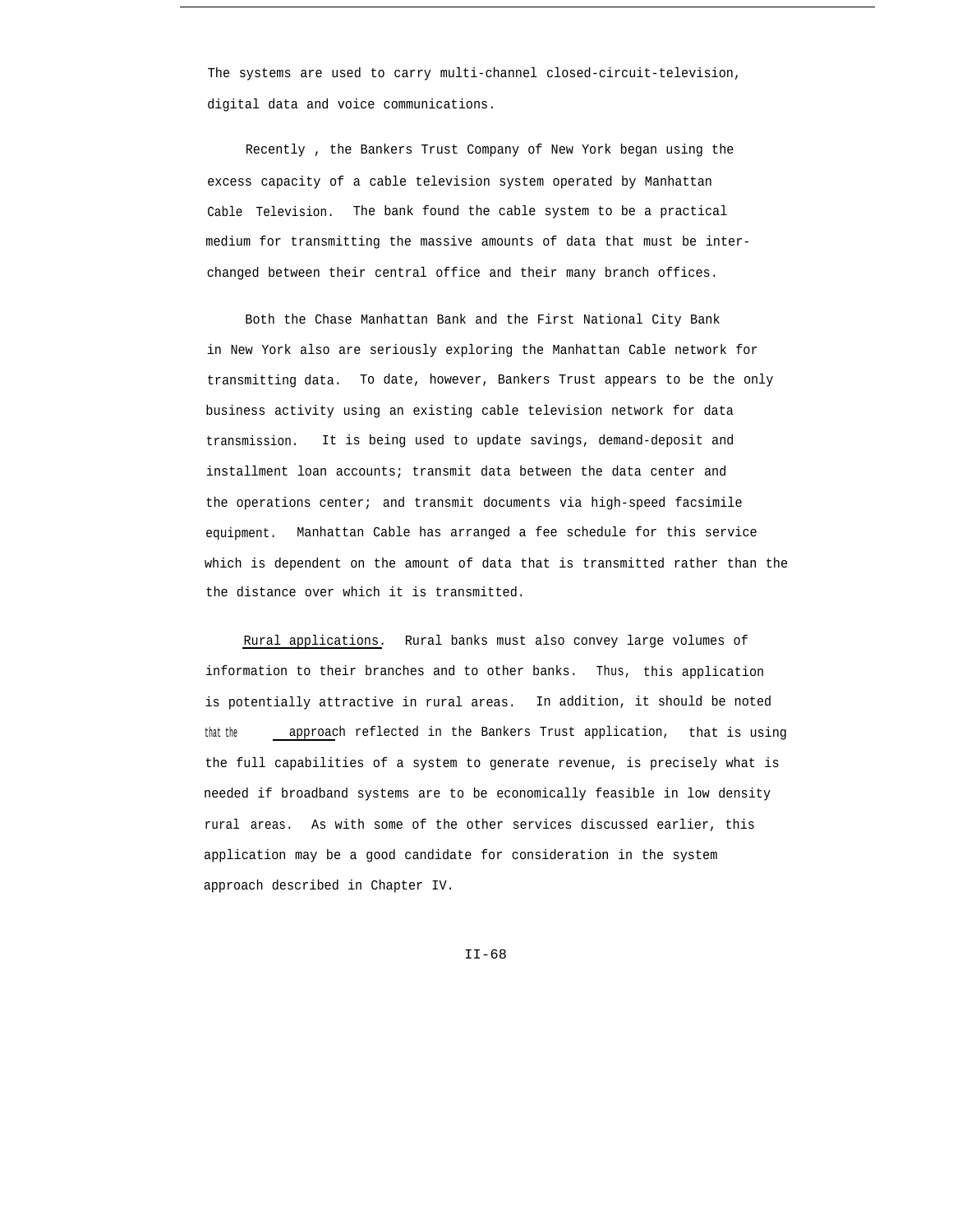Automatic meter reading: rural needs. Since their inception water, gas and electric utilities have depended on manual meter reading to determine the consumption of their customers. This has been especially difficult and costly in rural communities because of the great distances between households and the large areas to cover. Automatic remote meter reading, long discussed but never implemented by utility companies, is being looked at anew because of the sharply increasing costs of manual reading as illustrated in the chart Further impetus comes from the recent and growing interest in management of electrical demand as a means of conserving energy and resources. Such management will require far more frequent reading of meters than is possible by manual methods.



TRENDS IN MANUAL *METER READING COSTS*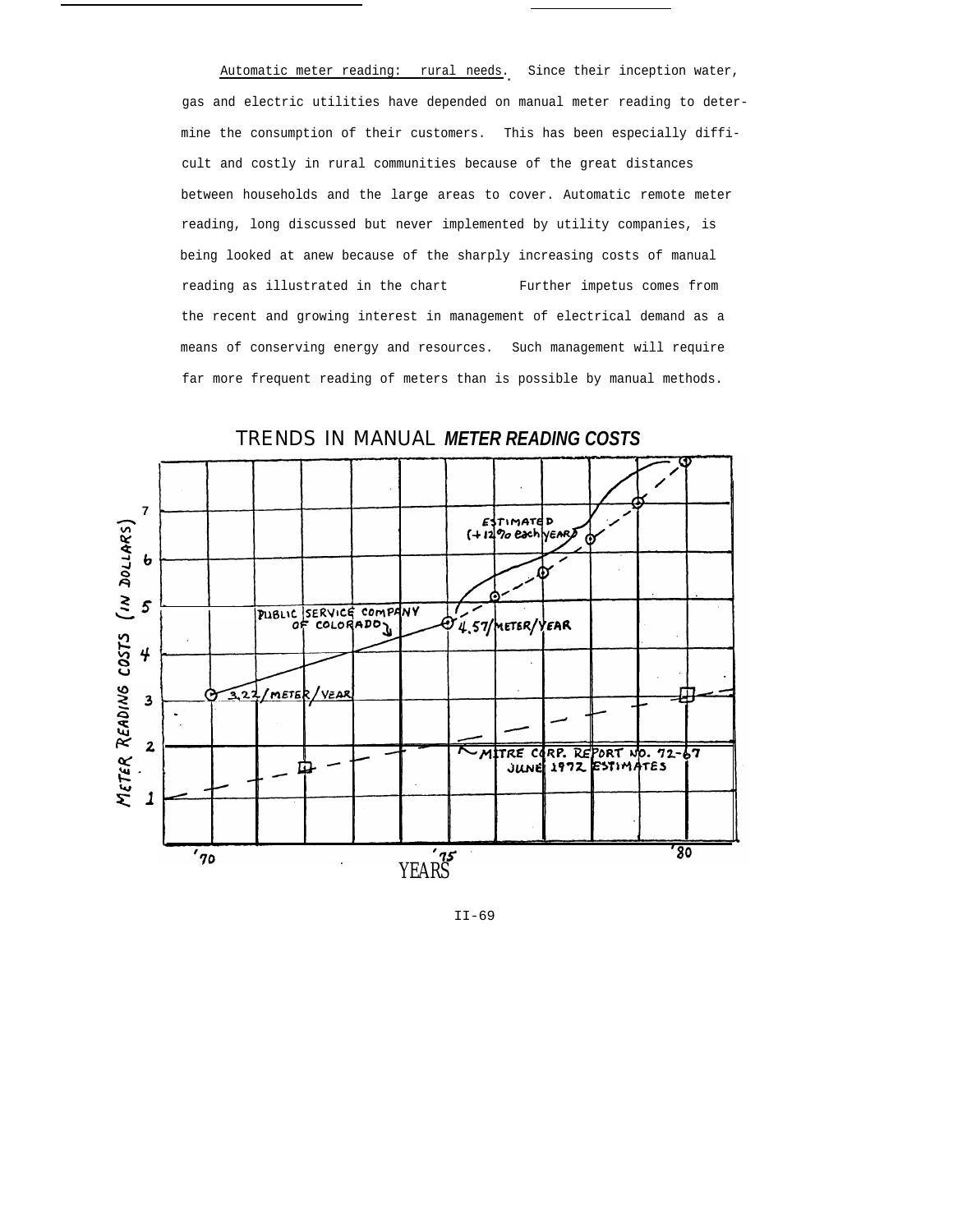Traditional on-site measurement systems have a number of disadvantages that have continued to plague the utilities. These include: ● Skipped readings - when no one is at home to allow access to the meter(s); ● Adverse weather conditions; ● Need for a large fleet of vehicles; ● Vicious dog problems; ● Need for a large, attrition-prone work-force; ● Reading inaccuracies; ● Need to estimate billing because of skips and reading errors; and ● Effects of company holidays on reading and billing cycles (65). For these reasons, consideration has been given to remote and automatic meter reading techniques using:

- Telephone distribution networks and automatic interrogation during off-peak hours;
- Cable television distribution networks and automatic interrogation, but not necessarily during off-peak hours;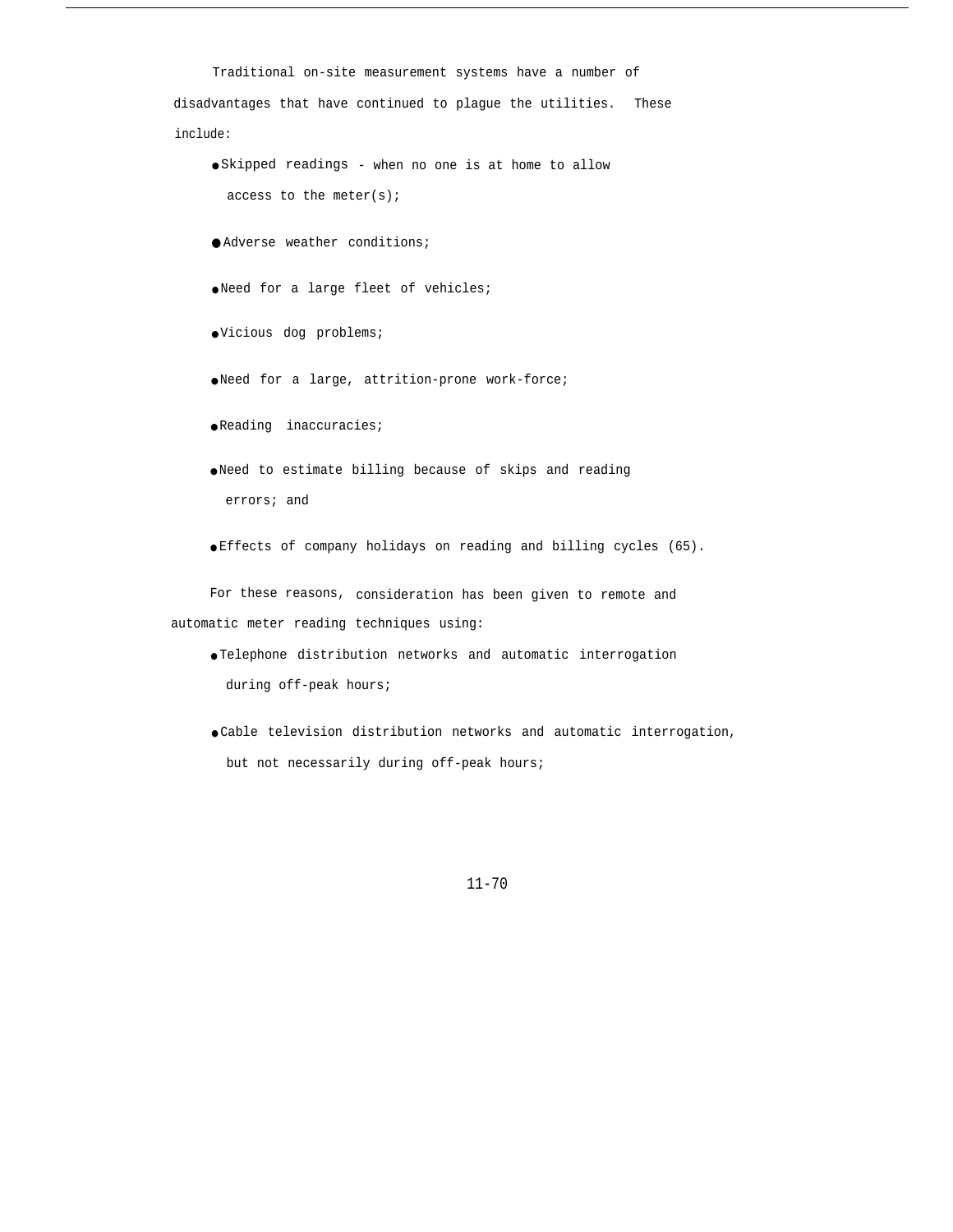- Electric power lines as a transmission medium; and
- Completely different schemes such as having the measurement instrument radiate signals which can be picked up by a utility truck passing by the house.

Potential benefits of using automatic systems include:

- Load studies -- to assure that pressure levels and voltages are maintained within the prescribed standards;
- Detection of service failures -- to determine the location of service outages after storms, earthquakes, etc.;
- Continuous operation -- readings can be taken 7 days per week, automatically addressing the problem of company holidays on reading and billing cycles;
- Elimination of skipped readings -- covering problems related to lack of *access,* adverse weather, viscious dogs, etc.;
- Fewer vehicles -- size of fleets could be substantially reduced;
- Reduced personnel problems -- related to hiring, training, and terminating personnel;
- Fixed costs -- automatic systems should be less sensitive to inflationary pressures;
- Increased reading accuracies -- reduction of questionable readings, skips, errors, etc.; and
- Other utility services -- such as turn-on and turn-off of valves, switches, etc. (65).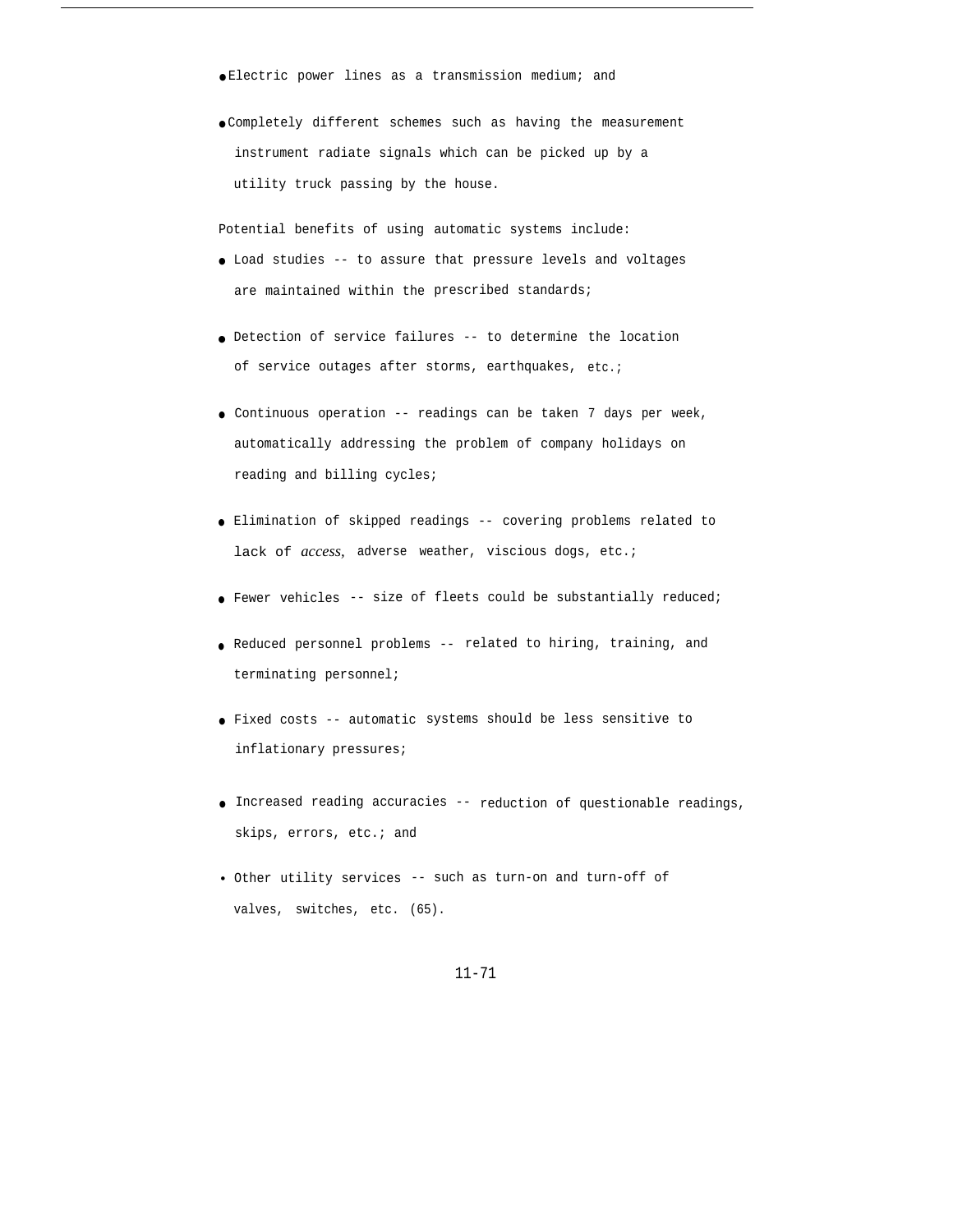Over the years, a number of tests have been conducted using the telephone network for automatic meter reading; none of these resulted in an operational system. Today one of the most active companies promoting automatic meter reading via telephone is Darco Telemetering Systems, Omaha, Nebraska. In 1973 Darco, together with United Telecommunications and Iowa Power and Light Company conducted field tests in Avoca, Iowa. Those results prompted the Omaha Public Power District, People's Natural Gas Company and the Lincoln Telephone and Telegraph Company to initiate large scale tests, using the Darco system, in Ashland, Nebraska. One thousand houses will be wired to provide automatic and remote reading of electric, gas and water meters. Modification costs and telephone charges are tabulated below.

Cost Elements, Ashland Test. (In dollars)

|                                                                                         | Costs/Household | Total (1000 Households) |
|-----------------------------------------------------------------------------------------|-----------------|-------------------------|
| Equipment Costs:                                                                        |                 |                         |
| Remote Unit                                                                             | 84.             | 84,000                  |
| Conversion Kit<br>(3/house @ 1.50 ea.)                                                  | 4.50            | 4,500                   |
| Control Console                                                                         | 3.82 (prorated) | 3,824                   |
| Total Equipment costs 92.32                                                             |                 | 92,324                  |
| Labor Costs:                                                                            |                 |                         |
| Installation and<br>equipment costs<br>shared by three<br>utilities @ \$40,918<br>each. | 30.43           | 30,430                  |
| TOTAL                                                                                   | 122.75          | 122,754                 |
| Telephone Charges:                                                                      |                 |                         |
| Per Reading/Location                                                                    | .025            | 25                      |
| Lease Line Charges                                                                      |                 | 2.25/month              |
| Central Office Charges                                                                  |                 | 14/month                |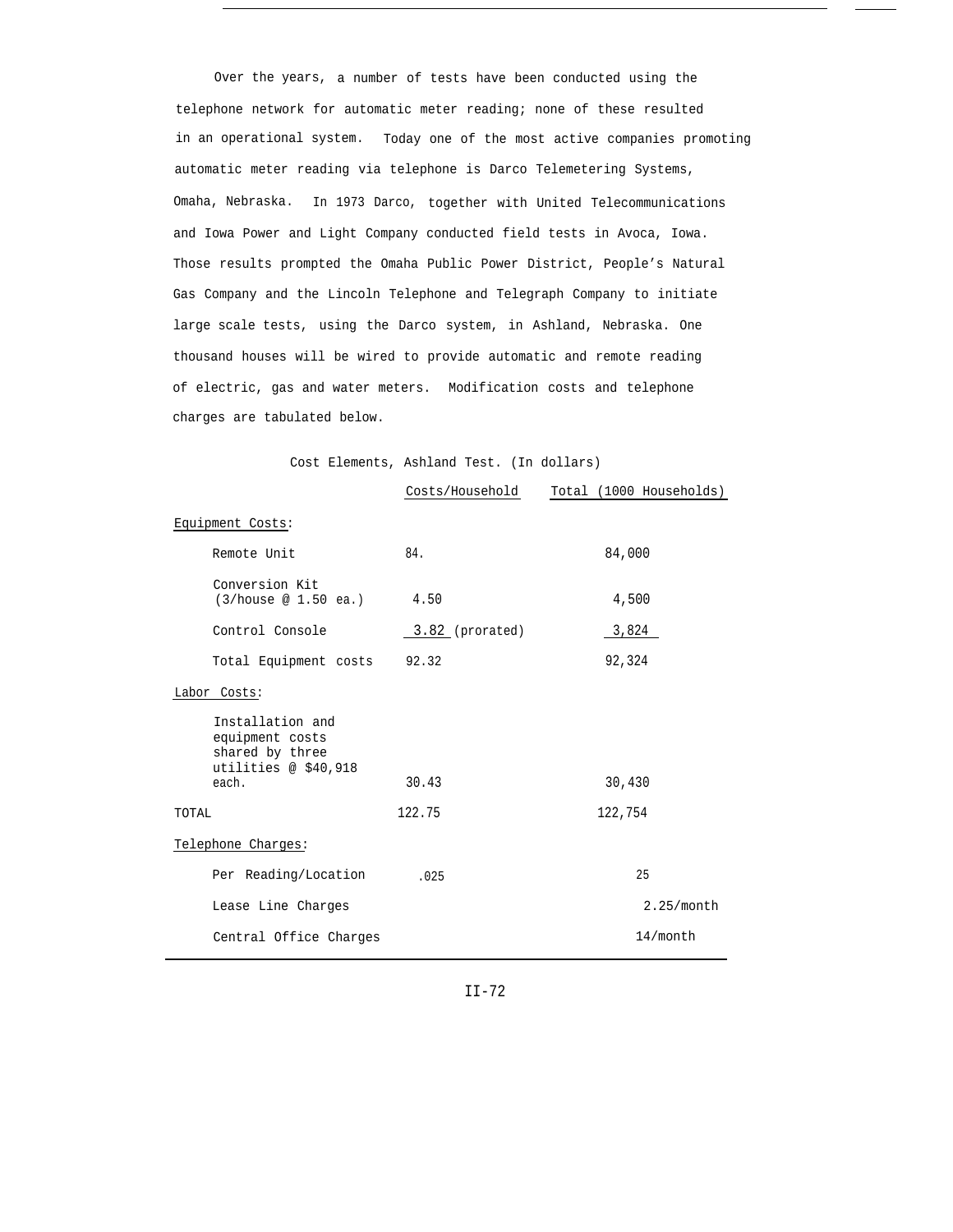- In conjunction with the Ashland test it should be noted that (73): ● Special rates were developed by the telephone company for this service;
- Lines were connected to those houses that have no telephone service to provide 100 percent penetration;
- No protective coupler was used to interconnect to the telephone lines;
- . The electric utility is collecting all of the data and transferring gas and water information to the respective utilities for billing
- The gas company has a control console which they use to interrogate industrial accounts;
- Present manual meter reading costs are between \$4.25 and \$4.60/meter/year; and
- Savings of *53.7* percent for residential accounts, and close to 100 percent for industrial accounts, are anticipated.

Although the DARCO tests used telephone lines for transmission, the use of cable for this purpose has been the subject of some examination. The Mitre Corporation study (65) compares costs of manual and automatic meter reading via telephone and cable. The study indicates that manual meter reading costs will double from early in 1970 to late in the same

II-73

#### **75-605** 0- **76 - 8**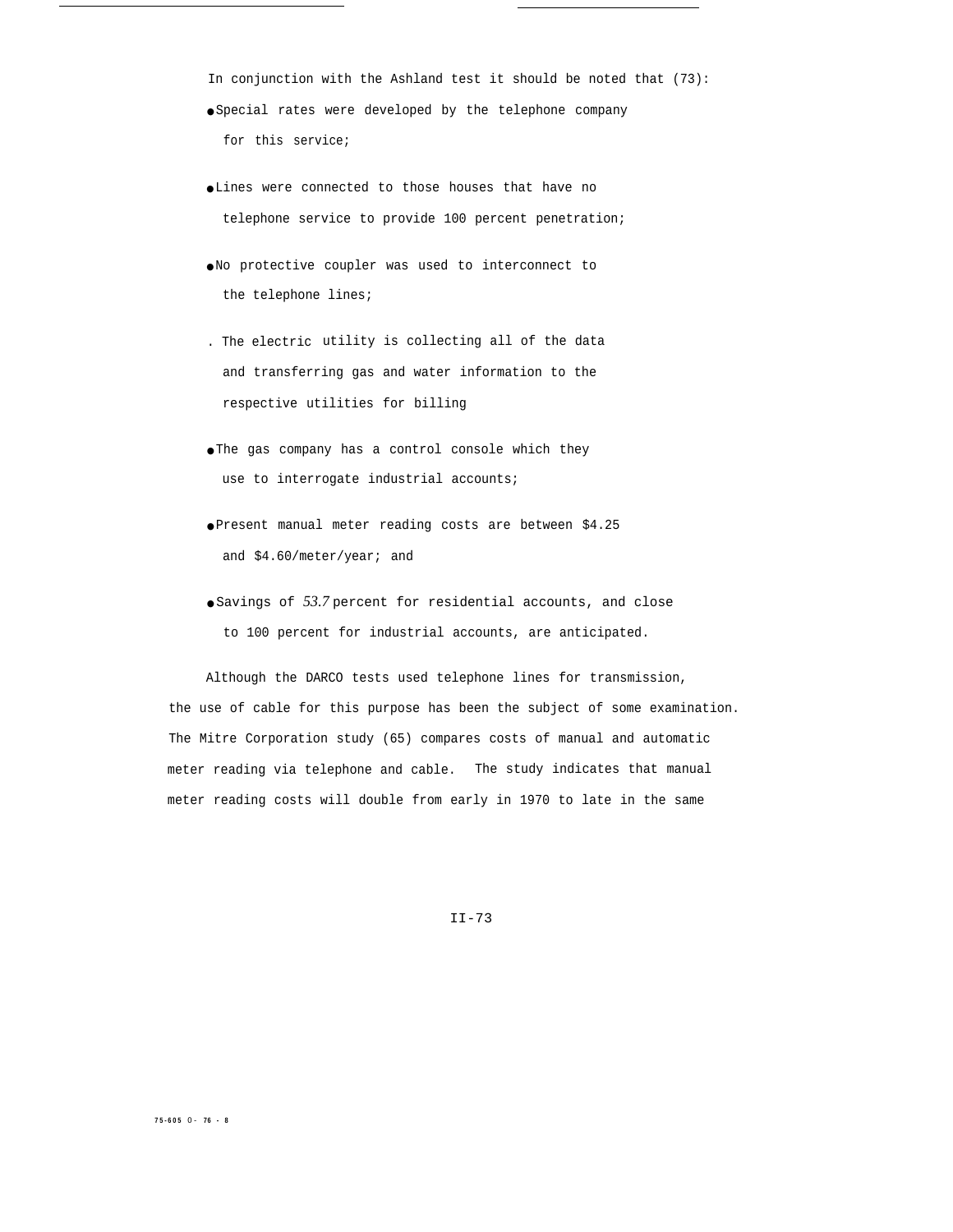decade, primarily because of labor costs , whereas automatic meter reading costs will remain essentially the same. The study further indicates that using the telephone will be approximately twice as costly as using cable and that manual costs will be higher than automatic meter reading via cable by the end of the decade.

Tests of automatic meter reading were to be undertaken in 1974 on systems in Orlando, Florida and Irving, Texas, in conjunction with tests of two-way cable systems in general. Although the principals still express interest, lack of interest among potential subscribers and lack of adequate funding has forced the discontinuance of both of these tests.

The Darco system discussed earlier is adaptable to cable transmission systems. A primary concern of utility companies with regard to automatic meter reading and cable television distribution systems is th. level of penetration. Unless close to 100 percent penetration can be achieved, cost savings and other benefits will be minimal.

The growing interest in energy conservation, and the potential of load management as a conservation technique, may prompt renewed interest in automatic meter reading. Effective load management programs may require "time-of-day" metering, demand metering, interruptable monitoring, and automatic usage control. Time-of-day metering would allow a rate structure which would vary according to varying energy demands and thereby encourage consumers to adjust usage schedules. Hourly measurements may be needed to effectively control such a rate system. A Canadian firm, Delta-Benco-Cascade, Ltd., of Rexdale, Ontario, has submitted a proposal to the U.S. Energy Research and Development Administration concerning the use of coaxial cable for these purposes.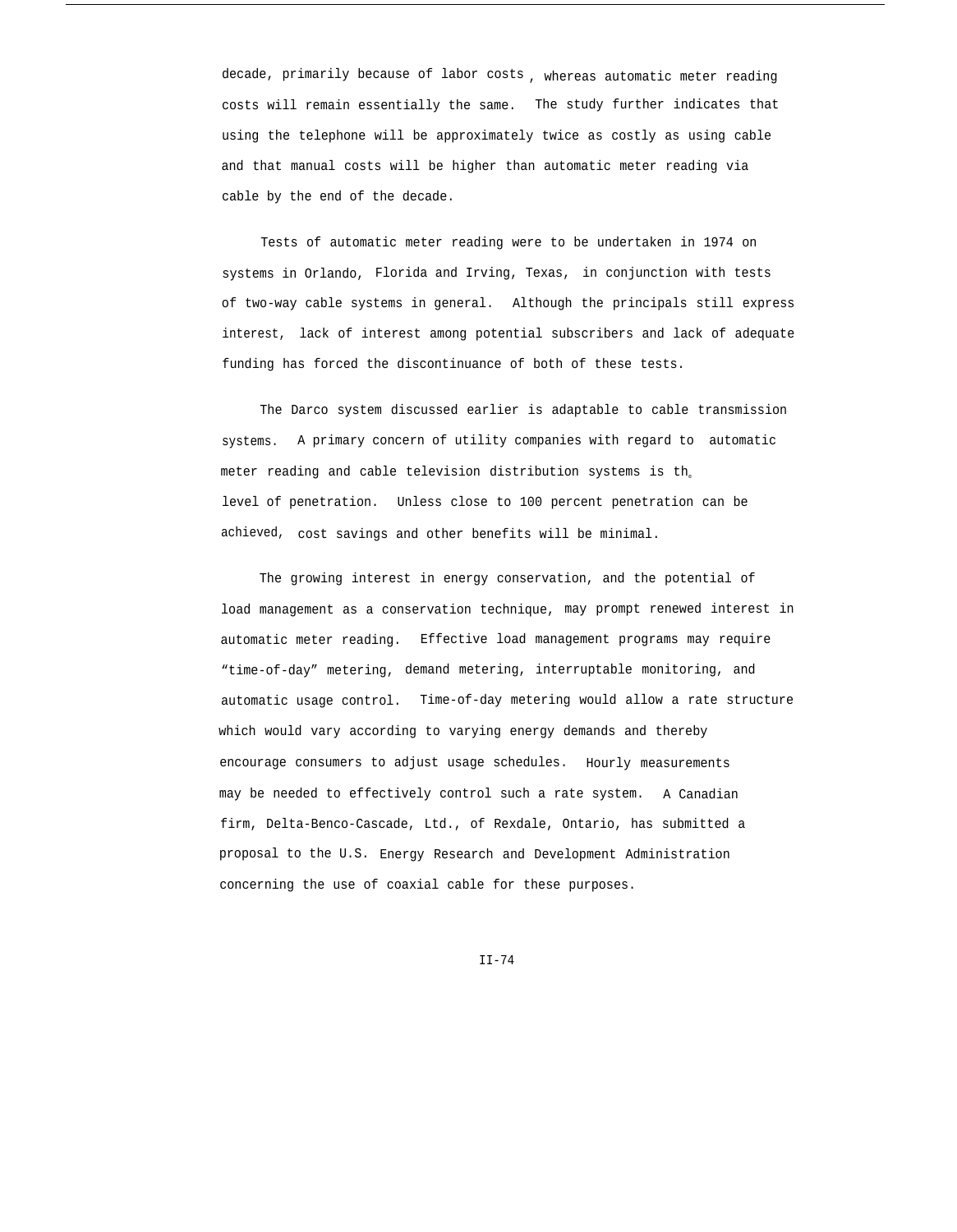Rural applications. Concerning the specific application of these systems in low density rural areas, it is unlikely that coaxial cable, installed solely for this purpose, could be cost competitive with existing telephone lines. Whether the charges for this service by a full service broadband system with a broad revenue base might be sufficiently low as to be economically attractive cannot be known in the absence of hard financial data, but it does seem that this possibility warrants further consideration.

# Pay Television

Rural needs. In spite of the ubiquity of television, there are still many households in the United States which are beyond the reach of broadband reception -- either directly from the originating stations or relayed through the medium of translators or cable systems. More than one million households do not have access to any service; nearly six million do not receive adequate service on at least three channels and approximately 22 million do not receive adequate service on at least five channels. Most of these households are scattered among farms, ranches and small communities in rural America (71).

While there first has to be an existing broadband system before pay television can have any relevance to the above communities, still, as will be discussed below under the heading "Rural Applications", it is possible that pay television -- as a revenue source in broadband systems in low density rural areas -- might permit the opening up of some of these areas to television entertainment, as well as to the public service applications and commercial uses described earlier.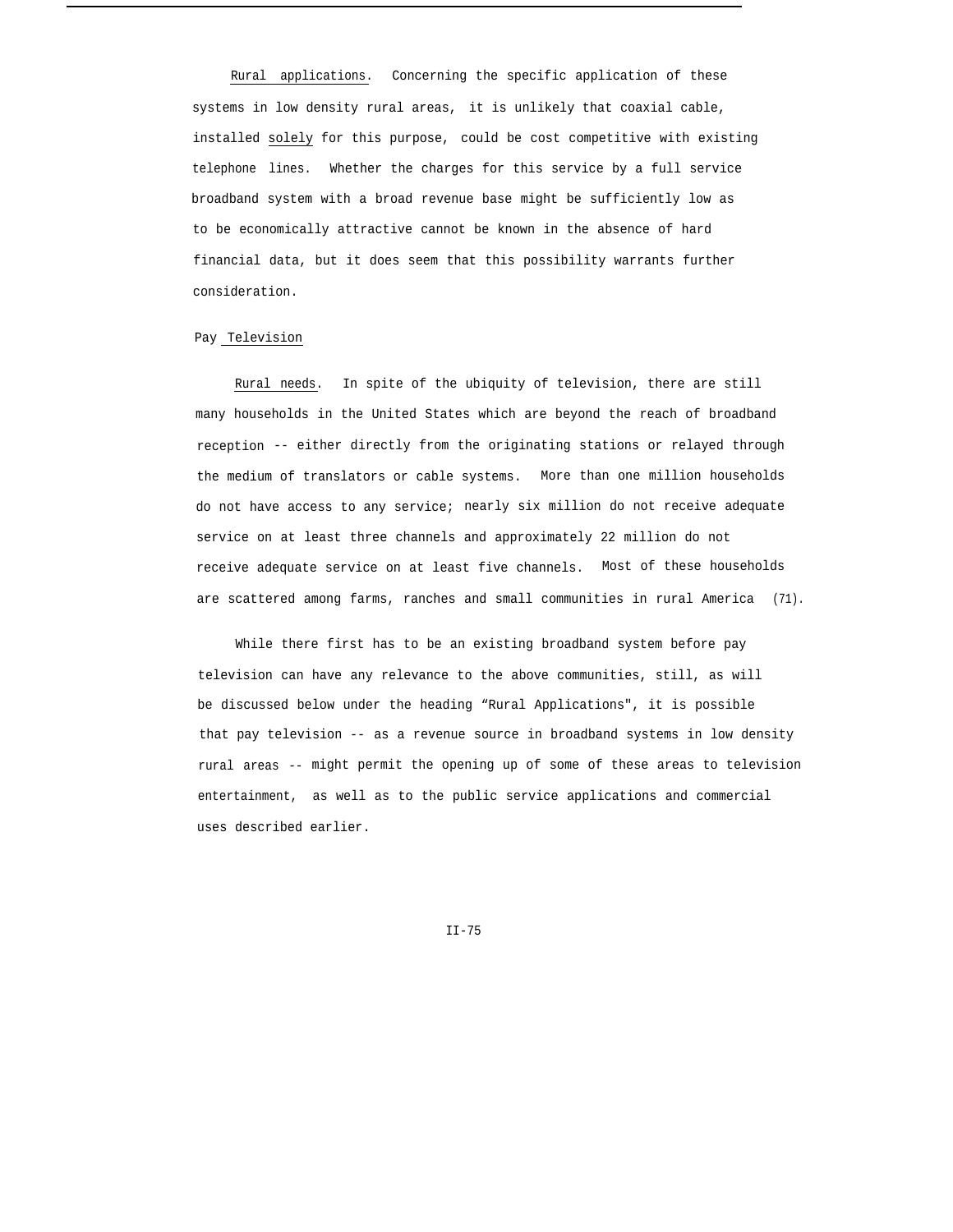Pay-TV services. Since the beginning of television, the potential of supplying special program material on a pay-per-program basis has been the dream of entrepreneurs. Subscription television, or Pay-TV, was first seriously proposed in 1950 by the Zenith Corporation, whose first over-the-air pay-TV system, called Phonevision, was tested in Chicago in 1951. Opponents, however initiated a series of court battles which lasted into the early 1970's (72-8).

Recently, interest in pay-TV has been rekindled. Among the reasons are the now sizable and still growing television audience and the motion picture industry's search for new markets for its productions.

Technology is available either to distribute pay-TV programming over-the-air or by cable television systems. One of the proponents of over-the-air pay-TV has been Blonder-Tongue Laboratories, Inc., Old Bridge, New Jersey. Blonder-Tongue is a major manufacturer of components and systems for the television industry. In the late 1960's the company introduced a system which would allow broadcasters to provide over-the-air pay-per-program television. The system employs an encoder ("scrambler") which suppresses the horizontal and alters the vertical synchronization pulses causing the picture to appear seriously distorted. The sound is also interrupted. When the home subscriber desires a specific program he activates a decoder ("descrambler"). The home subscriber can purchase the decoder for \$130 and then pays a specified amount for each program (68). The company has also developed a system for flat rate payment by the month. In this case the home decoder costs the subscriber \$70, with the monthly rate to be determined by the broadcaster. To date, however, over-the-air pay-TV has attracted only limited interest.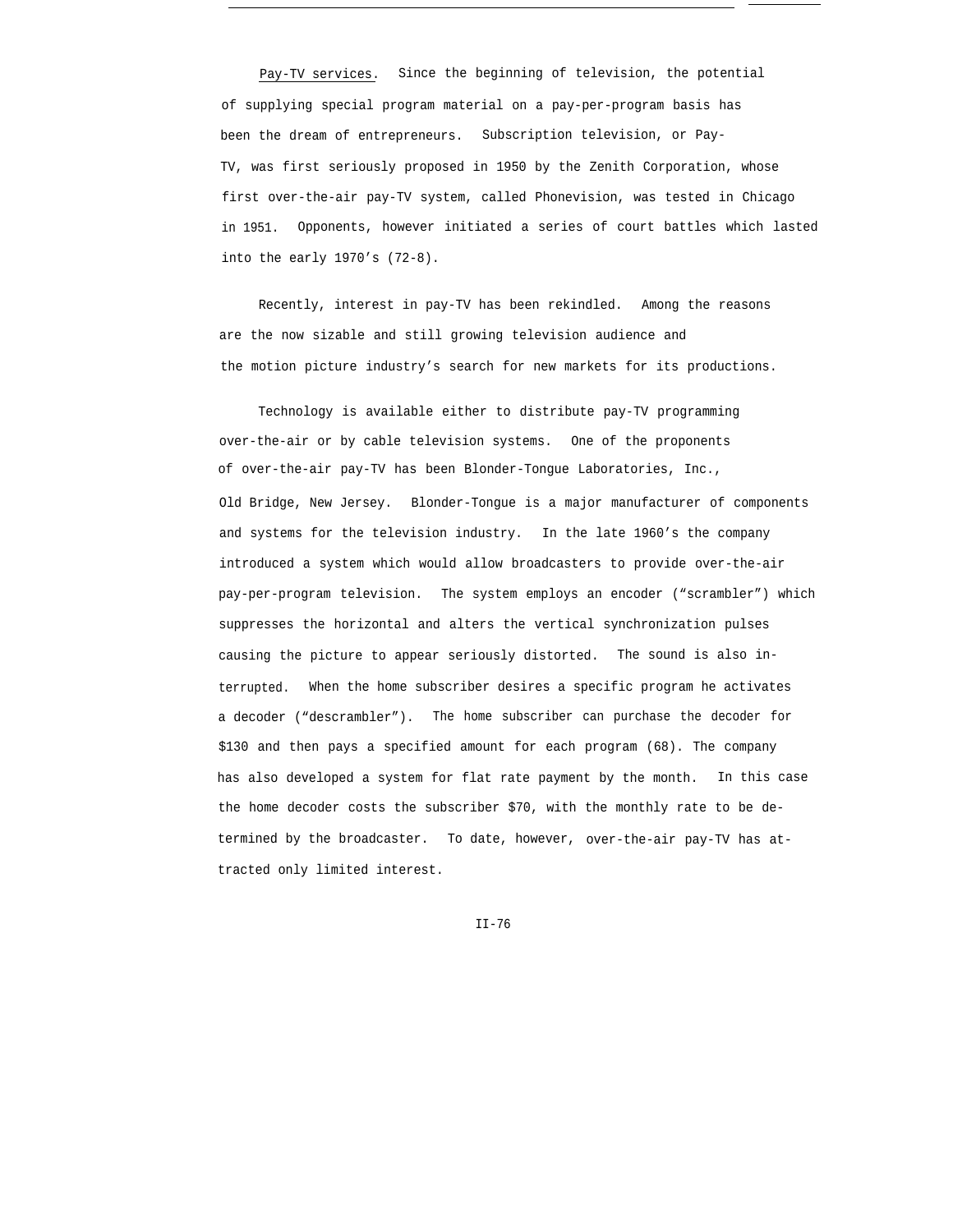Within the cable television industry there also has been a continuing interest in finding away of exploiting the profit potential of pay-TV. Of all of the broadband services discussed in this Chapter, pay-TV is seen by those in the cable television industry as having the greatest immediate potential of generating additional revenue.

Although pay-TV by cable did not achieve rapid growth until late in 1972, the demand has already far exceeded the expectation of the industry and almost exceeded its ability to supply such services (69-9). Today nearly 400,000 subscribers have paid \$10 to have the necessary equipment installed and are paying a monthly fee of \$6-9 to receive this service. The needed equipment is essentially a filtering device which will allow the transmission of the pay-TV programming when activated and "trap" the signals when deactivated. In most cases the hardware is installed in the subscriber household, but in some cases it is located externally where the subscriber drop is tapped into the feeder cable.

On September 30, 1975 Home Box Office (HBO), a subsidiary of Time Incorporated, began its service of delivering pay television programming by satellite with live coverage of the Ali-Frazier fight from Manila. The fight was seen in 25,000 homes via cable television. Receive-only earth stations are now available for approximately \$65,000-75,000, making it possible for most of the larger cable operators to become part of the pay-TV network and receive special events programming .

It has been predicted that there will be 2 million subscribers for pay-TV in 1980 (69-9). At the present time, the operator is expected **to** purchase the earth receiving station and in addition to pay HBO approximately 50 percent of the revenue collected from subscribers. HBO prepares the programming and is responsible for transmitting the program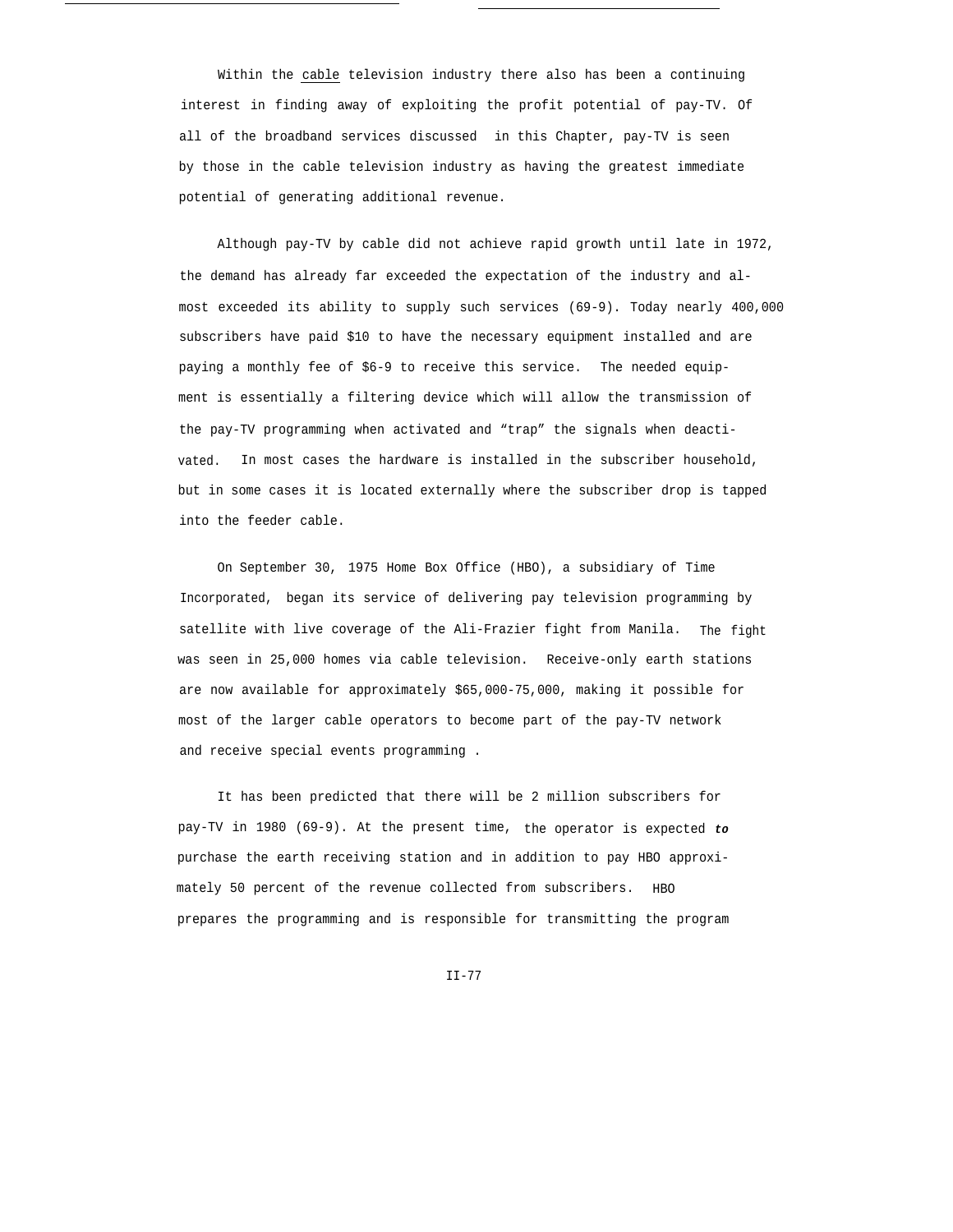material via satellite. Although the subscriber now pays a flat monthly fee, it is anticipated that programming will ultimately be sold on a per-program basis.

Rural applications. Providing pay-TV to rural areas may require different approaches than in more densely settled areas. For example, the cost of an earth station, not out of reach for the cable operator who has subscribers numbering in the tens of thousands, may be out of the question for a system with subscribers numbering in the hundreds. It has been suggested in the literature that smaller operators could form "cooperatives" to share the costs of the earth station among a number of cable systems (70-20). The concept of cable systems working together financially and technically is not a new one. Many existing community antenna relay installations are jointly owned but used by separate operators (71-33 ff.).

Other modes of supplying pay-TV in smaller rural areas are also available. Tapes might be leased by the cable system operator and played on a video tape recorder over the system. Another option is to lease channel space to and provide collection service for a pay-TV company for agreed upon rates. Finally, pay-TV might be distributed over-the-air using translators. <sup>1</sup>

——————

[I-78

<sup>&</sup>lt;sup>1</sup> Because translators broadcast signals over the air, the signals can be picked up by any set. To ensure payment, either the community can designate a special taxing district or the signal can be scrambled and individual subscribers pay for use of decoding equipment. However, the last technique would require changing FCC regulations (72).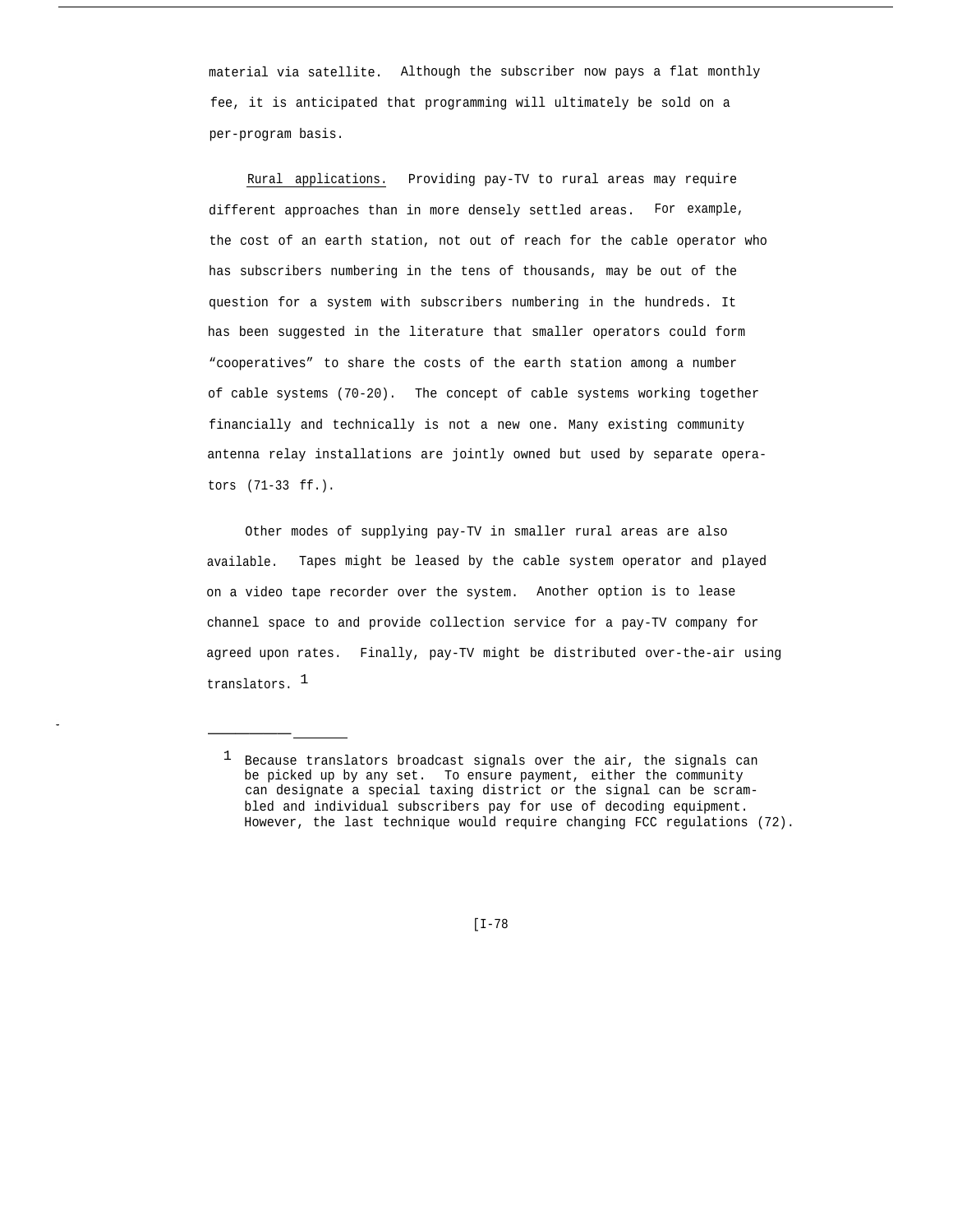Since pay-TV, like the information services discussed earlier, delivers "canned programs", the only barrier to its adoption by rural systems of the type contemplated in this report is one of economics (sufficient market and revenue when related to costs). Unlike the rest of broadband services discussed in this Chapter, no effort is required on the part of the system operator or his consultants to devise program content and tailor it to the customers intended. Pay-TV represents the older, "conventional" purposes to which broadband might be put. However, pay–TV might serve the further function of providing sufficient additional revenue to help make a rural system economically feasible.

# Summary And Discussion

Actual and potential uses of broadband communications to meet rural needs in the public service areas of health , education, law enforcement and government/administration were examined in this Chapter. Potential commercial uses of broadband systems for security, information services, data transmission and pay-TV were also reviewed.

### Public Service Applications

In both health and education, rural needs derive from shortages and inadequacies of facilities and personnel , as well as from the many factors that make access difficult, such as distances to be travelled. Principal factors contributing to shortages and inadequacy of personnel in the health area include isolation from peers, from specialists and from health care facilities. In both the health and education areas, it is difficult for remotely located personnel to maintain currency in their fields and to continue their training. Financial resources, that is, lower incomes than in urban areas, the fact that fewer rural residents are insured for health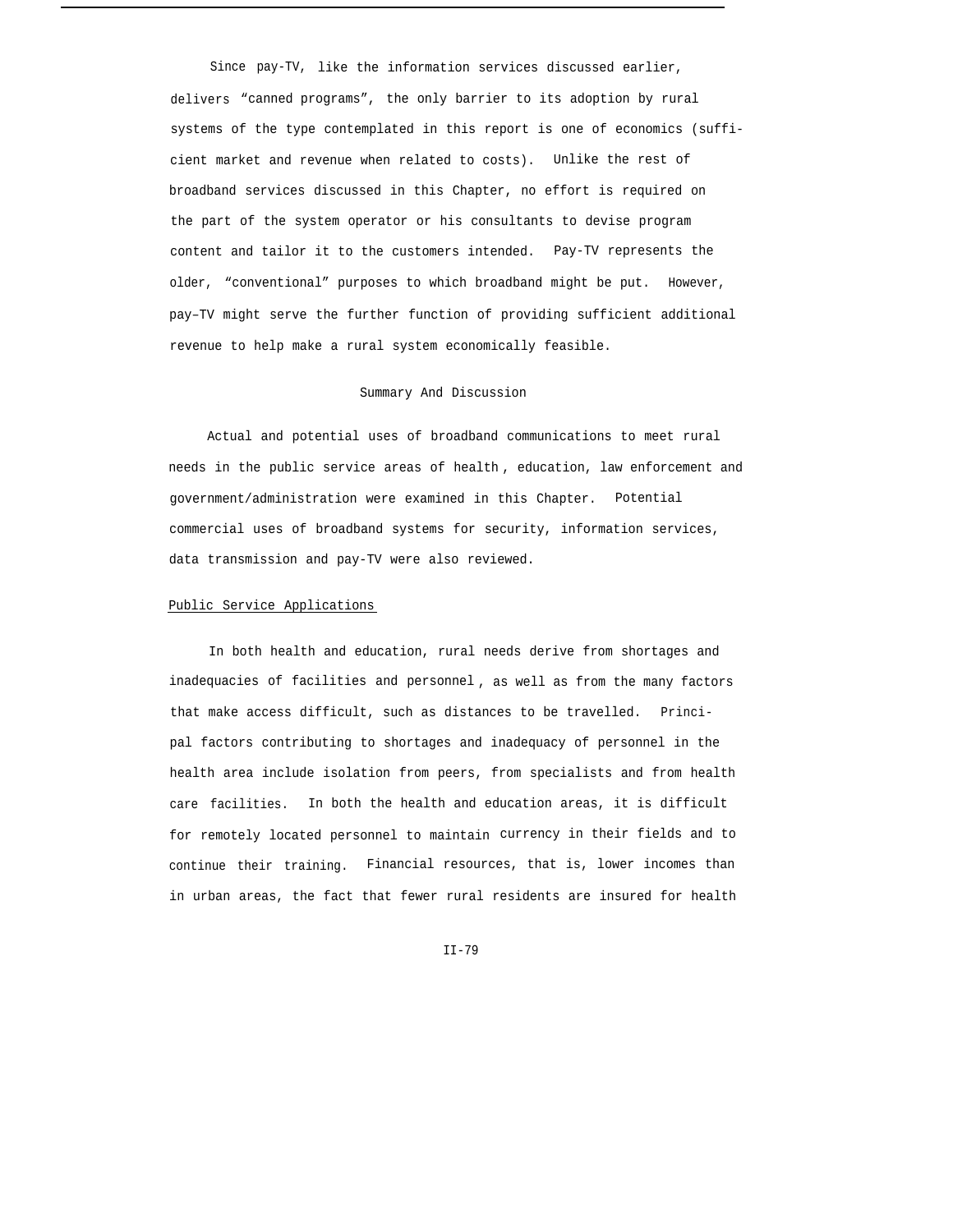care, and the generally smaller tax base available to support facilities also contribute to the reduced opportunity for health care and education in rural areas.

In health, a vigorous experimental program conducted over the last twelve years has demonstrated the feasibility of using broadband communications to meet rural needs in five basic areas of health care; namely, consultation, supervision, direct patient care, administration and management, and education and training. Patient acceptance is high and it has been demonstrated that telemedicine can increase the adequacy of health care by providing access to services which were not available before or which were available only to a minimal extent. For health manpower personnel, some problems remain such as ensuring privacy and confidentiality in the doctor-patient relationship, the possibility of increased workloads, and a feeling that supervision of nurse practitioners and physician assistants is sometimes excessive. Otherwise, attitudes of medical presonnel involved generally have been found to be favorable. However, if these services are to be widely used, change in some state laws will be required.

Major unknowns requiring further research include comparisons between the relative costs of video vs. non-video systems, and the best ways to combine manpower and technology for total health care delivery systems that can be self-supporting financially.

Fewer experiments using two-way communications have been conducted in education, especially in rural areas. Nevertheless the technical feasibility of meeting many educational needs of rural areas has been demonstrated. There is, however, a lack of information concerning the particular technical capabilities needed to support educational uses, as well as

11-80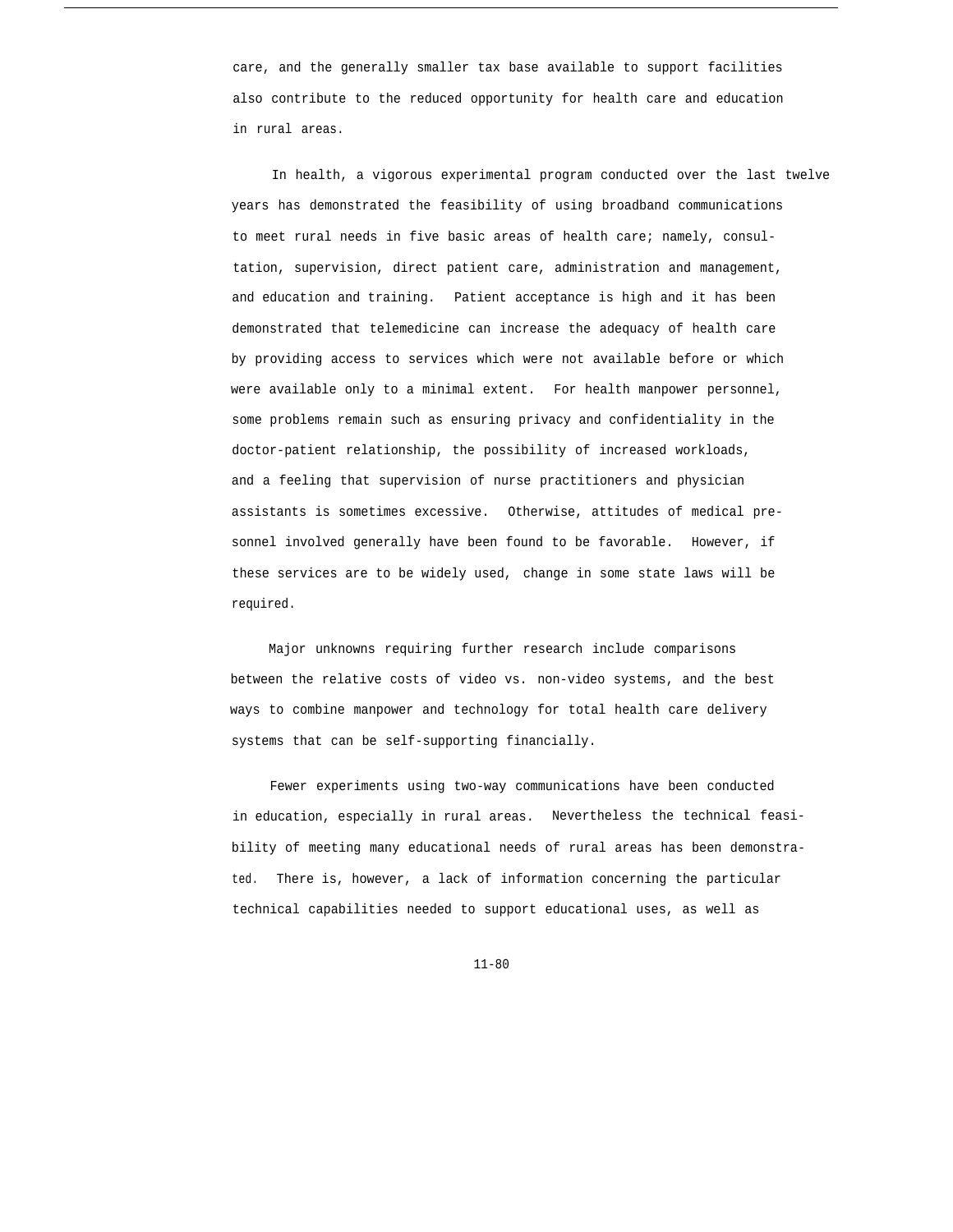concerning the relative effectiveness of education using communications when compared to the traditional classroom. Educational programs adapted to broadband use and/or guidelines for their development are also needed. Generally, little hard data are available on the cost-effectiveness of using broadband communications for education.

For both health and education, it should be noted that cost-effectiveness should not be considered as the sole criterion for use of broadband communications. This is because use of broadband may be the only alternative available. Nevertheless, further experiments should include evaluation of effectiveness, collection of cost data, and alternatives analysis as an intergral part of the study design.

Rural needs in law enforcement derive from the large distances involved and the time consumed in travel to and from the central station, which reduces the time available for assigned duties. In some rural areas, it is estimated that up to one-fourth of the working day of a law enforcement officer is devoted solely to traveling back and forth to central headquarters. In this connection, broadband communications could be used to televise roll calls and briefing sessions, transmit fingerprints and related documents, and conduct some pre-trial arraignment procedures. An innovative experiment in the city of Philadelphia will test some of these concepts, which might be of value in some rural areas.

Government and administrative uses are also potential areas of application. For example, where processing of claims and applications requires more than one agency, broadband communications might reduce requirements for travel and processing time, thereby reducing costs to local governments. An experiment underway in Spartanburg, South Carolina, will provide data on the effectiveness and costs of using broadband communications for this purpose.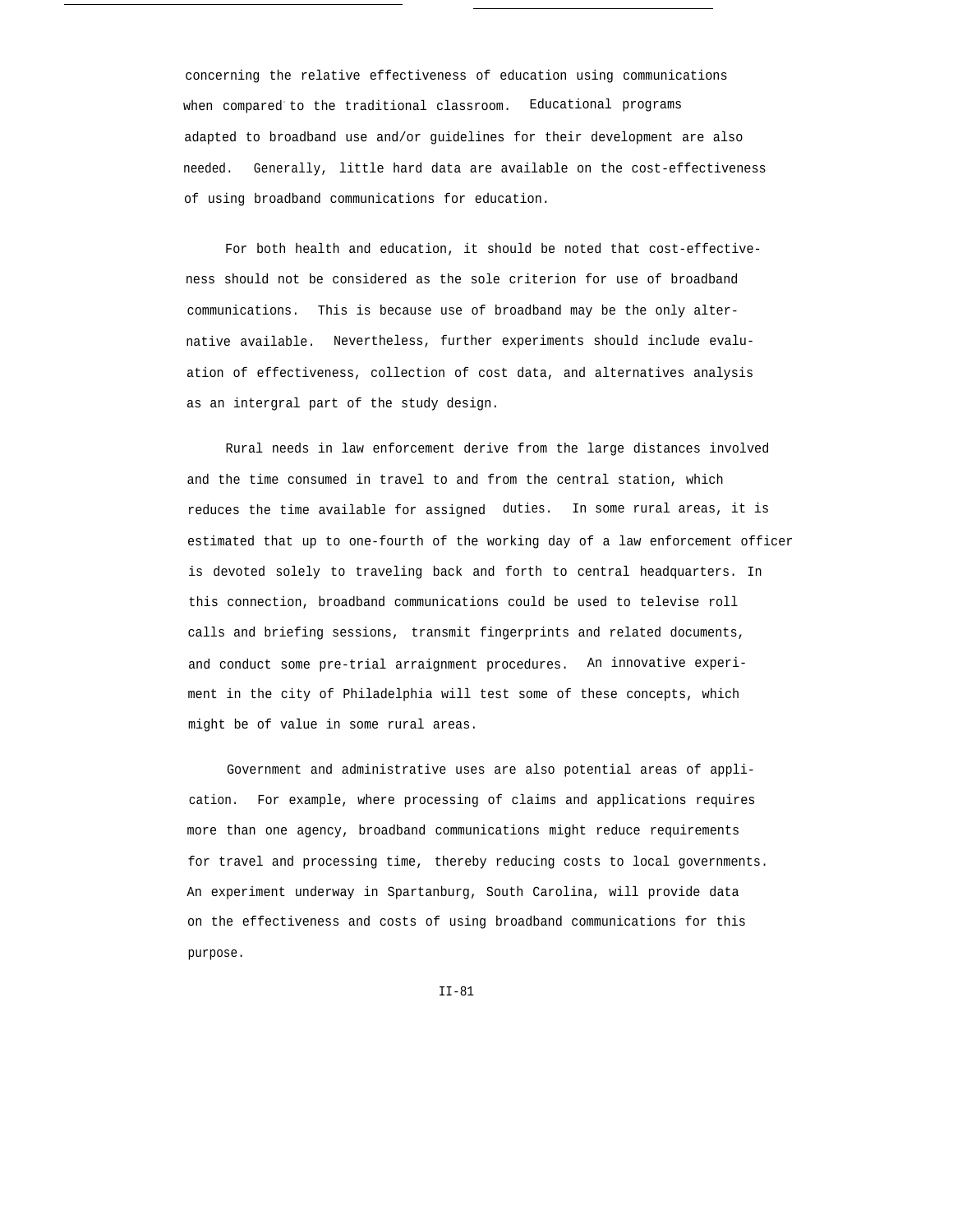### Commercial Applications

Four classes of potential commercial applications were examined. These were: security systems, information services, data transmission, and pay-television.

Rural needs for security services include detection of fire and unlawful entry. Fire losses on farms in 1970 totaled \$242 million and insurance premiums paid by farmers to cover fire and wind damage totaled \$441 million. As for crime, one category in particular, unlawful entry, has increased in rural areas at a rate nearly double that in cities and four times that in Standard Metropolitan Statistical Areas.

A rural broadband system could assist in reducing these losses by permitting continuous monitoring of isolated building from a central location. The firm of TOCOM, Inc. of Irving, Texas, has developed such a system, and it is commercially available. In addition to centrallymonitored smoke, fire and intrusion detectors, the TOCOM system can also be used for opinion polling and meter reading. So far, the primary market for TOCOM's system has been new communities where wiring and installation of detection devices is accomplished during construction and paid for by the builder. The homeowner pays a monthly subscriber fee; however, as a result of the features of this system, insurance companies have offered discounts that offset much of the amount of the subscriber's fees. Although the economic viability of these systems in rural areas remains to be tested, they represent a potential component of rural broadband systems.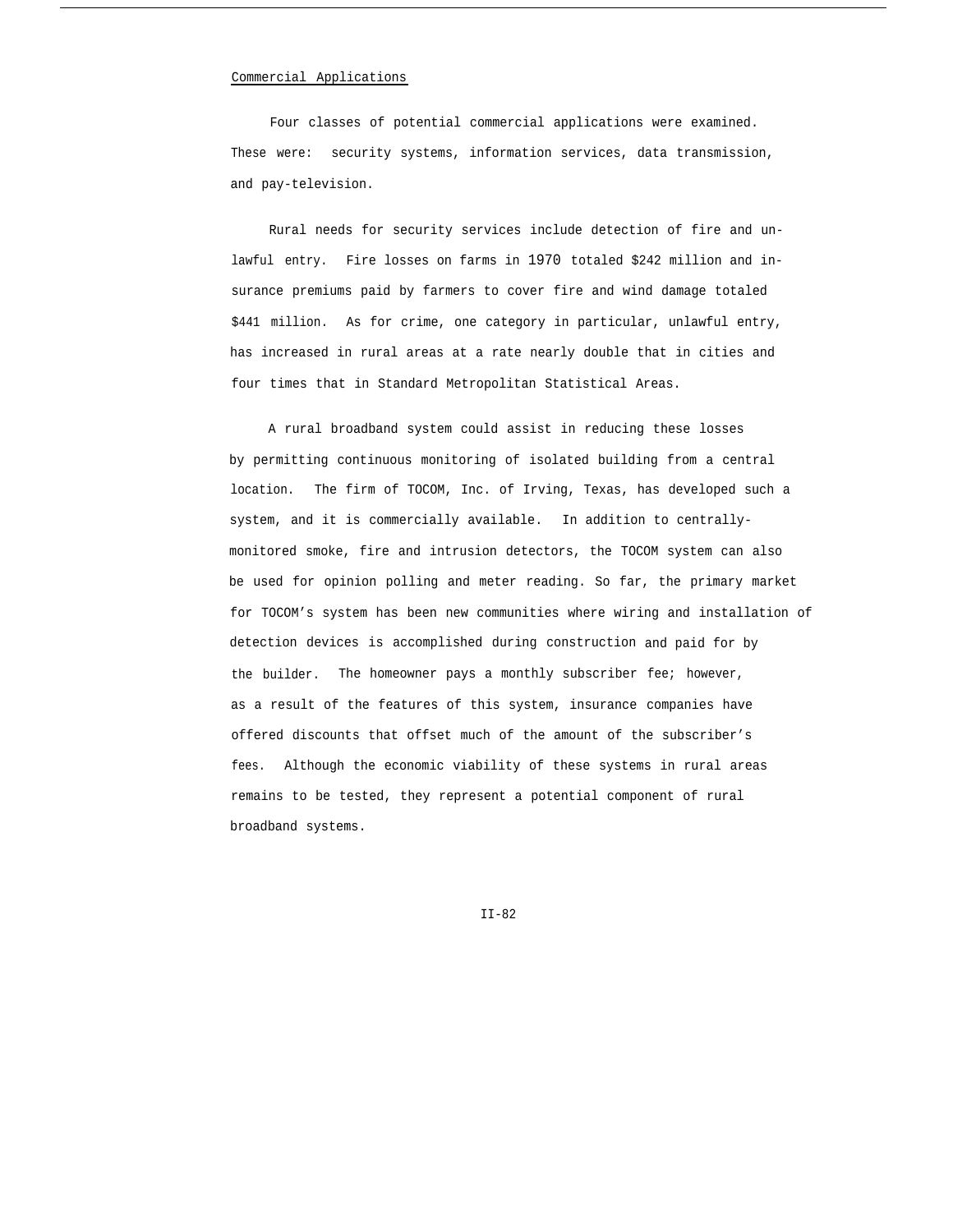In the area of information, services are available which provide stock and commodities' prices, round-the-clock news and other business data. These services are presently available, if the necessary market exists, and could be readily provided on rural broadband systems.

In the area of business uses of broadband systems, the following applications were considered: 1) high volume data transmission; and 2) automatic meter reading. Communications of large amounts of data between headquarters and branch offices is required by many institutions and can be accomplished by transmission on a broadband system. One example is the Bankers Trust Company on New York which uses the excess channels of a local cable television system for transmitting the massive amounts of information that must be interchanged between the central office and their many branches. The system is used to update savings, demand-deposit and installment loan accounts; transmit data between the data center and operations center; and transmit documents via highspeed facsimile equipment. The bank pays a fee to the cable company for use of the system. Although this service has not been tested in a rural area, it shows how a broadband system can be employed to generate revenue from institutional users.

The potential for automatic meter reading arises from the fact that manual reading of meters for water, gas and electricity is especially costly in rural areas because of the long distances involved. Estimated costs for manual meter reading are projected to approximately double between 1975 and 1980, primarily due to increased labor costs. While meter reading does not require a broadband system and can be accomplished over telephone lines, a recent study indicates that using telephone will be about twice as costly as using cable and that manual costs will be higher

 $TT - 83$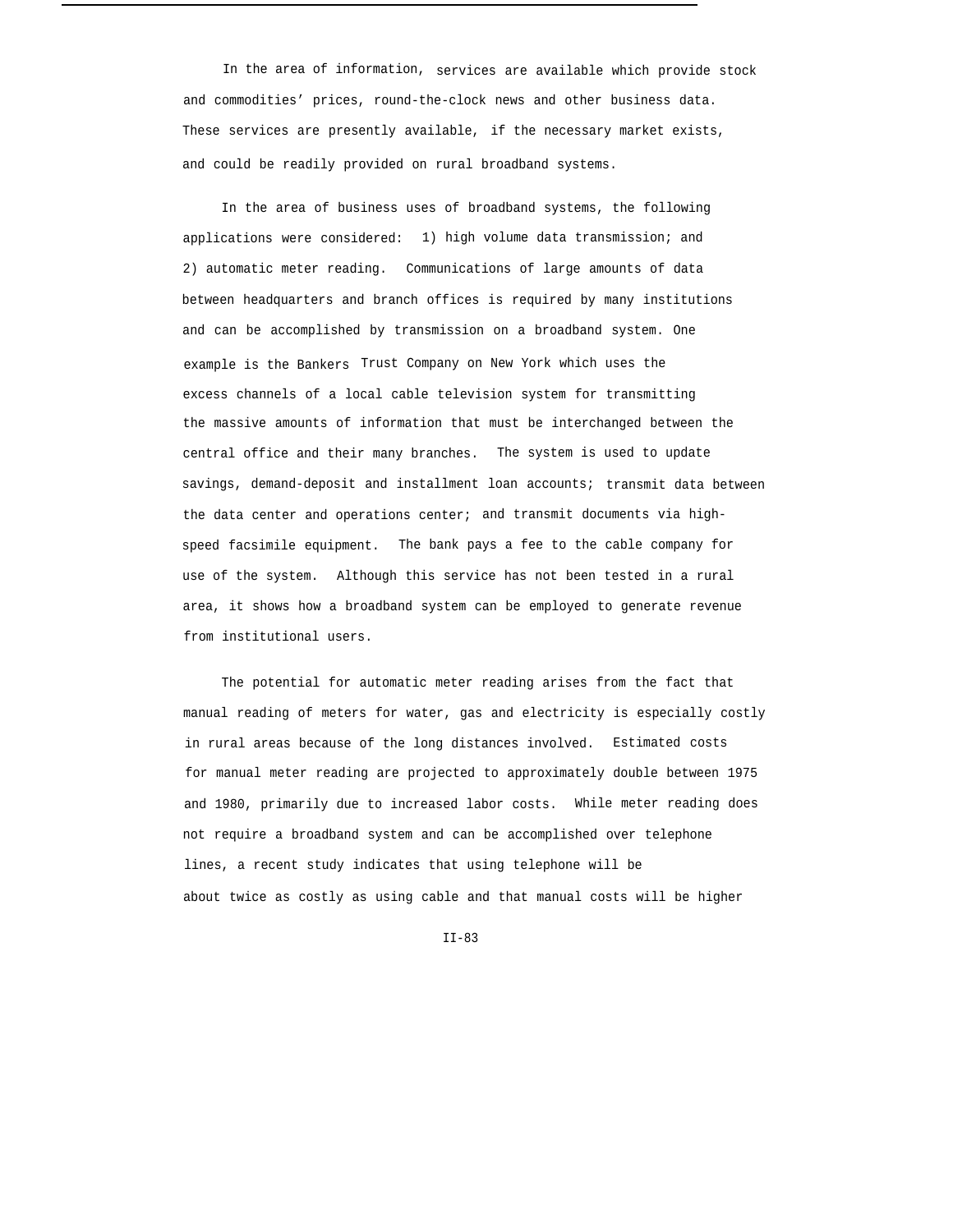than automatic meter reading via cable by the end of the decade. In addition, automatic meter reading, since it can be done as often as necessary, permits management of electricity load, which is a potential energy management technique. These factors suggest that utilities might find automatic meter reading attractive in rural areas, thereby providing additional revenue to support a community broadband system.

The final commercial application reviewed was pay-TV for which subscribers pay a fee to obtain special programs and sports events. This service, increasingly available in urban areas, could also be made available in rural areas. In the context of this report, the value of pay-TV lies in its potential for generating additional revenues to support a multiservice broadband communication system.

## Discussion

This Chapter has shown that there are many areas where broadband communications could be used to meet rural needs. A variety of public services can be provided and there are a number of uses which are potentially attractive to commercial institutions.

A major characteristic of many experiments in the public service sector is that they have been directed at demonstrating technical capability. Economic feasibility and the design of economically viable systems have received less attention. When cost-effectiveness has been considered, it has been limited to the use of technology to provide a single service. Detailed consideration of a system approach to broadband communications in which costs are shared by public service users,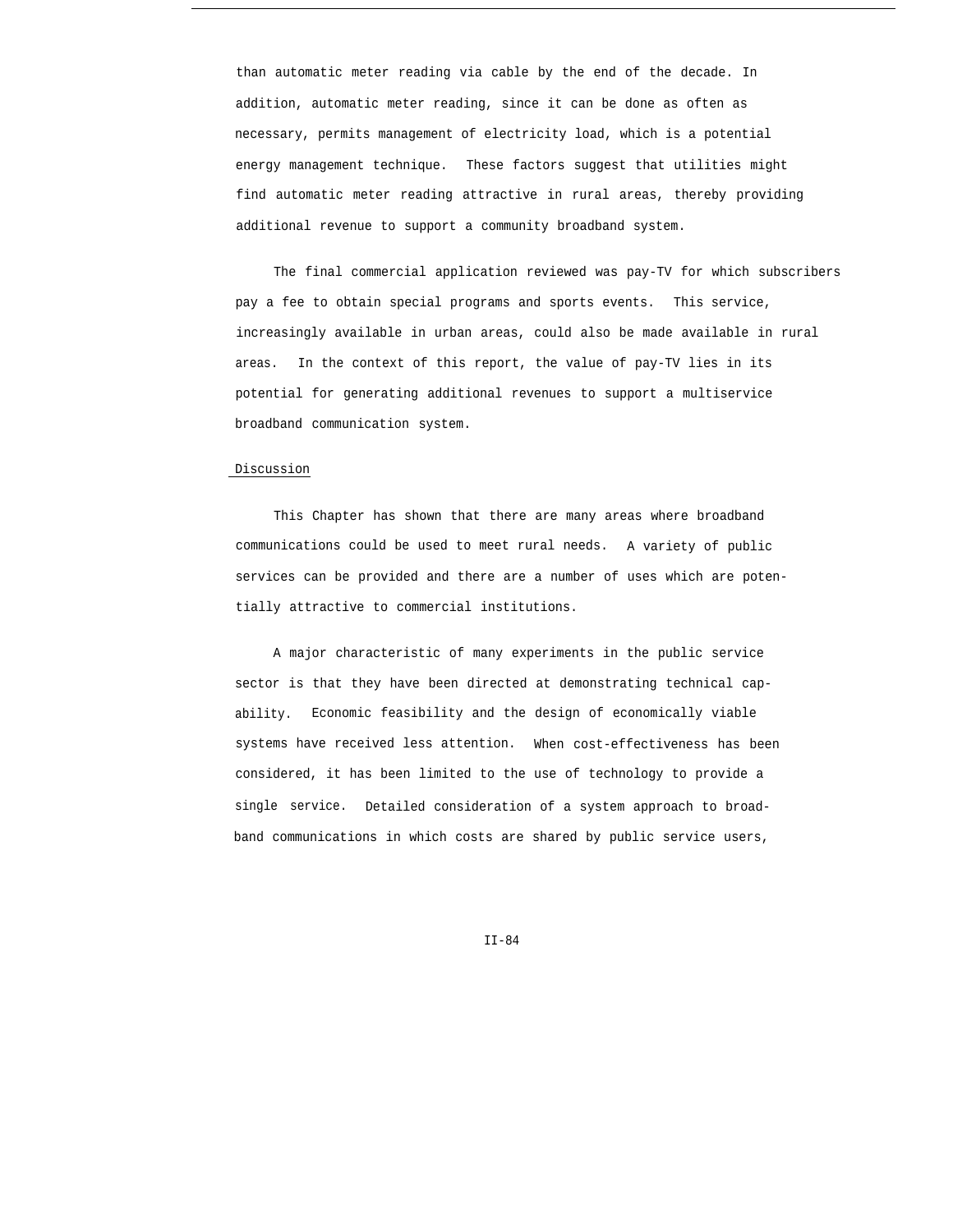commercial users and subscriber-supported entertainment fees, has not been attempted. However, such a *systems* approach may be the key to a broadband system serving an entire rural community.

All the public service and commercial uses described in this Chapter have potential for inclusion in a rural broadband communications system. The particular public service and commercial uses included will vary according to the characteristics of each rural area. Selection for a specific rural community should be based on a comprehensive needs analysis.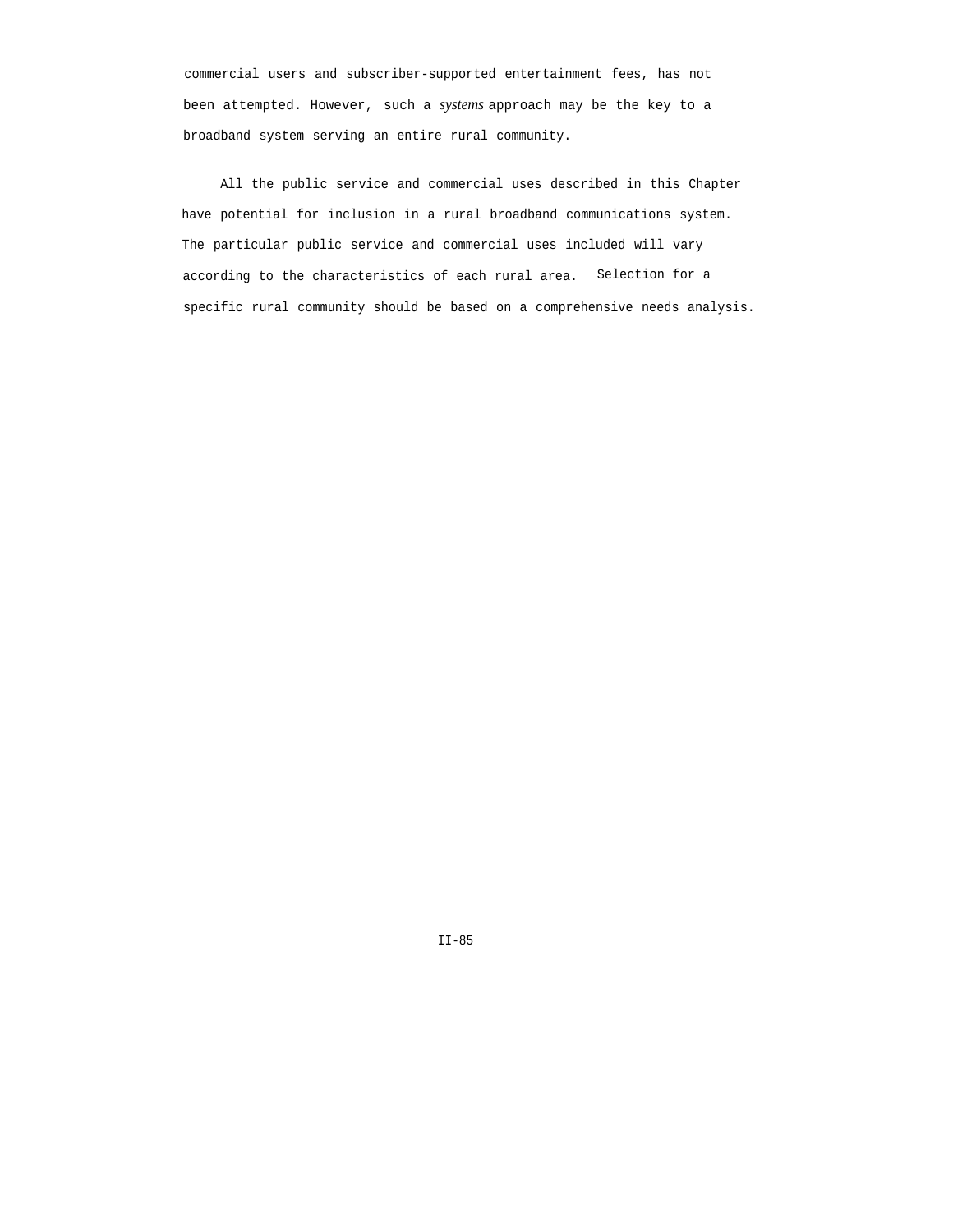#### CHAPTER 11

### References

- 1. Kay, Peg, Social Services and Cable TV, Final Report submitted by the Cable Television Information Center to the National Science Foundation under Contract No. APR. 75-18714, February, 1976.
- *2.* Booker T. Washington Foundation/Cablecommunications Resource Center, A Preliminary Review of Current Practices and Trends in Rural Development and Recommendations for Future Development: prepared for the Economic Development Administration, Office of Economic Research, U.S. Department of Commerce, August 1975.
- *3.* Rockoff, Maxine L., "An Overview of Some Technological/Health Care System Implications of Seven Exploratory Broadband Communications Experiments," (Institute of Electrical and Electronics Engineers, Inc.), 1975.
- *4.* Park, Ben, Introduction to Telemedicine: report funded by the Rockefeller Foundation, (New York: Alternate Media Center, New York University), June 1974.
- 5. O'Neill, J. J., Nocerino, J. T. and Walcoff, P., Benefits and Problems of Seven Exploratory Telemedicine Projects: prepared for the Department of Health, Education, and Welfare under Contract #HRS-106-162, (Mitre Corporation), February 1975.
- *6.* Brownlow, Dr. Bradlee, Blue Hill-Deer Isle Project, personal interview on March 1976.
- *7.* Dixon, David, Rural Health Associates, personal interview, 3 and 19 March 1976.
- *8.* Sasmor, L. and Hastings, G., The Primary Nurse Practitioner and Telemedicine in Prison Health Care: An Evaluation: draft report prepared for the National Science Foundation, Grant #GI-39471, 1976.
- *9.* Sasmor, L., personal interview on 27 February 1976.
- 10. , ATS-6 Health Experiment Phase 11: Operations: prepared for Lister Hill National Center for Biomedical Communications/National Library of Medicine, Cortract #NIH-cG-73-2003, (University of Washington Project Office), December 1975.
- 11. Mark, Roger, Boston City Hospital, personal interview on 3 March 1976.
- 12. , Nursing Home Telemedicine Project: Interim Status Report: Prepared for the National Science Foundation, Division of Advanced Productivity, Research and Technology, 15 June 1975.
- 13. Brady, Charles, Indian Health Service, personal interview on 18 March 1976.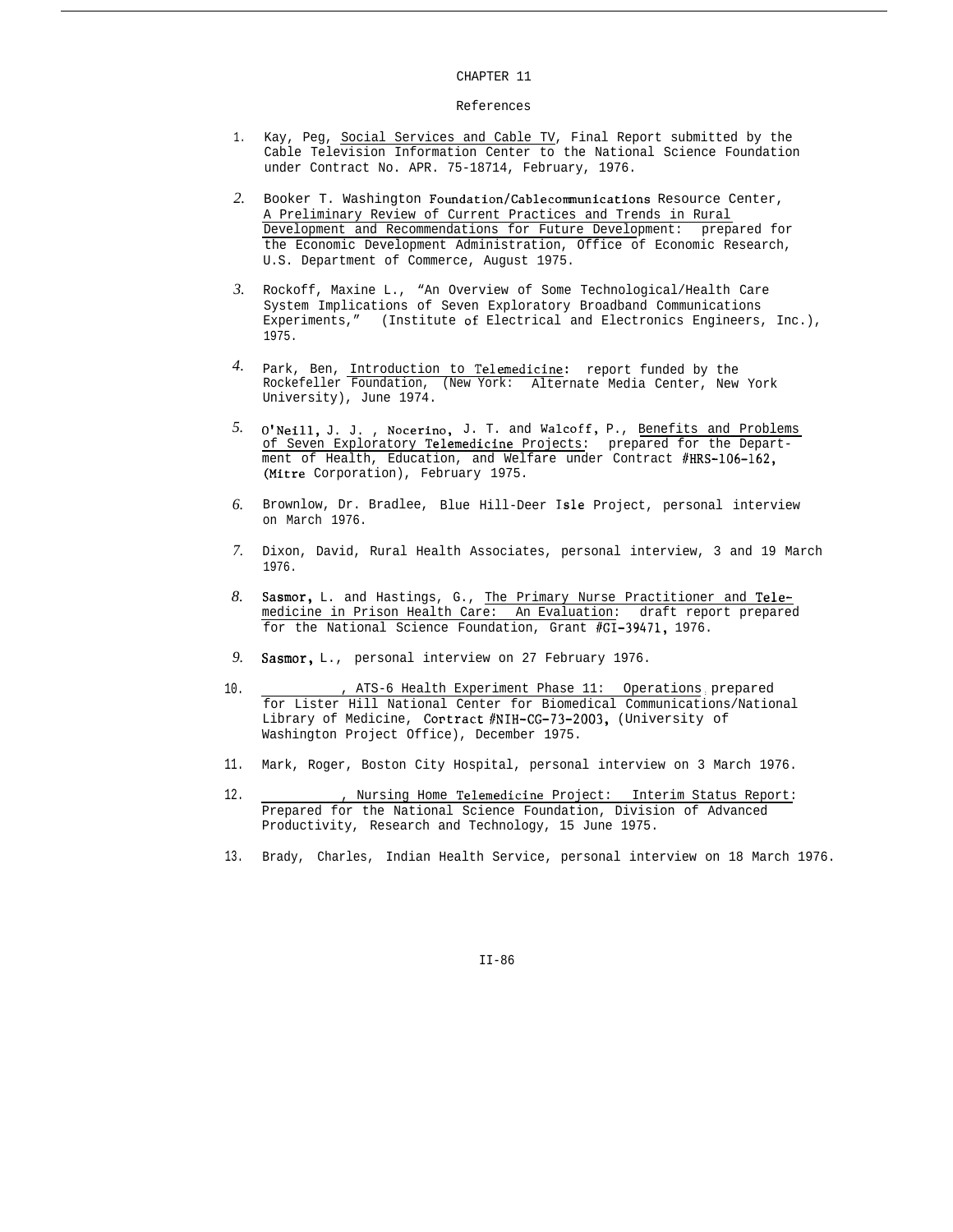- 14. Beacham, Bill, Appalachian Regional Commission, personal interview on 18 March, 1976.
- 15. Park, Ben, Alternate Media Center, personal interview on 1 March 1976.
- 16. O'Neill, Jack, Mitre Corporation, personal interview on 5 March 1976.
- 17. , Space Technology in Remote Health Care, (National Aeronautics and Space Administration, Lyndon B. Johnson Space Center, J.S.C.-O9161), August 1974.
- 18. Foote, D., Parker, E., and Hudson, H., Telemedicine in Alaska: The ATS-6 Satellite Biomedical Demonstration Final Report: sponsored by the Lister Hill Center for Biomedical Communication and Library of Medicine
- 19. , 2nd Interim Technical Report: An Evaluation of the Impact of Communications Technology and Improved Medical Protocol on Health Care Delivery in Penal Institutions: prepared by Westinghouse Health Systems for the National Science Foundation, Grant //61-39471, August 1975.
- 20. Bashshur, R. and Armstrong, P., "A Review of Telemedicine as a New Mode for the Delivery of Health Care:" paper to be published in Inquiry Journal, 1976.
- 21. Weeks, H. A., "Changing Attitudes toward Telemedicine:" draft of paper presented at the Second Annual l'elemedicine Workshop, Tucson, Arizona, 4-6 December 1975.
- 22. Doermann, A. C., Goldstein, S. N., MacArthur, D. L., and Walcoff, p., Selected Approaches to Enhancing the Retention of Primary Care Physicians in Rural Practice: draft report prepared for the Department of Health, Education and Welfare, Contract #HEA-106-74-182, (Mitre Corporation), October 1975.
- 23. Dillon, H., and Bennett, A. M., A Cost-Performance Analysis of Alternative Manpower Technology Combinations for Delivery Primary Health Care: draft report prepared for the Department of Health, Education and Welfare, Contract #HRS-106-74-182, (Mitre Corporation), October 1975.
- 24. The Condition of Education: '75 Edition: National Center for Education Statistics, (Washington, D.C.: U.S. Government Printing Office, NCES 76-142), 1975.
- 25. , Statistics of Local Public School Systems: National Center for Education Statistics, a prepublication release, 12 March 1976.
- 26. Social and Economic Characteristics of the Metropolitan and Nonmetropolitan Population: 1974 and 1970," in Current Populations Reports, Series P-23, No. 55, September 1975.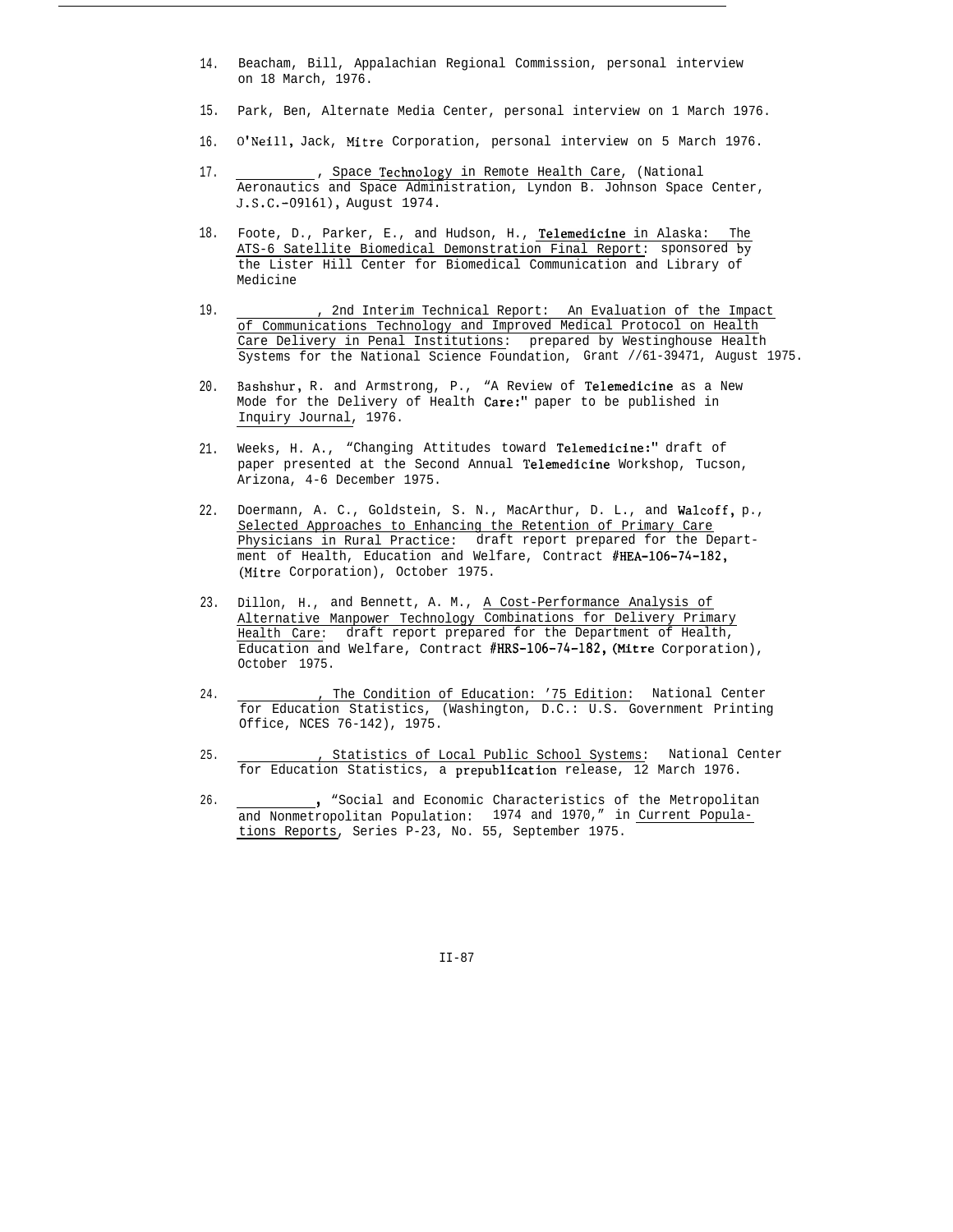- 27. , Statistics of Public Elementary and Secondary Day Schools Fall 1974: National Center for Education Statistics, (Washington, D.C.: U.S. Government Printing Office, NCES 76-143), 1975.
- 28. , Digest of Educational Statistics: National Center for Education Statistics, (Washington, D.C.: U.S. Government Printing Office, NCES 75-310), 1975.
- 29. Thomas, J. Alan, Financing Rural Education, (National Education Laboratories, Inc.), 1974.
- 30. <sup>9</sup> "School Enrollment - Social and Economic Characteristics of Students: October 1974." Current Population Reports, Series P-20, No. 386, November 1975.
- 31. Osso, Nicholas, Adult Basic and Secondary Level Program Statistics: National Center for Education Statistics, (Washington, D.C.: U.S. Government Printing Office), 1975.
- 32. "Teachers in Appalachia:" prepared for Appalachian Regional Commission, (Arthur D. Little, Inc., Research Report No. 12), August 1970.
- 33. Jones, Sharon, Division of Adult Education, Department of Health, Education and Welfare, personal interview on 14 January 1976.
- 34• McCharen, K. M., Director of Instructional Media, Tulsa School System, personal interview on 17 February 1976.
- 35. Wilson, Ed, Bureau of Education for the Handicapped, Department of Health, Education and Welfare, personal interview on 25 February 1976.
- 36. Simches, Rapheal, Regents of the State University of New York, personal interview on 26 February 1976.
- 37. Tawney, James, University of Kentucky, personal interview on 25 February 1976.
- 38. Stallino, Paul, City University of New York, personal interview on 26 February 1976.
- 39. Goldstein, Dennis, Harold Morse, Robert Schuman, Appalachian Regional Commission, personal interview 23 January 1976 and 1 March 1976.
- 40. Volk, John, "Tailor Made Teaching through TICCIT," Mitre Corporation, Volume 8, No. 4, 1975.
- 41. Grayson, Lawrence P., "Educational Satellites: the ATS-6 Experiments," in Journal of Educational Technology Systems, Volume 3 (2), Fall 1974.
- 42. Peavey, Ross, Tager System, Dallas, Texas, personal interview on 23 March 1975.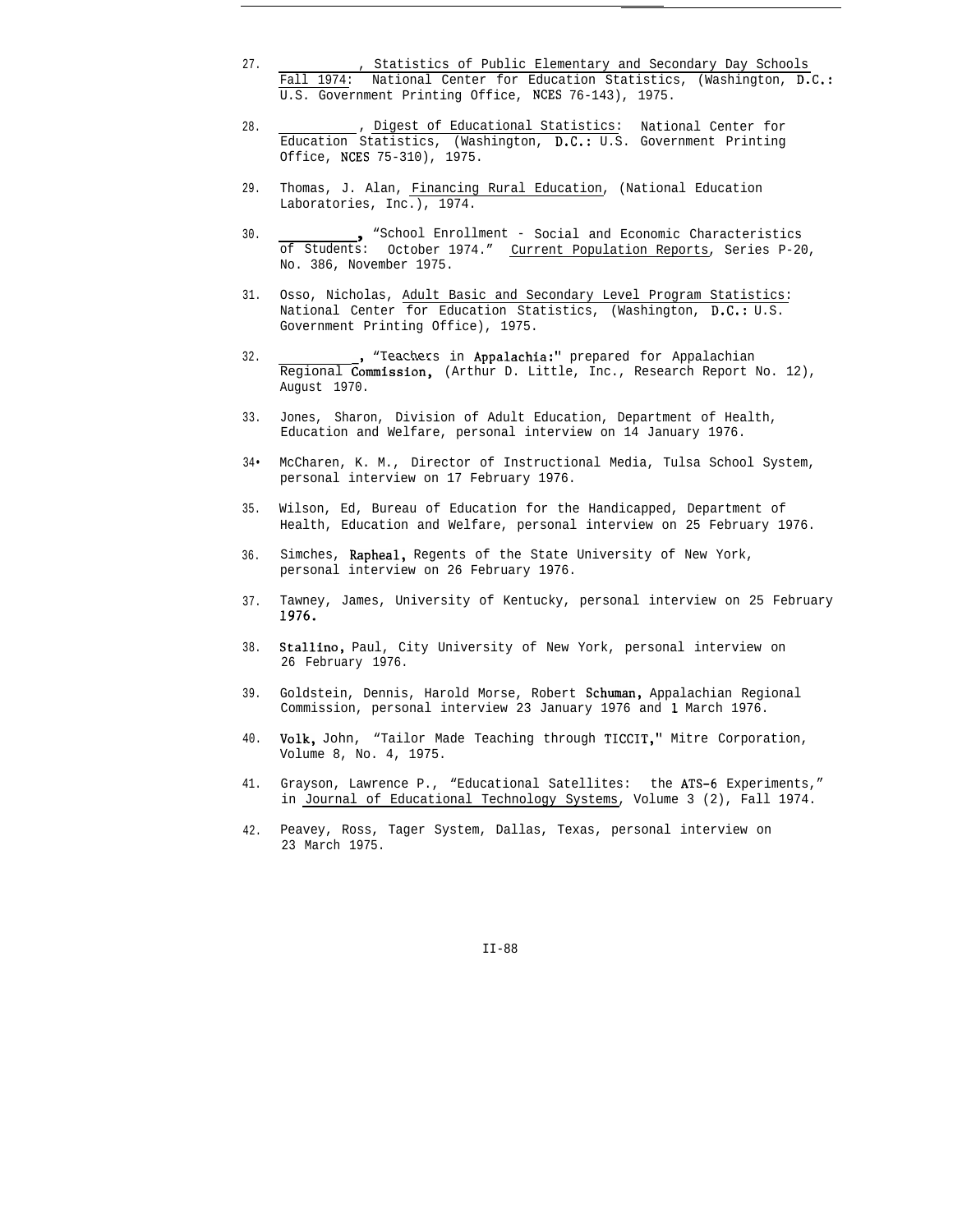- 43. , Final Report: Satellite Technology Demonstrations, Federation of Rocky Mountain States, Inc., October 1975.
- 44. <sup>9</sup> "Using Cable Television for Public Services in Spartanburg:" submitted to NSF 74-8 Phase II, Rand Corporation, January 1975.
- 45. Lucas, William, Spartanburg, South Carolina, personal interview on 3, 4 February 1976.
- 46. Lucas, W. A., Two-Way Cable Communications and the Spartanburg Experiments, (Rand Corporation), August 1975.
- 47. Bazemore, Judith, Spartanburg, South Carolina, personal interview o<sup>n</sup> *3, 4* February 1976.
- 48. Herring, Cordon, Spartanburg, South Carolina, personal interview on 3, 4 February 1976.
- 49. Colligan, Lita, Rehabilitation Services Administration, personal interview in January and March 1976.
- 50. Bortz, P., Spongberg, R., and Vendetti, F., Broadband Communications in Rural Areas: final report to the Executive Office of the President, Office of Telecommunications Policy, (Denver: Denver Research Institute), November 1973.
- 51. Paglia, Joseph, Administrative Analysis Division, Police Department, Philadelphia, Pennsylvania, personal interview on 1 March 1976.
- 52. Philadelphia Police Department, "Application for Subgrant Phase 3 of CCTV Project," 1973-74.
- 53. "A Study of the Practicality of Closed Circuit TV for Preliminary Arraignment," Court Administrator's Office, City of Philadelphia, Pennsylvania, 1 July 1975.
- 54. , Statistical Abstracts: 95th Edition, (Washington, D.C.: Department of Commerce), 1974.
- 55. Larson, Donald K., Agricultural Economist, Economic Research Service, U.S. Department of Agriculture, Washington, D.C., personal interview.
- 56. Insurance Information Institute, New York, personal interviews with analysts in February 1976.
- 57. Security/Systems Companies, including ADT Security Systems, personal interviews in February 1976.
- 58. Belcher, Brian and Charles Lowe, TOCOM, Inc., Irving, Texas, personal interview.
- 59. Blair, Michael, Rueters Ltd., New York, New York, personal interview.